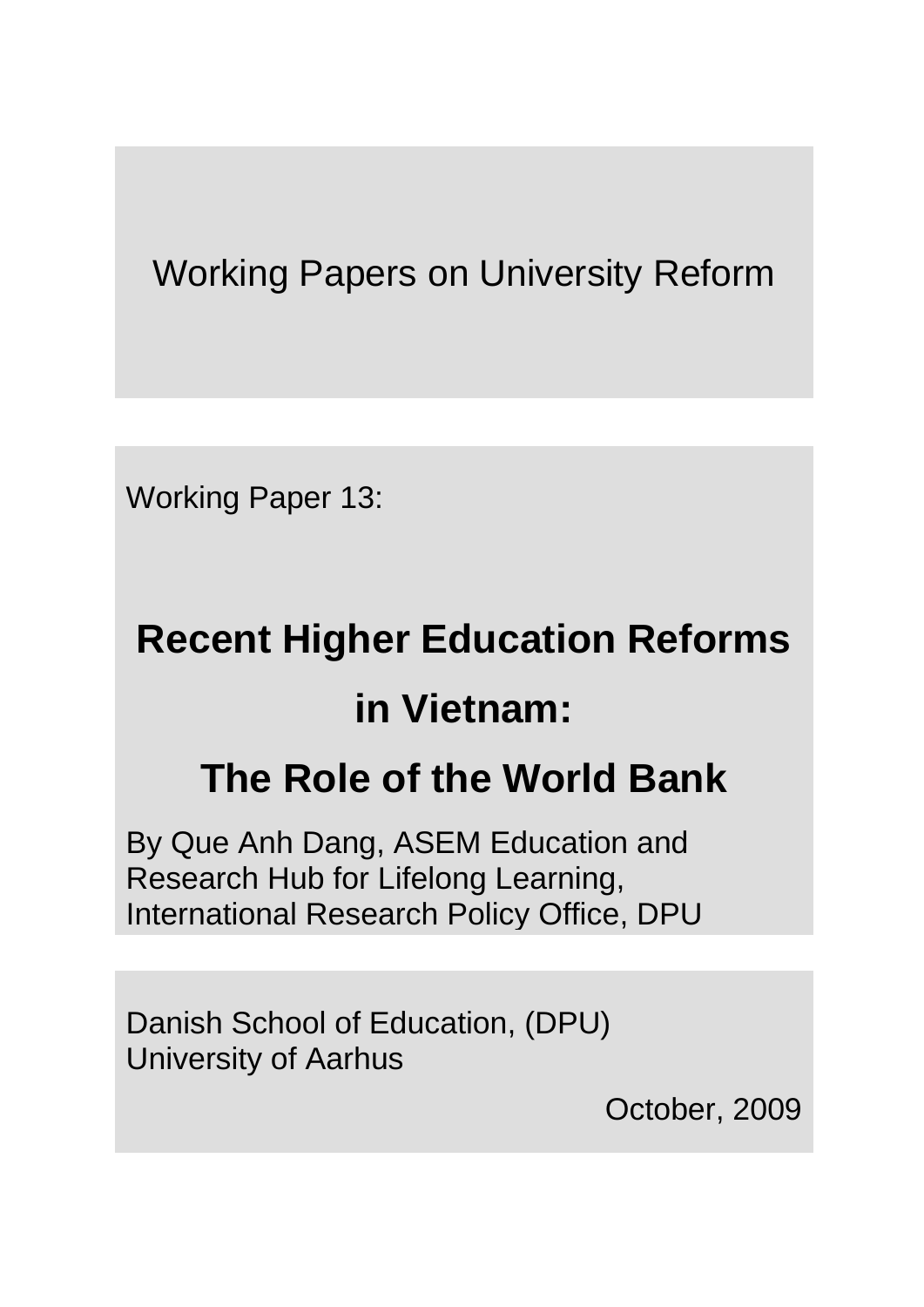Title: *Recent Higher Education Reforms in Vietnam:The Role of the World Bank*

Author: Que Anh Dang

Published by: EPOKE, Department of Education, Aarhus University, 2009

© 2009, the writer

1. Edition

ISBN: 978-87-7684-934-4

#### *Working Papers on University Reform Series Editor: Susan Wright*

*This working papers series is published by the research programme 'Education, Policy and Organisation in the Knowledge Economy' (EPOKE) at Department of Education, Aarhus University. The series brings together work in progress in Denmark and among an international network of scholars involved in research on universities and higher education.*

*EPOKE aims to establish the study of universities as a field of research in Denmark. The field has three components:* 

*1. Inter/national policies to develop a global knowledge economy and society – their global travel and local negotiation*

*2. New forms of organisation – their migration between private and public sectors, including universities, and their pedagogies*

*3. University teaching, research and knowledge dissemination, as shaped by these organisational and policy contexts.*

*Central questions include: How are different national and transnational visions of learning societies, knowledge economies, and new world orders spurring reforms to the role and purpose of universities and to the policies and practices of higher education? How do reforms of universities and other knowledge organisations introduce new rationalities of governance, systems of management and priorities for research and teaching? How do managers, academics, employees and students negotiate with new discourses, subject positions and forms of power within these changing organisational and policy contexts? How are their work practices changing, in terms of the politics of knowledge, conduct of research and pedagogy?*

*EPOKE draws together ideas and approaches from a range of academic fields – anthropology, comparative education, ethnology, history, the history of ideas, political science and sociology - and collaborates internationally with other higher education research centres. EPOKE holds seminars and there is a mailing list of academics and students working in this field in Denmark and internationally.*

*Further information on EPOKE, current projects, and other working papers in the series are at [http://edu.au.dk/forskning/omraader/epoke/.](http://edu.au.dk/forskning/omraader/epoke/) To join the mailing list, hold a seminar or have material included in the working paper series please contact professor Susan Wright at [suwr@dpu.dk](mailto:suwr@dpu.dk) or at the Department of Education, Aarhus University, Tuborgvej 164, 2400 Copenhagen NV, Denmark.*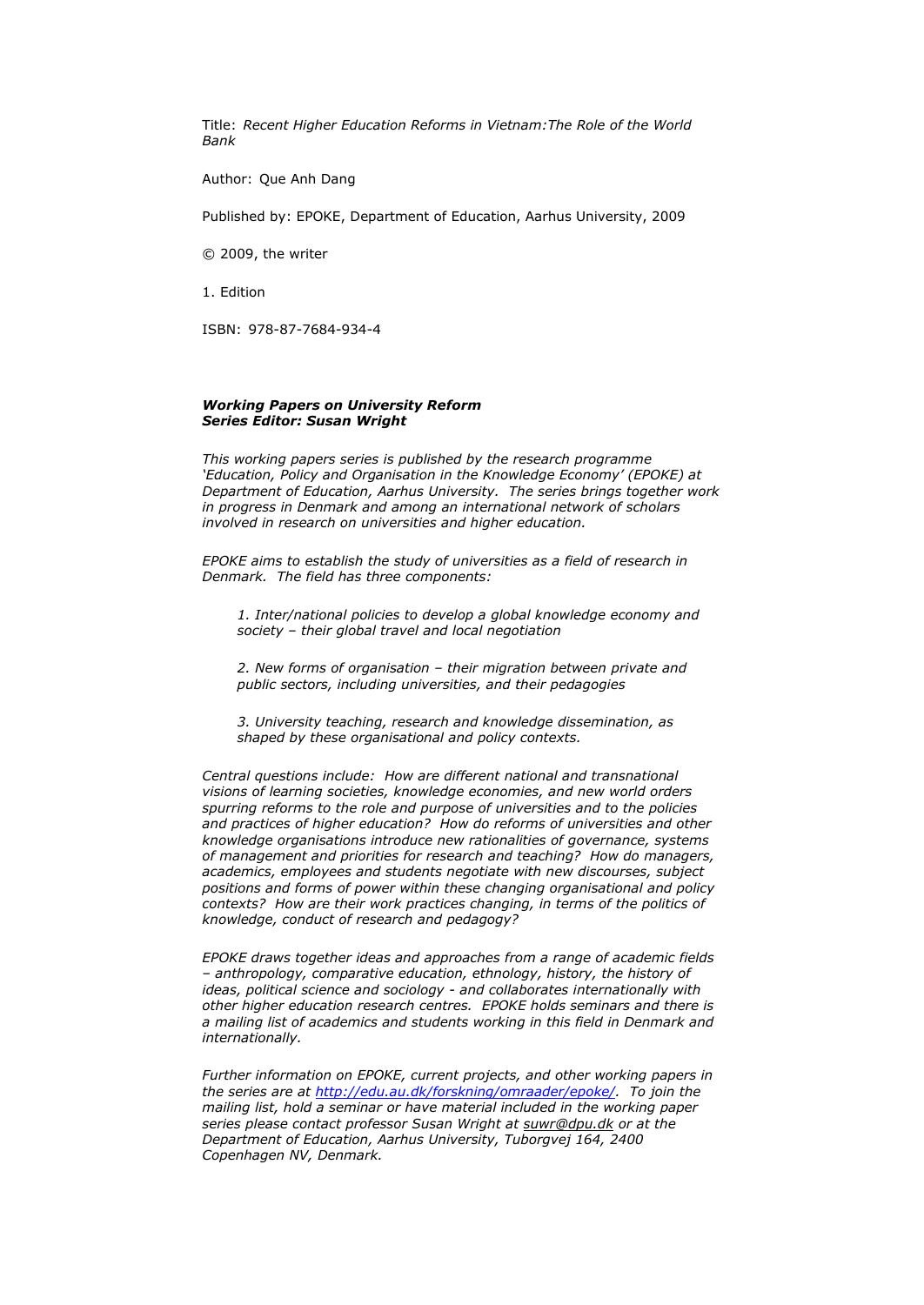# **Recent Higher Education Reforms in Vietnam: the Role of the World Bank**

**By Que Anh Dang quea@dpu.dk**

**Copyright: Que Anh Dang**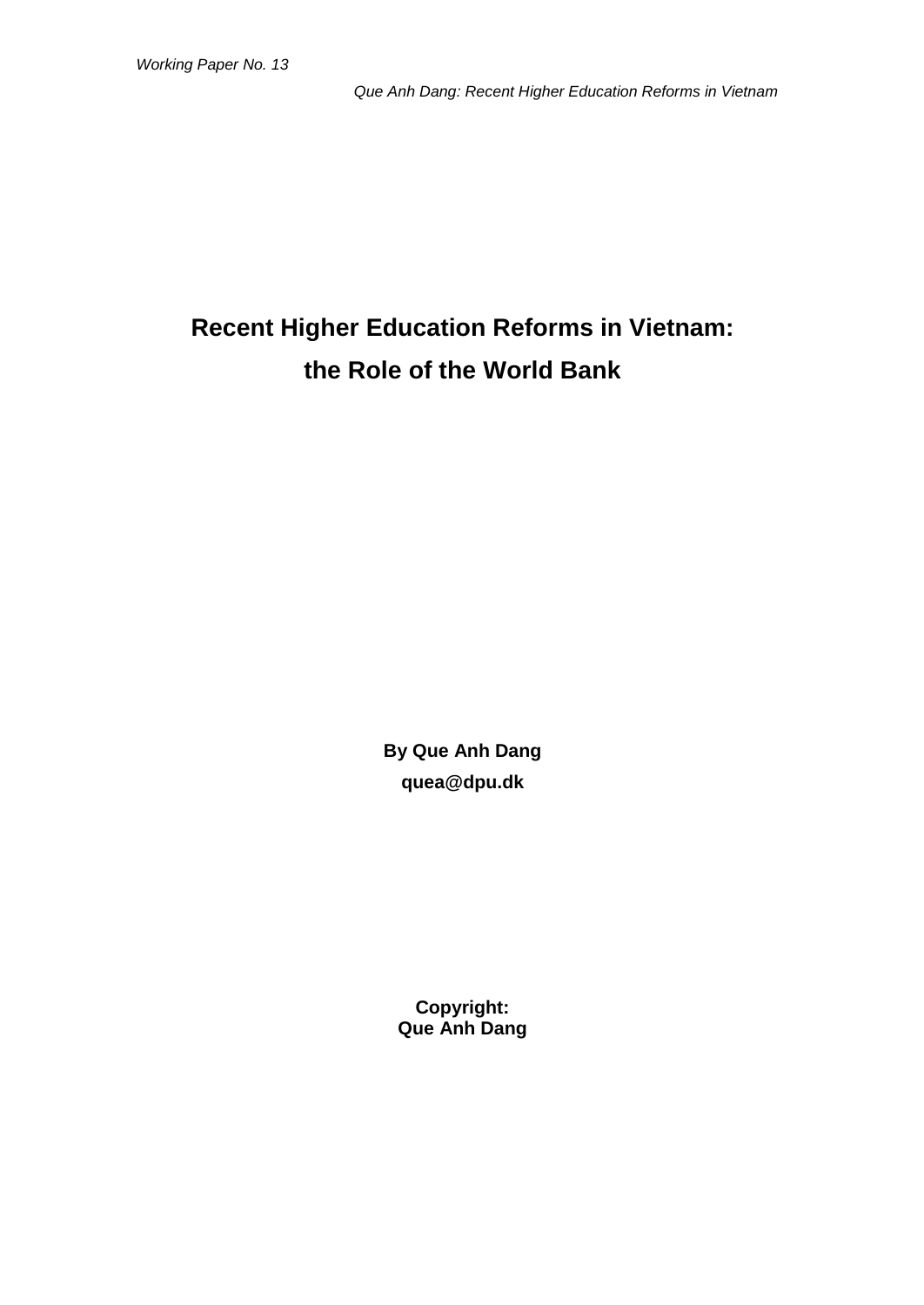2<sup>nd</sup> Edition of the Master Thesis: European Master Programme in Lifelong Learning: Academic Years: 2006-2008 Policy and Management, Danish School of Education, Aarhus University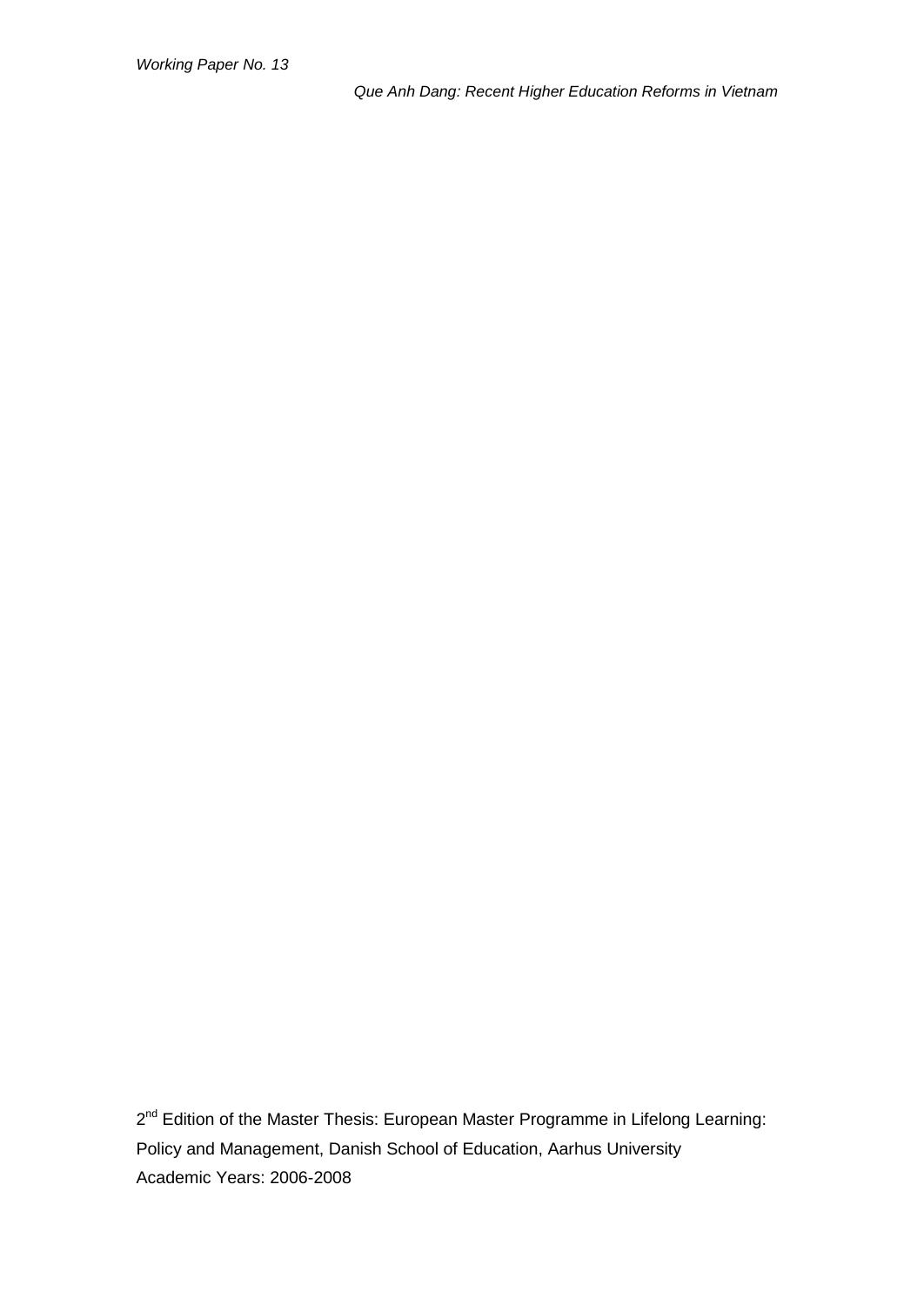# **Contents**

| Problems and Reform Agenda of Vietnamese Higher Education 12                                                                                                        |  |
|---------------------------------------------------------------------------------------------------------------------------------------------------------------------|--|
|                                                                                                                                                                     |  |
| INTERNATIONAL ORGANISATIONS AND EDUCATION POLICY MAKING  18                                                                                                         |  |
|                                                                                                                                                                     |  |
|                                                                                                                                                                     |  |
| A1 - Is globalisation an external pressure which limits the policy options and<br>A2 - Do nation states, in creating new IOs and reconstituting existing IOs, limit |  |
| A3 - Does the interaction between nation states, markets and IOs result in                                                                                          |  |
|                                                                                                                                                                     |  |
| B1 - What makes IOs' authority? What do IOs do with their authority?31                                                                                              |  |
|                                                                                                                                                                     |  |
|                                                                                                                                                                     |  |
|                                                                                                                                                                     |  |
| THE WORLD BANK AND ITS HIGHER EDUCATION POLICY 38                                                                                                                   |  |
|                                                                                                                                                                     |  |
|                                                                                                                                                                     |  |
| THE WORLD BANK AND VIETNAMESE HIGHER EDUCATION 48                                                                                                                   |  |
|                                                                                                                                                                     |  |
| Reform Agenda of the World Bank for Vietnamese Higher Education 50                                                                                                  |  |
| Example 1- Preparing the Ground: Networking with Influential Organisations 52                                                                                       |  |
|                                                                                                                                                                     |  |
| Example 3 - Financial Reform: Competitive Funding Mechanism59                                                                                                       |  |
| Productive Power: Create Arm-Length Authorities to Implement Solutions 62                                                                                           |  |
|                                                                                                                                                                     |  |
|                                                                                                                                                                     |  |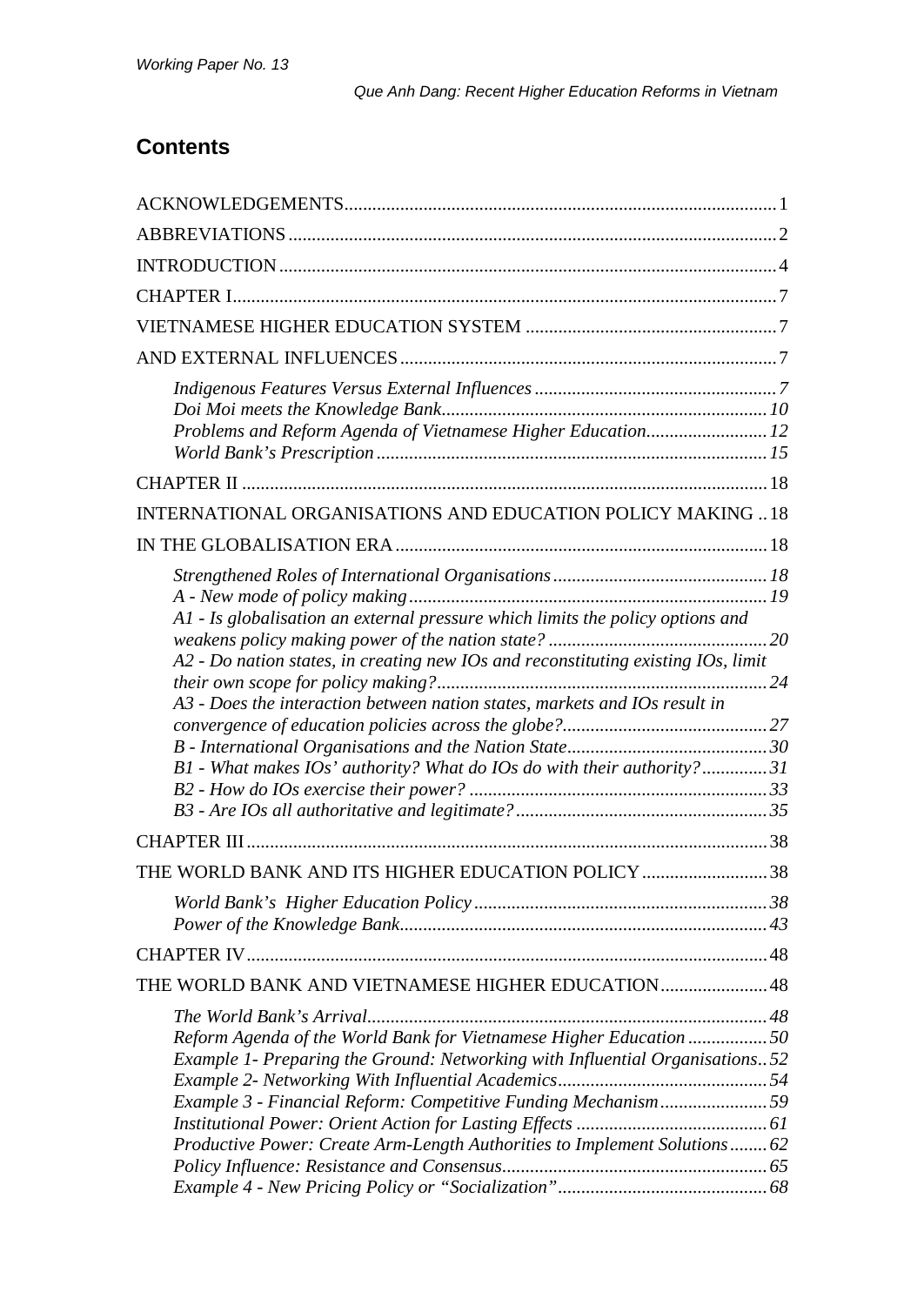| Que Anh Dang: Recent Higher Education Reforms in Vietnam               |  |
|------------------------------------------------------------------------|--|
| Example 5 - From "No Name" to "World Class University" - A Shortcut to |  |
|                                                                        |  |
|                                                                        |  |
| APPENDIX 1: NETWORK WITH VIETNAMESE INFLUENTIAL ACADEMICS.92           |  |
|                                                                        |  |
|                                                                        |  |
| APPENDIX 3: STUDENT LOAN PROGRAMMES IN VIETNAM  99                     |  |
| APPENDIX 4: THE WB-SPONSORED CONFERENCES ON HIGHER                     |  |
|                                                                        |  |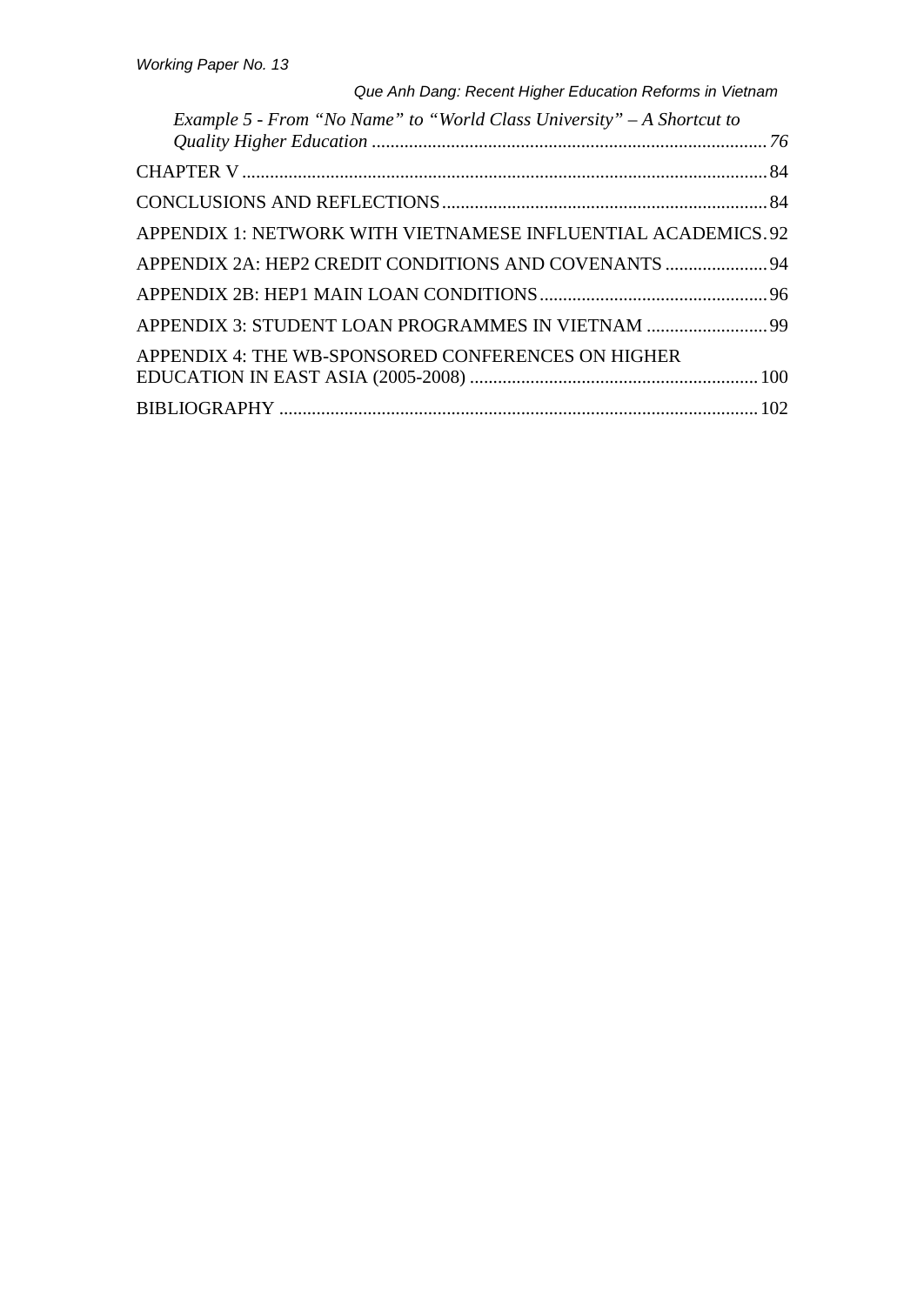# <span id="page-6-0"></span>**Acknowledgements**

I am tremendously grateful to Professor Susan Wright who guided me through the development of this thesis. Her knowledge, dedication, professionalism and friendliness have created a truly excellent and inspiring learning experience which has become a real asset in my academic life.

I would also like to thank Professor Stavros Moutsios, whose lectures in spring 2007 sparked my curiosity and interest in the issue of globalisation and education policy making. His comments on my work, too, have stretched my thinking on the topic.

The support of the librarians at the Danish School of Education has been considerable and I highly appreciate it.

I have also received invaluable help from many people in finding reports, documents and books about higher education in Vietnam and the World Bank. I would like to extend my sincere thanks to Jeffrey Waite (World Bank Office in Hanoi), Professor Tran Tho Dat and Dr. Vu Hung Phuong (Vietnam National Economics University), Dr. Nguyen Thi Le Huong (Vietnam Ministry of Education and Training), Dr. Tran Ngoc Ca (National Institute for Science and Technology Policy and Strategy Studies), Dr. Le Bach Duong (Institute for Social Development Studies), Mr. Arne Carlsen (Danish School of Education), Professor Martin Hayden (Southern Cross University, Australia), Emeritus Professor Lam Quang Thiep, Mr. Tran Anh Quan (Vietnam Development Information Centre), Professor Ardeshir Sepehri (University of Manitoba, Canada) and Dr. Nguyen Loc (Vietnam Institute for Educational Sciences).

Last but not least, my special thanks go to my family and my friends who in various ways have supported my study. I hope you forgive my withdrawal from your company that completing this thesis and my course has demanded.

Copenhagen, 2008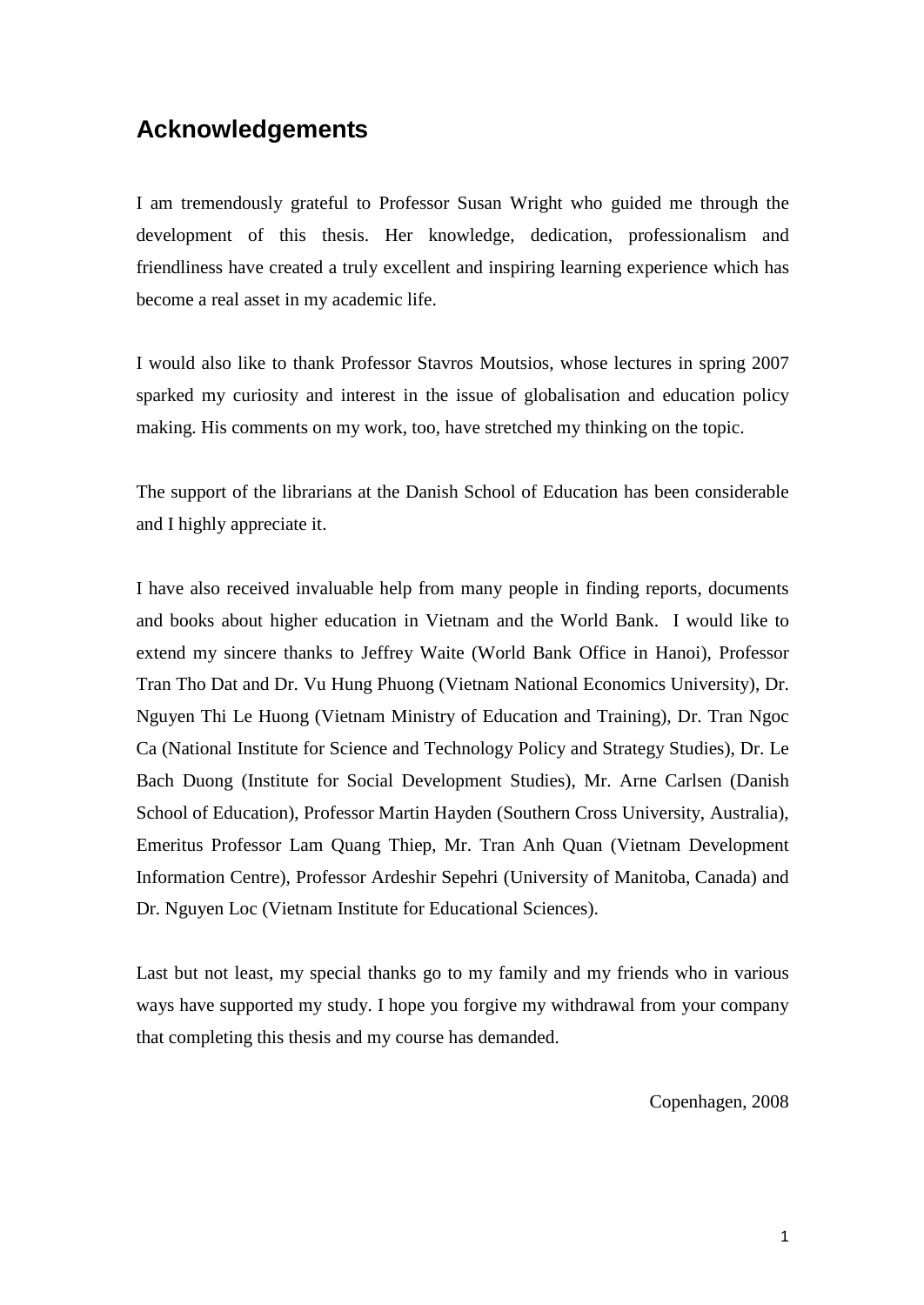# <span id="page-7-0"></span>**Abbreviations**

| <b>ADB</b>       | Asia Development Bank                                        |
|------------------|--------------------------------------------------------------|
| <b>APEC</b>      | Asia-Pacific Economic Cooperation                            |
| <b>ASEAN</b>     | <b>Association of Southeast Asian Nations</b>                |
| <b>ASEM</b>      | Asia-Europe Meeting                                          |
| <b>AFTA</b>      | Asia Free Trade Area                                         |
| CAS              | <b>Country Assistance Strategy</b>                           |
| EU               | European Union                                               |
| <b>GATS</b>      | General Agreement on Trade in Services                       |
| <b>GDP</b>       | <b>Gross Domestic Product</b>                                |
| HE               | <b>Higher Education</b>                                      |
| <b>HEIs</b>      | <b>Higher Education Institutions</b>                         |
| HEP1             | <b>Higher Education Project 1</b>                            |
| HEP <sub>2</sub> | <b>Higher Education Project 2</b>                            |
| <b>HERA</b>      | <b>Higher Education Renovation Agenda</b>                    |
| <b>IBRD</b>      | <b>International Bank for Reconstruction and Development</b> |
| <b>ICSID</b>     | International Centre for Settlement of Investment Disputes   |
| <b>IDA</b>       | <b>International Development Association</b>                 |
| <b>IFC</b>       | <b>International Finance Corporation</b>                     |
| <b>IFR</b>       | <b>Interim Financial Report</b>                              |
| <b>ILOs</b>      | <b>International Labour Organisation</b>                     |
| <b>IOs</b>       | <b>International Organisations</b>                           |
| <b>MIGA</b>      | Multilateral Investment Guarantee Agency                     |
| <b>MoET</b>      | Ministry of Education and Training                           |
| <b>NAFTA</b>     | North American Free Trade Agreement                          |
| <b>NGOs</b>      | Non-governmental Organisations                               |
| <b>ODA</b>       | <b>Official Development Assistance</b>                       |
| <b>OECD</b>      | Organisation for Economic Cooperation and Development        |
| OMC              | Open Method of Co-Ordination                                 |
| PCU              | <b>Project Coordination Unit</b>                             |
| <b>PMU</b>       | Project Management Unit                                      |
| QIG              | <b>Quality Improvement Grants</b>                            |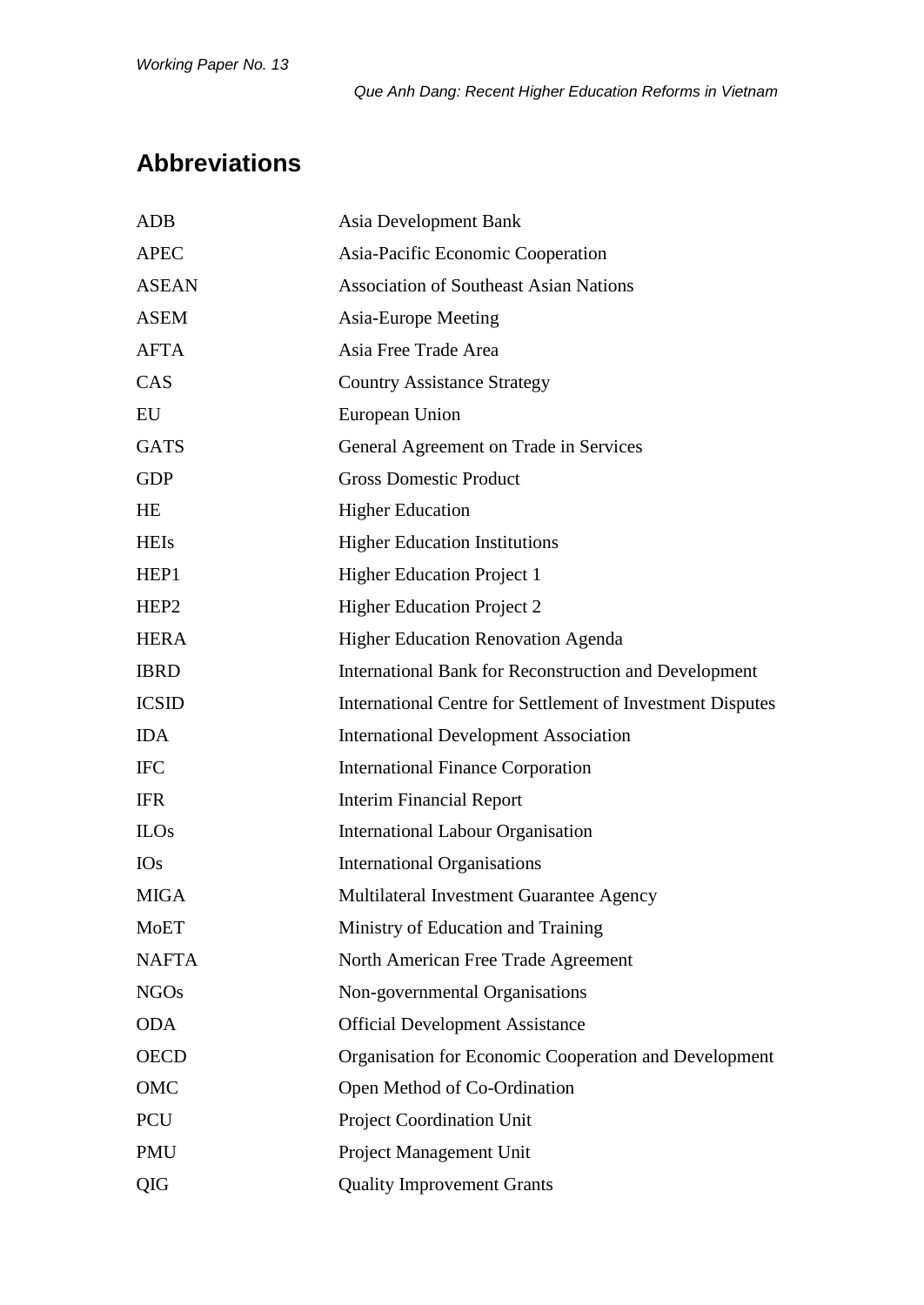|               | Que Anh Dang: Recent Higher Education Reforms in Vietnam |
|---------------|----------------------------------------------------------|
| R&D           | <b>Research and Development</b>                          |
| <b>RMIT</b>   | Royal Melbourne Institute of Technology                  |
| <b>SVP</b>    | <b>Senior Vice President</b>                             |
| <b>SAP</b>    | <b>Structural Adjustment Programme</b>                   |
| <b>TMU</b>    | <b>TRIG Management Unit</b>                              |
| <b>TRIG</b>   | <b>Teaching and Research Innovation Grants</b>           |
| <b>UN</b>     | <b>United Nations</b>                                    |
| <b>UNDP</b>   | <b>United Nations Development Programme</b>              |
| <b>UNESCO</b> | United Nations Educational, Scientific and Cultural      |
|               | Organisation                                             |
| <b>VEF</b>    | <b>Vietnam Education Foundation</b>                      |
| <b>VEFSS</b>  | Vietnam Education Financing Sector Study                 |
| <b>WB</b>     | World Bank                                               |
| <b>WTO</b>    | <b>World Trade Organisation</b>                          |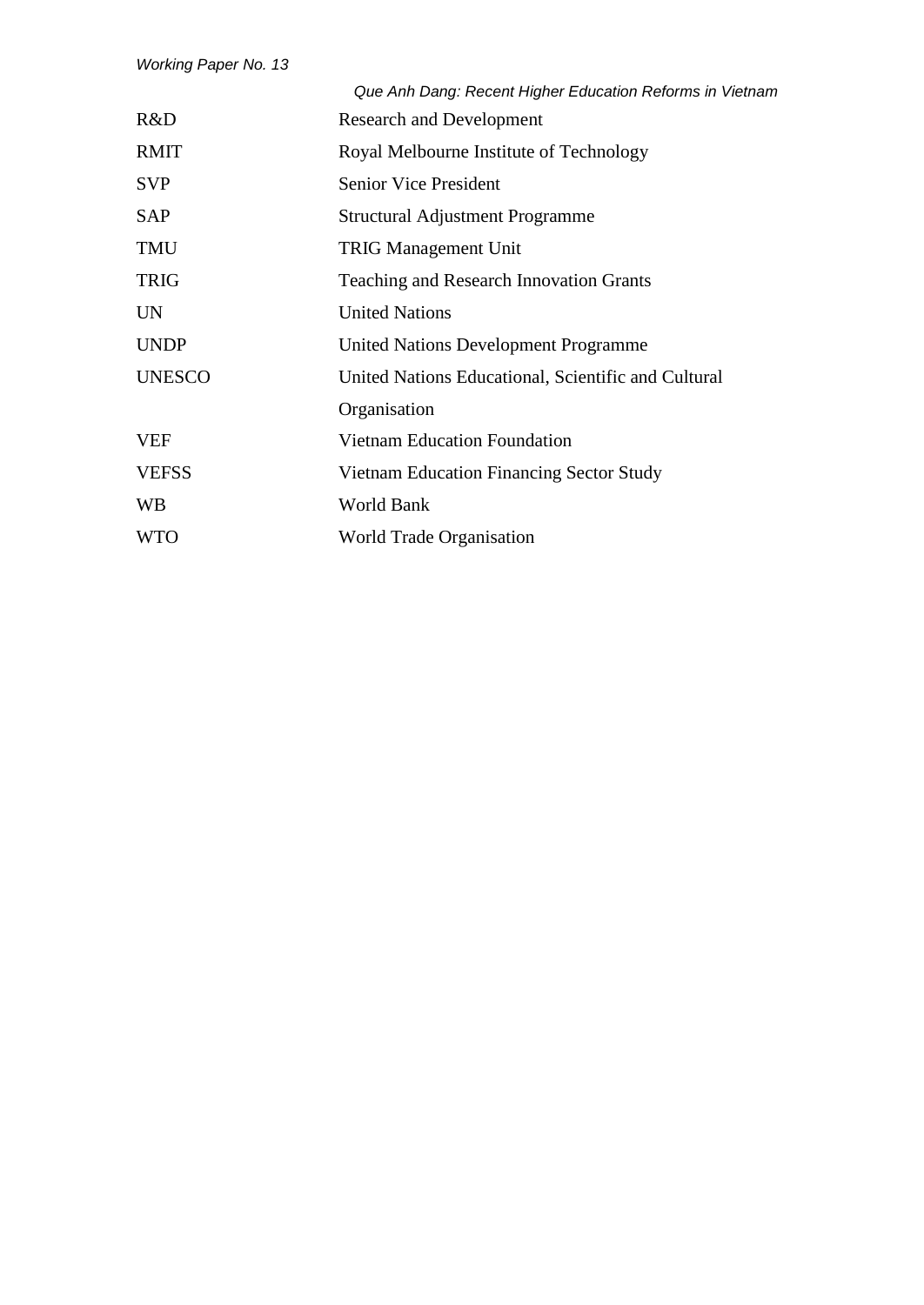## <span id="page-9-0"></span>**Introduction**

Vietnam has a long history of higher education spanning a feudal society, then a semi-feudal and later a colonial society, which was transformed into a socialist regime, and is now a market socialist society. Vietnamese higher education has vast experience of changing under the influence of foreign education systems, accepting foreign ideas and finding ways to adapt them to Vietnamese values. Vietnamese higher education, therefore, has always had its own indigenous features in terms of ideology, intellectual baggage, language and social policies. The latest external influence to which Vietnamese universities have adapted come from the World Bank. The World Bank has financed two major reforms in the last fifteen years which have witnessed radical changes in the Vietnamese higher education system. Observers have seen a gradual shift in the educational ideology and policies during this period of economic and social flux, though it is difficult to sort out the extent to which it derives from the indigenous government, the people or from the World Bank. In the process of Vietnam's integration into a globalised world, it is also difficult to find out if Vietnamese people are finding ways to adapt the reformed system to their values. This thesis aims to explore the ways that the World Bank's ideas about higher education reform have gained purchase in a country so experienced with adapting to and modifying external influences.

In 1986 the Communist Party of Vietnam took the historic decision of replacing central planning in the Soviet tradition with a regulated market economy. Its goal was to end the country's international isolation and overcome its critical economic problems. The Communist Party's mandate was to achieve the goals of "a rich people, a strong nation, a fair, democratic and civilized society." Many international organisations, such as the World Bank and the International Monetary Fund saw the transitional Vietnam as a laboratory for the introduction of different sets of socioeconomic principles.

Noticeably, the Communist Party's renovation decision has had a dramatic impact on education. Education became "the first national priority…the driving force

<span id="page-9-1"></span><sup>&</sup>lt;sup>1</sup> Vietnamese Communist Party's mandate, the author's own translation.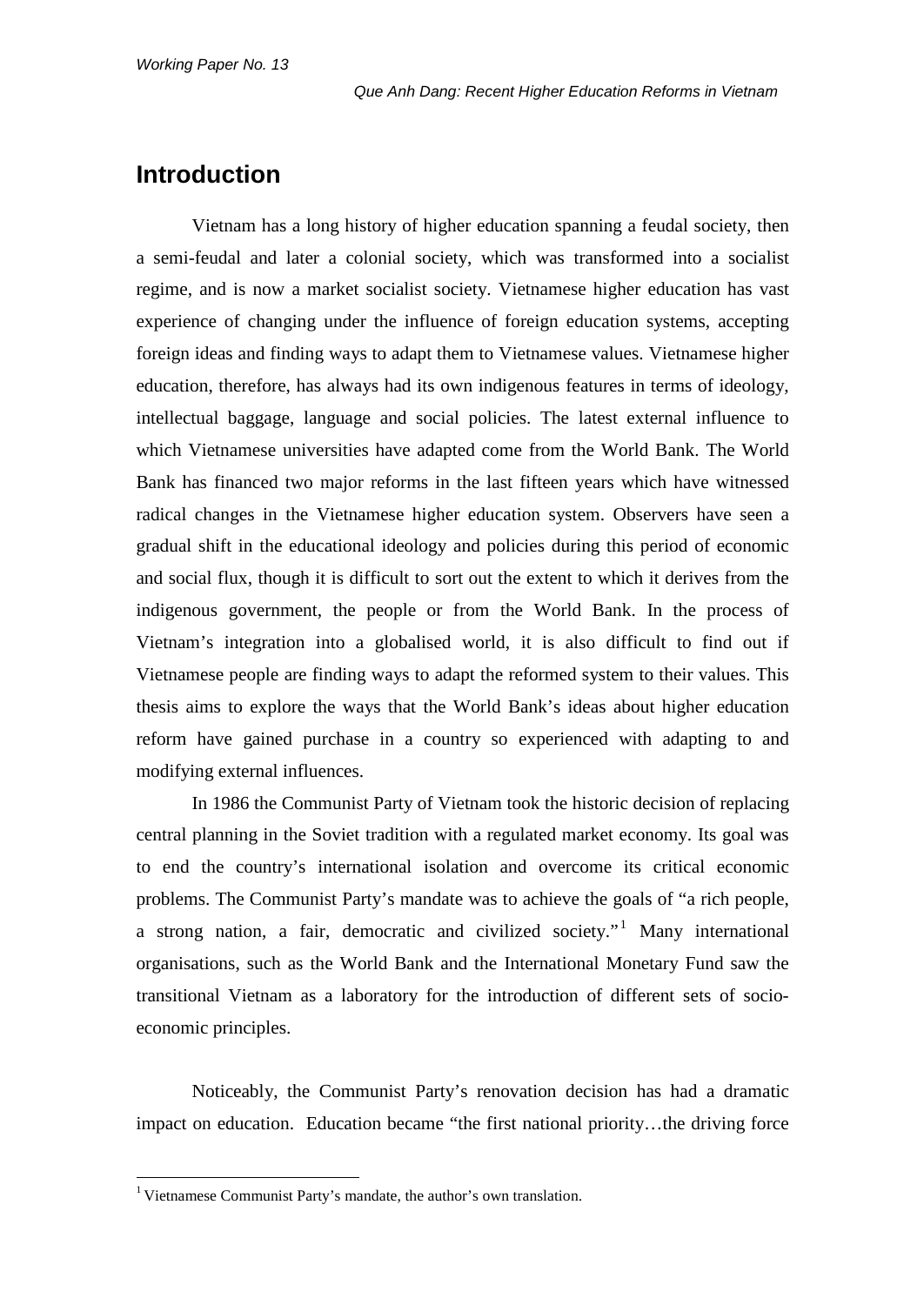*Que Anh Dang: Recent Higher Education Reforms in Vietnam* and the basic condition in ensuring the realization of the socio-economic objectives" (Seventh Congress of the Communist Party of Vietnam in 1991, quoted in Hayden, 2005a). Since early 1990s the government has come to recognize the significant contribution that higher education can make to achieving economic renovation, and has been making a sustained effort to build and reform the higher education system.

In the mid 1990s, the World Bank also began its first higher education project in Vietnam to assist the country's steady transition to a market economy and to alleviate poverty through human resource development (WB, 1998). The World Bank proposed a reform which aimed at increasing the coherence, flexibility and responsiveness of higher education to the changing demands of society and the market economy. In this context, the World Bank's involvement in the higher education project in the framework of Country Assistance Strategy helped it to gain ground in Vietnam. However, the World Bank's policy recommendations underpinned by neoliberal thinking (Heyneman, 2003) or a market-based economic philosophy (Stiglitz, 2008a), stood in strong contrast to the regulated socialist market approach of the Vietnamese government. Unlike many other former communist countries in Eastern Europe and the Soviet Union, which have also become clients of the World Bank in recent years, Vietnam's renovation policy does not envisage creation of a capitalist market economy. It rather aims at a socialist-oriented market economy, in which the Leninist party-state remains in place and public ownership remains a dominant position (Gou, 2006b). Even though Vietnam has stepped out of the shadow of the former Soviet Union and has engaged with a much wider range of states, international organisations, and foreign investors, Vietnam's leadership has often hesitated to make concessions that could amount to a surrender of state control (McCargo, 2004).

Given the difference in political standpoints between the World Bank and the Vietnamese government, Vietnam is one of very few countries which have received two large scale loans for two higher education reform projects in a row, and the third project is in the pipeline at the moment. One could be curious to know how this has come about. Therefore, the central questions posed in this thesis are:

**How does the World Bank exert its expert influence and exercise its financial power in designing a higher education system in a socialist**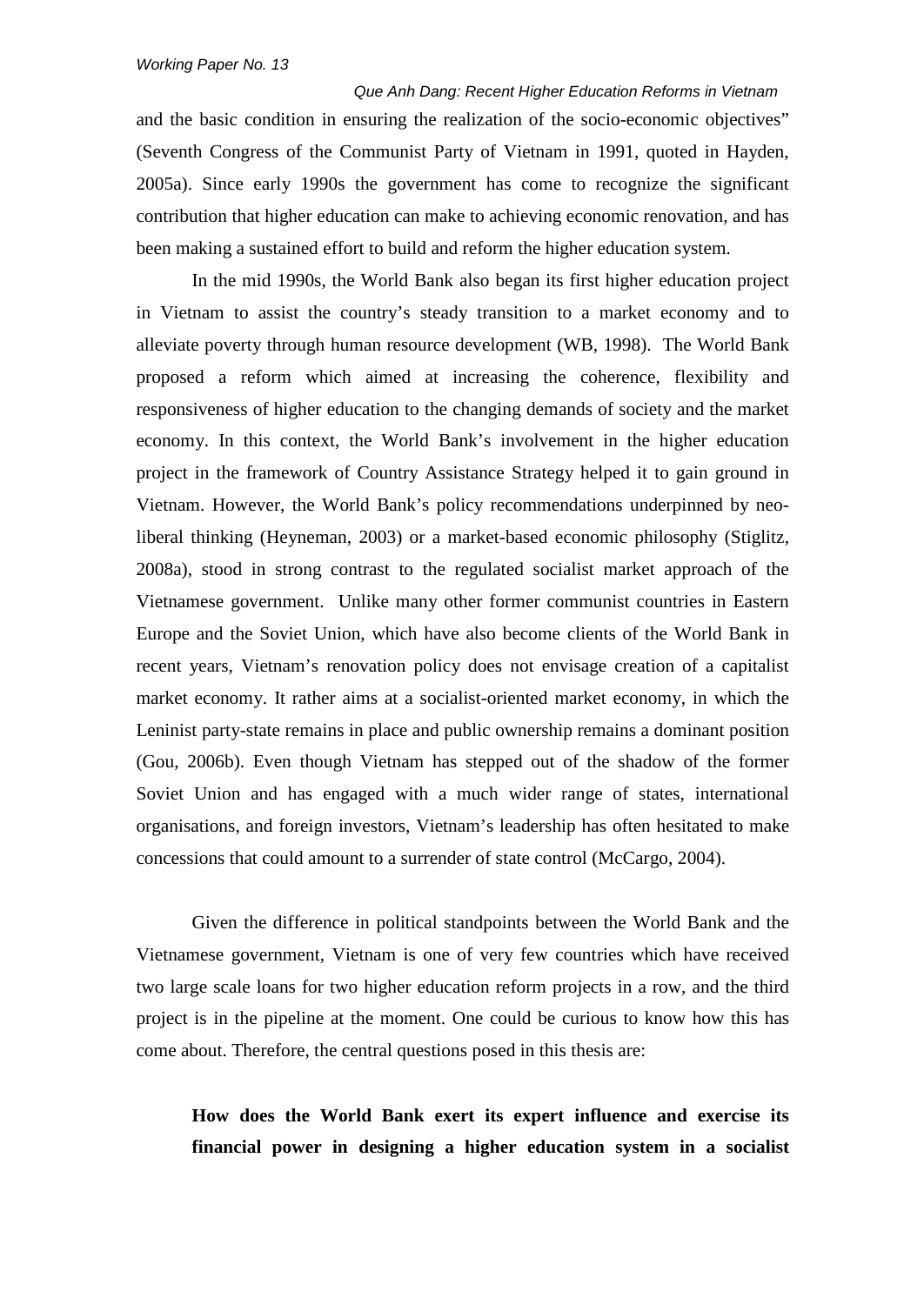# *Que Anh Dang: Recent Higher Education Reforms in Vietnam* **market country? Specifically, how does the World Bank gain ground for its ideas in such an apparently antithetical political environment?**

Using the case of the recent higher education reforms in Vietnam, the thesis provides an in-depth analysis of how the World Bank's higher education policy ideas are transferred into the specific context of a borrowing country. This is achieved by exploring both first-hand and secondary data. A set of World Bank documents and Vietnam's Ministry of Education and Training official and relevant documents was selected for analysis. In addition, a string of in-person meetings, and personal correspondence with concerned people was carried out to obtain primary data presented in chapter four.

The organisation of the thesis is as follows. The *first* chapter traces the origin and evolution of the Vietnamese higher education system, and highlights the new challenges faced by the system in the last two decades. The *second* chapter presents theoretical framework drawn from recent literature on the nation state's policy making power and the role of international organisations in order to analyse the causes and nature of the Vietnamese higher education reforms. The *third* chapter presents the World Bank's education policies and discusses the power relation between the World Bank and borrowing countries in higher education policy making. The *fourth* chapter analyses the interactions between the World Bank and Vietnam to highlight the World Bank's influence in shaping policies through giving ideas and recommendations for designing the recent higher education reforms. The *fifth* and final chapter draws some conclusions and reflections on the role of the World Bank in transforming higher education system in Vietnam.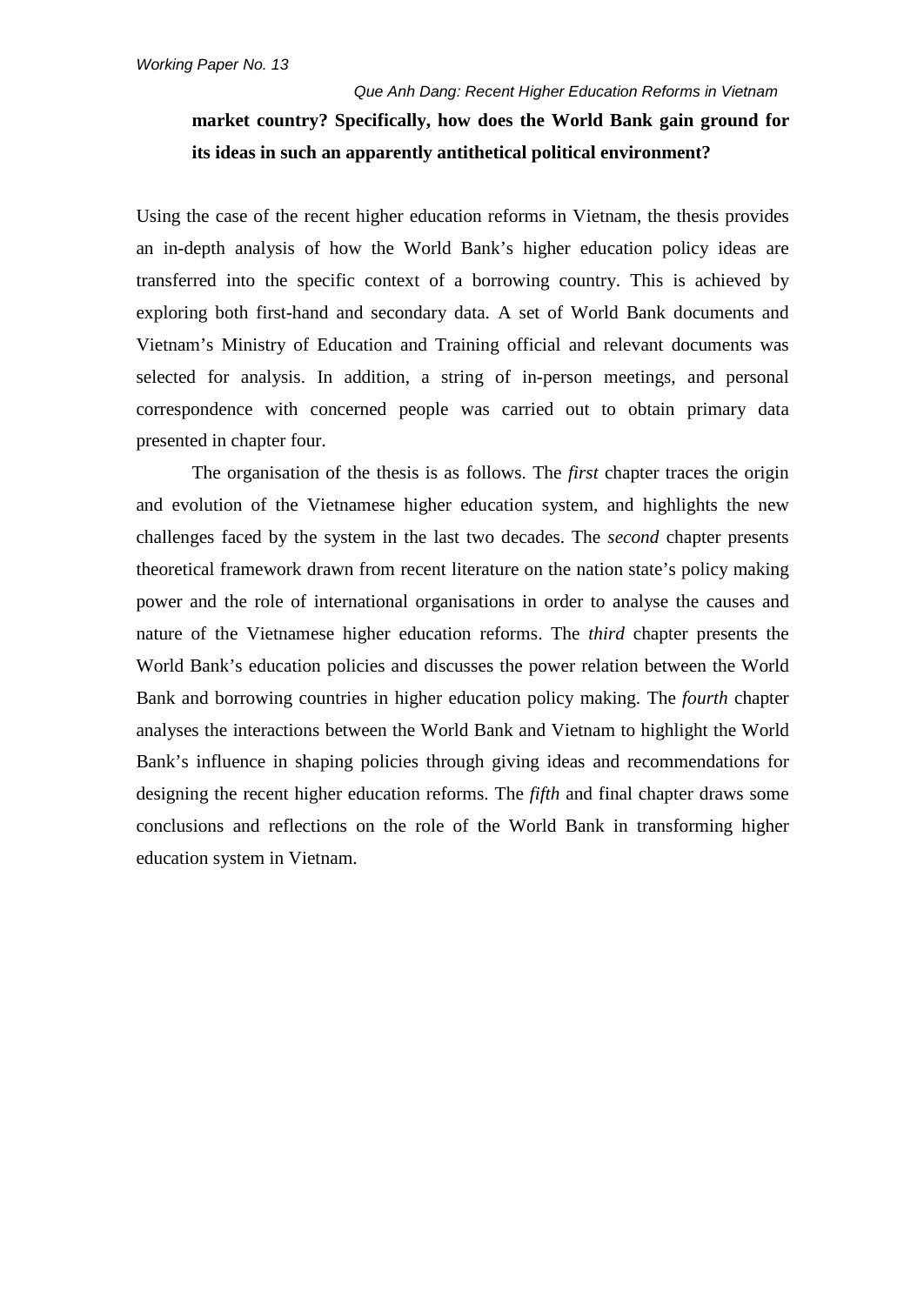# **Chapter I**

# <span id="page-12-0"></span>Vietnamese Higher Education System and External Influences

#### <span id="page-12-3"></span><span id="page-12-2"></span><span id="page-12-1"></span>*Indigenous Features Versus External Influences*

Vietnam has the oldest known institution of higher education in Southeast Asia, founded in 1076, which significantly predates both the ancient colleges at Angkor Wat in the Khmer empire (Cambodia nowadays) and the university of Santo Thomas in the Philippines. Vietnam, along with China, Singapore, Taiwan, Japan and Korea, is part of the Confucian world and it is fair to comment that Confucianism was the foundation of Vietnam's education system. However, the Vietnamese have adapted and modified the values from that world, resulting in the Vietnamisation of Confucianism<sup>[2](#page-12-4)</sup>, which highly valued education and intellectuals. For example, in the old days, it was a tradition in Vietnam to exempt those who passed the first level of examinations from corvée labour for five years. The few people who passed the highest level of the examinations, equivalent to a doctorate, became civil officials in the royal bureaucracy whereas nepotism was widespread in most other Confucian countries (Encyclopedia, 2002). This ideology is also reflected in the temple of literature - known as the first royal university in Vietnam, where the statue of Confucius features him wearing a teacher's hat, instead of the crown that is usually seen on Chinese statues. This teacher's hat is a symbol of the "value placed on learning and the reverence bestowed by the Vietnamese on teachers and scholars" (Pham & Fry, 2004:302). Indeed, a teacher in Vietnam is ranked just below the king and above the father: the King- the Teacher- the Father (Phuong Mai Nguyen, 2006).

Fondness for learning, eagerness for knowledge and respect for morality in education have been enduring traits in Vietnam and important traditional Vietnamese values throughout its history. These values have contributed to the shaping of Vietnamese culture and society and have also made education the utmost priority of families and individuals.

<span id="page-12-4"></span><sup>&</sup>lt;sup>2</sup> This refers to the Vietnamese interpretation of Confucianism and the degree to which it influenced the Vietnamese. While Confucianism played an important role in the shaping of Vietnam, the Vietnamese accepted only the political and moral aspects of this philosophy.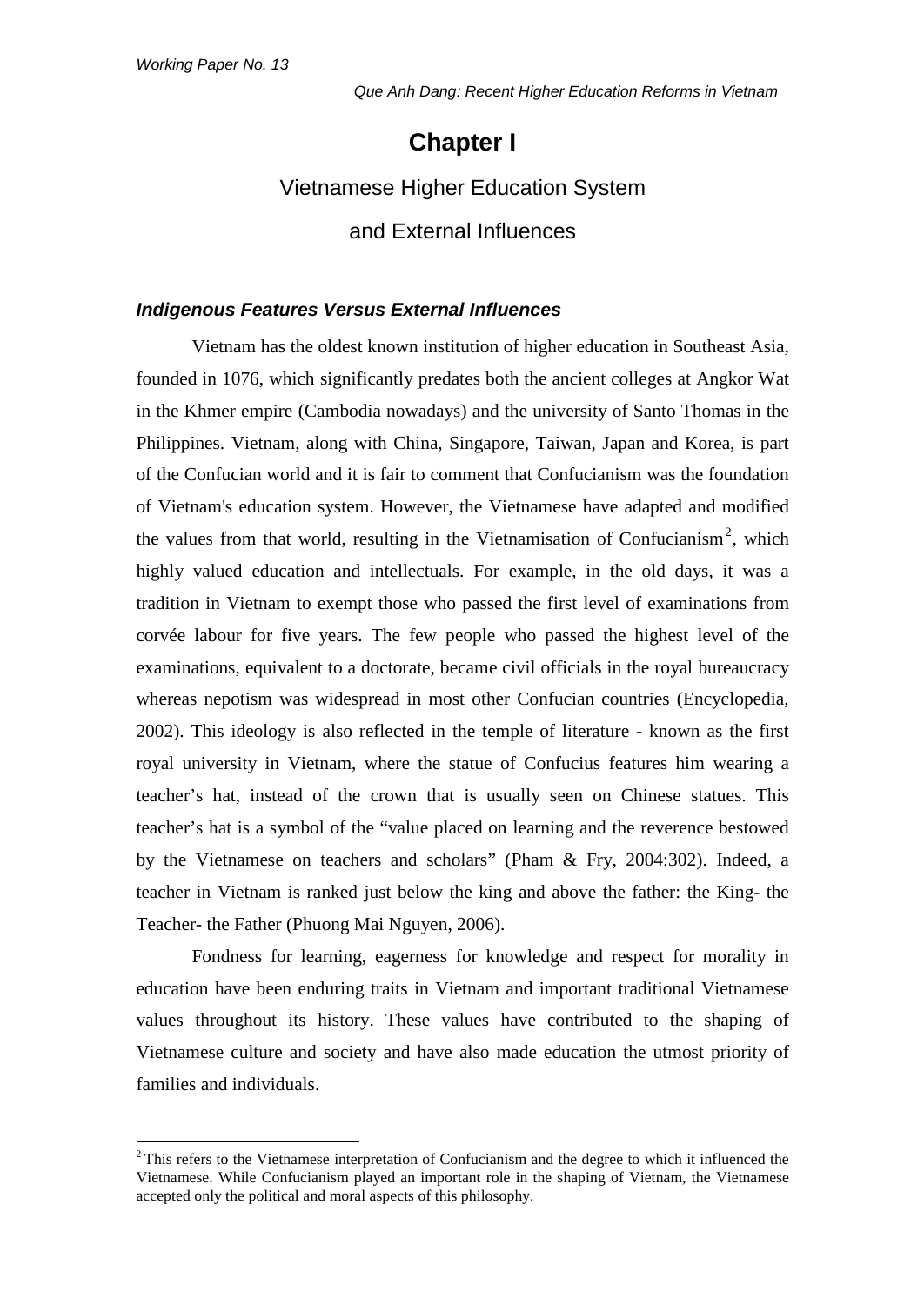Although historically Vietnam was dominated by the Chinese imperial regimes, the country's education system has always been characterized by its own unique and indigenous features. A significant example is that Vietnam has an advanced written language system dating back several thousand years. For a period, Vietnam used Chinese characters, but when Vietnam became an independent country it developed its own unique system of Vietnamese characters called "Chu Nom" in the 13th century. Then, in the 17th century, during the French colonization with their 'civilizing mission', the Vietnamese developed a romanised script known as "Quoc Ngu" (national language). The Vietnamese did this with the assistance of Spanish, Portuguese and French priests – in particular Alexandre de Rohdes, a French scholar. From the beginning of the 20th century, alongside with French, Quoc Ngu became widely used. Since 1945, when colonial Vietnam celebrated its national independence from the French, Quoc Ngu has become the national language (Encyclopedia, 2002; Pham & Fry, 2004).

The August revolution of 1945 transformed colonial Vietnam into the Democratic Republic of Vietnam and at the inception of the newly formed government, the country's leader, Ho Chi Minh, made the following declaration:

> "*an ignorant nation is a weak one. Therefore, I propose that a campaign against illiteracy be launched"*.

Also, in a special letter written to Vietnamese students, he stated that:

*…" whether the Vietnamese mountains and rivers will attain glory and whether the Vietnamese land will gloriously stand on an equal footing with the powers in the five continents, this depends to a great extent on your studies"* 

*(quoted in Pham & Fry, 2004:306)*

However, after a brief period, the French returned and colonialism continued until 1954. Until that date, the education system in northern Vietnam, especial at a higher education level, was still heavily based on French programmes and content. At the university, students studied French and courses were taught in both Vietnamese and French. Higher education then focused on three main areas: teacher training, medicine and pharmacy, and the sciences. Gradually, the academic language shifted to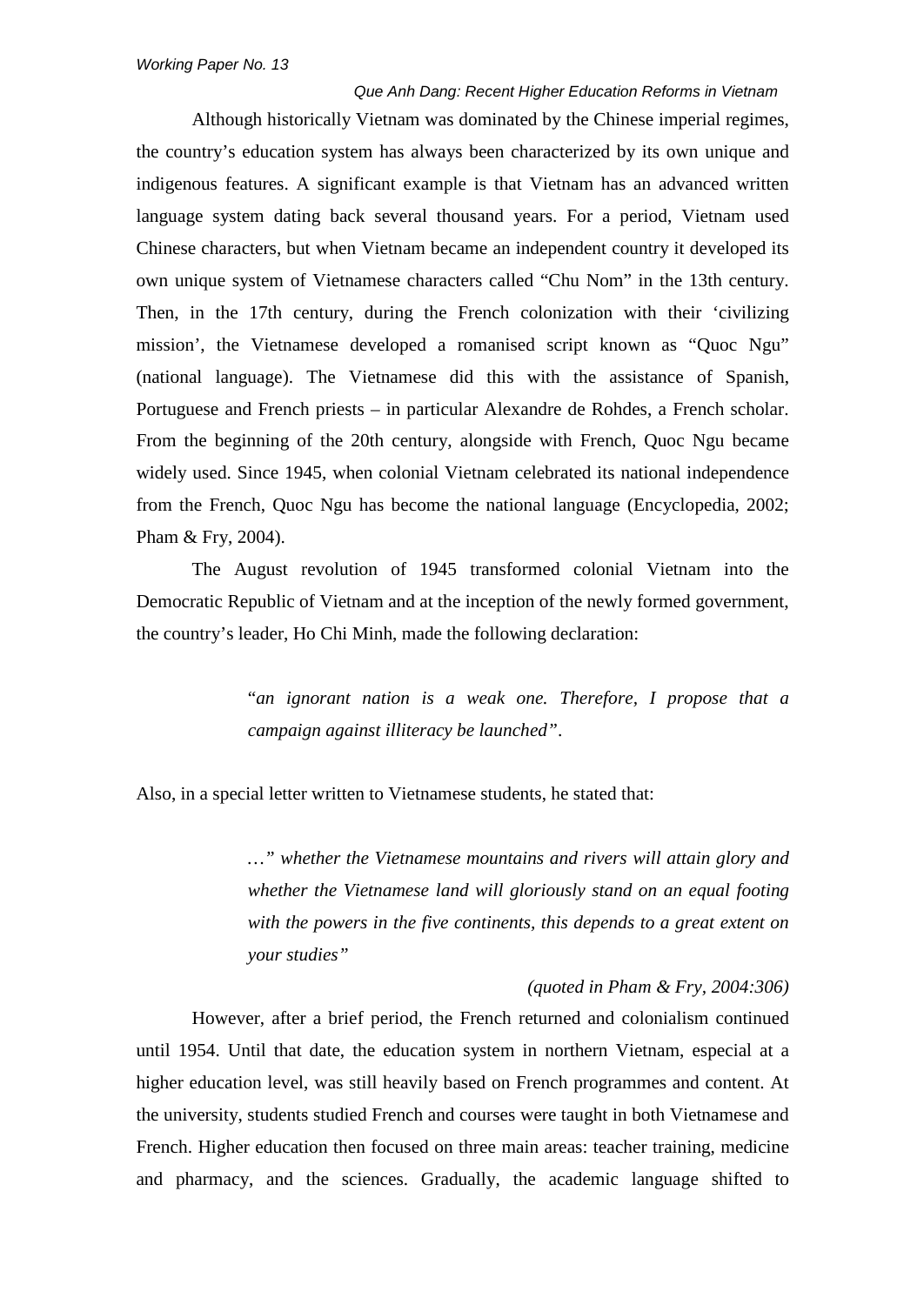*Que Anh Dang: Recent Higher Education Reforms in Vietnam* Vietnamese and the curricula were translated from French materials and adapted to the local situation.

After the victory against the French in 1954, Vietnam was divided into two parts, the Democratic Republic of Vietnam in the north and the Republic of Vietnam, protected by the U.S military forces, in the south. In the north, the language of instruction for higher education was Vietnamese, whereas in the south French was used until 1966 and thereafter the medium of instruction was French, Vietnamese and English (Pham & Fry, 2004). From the late 1950s in northern Vietnam, and on a national scale after 1975, Vietnam saw the development of a state socialist welfare regime distinguished by its "bureaucratic-authoritarian political system, coercivecollectivist economic institutions, and quasi-universalistic institutions of social provision" that promised equal access to state-funded education as a right of citizenship (London, 2006: 3). Although many universities and other higher education institutions were established in the early 1960s, along with those established by the French in the early 20th century, the enrolment in higher education was mainly limited to children from the families of privileged political elites and urban-based state officials.

From the 1960s until late 1980s, together with the shift of its political and economic model to the Soviet model, Vietnam's higher education was strongly influenced by the Soviet system with highly specialized mono-disciplinary institutions and large numbers of Vietnamese lecturers trained in Eastern bloc countries. The majority of universities' curriculum and programmes were modelled after those in Soviet Union or Eastern Europe, with the exception of medicine, which was still modelled after French institutions. This model separated teaching activities from research activities and left the governance of institutions to particular line ministries. The second language of instruction at universities was either Russian or Chinese. Every student received a scholarship while studying and was provided with a job by the state after graduation. An encouraging sign about the quality of Vietnamese education was the successes in math and science of Vietnamese students in the Scientific Olympics in many years. The high success rate of Vietnamese students relative to students from many other countries with more advanced economies and education systems demonstrated that the Vietnamese had worked out their own ways to make the most out of the Soviet system with advantages in math and science. This adaptation augurs well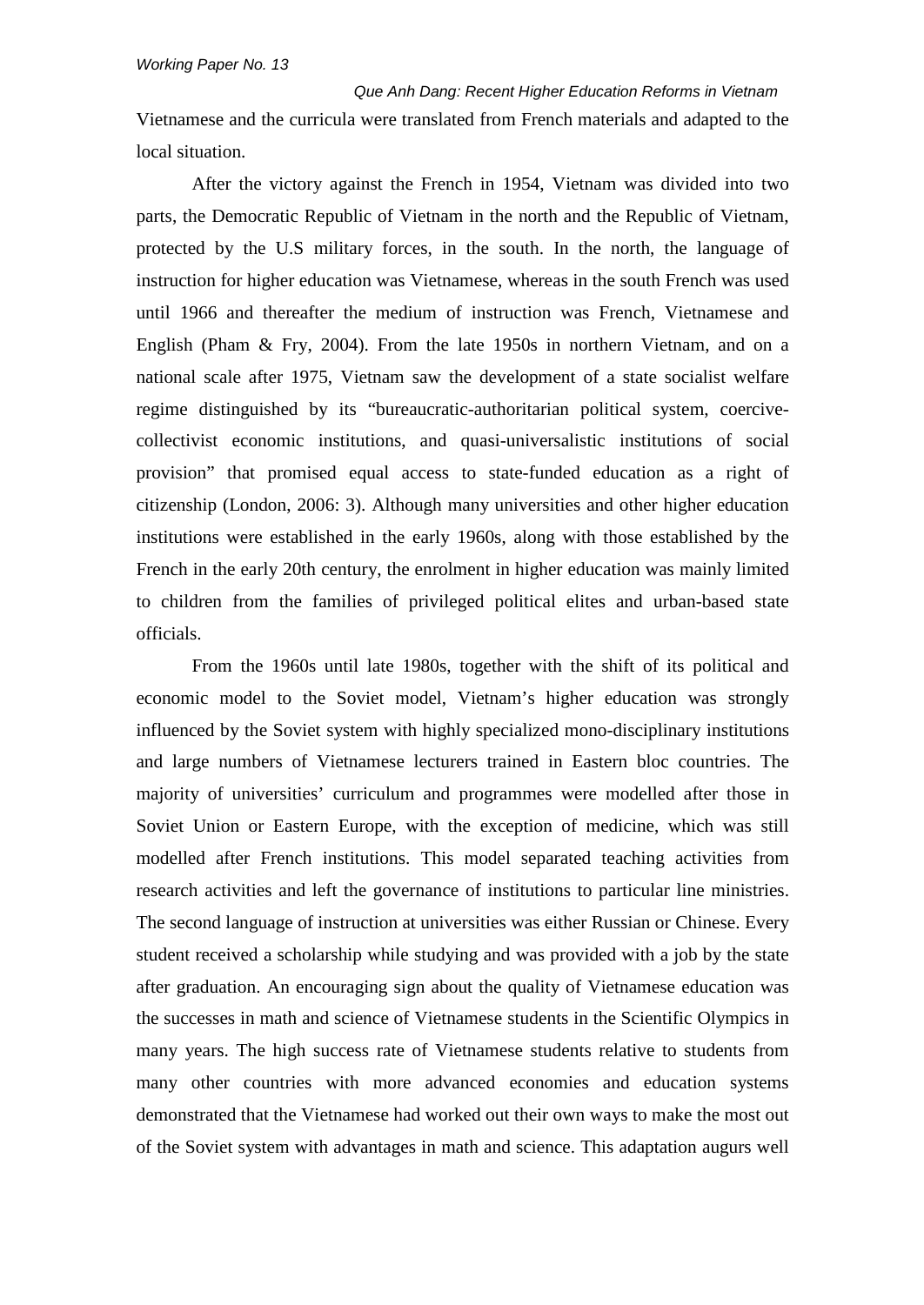*Que Anh Dang: Recent Higher Education Reforms in Vietnam* for Vietnam's future potential in research and development and information technologies.

Since its inception, the Vietnamese higher education system has had vast experience of changing under external influences and has developed capacity to seek ways to adapt foreign ideas to Vietnamese context and Vietnamese values. However, in the wake of globalisation over the last two decades, Vietnam higher education has faced new challenges and new influences, which did not come directly from a specific country as in the past, but from an international organisation - the World Bank. The next section examines these new changes.

#### <span id="page-15-0"></span>*Doi Moi meets the Knowledge Bank*

Since 1986, a profound socio-economic policy change has taken place in Vietnam, with the introduction of the "*Doi moi*" policy – that is "renovation". Doi moi consists of three inter-related fundamental moves: a) shifting from a "bureaucratically centralized planned economy to a multi-sector economy operating under a market mechanism with state management and a socialist orientation"; b) "democratizing social life and building a legal state of the people, by the people, and for the people"; c) implementing an "open-door policy and promoting relations between Vietnam and all other countries in the world community for peace, independence, and development" (Nguyen, T.C et al., 2000:ix).

The "*Doi moi*" policy has brought about major changes in every aspect of Vietnamese society, first and foremost in the economy, and many changes in the lives of the Vietnamese. From 1991 to 2000, the gross domestic product (GDP) increased by an average annual rate of 7.4%, despite the Asian economic crisis of 1997 (Tran, 2003). Vietnam progressively reengaged with the international economy. Following the collapse of the socialist systems of the Soviet Union and Eastern Europe in the early 1990s, documents, books and curricular materials from the West were introduced into Vietnamese universities as part of an "open door" strategy and English became the second language. Noticeably, Viet Nam opened its economy to trade and foreign investment; and it opened its borders to flows of international people, including students and scholars. As a result, there has been rapid expansion across all levels of education, putting Vietnam at the forefront among low income countries in terms of higher education participation. The high economic growth and greater openness led to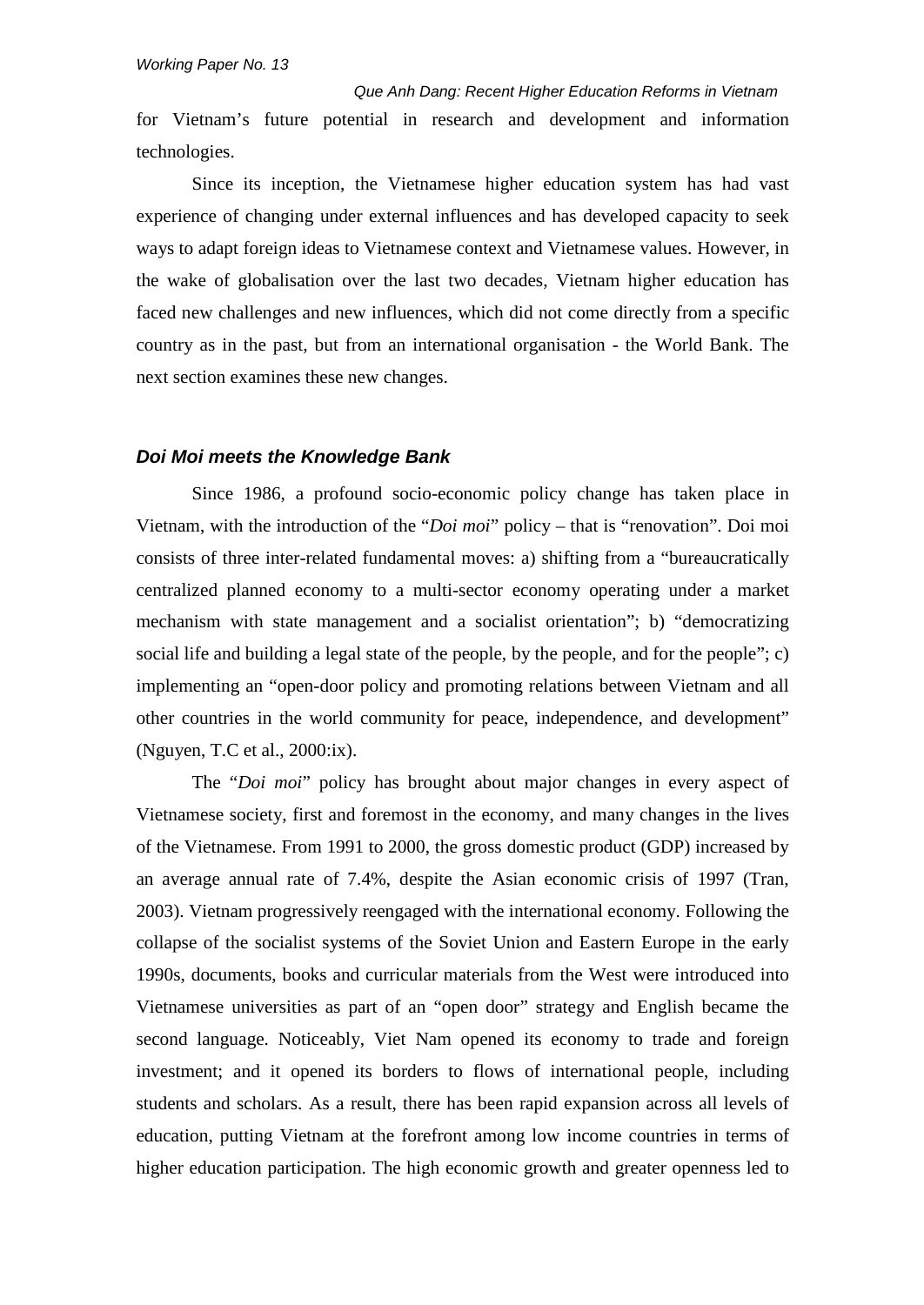*Que Anh Dang: Recent Higher Education Reforms in Vietnam* an increase in social demand for higher education to prepare young people for jobs in new and modern sectors.

The socio-economic changes have put pressure on Vietnam's higher education system. After the US president Bill Clinton lifted the trade embargo against Vietnam in February 1994, international investors became to see Vietnam as a country ripe for entrepreneurial activities, a sizeable domestic market and an important regional player in the Indochinese and Southeast Asian economies. Once the trade embargo was lifted, Vietnam experienced an increasing number of international investors who made factfinding trips to Vietnam to investigate the market's potential and the business environment. One of their main questions was always about the local qualified workforce. It became part of the Vietnamese government's strategy to reform the higher education system.

Another pressure for reform came from cross-border education provision. From the late 1990s, together with an extensive range of activities, such as education exhibitions, dual-award programmes and scholarship schemes, various foreign embassies have made tremendous efforts to promote education opportunities in their countries for the Vietnamese students. International universities and colleges started coming to recruit students. The traditional fondness for learning and inspiring examples from neighbouring countries that were sending increasing numbers of young people for education abroad, plus new wealth accumulated since *Doi moi* created a new demand for quality higher education which most Vietnamese universities were perceived to be unable to provide. As a result, a number of Vietnamese students, especially from urban areas went abroad to study. According to the statistics from the Ministry of Education and Training in 2005, there were some 40,000 Vietnamese, often the best students, going to study abroad annually. In addition, increasing numbers of students are choosing joint programmes offered collaboratively with international institutions. This trend continues to grow and contribute to the greater pressure on the national higher education system to be reformed in order to compete for students.

The Vietnamese government recognizes that higher education has a significant contribution to make in achieving the economic reforms. However, due to lack of information about the fast changing global higher education sector, the Vietnamese higher education found itself at a crossroads. The government utilizes domestic efforts as well as seeking external assistance to tackle the current major issues faced by the education system. This provided the World Bank with a greater opportunity to radiate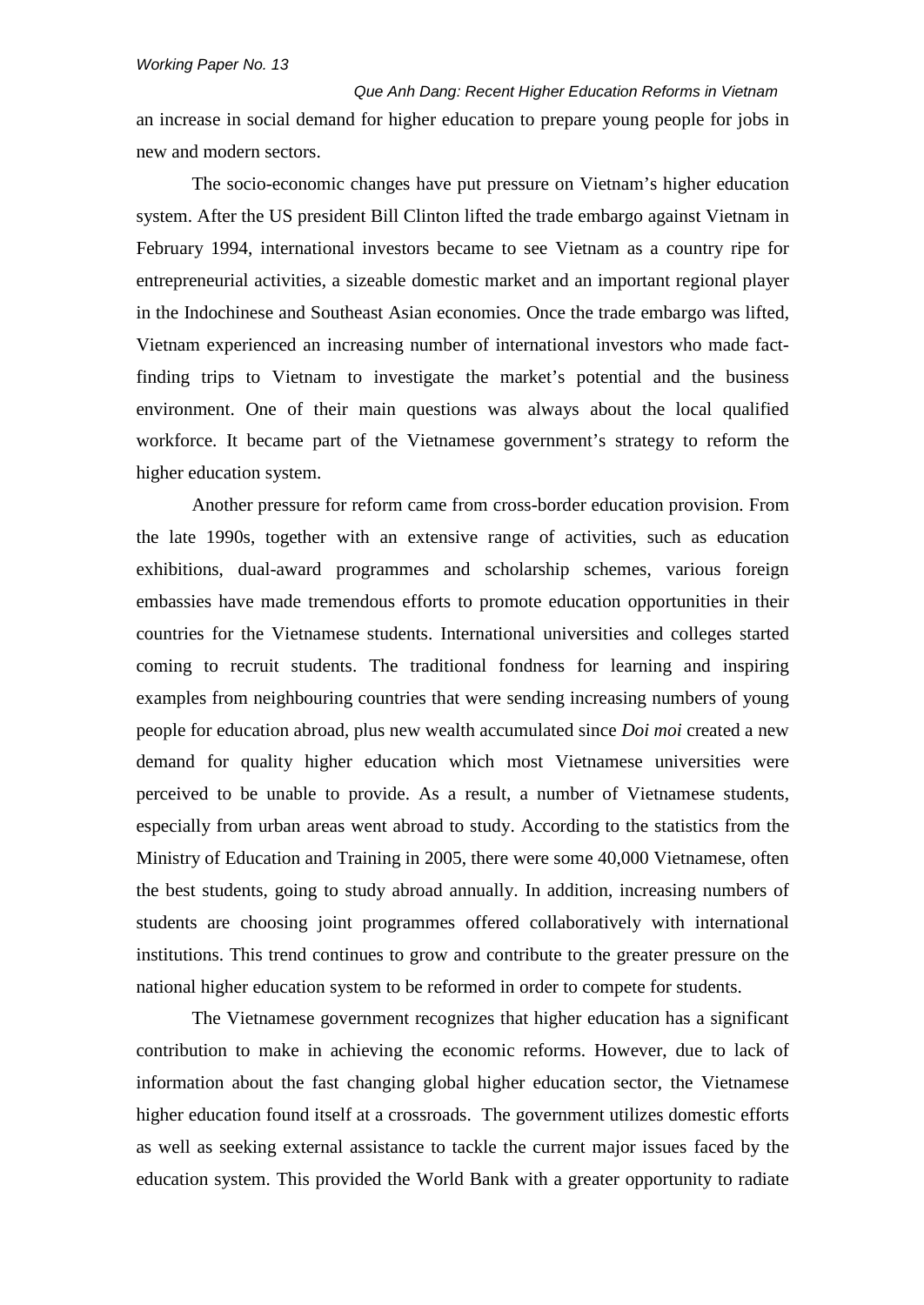*Que Anh Dang: Recent Higher Education Reforms in Vietnam* its ideas and get involved with the reform in education. Therefore, it is fair to comment that the World Bank came at the right time to reinforce the opinion, which sees higher education as a way for Vietnam to integrate in international arena. The World bank, as a loan and expertise provider, has been active in the recent reforms of Vietnam's higher education system through two major reform projects: the Higher Education Project 1 (HEP1) and the Higher Education Project 2 (HEP2) starting in 1998 and 2007, respectively, to help Vietnam tackle its new challenges.

The World Bank legitimates its involvement and highlights the value added by its support to Vietnam by bringing in its international experience and drawing lessons from various education projects in a number of countries either in the same region, such as China, Indonesia, Malaysia or in similar transitional stage Hungary, Romania (WB, 1998; Hayden, 2005b). The World Bank presents itself as a 'Knowledge Bank' in the sector and emphasizes the necessary adaptations to the Vietnamese context. It thus focuses on influencing the policy through the power of its ideas, rather than through financial clout.

When the World Bank arrived in Vietnam in early 1990s, it viewed the centralization pattern of the education system, the legacies from the French and Soviet influences as problems or barriers for Vietnam's higher education. The World Bank carried out research, offered analysis of the system and offered ideas about the future of the Vietnamese higher education

#### <span id="page-17-0"></span>*Problems and Reform Agenda of Vietnamese Higher Education*

As mentioned above, higher education in Viet Nam was faced with many challenges stemming from the changing socio-economic environment in the country and the world. Viet Nam began to change the system in early 1990s by merging several universities into two multi-disciplinary national universities in Hanoi and Ho Chi Minh City. However, there wasn't any research to address the issues or to analyse the current situation of the entire higher education system. In order to obtain a loan agreement with the World Bank in mid 1990s, Vietnam was required to submit a loan application in the form of background technical reports, which describe the current situation and problems faced by Vietnamese higher education. Given the low research capacity of Vietnam in its educational sector, hiring international technical advisors was one of the loan covenants. They were recruited under the terms and conditions set in the World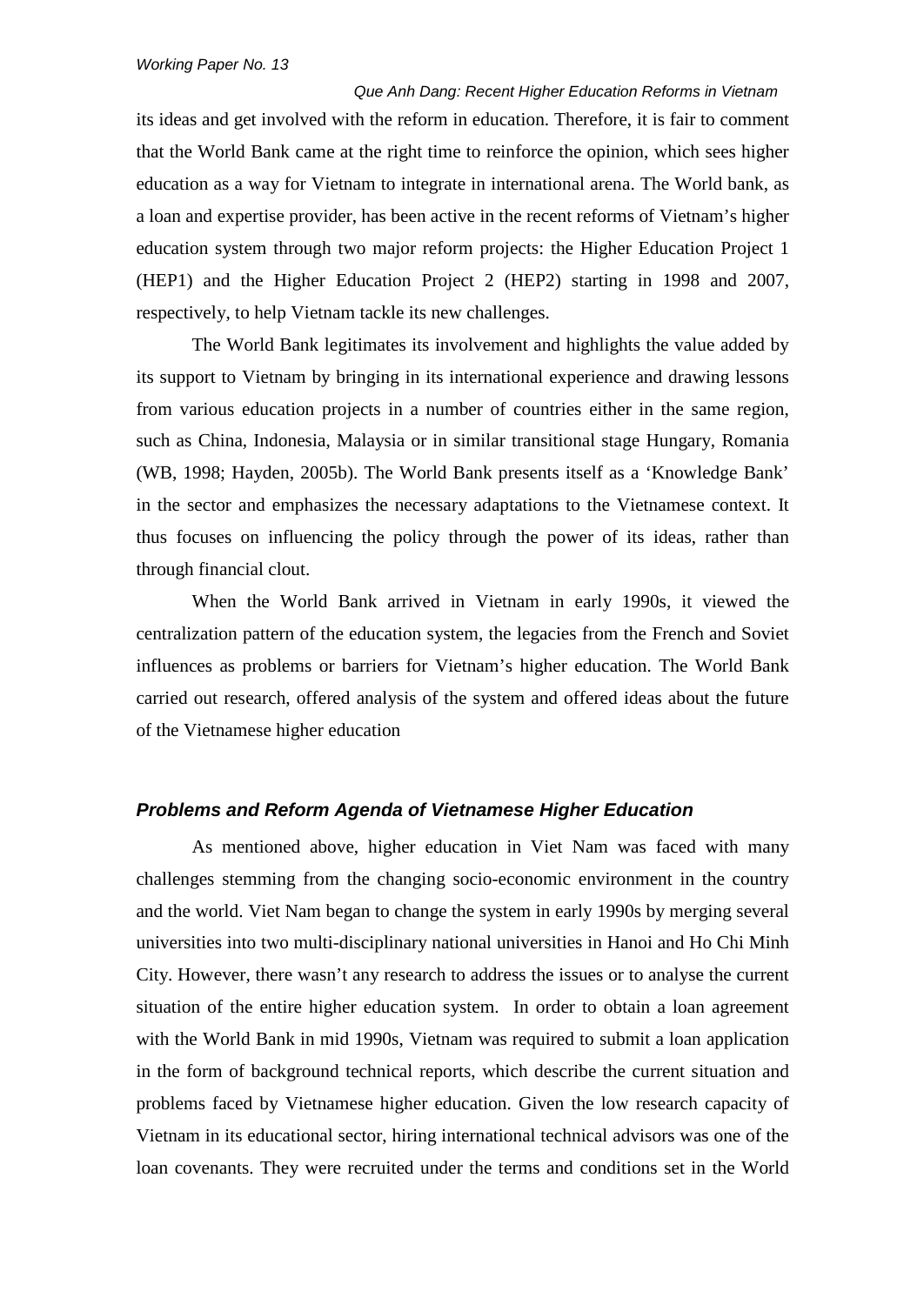*Que Anh Dang: Recent Higher Education Reforms in Vietnam* Bank's guidelines: *"Selection and Employment of consultants by the World Bank Borrowers"*[3](#page-18-0) *.* Since the World Bank loan was not approved at that stage, consultancy fees were to be covered by the borrowing government and/or other co-financiers.

One example was Professor Martin Hayden from Southern Cross University in Australia, who was employed as a World Bank consultant by Vietnam's Ministry of Education and Training with funds provided by the Japanese Policy and Human Resource Development Fund<sup>[4](#page-18-1)</sup>, which later became part of the loan for the HEP2. In preparation for the HEP2, Professor Hayden worked with Vietnamese national consultants<sup>[5](#page-18-2)</sup> and wrote three reports in 2005 and 2006, which appeared later to have been recorded as World Bank reports<sup>[6](#page-18-3)</sup>. In his reports, Hayden groups the major challenges facing Vietnamese higher education into four categories: finance, management (governance), quality and equity of access. These challenges were later incorporated as *problems* and barriers of the Vietnamese higher education in the World Bank's comprehensive report *"Vietnam: Higher Education and Skills for Growth".*

The first problem relates to *finance*: the centrally determined structure of funding proves to be inefficient and counterproductive. Higher education institutions (HEIs) are inactive in finding other financial resources, or if they are active, their limited research capacity prevents them from generating significant income. The level of government funding for higher education is small, only 0.41% of GDP in 2002 out of a total of 4.22% of GDP for all levels of education. In terms of expenditure on higher education, Vietnam compares poorly to the rest of the region and the rest of the world (average is 1.22%). In addition, the demand for places at higher education institutions has increased at a faster pace than their availability, and financing this growth became an even heavier burden for the government. The gross enrolment rate has increased from 2% in the early 1990s to about 13% in 2004. This rate is still very low and below that of other countries in the region (WB, 2007a). According to the government's plan, higher education enrolments will increase with the target of 450 students per 10,000 people from its current rate of about 150 students per 10,000 people (MOET, 2005). The participation rate is expected to rise and the costs will inevitably increase. The World Bank (2007a) estimates that in order to meet the above

<span id="page-18-0"></span> <sup>3</sup> Stated in the request for expressions of interest<http://www.dgmarket.com/eproc/np-notice.do~2352480> Accessed in June 2008.

<sup>&</sup>lt;sup>4</sup> Email correspondence between Professor Hayden and the author in July 2008.

<span id="page-18-2"></span><span id="page-18-1"></span><sup>5</sup> Namely Professor Lam Quang Thiep and Dr Le Thi Bich Ngoc.

<span id="page-18-3"></span><sup>&</sup>lt;sup>6</sup> Information received from personal communication with Professor Hayden in May 2008. See detailed citation in the bibliography of this thesis.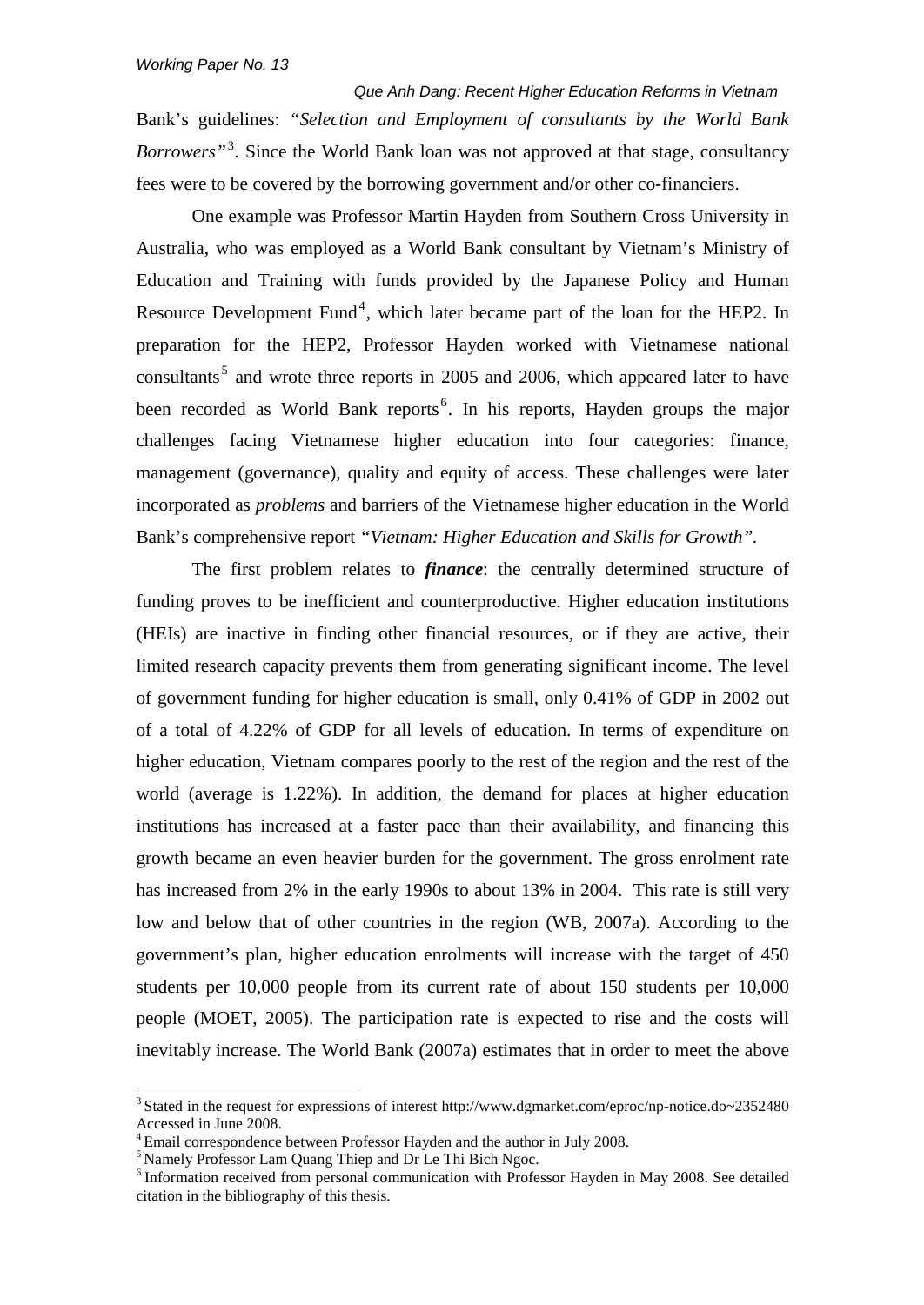*Que Anh Dang: Recent Higher Education Reforms in Vietnam* target by 2020, total education expenditure on higher education will have to reach at least 2.34% of GDP (US\$ 1.6 billion).

The second problem relates to *management*, which is characterized by a very high level of centralization. Ministries wield significant power over higher education and determine matters as varied and as detailed as the curriculum, student enrolment, academic assessment, awarding of degrees, staff appointments, budget decisions, infrastructure and facility maintenance (MOET, 2005:42; Hayden, 2005a; Ngo, 2006). Universities have little experience in managing themselves or pursuing their own goals. A severe lack of close links between higher education institutions and scientific research, businesses, industries and employers persists. This "centrally planned and vertically organized governance structure" was highlighted by the World Bank as a significant challenge, which limits the ability of the higher education system to respond to the needs of the growing market economy.

The third problem relates to *quality.* Higher education institutions have limited research capacity, faculty qualifications are generally low and vary significantly across types of institutions and regions. Enrolment is concentrated in a few academic disciplines due to limited provision and the student/teacher ratio (30:1) is too high by international standards. The system lacks internal and external quality measures. The technological and administrative infrastructure is widely agreed to be inadequate, curricula do not meet the requirements of society, teaching methods are backward, the level of articulation and global integration is low. The progress of renovating is still slow because of the slow-changing mindset of teachers and their heavy teaching loads (Lam Quang Thiep, 2005; Hayden, 2005a; World Bank, 2007a).

According to the World Bank's report, the labour market in Vietnam has the capacity to absorb increasing numbers of graduates, but the skilled and highly skilled workforce is still low by East Asia standards. Due to the limited provision and concentration on a few disciplines at higher education, there is larger number of skilled workers in the services sector than in the manufacturing and construction sectors (not to mention high-tech).

The fourth problem relates to *equity of access*: certain groups, such as women, ethnic minorities, the less socially privileged, and those from particular regional areas, are not represented in higher education proportionately to their numbers in the population. The reason for this is that the poverty in Vietnam has a geographical aspect, the poorer regions tend to have fewer higher education institutions and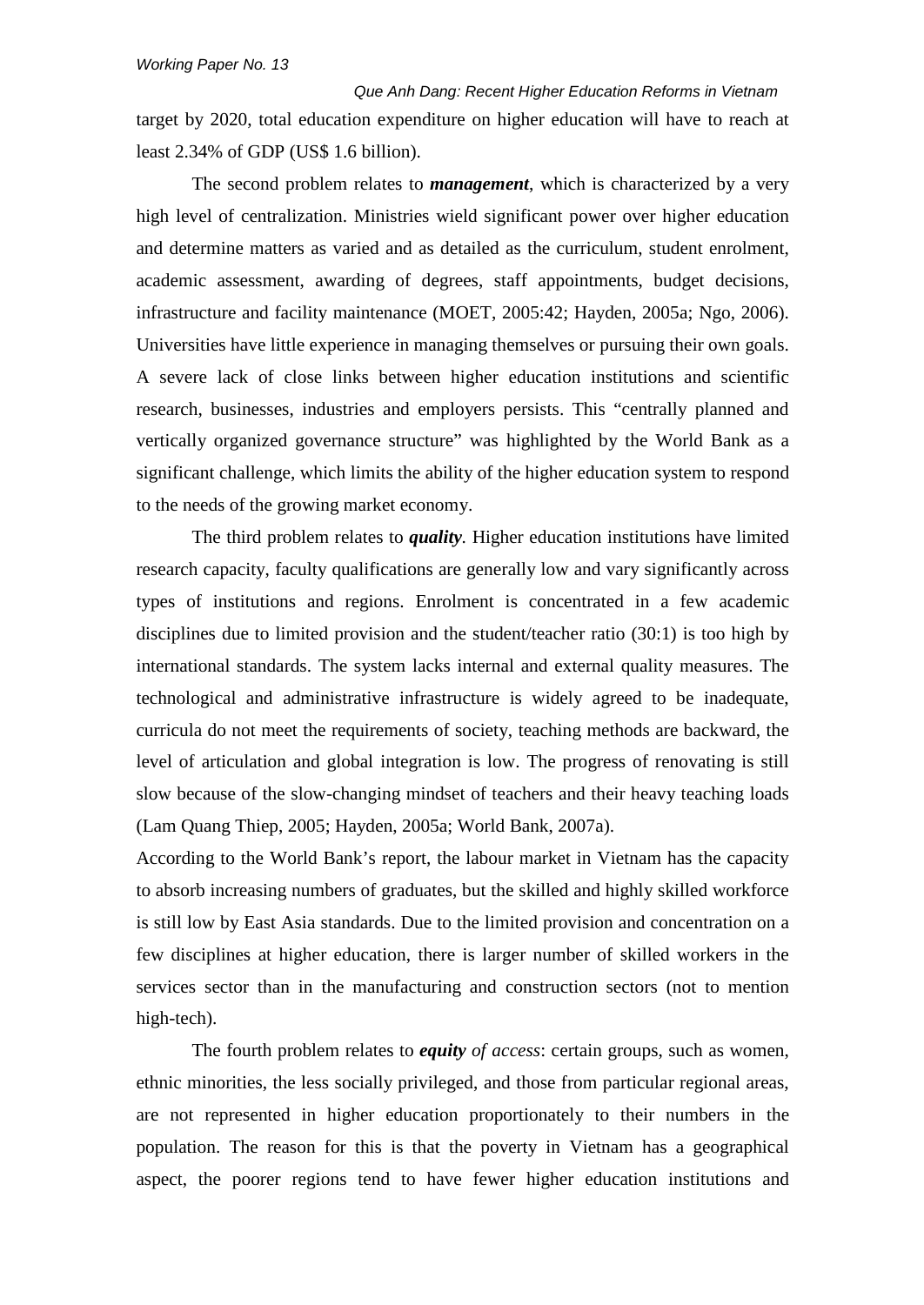*Que Anh Dang: Recent Higher Education Reforms in Vietnam* consequently, a lower level of enrolment. While there are opportunities for students to enrol in higher education institutions, it implies much higher costs for them to obtain higher education outside their own region. In addition, income disparities also cause differences in access to education between the rich and the poor, especially at higher education level. The situation appears problematic and the scale of the problem is likely to increase as the non-public sector expands (Hayden, 2005a).

These are the four major problems of Vietnamese higher education described by the World Bank and regarded as "not unique to Vietnam". It is interesting to note that the Vietnamese government's document "Vietnam: Higher Education Renovation Agenda, period 2006-2020", did not consider inequality as a problem and did not mention it at all in the list of *weaknesses* in the higher education system. Let us look at where the World Bank situates these problems and what solutions the World Bank offers.

#### <span id="page-20-0"></span>*World Bank's Prescription*

Experience from other borrowing countries shows that the World Bank's lending for education policy places emphasis on the economic and social policy environment in which sound educational policies are supposed to flourish. As mentioned earlier, a comprehensive report on the current situation of Vietnamese higher education was published by the World Bank in 2007 under a very "subtle" title "Vietnam: Higher Education and Skills for Growth". This document explicitly puts forward the World Bank's position and its analytical framework used to recommend policy prescriptions to the existing problems. It indicates the adherence of its education policies to human capital formation and the broader economic and social policy framework in which human capital theory resides (Jones, 2004). This theory embodies an expression of faith in the power of human knowledge, skill and experience to transform individuals and societies. In other words, higher education reform would to lead to a qualified workforce for economic growth. In the context of a transitional economy in Vietnam, the right knowledge and skills would be seen, in time, to increase worker productivity and output, which in turn are a way of thinking about development. Therefore the World Bank's standpoint and its higher education strategies may inform the Vietnamese government policy making in the broader sense and subsequently hope to win its "buy in" and commitment.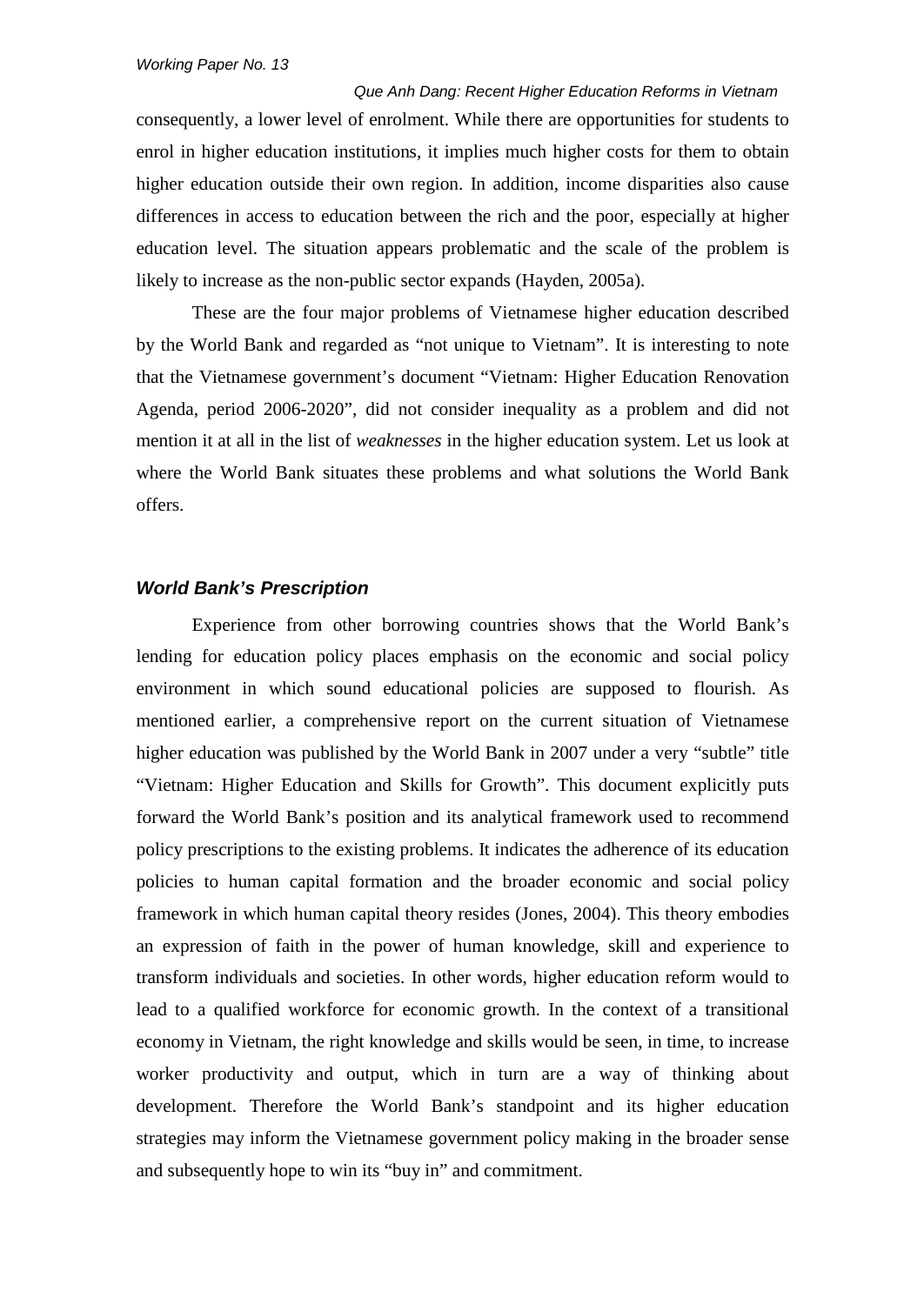Through the two HE projects the World Bank's reform agenda aims at providing assistance to the government of Vietnam to fine-tune efforts in addressing the above major problems in higher education. These two World Bank-financed projects have initiated and reinforced substantial structural changes. These included the introduction of competitive funding in higher education based on university performance monitoring with the main goal of producing higher quality human capital. It also set the stage for the revision of the pricing structure of higher education including tuition fees, student loans and an equity-based scholarship scheme in order to reduce public budgets and improve social mobility and social equalisation. The former is close to the concept of "competitiveness-driven" reform which has the objective of making the higher education system, and consequently the country, more "competitive". The latter falls into "finance-driven" and "equity-driven" reforms, at least on paper (Carnoy, 2002). The two projects HEP1 and HEP2 encompass all these interlocking categories.

The World Bank's prescriptions to treat Vietnamese higher education problems represent a view to create a competitive ethos among HEIs. In other words, the World Bank is looking to create conditions for a market in higher education in Vietnam and sees the market as an efficient mechanism to allocate resources and opportunities (Banya, 2005). In addition, the World Bank justifies its approach to restructuring pricing by focusing on private rates-of-return analyses of educational benefits and seeing individuals and households as the primary beneficiaries, hence payers.

These ideas from the World Bank are clearly different from the socialist approach pursued by the Vietnamese government that attempts to retain government control in those areas that are deemed critical to the implementation of socialist principles and social justice (Guo, 2006b). Although Vietnam may be tempted to emulate the economic success of other transitional countries, the Communist Party may obviously want to avoid moving towards a situation in which policies respond to the needs of the emerging bourgeoisie. In the higher education renovation agenda 2006- 2020, the guiding viewpoints of the Vietnamese government emphasized enhancement of the country's intellectual potential and meeting people's learning needs. Therefore, one of the underlining research questions of this thesis is: *How does the World Bank gain influence for its ideas in such an apparently antithetical political environment?*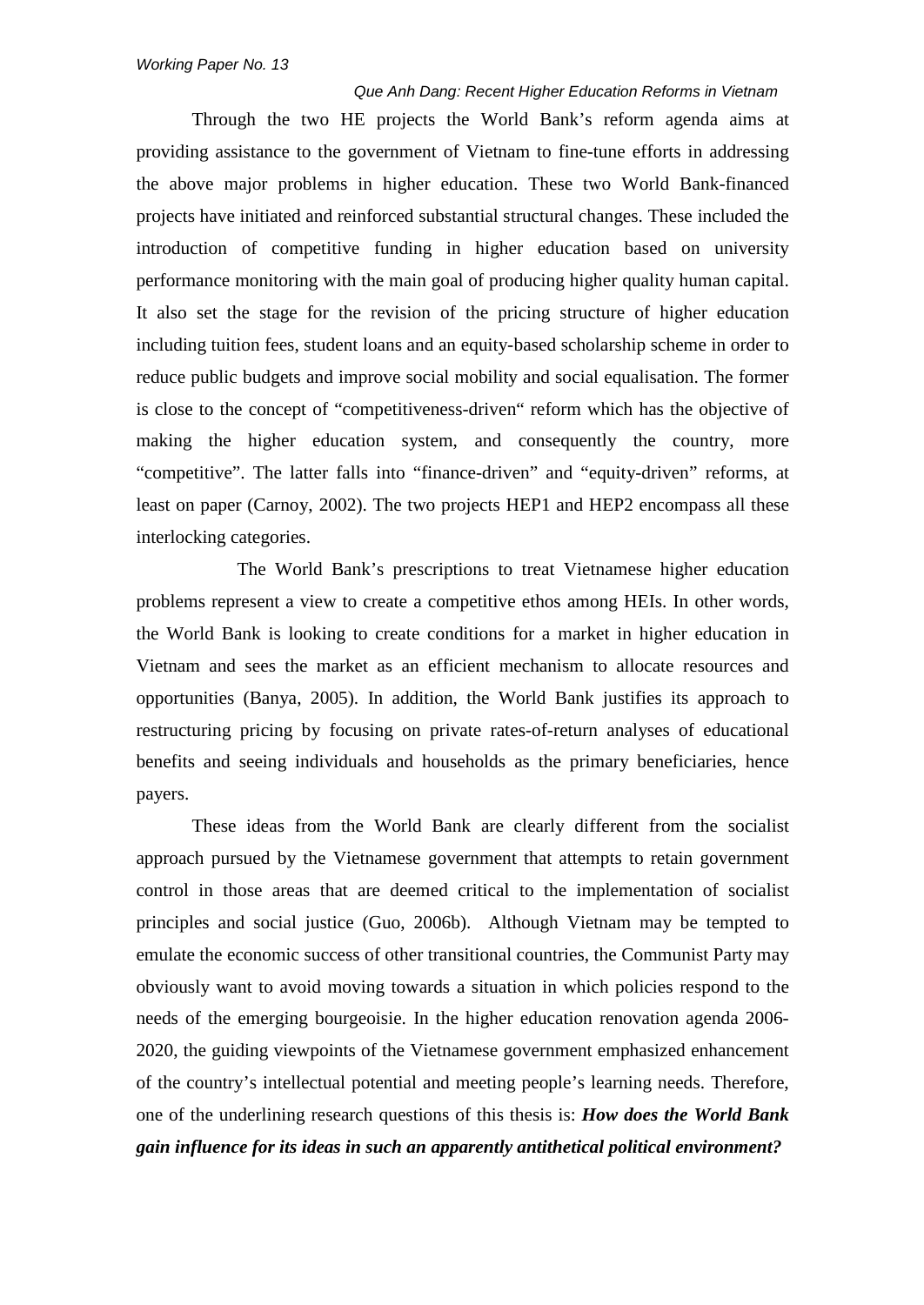By exploring the role of international organisations in education policy making this thesis aims to provide some insights into the influence of the World Bank's higher education policies in borrowing countries. And through the case of Vietnam, the thesis also provides an in-depth analysis of how ideas and scenarios for higher education reforms are transferred from the "Knowledge Bank" into a transitional market socialist economy within the political context of one-party communist rule.

In order to understand the recent changes in education policy making in the globalisation era, chapter II draws on the works of various scholars and builds theoretical framework, that help to answer two questions: a) how the nation state's policy power has been affected and b) how international organisations strengthen their role. The chapter will also relate these theories to the study on the influence of the World Bank on Vietnamese higher education policies.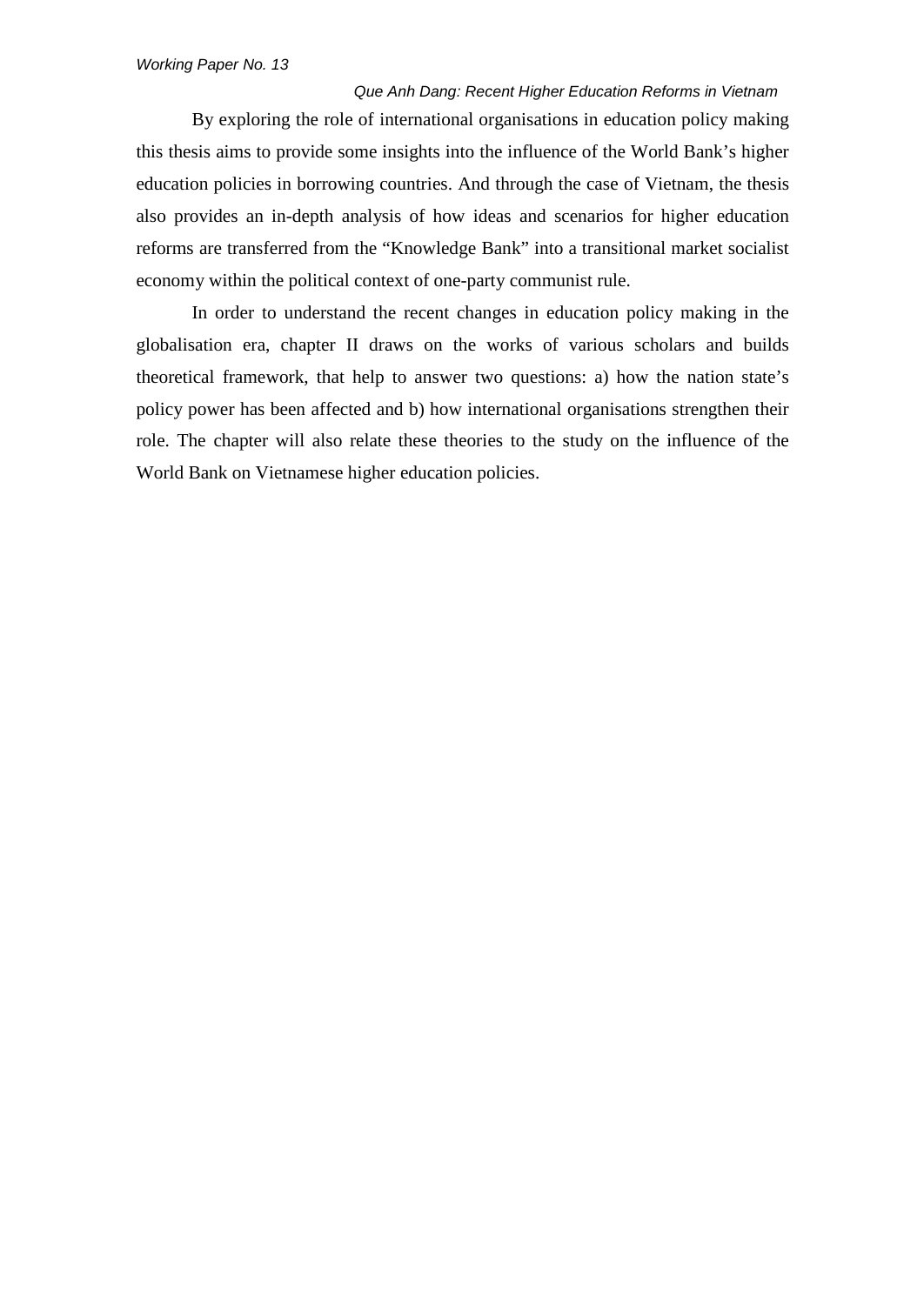# **Chapter II**

#### <span id="page-23-2"></span><span id="page-23-1"></span><span id="page-23-0"></span>International Organisations and Education Policy Making

in the Globalisation Era

#### <span id="page-23-3"></span>*Strengthened Roles of International Organisations*

Since the beginning of the 1990s, when globalisation has assumed to be of considerable importance in educational thinking, international organisations (IOs) have also come to play a greater role in education policy making (Henry et al., 2001, Leuze et al., 2007, Moutsios, 2008). IOs not previously engaged in educational activities began to include education prominently on their agenda, and IOs already active in this policy field widened their scope of action and undertook new initiatives. UNESCO, for example, has been one of the oldest and most active organisations in education policy since its foundation in 1945; today, this IO also shapes policy concepts by promoting lifelong learning and by establishing worldwide applicable quality assurance systems. A similar trend can be seen in the work of the Organisation for Economic Cooperation and Development (OECD). With rising awareness of the importance of knowledge in its member states, the OECD's activities in education have grown in scope and influence (Papadopoulos, 1994). The European Union (EU), a special supranational entity, has also become a remarkable example of rising IO activity in education policy making, as being the principal coordination agent of various policy developments: the Bologna process, the Copenhagen process, and the Lisbon strategy. Signatory countries are restructuring their higher education (HE) systems for cross-border mobility and mutual recognition of qualifications and to make Europe a regional player in the international trade in HE.

Moreover, IOs which do not have a mandate for education are nowadays players in this policy field, too. The International Labour Organisation (ILO), for instance, is today engaged in education in working life through activities such as training provision, technical assistance and standard setting through recommendations and conventions (Jakobi, 2007). The World Bank increasingly profiles itself as a worldwide institution of knowledge in the field of education and is becoming increasingly active, especially in the developing world. Unlike most other IOs, the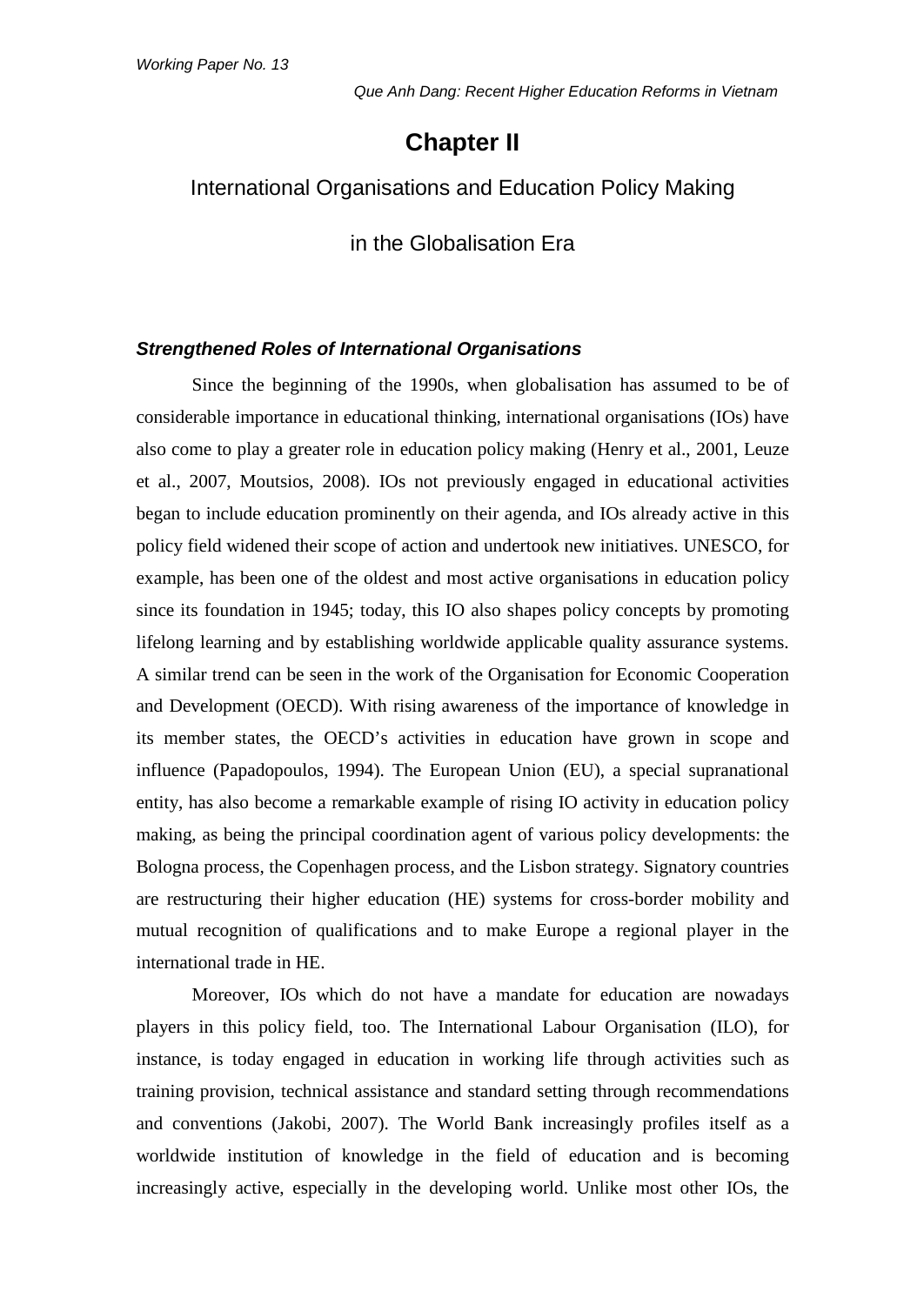*Que Anh Dang: Recent Higher Education Reforms in Vietnam* World Bank has also the power of being the biggest financier for educational programmes (Jones, 1992; Moutsios, 2008). It began supporting education in developing countries in 1963 and to date has transferred more than \$US 42.5 billion in loans and credits for education. World Bank education lending has averaged roughly \$2 billion annually for the last five years<sup>[7](#page-24-1)</sup> (WB, 2008b).

Here it is important to clarify that the term "international organisations" (IOs) used in this thesis refers to those institutions set up upon agreement between a minimum of two states and their governments. Although the term international organisation may be applied frequently elsewhere to international non-governmental organisations (NGOs), some of which are also active in the field of education, the scope of this thesis will be restricted to intergovernmental organisations. Following the definitions offered by Dale (2005) it is also worth noting that several other terms will also be used in the analysis that denote a separate level or scale of activities, such as "*trans*national" – literally *across* nations, *supra*national – literally *above* nation.

In order to establish a theoretical grounding for the more focused analysis of the World Bank and education policy making, this chapter reviews two bodies of literature that try to explain the ways in which countries reconstruct education policies. The first explores globalisation and its effects on policy making power of the nation state. The nation states response to globalisation by creating new IOs and reconstructing existing IOs. Therefore, the second body of literature examines the workings of international organisations and their power relationships with the nation state.

#### <span id="page-24-0"></span>*A - New mode of policy making*

Many scholars have developed theoretical perspectives around the linkages between globalisation and educational restructuring. A body of literature discusses the changing power relations between international organisations and nation states in educational policy making. The impact of globalisation and the global dominance of neoliberal ideology, which favours the human capital approach in framing educational policy, have resulted in a new mode of policy making. The world sees more policy consensus made through transnational networks of power rather than democratic process (Henry et al., 2001, Moutsios, 2008). This new mode of policy making implies

<span id="page-24-1"></span> <sup>7</sup> <http://go.worldbank.org/DD4DB8BRM0> (accessed in June, 2008).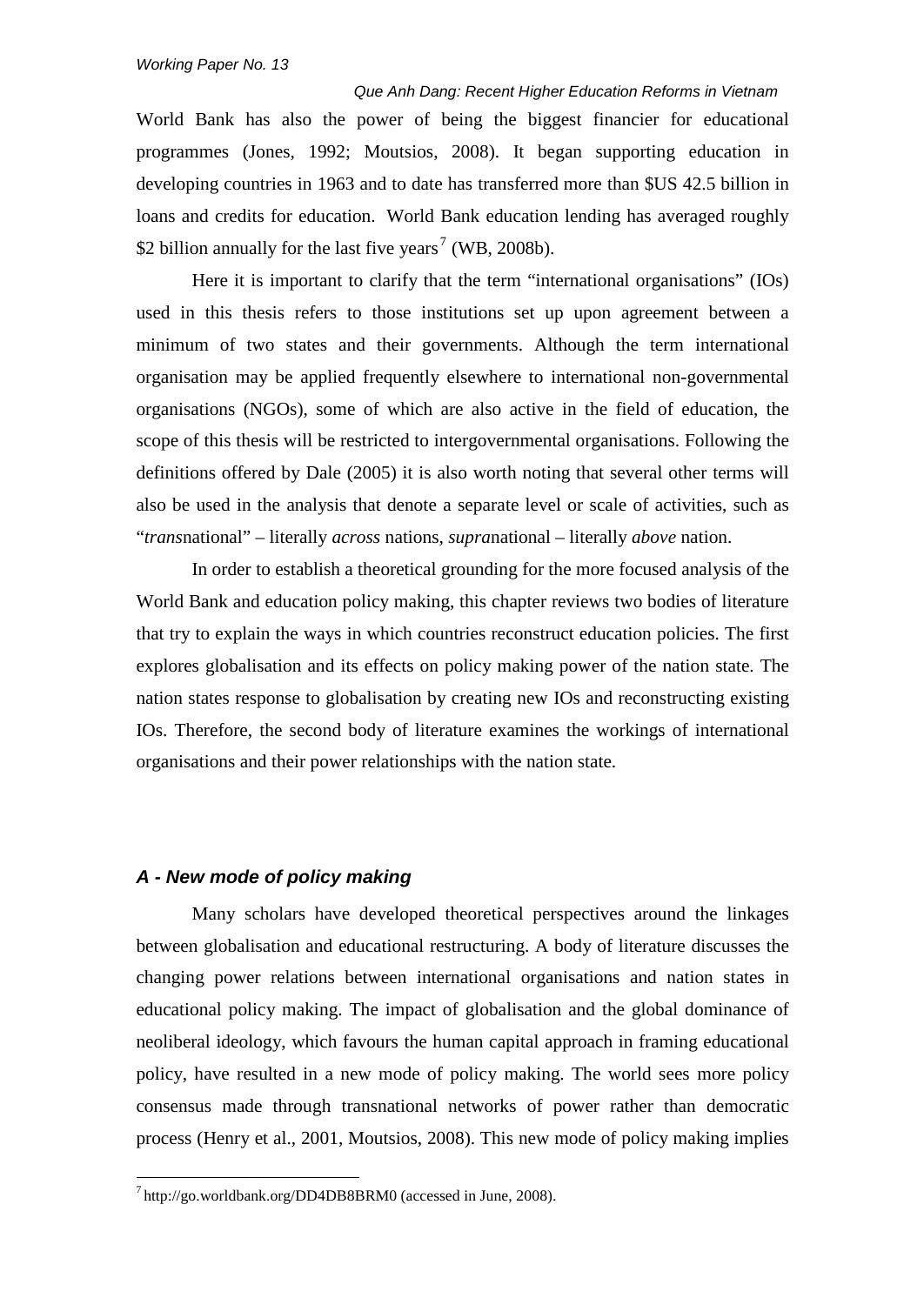*Que Anh Dang: Recent Higher Education Reforms in Vietnam* that the nation state has no alternative to conformity, which amounts to remarkable willingness to renounce strategies of state power. The new mode and its implications lead to not only the emergence of a global policy community or 'netocratic' <sup>[8](#page-25-1)</sup> (networklike) political structures, but also the enhancement of metapower exerted by the leading international organisations, such as the World Bank, the IMF, the WTO, the OECD, the UN organisations and the EU (Barnett & Finnemore, 1999 & 2004; Beck, 2005).

The next section presents three arguments on the effects of globalisation and international organisations on the nation state and its policy making power by focusing on three questions:

1) Is globalisation an external pressure which limits the policy options and weakens the policy making power of the nation state?

2) Do nation states, in creating new IOs and reconstituting existing IOs, limit their own scope for policy making?

3) Does the interaction between IOs, markets and nation states result in convergence of education policy making structures across the globe?

After discussing them in turn, the section will explore the usefulness and weaknesses of these arguments in explaining the case of Vietnam's higher education policy making.

## <span id="page-25-0"></span>*A1 - Is globalisation an external pressure which limits the policy options and weakens policy making power of the nation state?*

An array of literature contends that the multidimensional process of globalisation has changed the dynamics of the state; in particular, the globalisation of the economy and of technology creates pressure upon the nation state (see for example, Carnoy & Castells, 1999; Welch, 2001). In combination, such pressure, the post Cold War context, the global dominance of neoliberal ideologies, have significantly weakened states' policy making power and also restricted their policy options (Henry et al., 2001). The section below discusses these factors in turn.

<span id="page-25-1"></span><sup>&</sup>lt;sup>8</sup> A play on the words [internet](http://en.wikipedia.org/wiki/Internet) and [aristocracy,](http://en.wikipedia.org/wiki/Aristocracy) netocracy (netocratic) refers to a perceived global upperclass or a new power elite that bases its power on a technological advantage and networking skills. The term appeared in American technology magazine [Wired](http://en.wikipedia.org/wiki/Wired_magazine) in the early 1990s. Later, in their book "Netocracy" (2002), the two Swedish authors, Alexander Bard & Jan Söderqvist referred to "those who can harness global networks of information and master new forms of communication will inherit the power. They are the Netocrats."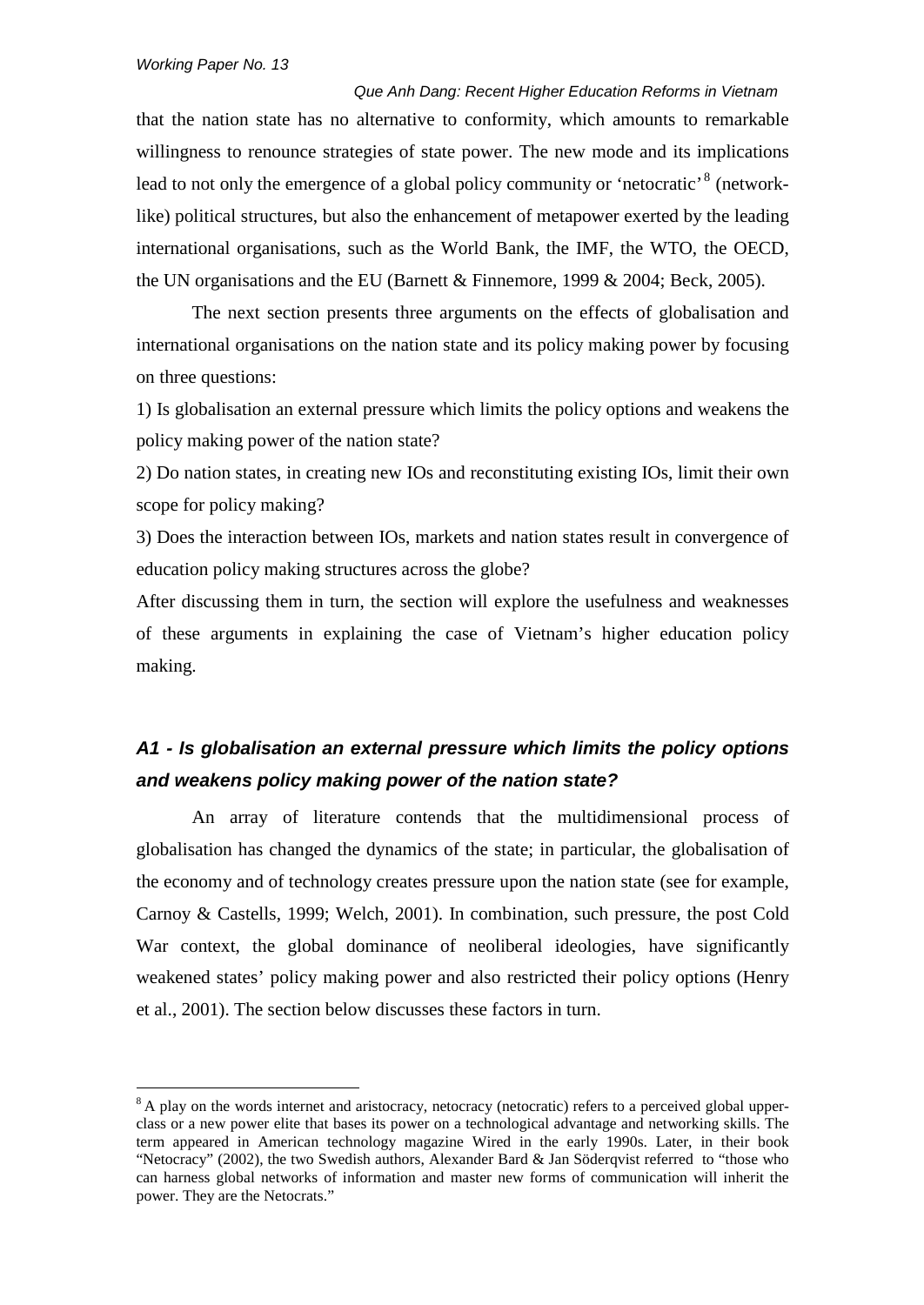The enhanced *economic globalisation* is characterized by growing international trade in goods and services; instantaneous and 'stateless' financial markets; transnational production and distribution of goods and services, asymmetrical integration of science and technology, indeterminate flows of information; reorganisation of work; increasing movement of labour, an internationalized consumption pattern, and also global economic criminality (Jones, 1997; Carnoy & Castells, 1999; Burbules & Torres, 2000). Since financial markets and monetary policies are globally interdependent, they impose major constraints on national economic policies elsewhere. As Marginson also remarks, globalisation means that "the nation state is no longer able to sustain indefinitely a zone of economic and cultural isolation" (Marginson, 1999:25), because the nation state no longer controls capital markets and the larger patterns of investment within its territorial borders. Therefore, each nation state must become embedded in the larger network of global regulations or the global policy making arena. This issue will be discussed in the next section.

Also, the *organisation of production* involves transnational production networks or global value chains, with multinational corporations at their core. Many transnational corporations today have economies larger than those of mid-range nation states. Almost half of the world's 100 largest economies are multinational conglomerates (Latham, 1998 quoted in Henry et al. 2001). National economies ultimately depend upon the performance of these transnational production networks. Moreover, the transnational corporations increasingly become private sector *quasistates* (Beck, 2005)*,* which make collectively binding decisions and also political decisions, concerning, for example, environment, human rights, civil rights, unwritten rules of global justice and count these as corporate social responsibilities. These decisions in turn strengthen the global political role of corporations and weaken the policy making power of the state.

In the *technology* sphere, unlike in the past when states could define science, technology and knowledge and those values that served the reproduction of power within national boundaries, nowadays knowledge formation and power over knowledge moves out of the control of the nation state. Knowledge is increasingly defined in terms of economic value, therefore, as Carnoy and Castells (1999) argue, "the highest valued information and knowledge now has its locus in the global economy, not in any single national site". Even though knowledge continues to be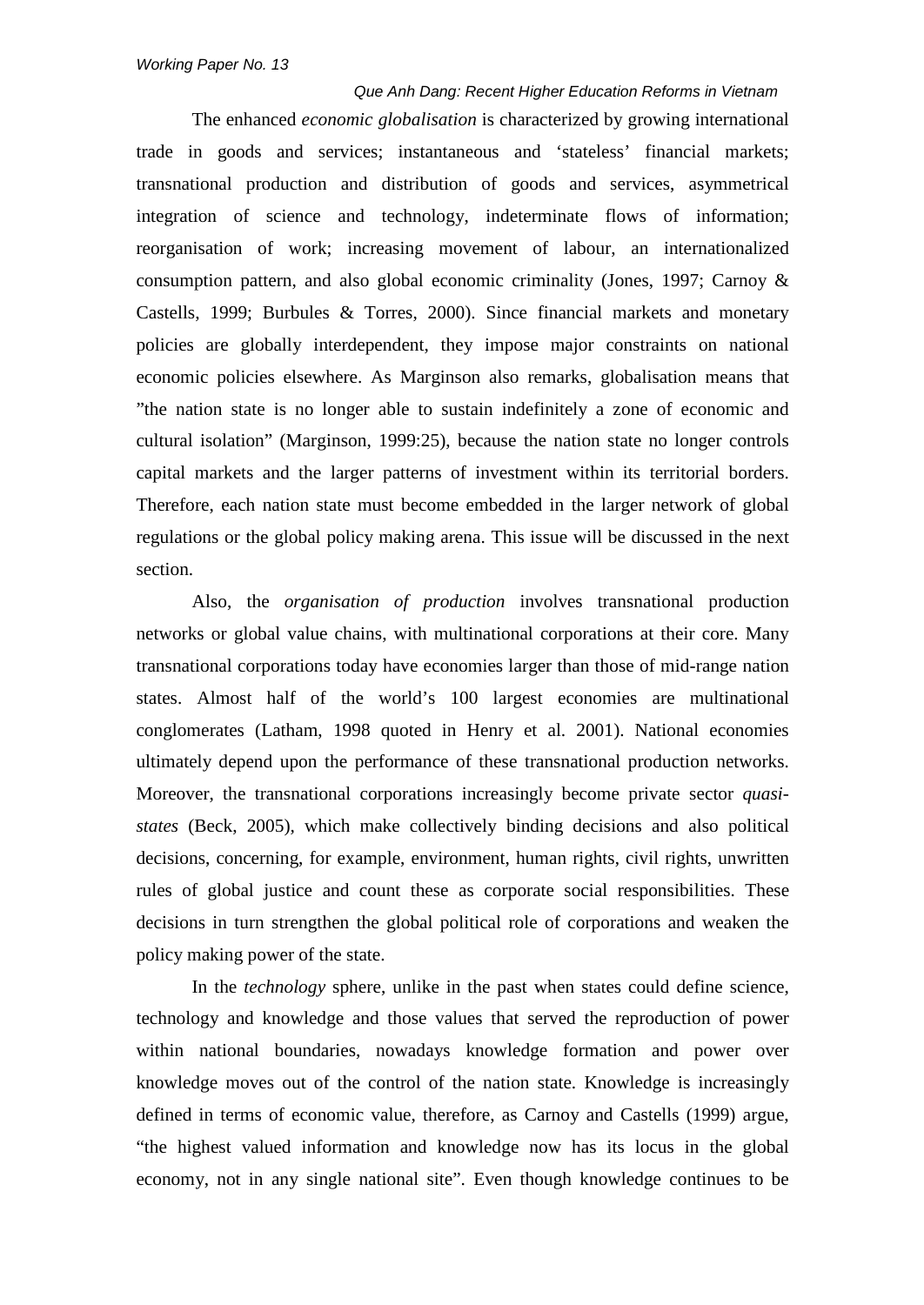*Que Anh Dang: Recent Higher Education Reforms in Vietnam* produced locally, the conditions of its production pivot on the emergence of networks of transnational innovators who are putting knowledge production beyond the control of the state. This shift of knowledge production from national into global space may still be in its incipient stages, but the trend is clear. Furthermore, state-sponsored and controlled scientific research and innovation are declining rapidly compared to innovation that originates outside state control. This shift again means the reduction of the nation-state's control over knowledge and related policies.

In a similar vein, Anthony Welch (2001) and Phillip Jones (2006) draw on four approaches to globalisation from the work of Leslie Sklair (2001) to argue that the power of the state, especially in the developing world has been reduced.

The first is the *world systems* approach, which argues that countries can be assigned to either core, semi-peripheral or peripheral status within an overall context of their role in the world capitalist system. More specifically, the world is seen as a single economic system governed from the core at the expense of the periphery.

The second approach is *global culture*, which in contrast with the world systems theory prioritizes the cultural over economic and addresses the global "homogenization" of cultural forms and the reshaping of national identity in the face of global culture.

The third approach is *global society*, whereby advances in science and technology characterize the way that globalisation enlarges our sense of space-time and allows action at a distance. This also produces a growth of global institutions, universal values and possibilities for a global society along the lines proposed by modernization models of development.

The final approach, *global capitalism*, locates the dominant global forces in the structures of a globalizing capitalism, in which almost half the world's 100 largest economies are global companies rather than states (Latham, 1998, p.11 cited in Henry et al. 2001). It is argued that the development of both transnational corporations, mainly from the west, and a "transnational capitalist class" forms global ruling forces (Sklair, 2001). Globalisation is therefore viewed as "an expression, consolidation and diversification of western capitalism, carrying with it profound cultural and political implications" (Jones, 2006:17). This creates restrictions regarding policy options for many nations, especially in the developing world.

The thinking behind economic globalisation is frequently referred to as *neoliberalism* (Jones, 2006), a theory of political and economic practices pursued by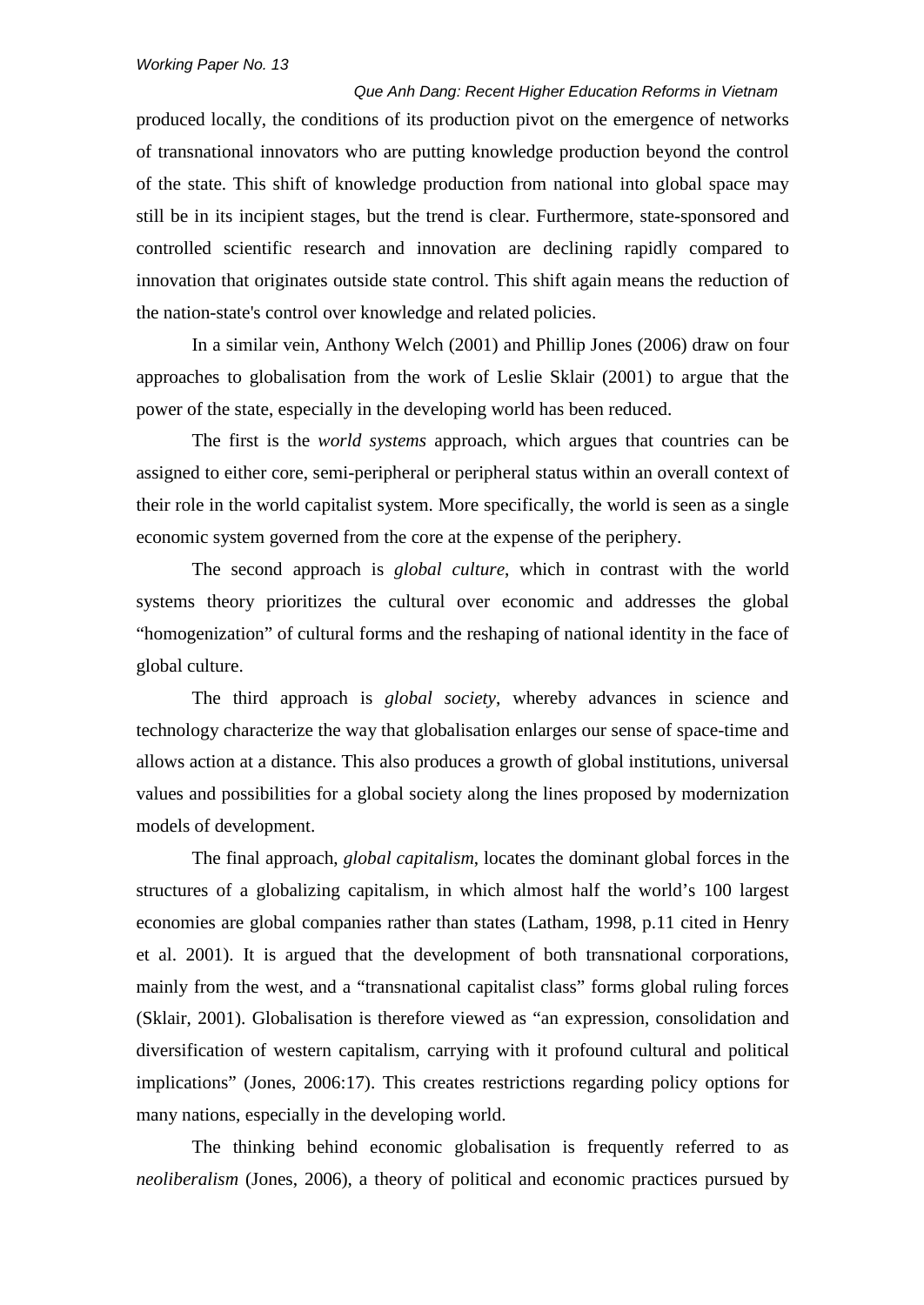*Que Anh Dang: Recent Higher Education Reforms in Vietnam* powerful economies and promoted by the major international organisations such as the World Bank, the International Monetary Fund, the World Trade Organisation and the OECD. The neoliberal ideology has ideals that look to promote liberalization of trade and investment, deregulation of economic activities, privatization of public enterprises, reduction of state intervention (Harvey, 2005; Moutsios, 2008). For neoliberals, there is one form of rationality more powerful than any other: economic rationality. That means that individuals are to be competitive entrepreneurs because they are to act in ways that maximize their own benefits (Apple, 2000), and countries are to ensure the global competitiveness of their economies (Henry et al., 2001).

Since the end of the Cold War, this neoliberal ideology has also been widely spread in the former Soviet Bloc. Proponents of neoliberalism see this as an opportunity for capitalist expansion and the penetration of Western values and influence on a truly global scale (Dale and Robertson, 2002; Jones, 2006). Some commentators claim that the ideological battle had been won by libertarianism and by the demise of statist ideologies in the minds of people around the world. And many agree that the pervasiveness of globalisation and neoliberalism increasingly leave states that refuse to participate isolated and at a comparative disadvantage. This suggests that most countries want to be included in the global economy. Once they are in, the nation state has little political room for manoeuvre. For instance, governments can response to problems, such as vast redundancies in the public sector, and substantial increases in inequity of access to education, with rules of law rather than facing up to the cause behind the problems or taking steps that might ameliorate the conditions of resentment and inequality. In other words, globalisation indeed limits the available policy options of the nation state.

In the wake of globalisation, most, if not all, nations are to seek to globalise their economies or attempt to ensure the global competitiveness of their national economies. Such a goal has taken on the status of a meta-policy and as such frames the nature of other policy domains, including education (Henry et al., 2001). As for education, nation states are located within a complex web of ideas, networks of influence, policy frameworks, financial arrangements and organisational structures. Jones (2006) terms these "the global architecture of education", a system of global power relations that exerts a heavy influence on how education is constructed around the world. The global architecture of education shapes the relationship between education and development, and determines the dimensions of economic and social,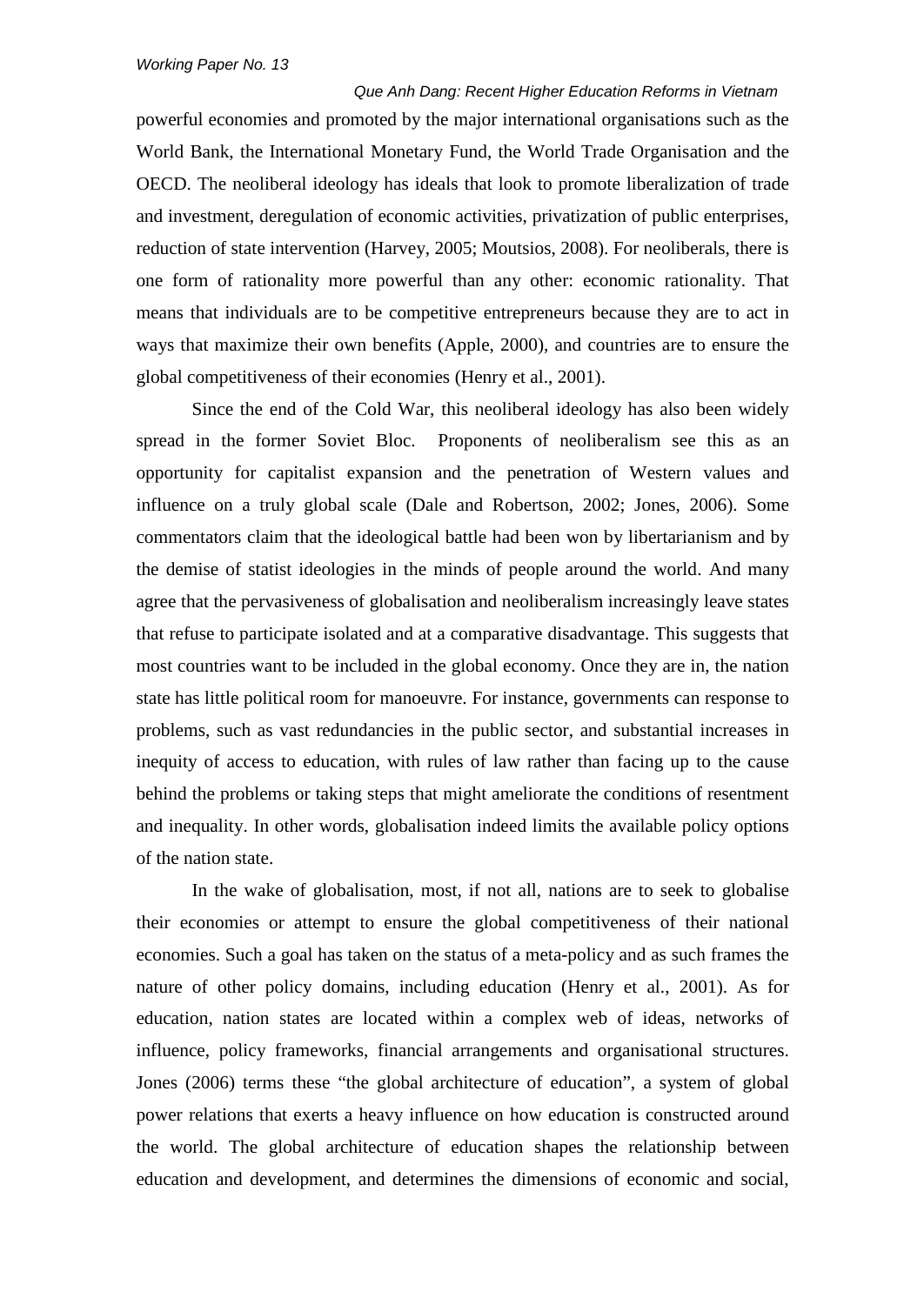*Que Anh Dang: Recent Higher Education Reforms in Vietnam* educational policy at national level. Hence, the nation state is also losing control over the educational system, as education is decentralized and/or privatized in response to globalisation.

In sum, the main argument of this section is that globalisation of the economy and technology is treated as inevitable. The global dominance of neoliberal ideology is seen as an external force, which limits the policy options and weakens the policy making power of the nation state. Although these global processes have not eliminated all vestiges of the nation state, they have reconstituted the nation state in important ways. Nation states, as Carnoy and Castells (1999) observe, also react to the effects of globalisation by reconfiguring themselves to try to accommodate to new pressures and new demands. One way of reconfiguration is that the nation states build international, supranational, and transnational institutions by creating new international organisations (IOs) or reconstituting existing IOs, in order to manage together the process of globalisation that threatens to overwhelm individual states. However, behind this solution there is again a question of the limitations of the nation state's scope for policy making, which is discussed in the next section.

### <span id="page-29-0"></span>*A2 - Do nation states, in creating new IOs and reconstituting existing IOs, limit their own scope for policy making?*

About 238 international organisations are currently working on every imaginable global issue (Barnett and Finnemore, 2004). The process of globalisation has also created new political structures, as well as reconstituting international organisations already in place. The emergence of the supranational political entities of the European Union, the Asia- Europe Meeting (ASEM), new regional trade zones such as the Asia- Pacific Economic Cooperation forum (APEC) and the North American Free Trade Agreement (NAFTA) are examples of this dynamic.

As mentioned earlier, the European Union is perhaps the most advanced supranational political body with member nations delegating some of their legislative authority to this entity beyond the nation. At the turn of the millennium, it laid down clearly defined criteria for economic policy for member states in relation to the single monetary union, and it also introduced the idea of a European Educational Space, or a European Higher Education Area together with influential political developments such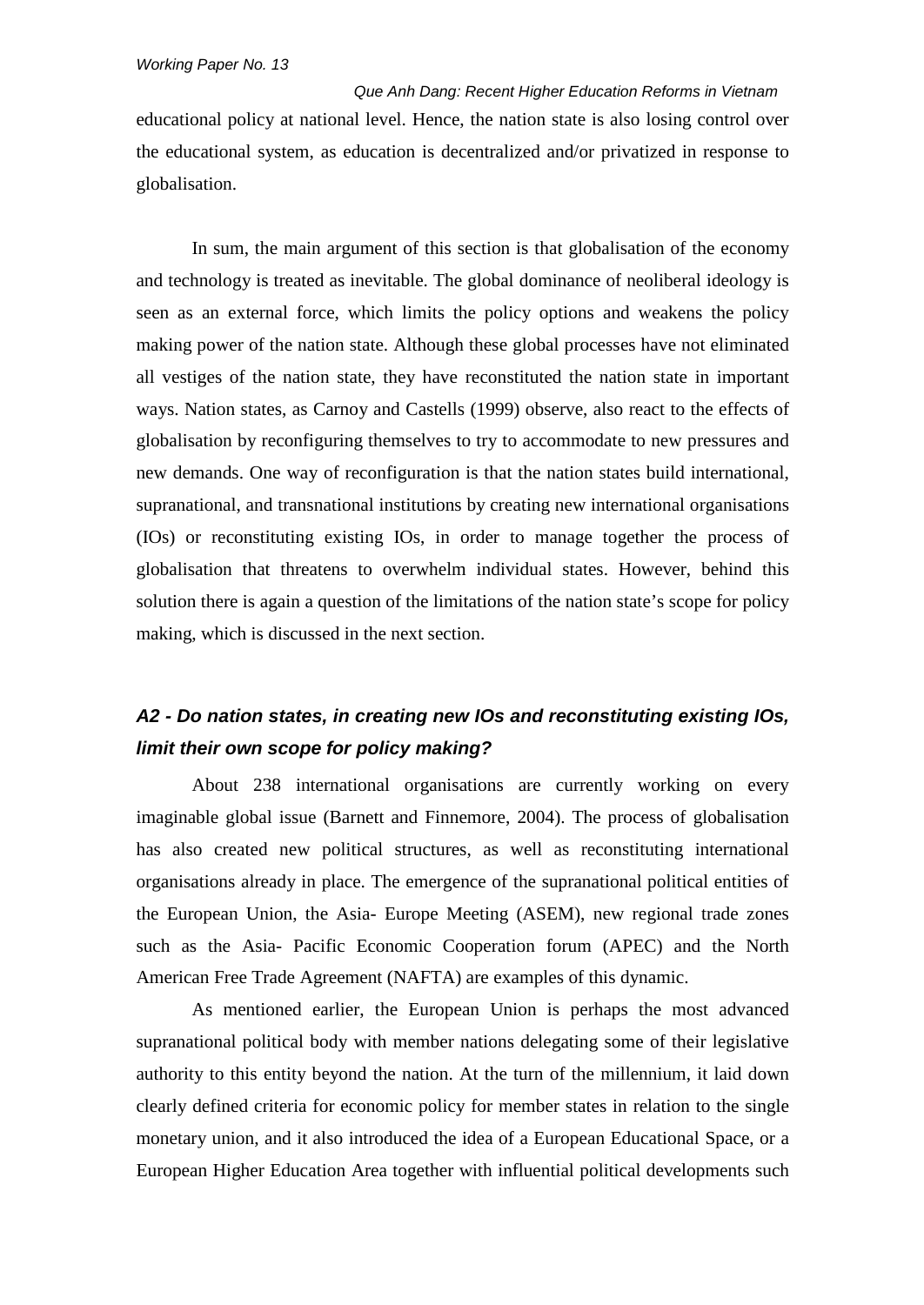*Que Anh Dang: Recent Higher Education Reforms in Vietnam* as the Bologna process, Lisbon strategy, and Copenhagen process. This presents a considerable shift from the traditional view of education as a uniquely national matter to a stronger – albeit voluntary - commitment to a European-wide education policy. This voluntary choice is achieved through the Open Method of Co-ordination (OMC), which provides a new framework for cooperation between the EU member states, whose national policies can be directed towards certain common objectives. The OMC involves so-called "soft law" measures and peer pressures which are binding on the member states in varying degrees. Therefore the individual state's scope of policy making is severely restricted.

Newer regional political entities, such as the Asia-Europe Meeting (ASEM), the Asia-Pacific Economic Cooperation (APEC), and the North American Free Trade Agreement (NAFTA), have also entered the educational policy field. ASEM was established as an informal process of dialogue and co-operation bringing together the 27 European Union member states and the European Commission with 16 Asian countries and the ASEAN Secretariat. Since its establishment in 1996, the ASEM dialogue has been addressing political, economic and cultural issues. Recognizing the importance of education in the cooperation between the two regions and among its 43 member countries, this IO held its first education ministers meeting in May 2008. The meeting identified not only the common perspectives of Asia and Europe but also set the specific education agenda for its member countries in the language of strengthening cooperation (ASEM InfoBoard, 2008). For example, in the agenda, lifelong learning is promoted as an indispensable strategy for a knowledge society. It was also included in chair's conclusions of the senior official meeting (SOM), ministerial meeting and Heads of state Summit in 2008. Member countries' leaders and researchers convene to learn from one another, they adopt and adapt the strategy to their national contexts. Although ASEM is a new IO, there have been many well-established bilateral relations between member countries and a strengthening of common political values in various spheres, including education, is a clear trend. This trend is likely to result in greater regional convergence.

Similarly, APEC and NAFTA were set up with the central purpose of seeking control and orientation of international trade in their favour and at the present are functioning largely as economic and trading arrangements, but their activities and influence are not only confined to trade matters. They have wider social assumptions and implications, such as the formation of human capital, education and training. These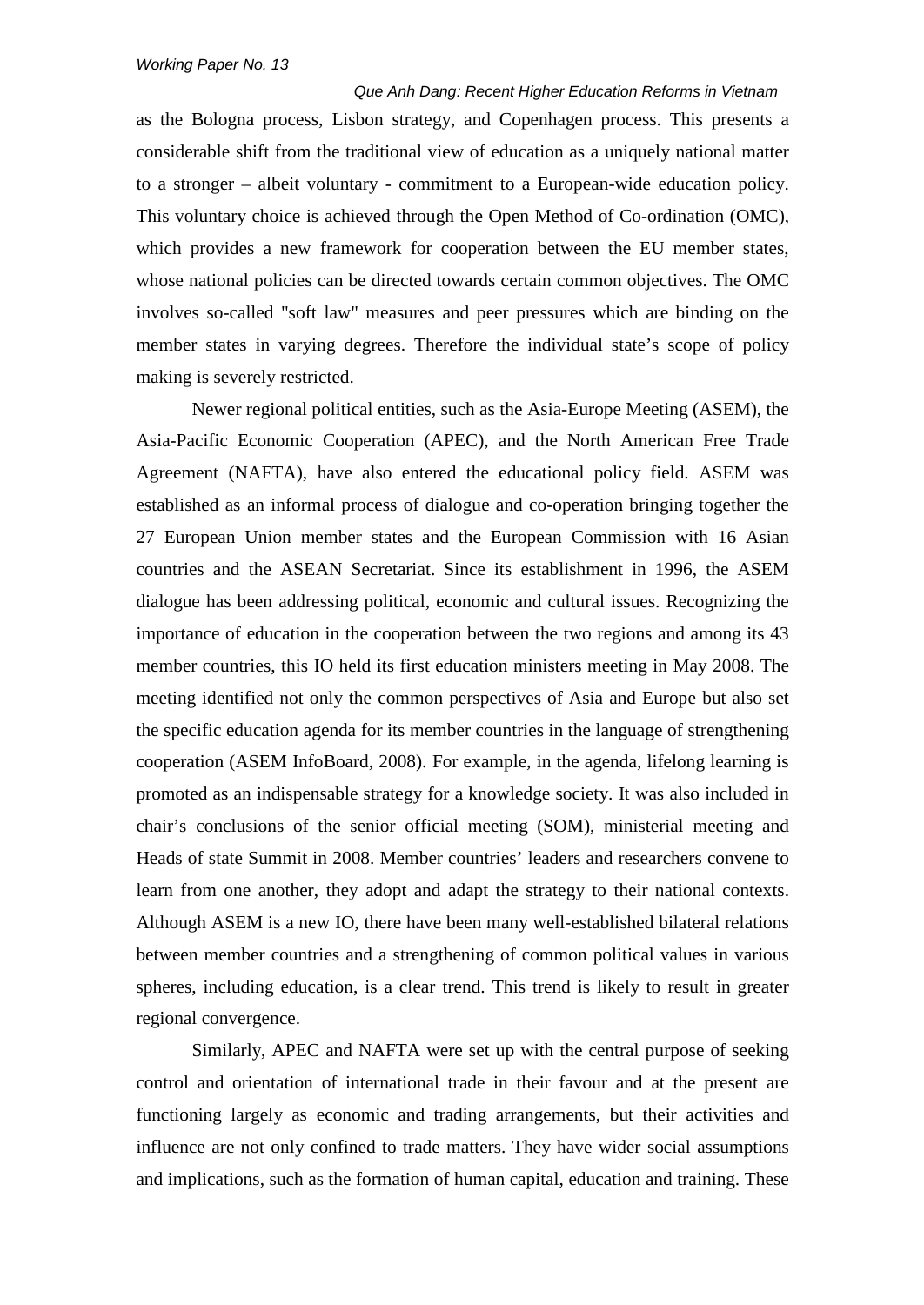*Que Anh Dang: Recent Higher Education Reforms in Vietnam* IOs are beginning to view education as a tradable good under the same terms as other commodities. Therefore education is also seen as a site of foreign investment (Dale & Robertson, 2002), which would fall under the rules concerned with investment. These rules and other precise sets of rules are to ensure binding commitments and therefore place policy limitations on their member states. Such limitations are most obvious when related to trade liberalization and to the removal of tariff protection to accelerate the move towards more blurred national boundaries and a borderless global economy (Henry et al., 2001). For example, the NAFTA rules are not offset with "opt out" clauses and the rules are made under the principle of "supersidiarity" (Dale & Robertson, 2002). That is, decisions are made at the highest possible level of activity. As a result, within the NAFTA framework, the nation state often lacks the power to adopt supplementary legislation. The rise of such a decision making mode clearly limits the nation state's room to manoeuvre independently.

Moreover, as Welch (2001) observes, most of the international trading charters of international entities (e.g. APEC, NAFTA, WTO) are often presented by governments to their people and to the global public in the form of "There Is No Alternative – TINA" (ibid. p.477), because 'once a country buys into a global economy, a broad set of decisions is removed from national debate' (McGinn, 1996 cited in Welch, 2001). These decisions include education, since education is increasingly treated as an engine of economic activity and international competitiveness.

To summarize, this section has discussed the question about the effects of globalisation and highlighted the main answer that nation states limit their own scope of policy making when they create new IOs and reconstitute existing IOs as a result of, and in response to, globalisation.

Let us review the usefulness of this theoretical literature in explaining what happens in Vietnam. As mentioned earlier, since Doi Moi, Vietnam has become a more active member or a new member of many international organisations and adheres to their principles and rules. As a result, new ideas and resources flow in the country and help to broaden the view and create more opportunities for Vietnamese people. For example, greater mobility in and out the country, better schooling, more jobs, more information, have become available. Therefore, this was seen as a positive sign of Vietnam's social economic achievements and integration to the world, or putting it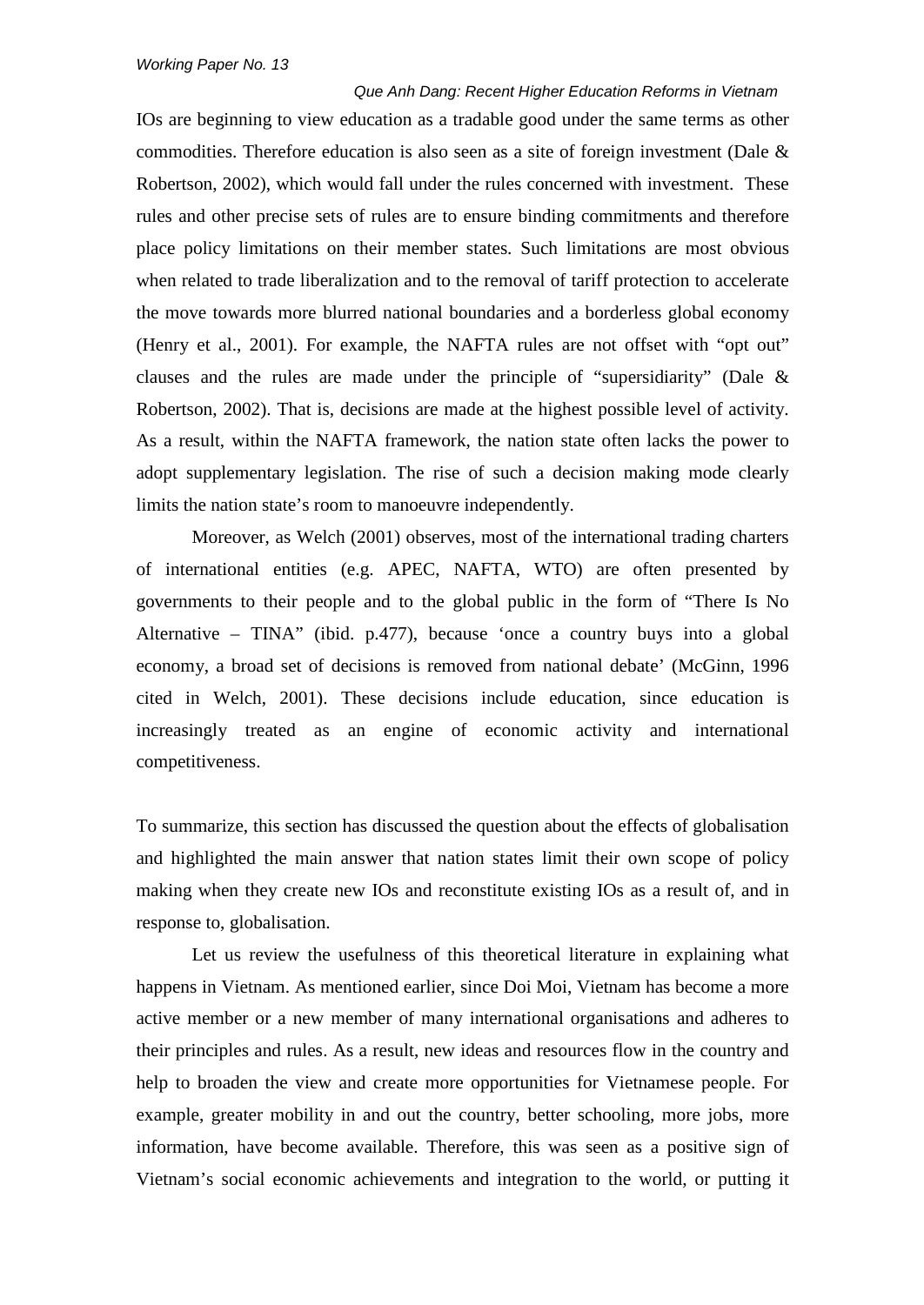*Que Anh Dang: Recent Higher Education Reforms in Vietnam* differently, enhanced or improved power of the state rather than a sign of reducing state's power as pointed out in the above mentioned theoretical literature. Thus, the following section will look at the interaction between nation states, IOs and markets in education policy making, which is likely to result in convergence of education policies around the globe. The purpose of this is to identify another theoretical ground which explains the newly changed policies in Vietnamese higher education.

## <span id="page-32-0"></span>*A3 - Does the interaction between nation states, markets and IOs result in convergence of education policies across the globe?*

Leuze et al. (2007) claim that education has traditionally been a prerogative of the nation state and denoted a core element of the state's sovereignty. Today education is increasingly turning into an international and private good. Recently, modern nation states have been facing problems regarding the provision and financing of public education. Tight budgets increasingly constrain the nation states' capacity to meet the ever rising demand for education, while existing education qualifications and the content of national education systems are often no longer meeting labour market demands adequately in the globalised world. The nation state is often unable to manage and solve these problems by itself today and therefore needs to involve different other actors. The last decades saw fundamental changes in this policy field: the state is increasingly sharing education policy making with a variety of actors, most importantly IOs and markets. Figure 1. below illustrates the interaction between these three key actors.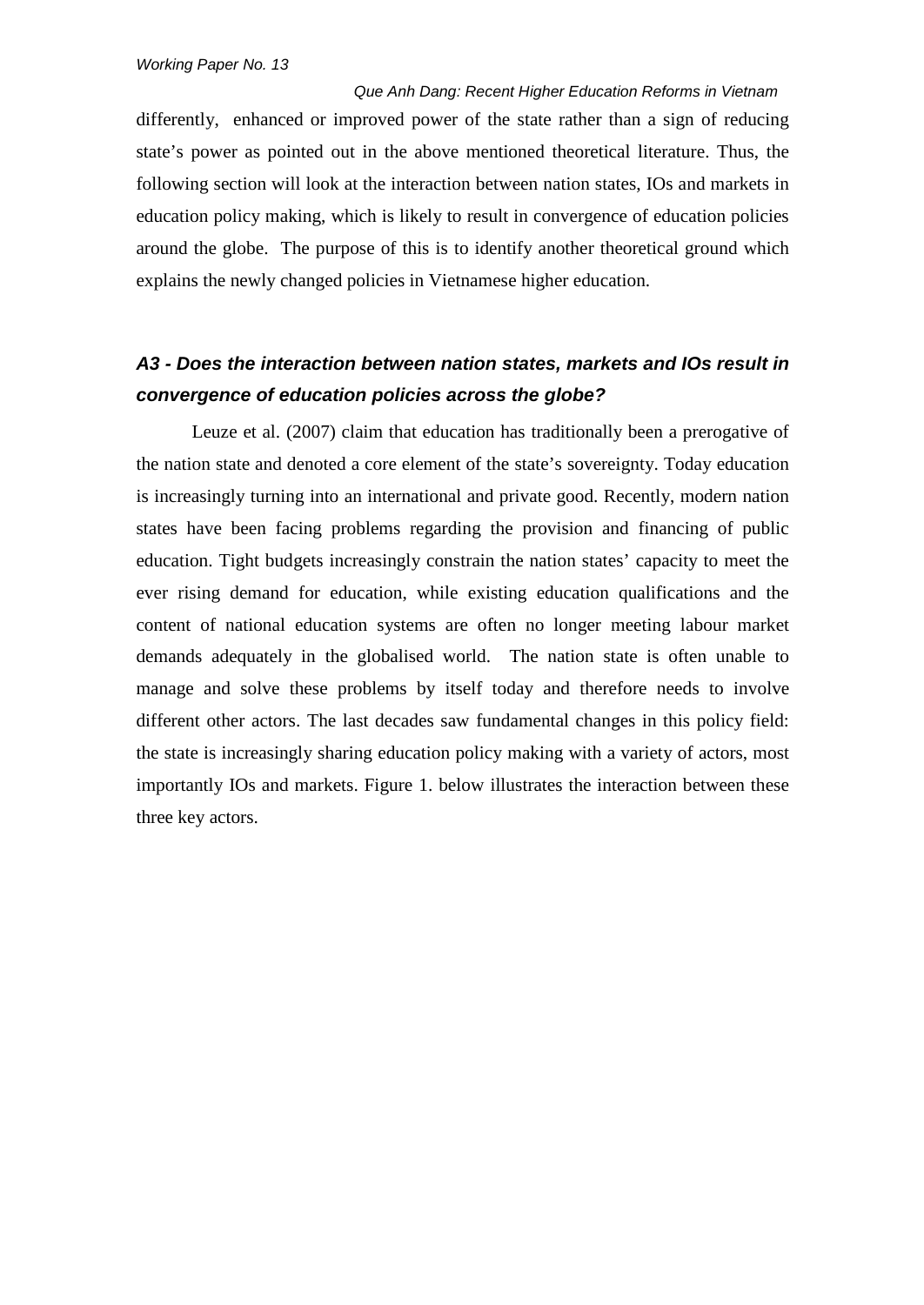

Figure 1: Arenas of education policy making (Leuze et al. 2007:8).

As mentioned above, international organisations have been widening their scope of action and have actually been transferring education into the field of international policy making. At the same time, marketisation gradually turns education into a marketable and tradable commodity (Ginsburg et al., 2005; Robertson, 2005). The integration of IOs and market actors in this policy field leads to new forms of governance, which are defined as "the process and outcome of policy making shared by various actors" interacting in a non-hierarchical way (Leuze et al., 2007, p.8).

The active engagement of IOs and markets in education policy making in the last two decades has signified fundamental changes and their influences have reached a new level. They offer alternatives in education governance and increasingly challenge the nation state's prerogative in this field. The authors also observe that these different political actors are striving to realize their goals and interests. IOs establish new rules and standards of education policy making. IOs are becoming more active in agenda setting as they innovate and disseminate ideas. For example, through the coordination and distribution of statistics and policy papers, IOs set benchmarks in education, and through the organisation of conferences IOs create professional transnational networks and support new elites in education policy making (see Mc Neely et al., 1994; Leuze et al., 2007; Dale and Robertson, 2002). The process of educational commodification brings about new market actors, such as private providers and new modes of regulation in education through demand and supply. For example, market optimists argue that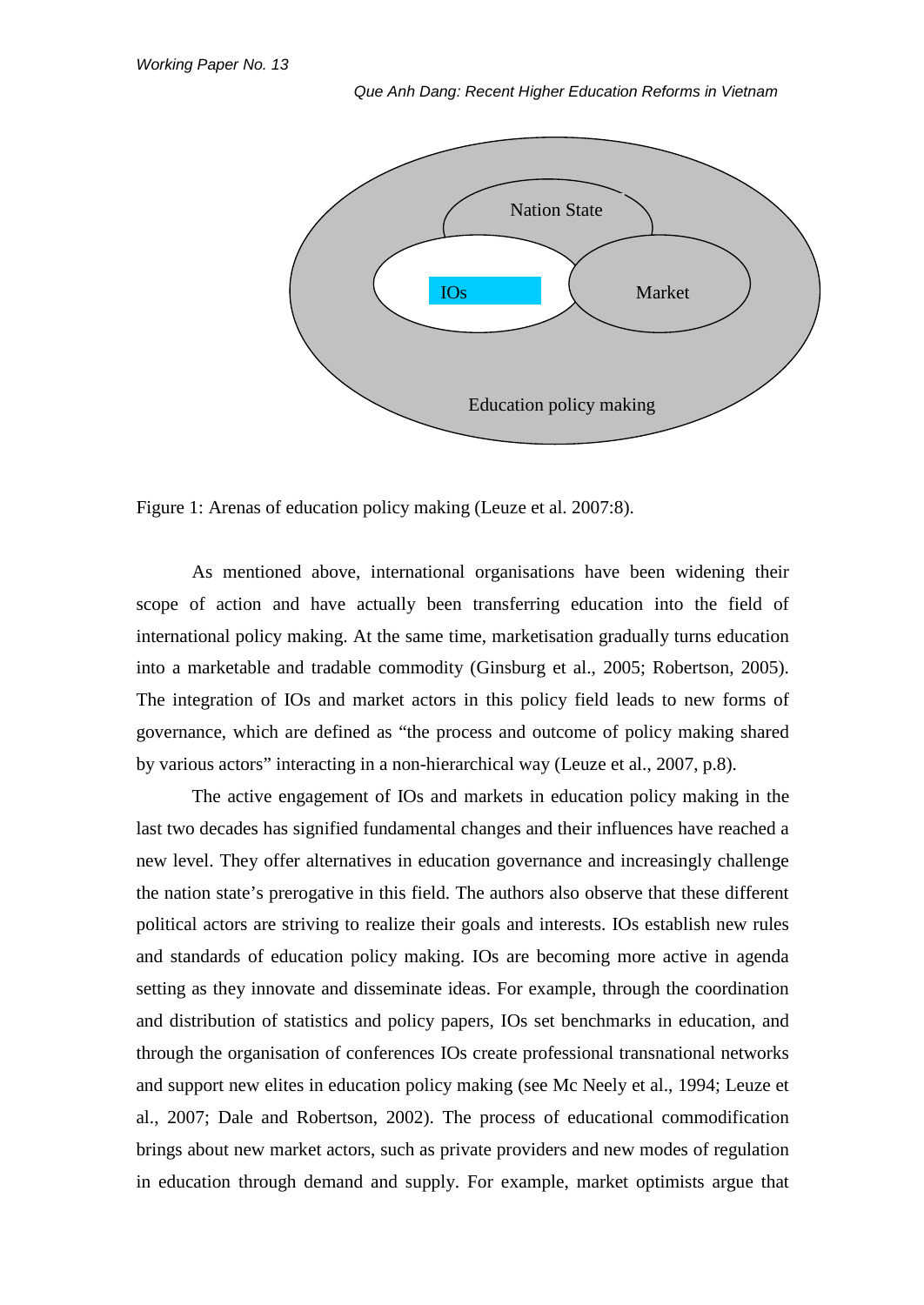*Que Anh Dang: Recent Higher Education Reforms in Vietnam* "customer choice" is an indicator of quality and guarantor of democracy in gaining the right to "leave bad schools and seek out good ones" (Apple, 2000, p.61). Or the market transmits signals of shortages and surpluses through wages, levels and periods of employment which are likely to make education systems respond accordingly and to have students and their families consider if their own level of investment in education is adequate (Banya, 2005). By and large, both IOs and markets are gaining greater influence and importance in education policy making.

The fact that nation states are increasingly sharing policy making power with IOs and markets, and comparing their education systems and goals to international standards and practices elsewhere, is likely to promote greater homogeneity among states or the convergence of education policies.

In summary, the above sections have analysed the effects of globalisation, IOs and markets on educational policy making and argued that the nation state's policy making power has been restricted. Yet, there still remains a question about whether or not these theoretical grounds help explain adequately the case of Vietnamese higher education reforms. Let us review the arguments.

Like other countries, the Vietnamese economy is increasingly affected by globalisation. Having realized that reintegration into the international arena was the way to overcome the country's isolation and critical economic situation, the Vietnamese government introduced "*Doi moi*" policy to renovate the country's all socio-economic spheres. In effect, the policy aims at opening up the nation to global interconnections and institutions so that it could be included in global flows of capital, information, knowledge, technology, trade, tourism and so forth. At the same time, Vietnam has also become a member of many flagship international organisations (e.g. ASEAN, IMF, WB, ASEM, AFTA, WTO, APEC). The above theoretical grounds certainly help to understand some aspects of what is going on in Vietnam. However, they do not provide a convincing explanation of the power relations between different actors and the functioning of a different kind of market in Vietnam – "socialist stateregulated market economy" - where the state is still the de facto proprietor and interventionist, and the communist party's political monopoly is in direct conflict with the neoliberal market economic law. For instance, the market signals about the "customer choice" of university or the "wages" of employees would not reflect the real market situation because enrolment quotas, tuition fees of each university, and wages are set by the state (see Hayden, 2006). Therefore, it is reasonable to comment that in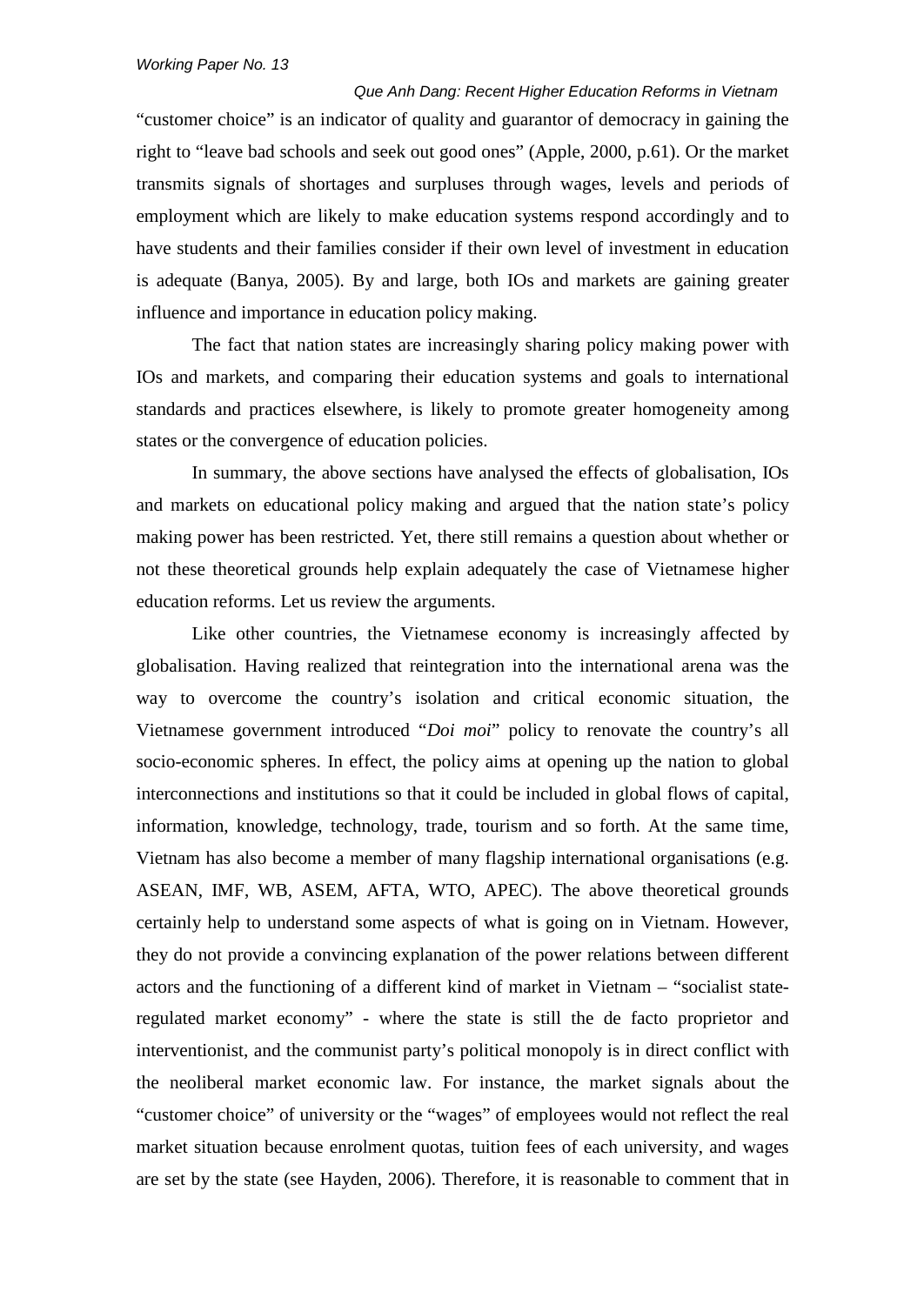*Que Anh Dang: Recent Higher Education Reforms in Vietnam* Vietnam the market does not walk in the field of education policy making with forces, which surpass the state power and regulate behaviours of all other actors. In addition, Vietnam does not feel itself subordinate to the World Bank. But why and how did the government of Vietnam decide to collaborate with the World Bank in higher education in the last 15 years?

The theoretical literature above cannot help to answer these questions as they do not really explain to what extent and which elements of policy making power the nation state has shifted to IOs and market actors; and how the nation state interacts with these actors to reach policy consensus. These matters are examined in more detail in the sections on IOs that follow.

#### <span id="page-35-0"></span>*B - International Organisations and the Nation State*

In the context of globalisation, international organisations take on an enhanced policy role and many IOs exercise their power autonomously in ways unintended and unanticipated by states when they created them (Barnett  $&$  Finnemore, 1999  $& 2004$ ). So, how can we understand the relationship between international organisations and states? A body of theories states that IOs can be seen as instruments created to serve state interests or to reflect state preference and that they are designed to solve problems for states. If so, IOs could be treated as empty shells or policy machinery to be manipulated by states. But viewing IOs in such a functionalist and statist fashion may not accord with reality. Many IOs nowadays take actions that are unanticipated by their creators and unsanctioned by their member states (Barnett & Finnemore, 2004). They create new agendas, formulate new rules, "which then change national politics and societies fundamentally" (Beck, 2005, p.162). From a constructivist perspective, Barnet and Finnemore (1999, 2004, 2005) view IOs as "autonomous actors" in world politics – as bureaucracies with ideas, agendas and preferences of their own. The authors look at the IOs' behaviours and the ways in which they exercise their power and influence in world politics. Their four main conclusions are: 1) IOs have autonomy because they have authority to induce compliance; 2) IOs have power not simply because they have control of money and of information, but because they use their rational – legal authority to orient action; 3) IOs have the ability to do both good and harm. The same source of power can cause dysfunctional behaviours or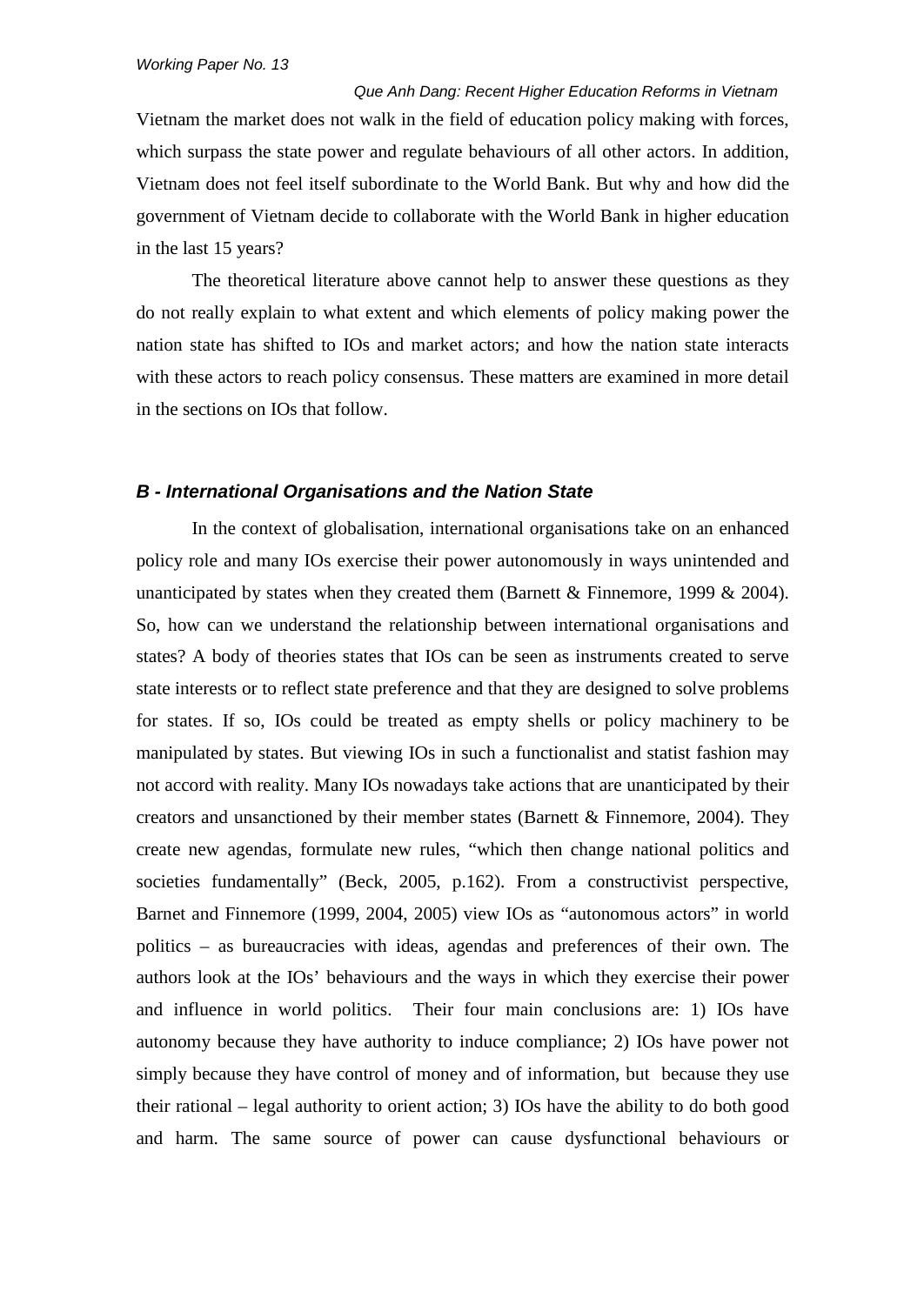*Que Anh Dang: Recent Higher Education Reforms in Vietnam* pathologies; 4) IOs both resist and introduce change and they exhibit "mission creep" as their tasks expand.

In order to better understand IOs' power in world politics, it is necessary to understand where their authority and power come from. The following section explores the sources of IOs' authority and power, and how IOs interact with the nation states to exert their power over them. The understanding of this would help explain to what extent and which elements of policy making power have been shifted to IOs. With this shift of power IOs are able to regulate what already exists and constitute the social world around them.

#### *B1 - What makes IOs' authority? What do IOs do with their authority?*

Barnett and Finnemore (2004: 18-20  $& 2005:169$ ) argue that authority is a social construction and it exists within social relations that constitute and legitimate it. Authority means the ability of IOs to deploy discursive and institutional resources in order to get other actors to defer to their judgments. IOs draw their substantive authority from three broad categories: delegation, morality and expertise.

*Delegation* refers to delegated authority from the states, when states put IOs in charge of certain tasks. For instance, the European Commission's authority derives from the powers delegated to it by the European states, the UN's (United Nations) authority to do peacekeeping is given to it by members states. Barnett and Finnemore (2004, 2005) observe that states often delegate to IOs tasks which they cannot perform themselves and about which they have limited knowledge. Delegated tasks, therefore, need to be analysed and interpreted with the IOs' expertise. That is, at some level delegation creates autonomy, and IOs must be autonomous in some ways simply to fulfil their tasks.

The *moral* authority of IOs often derives from their status as representative of the shared interests, or defender of the values of the international community. For example, the UN organisations often use their status as the protector of peace, security and human rights to create autonomy from member states. The World Bank's universal concern is to "work for a world free of poverty" to induce deference from governments and citizens. Since IOs present themselves as champions of shared values, they can appear to be above politics and draw support for their actions.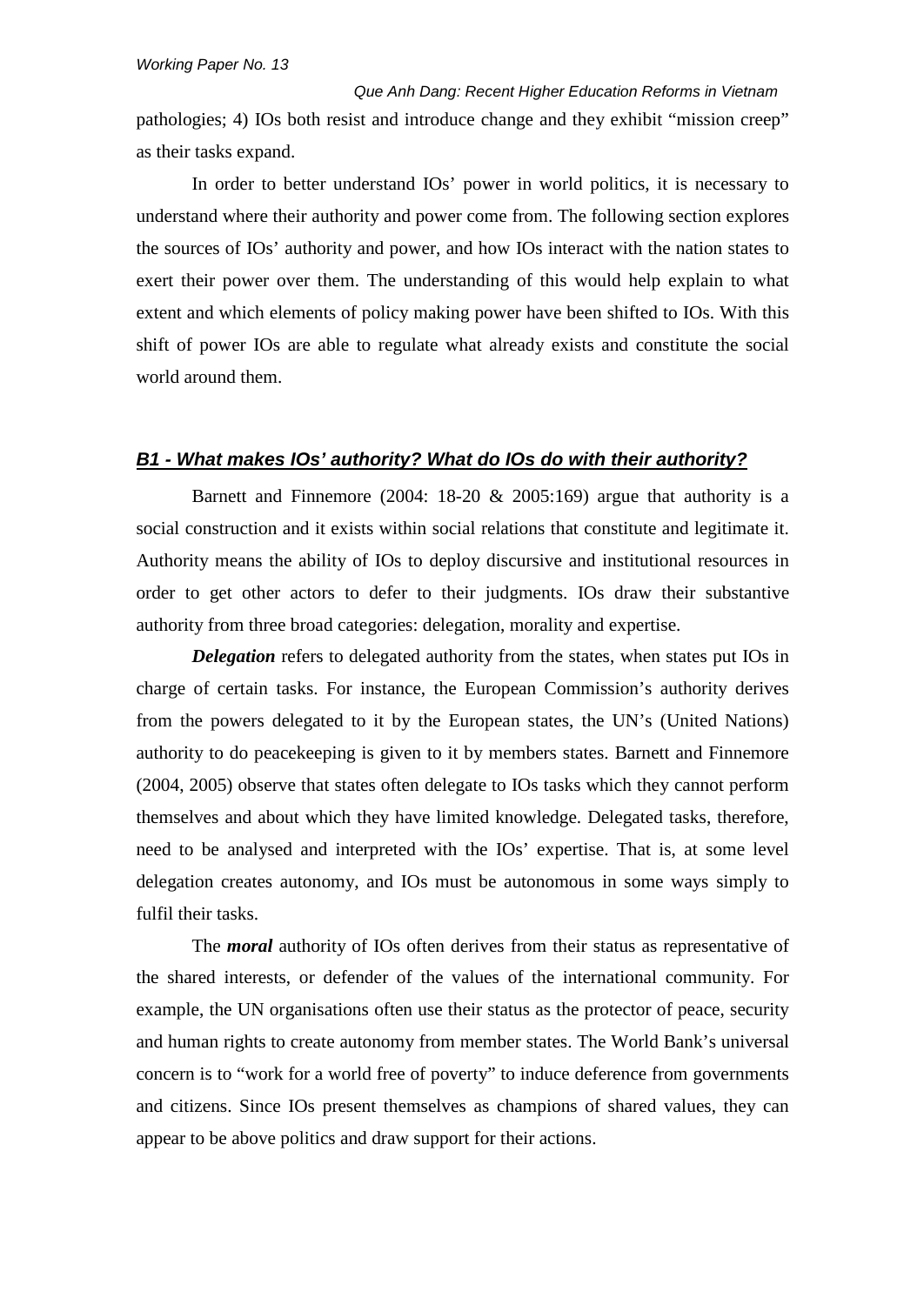#### *Que Anh Dang: Recent Higher Education Reforms in Vietnam*

*Expertise* often makes IOs authoritative because states want important social tasks to be done by people with specialized knowledge about those tasks. For example, the HIV/AIDS epidemic should be handled by doctors and public health specialists who know about disease prevention. Specialized knowledge derived from training or experience persuades people to confer on experts, and the IOs that house them, the authority to make judgments and solve problems. That is to say, the use of such socially recognised relevant knowledge to carry out tasks makes IOs' authority rational. Also, professionals and experts value technical knowledge because they are aware that such knowledge could benefit society. As guardians of this knowledge, they perceive themselves to be acting in the name of the public good. IOs employees similarly believe that their expertise makes them suited to advancing the community's goals and improving society. Expertise also shapes the ways IOs behave. For example, the IMF cannot propose any policies. It can only offer policies that are supported by the economic knowledge it deploys. By and large, professional training, norms, and occupational cultures strongly shape the way experts, hence IOs, view the world.

Barnett and Finnemore provide a theoretical ground to understand IOs' authority. In the case of the World Bank, it may have power delegated by nation states. To some extent, it may also have moral authority derived from its mandate to reduce poverty, although some countries question whether its neoliberal ideology is an appropriate philosophy for achieving this. Most questionable is how the World Bank sustains influence through its expertise. For example, in Sub-Sahara and Latin America some people have a hard time deferring to the World Bank's ability to solve problems. Also, the fact that the World Bank's knowledge is contested challenges whether such an IO would be able to claim the same degree of expert authority over time and in relation to other expert claims. Hence, Barnett's and Finnemore's arguments do not seem adequate to explain the World Bank's policy influence in the developing world and in Vietnam in particular, when it comes to the questions, such as "which knowledge and expertise does the World Bank choose to reform education systems and improve societies?", "whose moral values are promoted?" and "who owns the expertise and moral values?".

In sum, the above three attributes – delegated authority, moral authority and expert authority – each contributes in different ways to creating IOs' authority and to making IOs autonomous actors. The authority based on expert knowledge, in particular, underlies IOs power. Barnett and Finnemore (2005) note that authority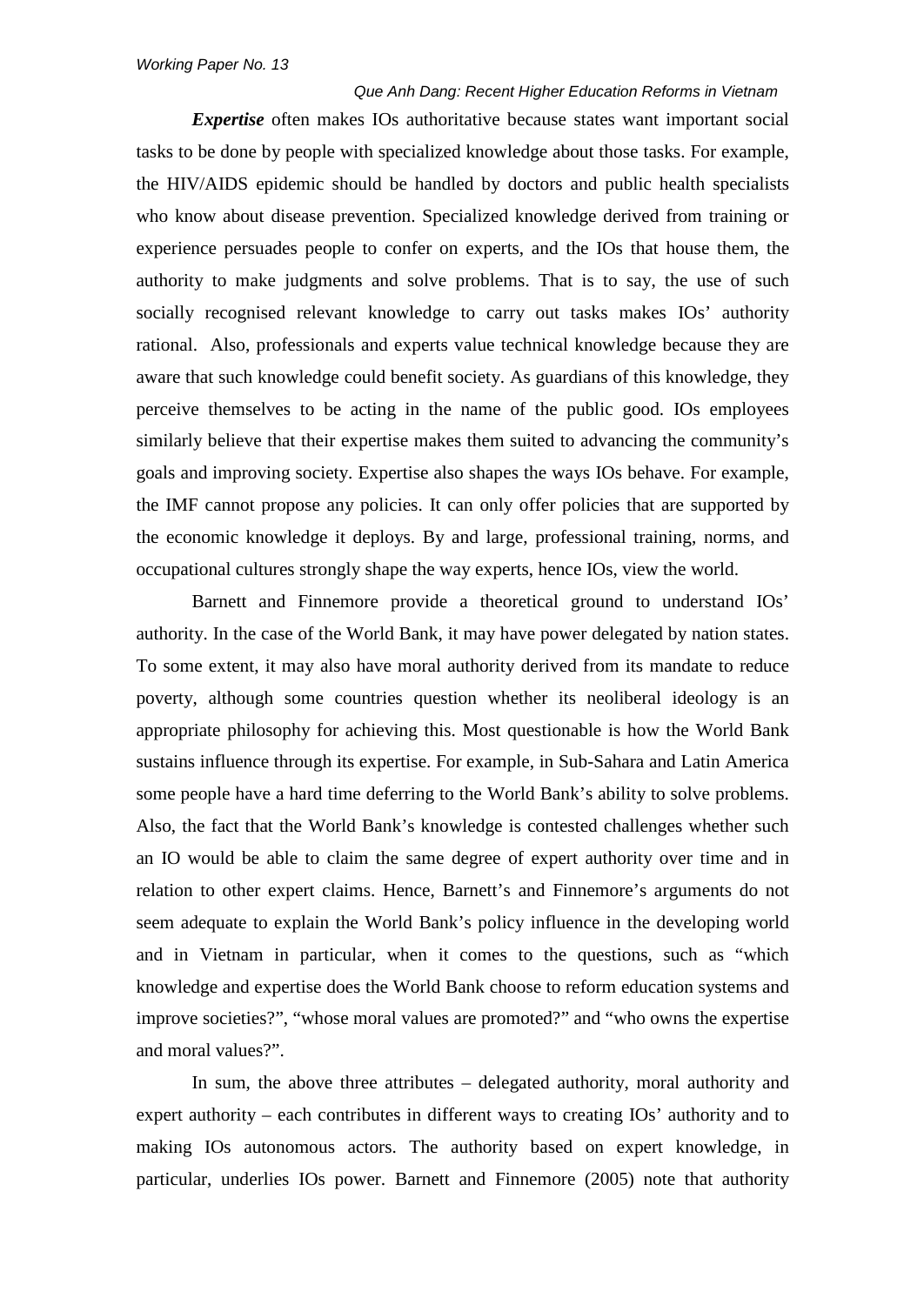*Que Anh Dang: Recent Higher Education Reforms in Vietnam* requires some level of consent from other actors whereas power can be seized or taken. The next section examines this power further.

#### *B2 - How do IOs exercise their power?*

Barnett and Finnemore (2005) classify IOs' power into three types and argue that IOs are able to regulate what already exists by exercising their *compulsory power* and *institutional power*. They also show how IOs constitute the social world by exhibiting their *productive power*.

**Compulsory power - authority as a normative resource to direct behaviour:** IOs use their normative (sometimes material) resources to try to shape the behaviour of state and non-state actors. For example, IMF uses conditionalities attached to their loans to coerce states into adopting policies they would not otherwise adopt; the World Bank can use its money to get small farmers to do what it wants (see Finnemore, 1996; Barnett & Finnemore 2005). IOs often believe that one of their principal functions is to try to alter the behaviour of states to make sure that they comply with the global existing or emergent rules, regulations, practices and norms, which IOs spread, inculcate and enforce. It is noteworthy that the legitimate modern authority invests in legalities, procedures, and rules, not in a leader as in previous forms of authority (Barnett & Finnemore, 1999). IOs use a wide range of techniques to exercise their compulsory power, such as teaching and persuasion, 'name and shame', material sanctions, using rhetoric, using information strategically, gathering some kinds of information but not others, manipulating audiences strategically, inviting or including only some kinds of participants, but not others (see Barnett & Finnemore, 2005: 176-178).

**Institutional power - guiding behaviour at a distance:** With their expertise, IOs can structure situations and social understandings in ways that channel behaviours towards some outcomes rather than others. For example, the OECD's PISA (Programme for International Student Assessment) has become a reference triggering educational reforms, as states can hardly ignore evidence-based research, comparison of performance data provided by IOs to legitimise their decisions. **In other words, the rationality that IOs embody makes them powerful and makes people willing to submit to this kind of authority, even in the absence of material resources**. This invites and requires IOs to shape policy and creates conditions for power to flow from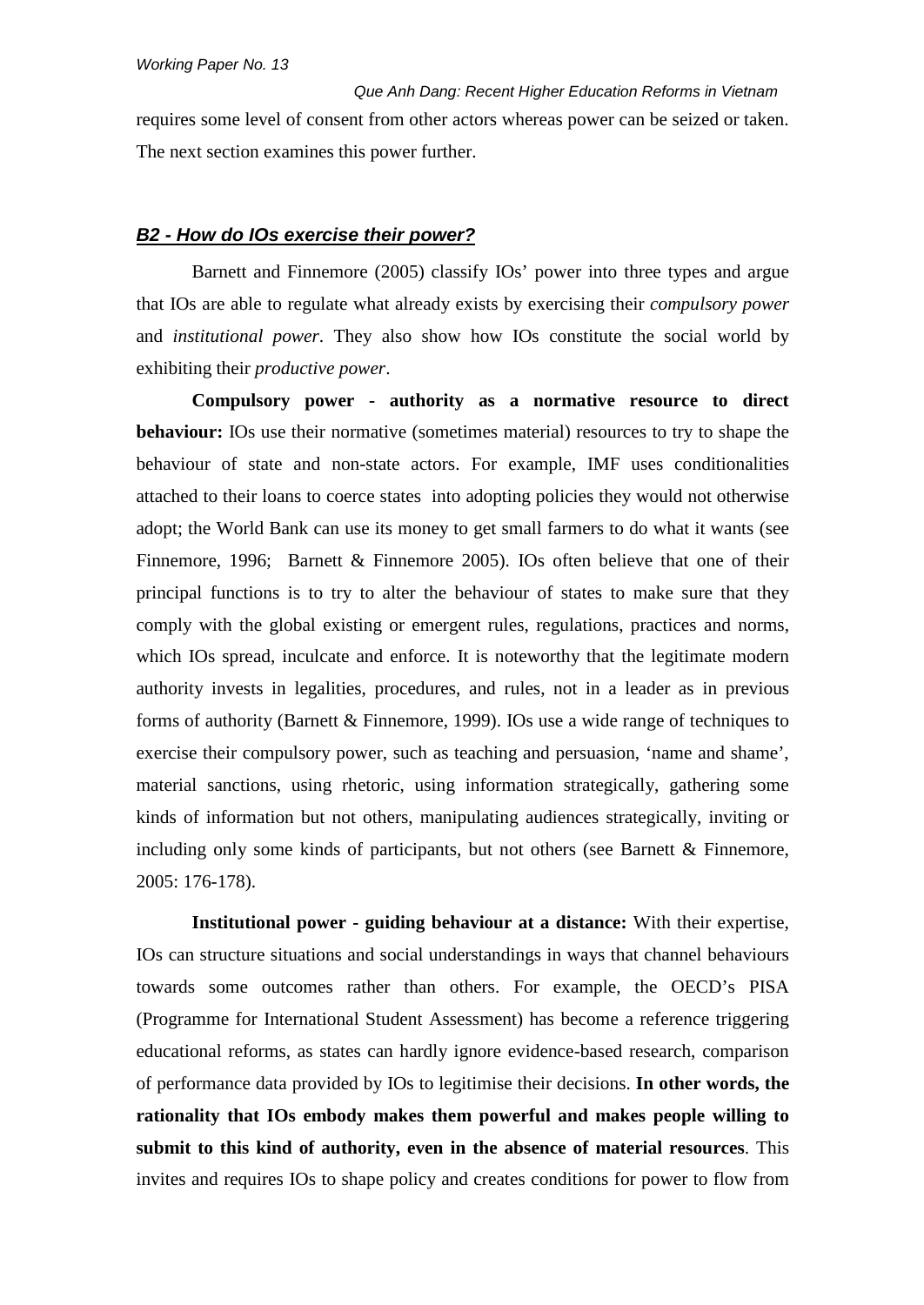*Que Anh Dang: Recent Higher Education Reforms in Vietnam* the global sphere into nation states' arenas of power (Beck, 2005; Moutsios, 2008). The irony of this power is that it makes IOs powerful precisely by creating the "appearance of depoliticisation". That is because IOs often justify their power on the basis of their supposedly objective and rational character. In reality, however, such objectivity does not and probably cannot exist, but the myth of such objectivity is central to their legitimacy. As Barnett & Finnemore (1999) observe, by emphasizing the 'objective' nature of their knowledge, IOs present themselves as impersonal, technocratic, neutral and self-effacing – as not exercising power but instead as serving others.

IOs' institutional power can operate indirectly. This is most obvious when IO's rules and norms have lingering effects and when policies established at one time have echoes long into the future. Examples of techniques that IOs apply range from setting agendas, classifying, organizing information and knowledge, redefining concepts, fixing meanings to categorizing economies (Barnett & Finnemore, 1999; 2005). As Barnett and Finnemore (1999; 2005) note, the ability to classify and define objects is one of IOs' sources of power. The classification matters because it helps IOs to create reality, and define problems that require solutions. The ability to classify objects and to shift their definition and identity has potentially important implications for those being classified (e.g. the UN defines 'human rights', the WB defines 'peasants', the OECD sets benchmarks and indicators). The way an IO classifies objects shapes not only how it sees the world but also how it acts on the world in ways that can affect the behaviour of others. Therefore, as the authors argue, to classify is to engage in an act of power.

**Productive power - constitute and regulate the world:** IOs not only regulate but also help to constitute the social world. IOs are an important part of a broader process that is helping to constitute the world and to create certain kind of actors and associated practices (Barnett and Finnemore, 2005). One important aspect of this power is that IOs are often the actors who help to constitute the problem that needs to be solved. Problems do not exist out there as objective facts; they are defined as a problem by some actor (e.g. IO) through a process of social construction (Barnett & Finnemore, 2005). For example, in order to tackle development and poverty problems in Third World countries, many IOs, including the World Bank, help these countries to organize their economies and polity in market mechanisms. If progress doesn't occur, the IOs propose various policies designed to institutionalize market mechanisms as well as to teach peasants how to respond efficiently and properly to market signals. In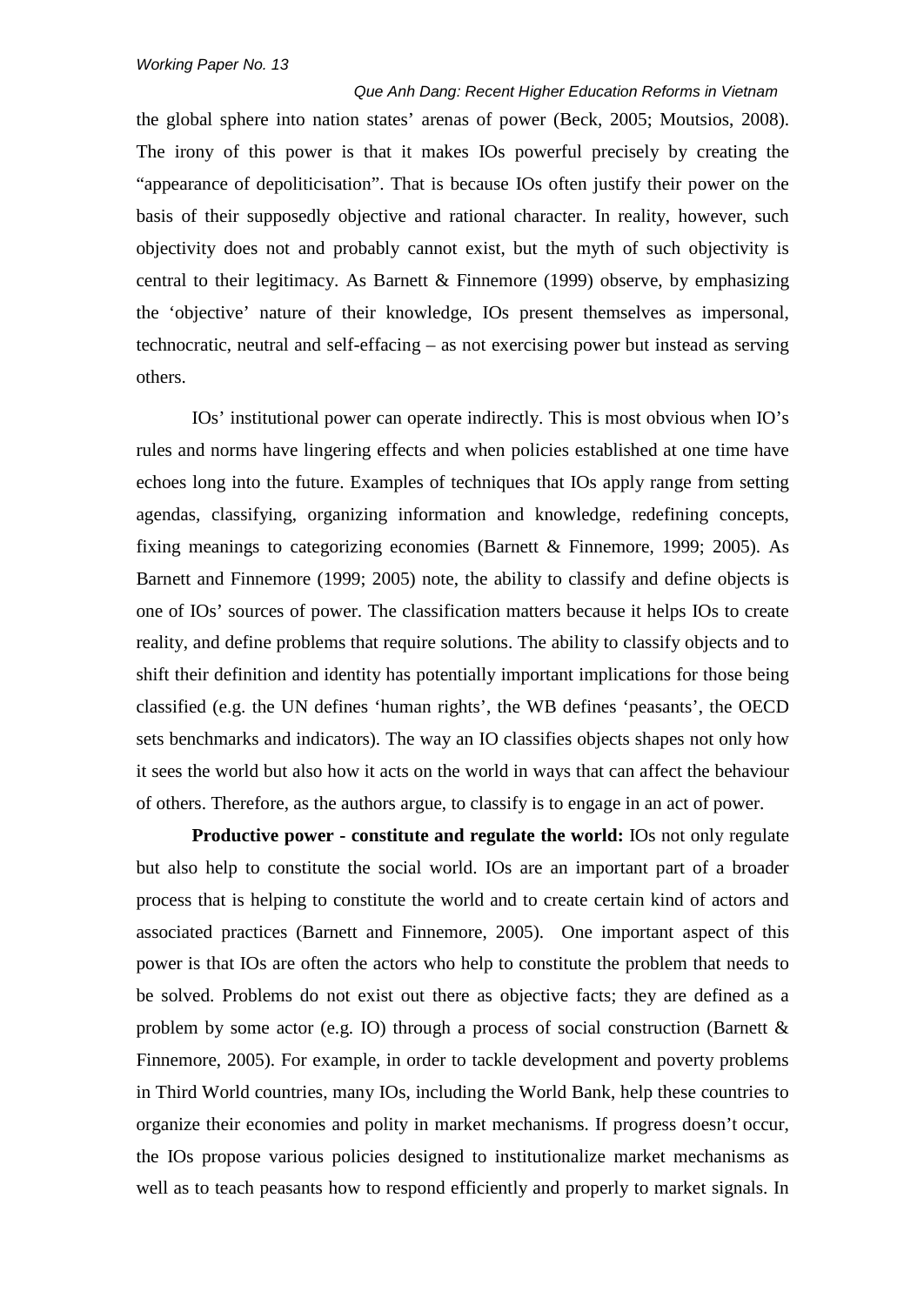*Que Anh Dang: Recent Higher Education Reforms in Vietnam* this way, IOs help transform self-efficient peasants into market-dependent farmers. In essence, this technical solution is highly political as it changes the relationships between farmers, consumers, and local and central governments. In another example, the UN saved failed states after the end of the Cold War by creating a particular kind of state that had working markets, working democracy, the rule of law and the like (see Barnett & Finnemore, 2005).

In both examples, as IOs attempt to bring about progress and development, they create new actors, introduce particular solutions to particular problems that, in turn, constitute new social relations that require regulations. Because IOs' intentions are honorable and they are experts in their field, they are then particularly well suited to regulate. They have the opportunity to exhibit their authority and power. In this sense, IOs are often constituting the world in ways that reflect the same values that constitute them as social actors.

#### *B3 - Are IOs all authoritative and legitimate?*

Understanding IOs as autonomous social actors forces us to think about whether the creation of an IO is a good thing. Although in their various pieces of work Barnett and Finnemore appreciate the benefits of IOs, they also mention the costs. As they point out, while pursuing goals, especially contested goals, IOs' performance lacks accountability and transparency due to their undemocratic character, concentrated specialization and limited field of vision.

These questions lead to another line of scholarship, which emphasizes dedemocratisation in policy making and asymmetry in the distribution and exercise of power within IOs structure and in relation to states. For example, not only have the specific conditions of membership excluded certain countries in the first place (e.g. WTO), but also the embedded unequal power relations between members often allow those states that are economically powerful to have their interests presented and pursued at the expense of smaller ones (see for example Papadopoulos, 1994; Dale & Robertson, 2002; Heyneman, 2003; Moutsios, 2008). Many flagship IOs were created within oppressive global structures and they continue to operate within them and to maintain them. For instance, the World Bank and the IMF were explicitly set up along "one dollar, one vote" lines, so that a couple of the wealthiest countries have virtually total control (Klees, 2002; Moutsios, 2008). Stiglitz calls the governance of the IMF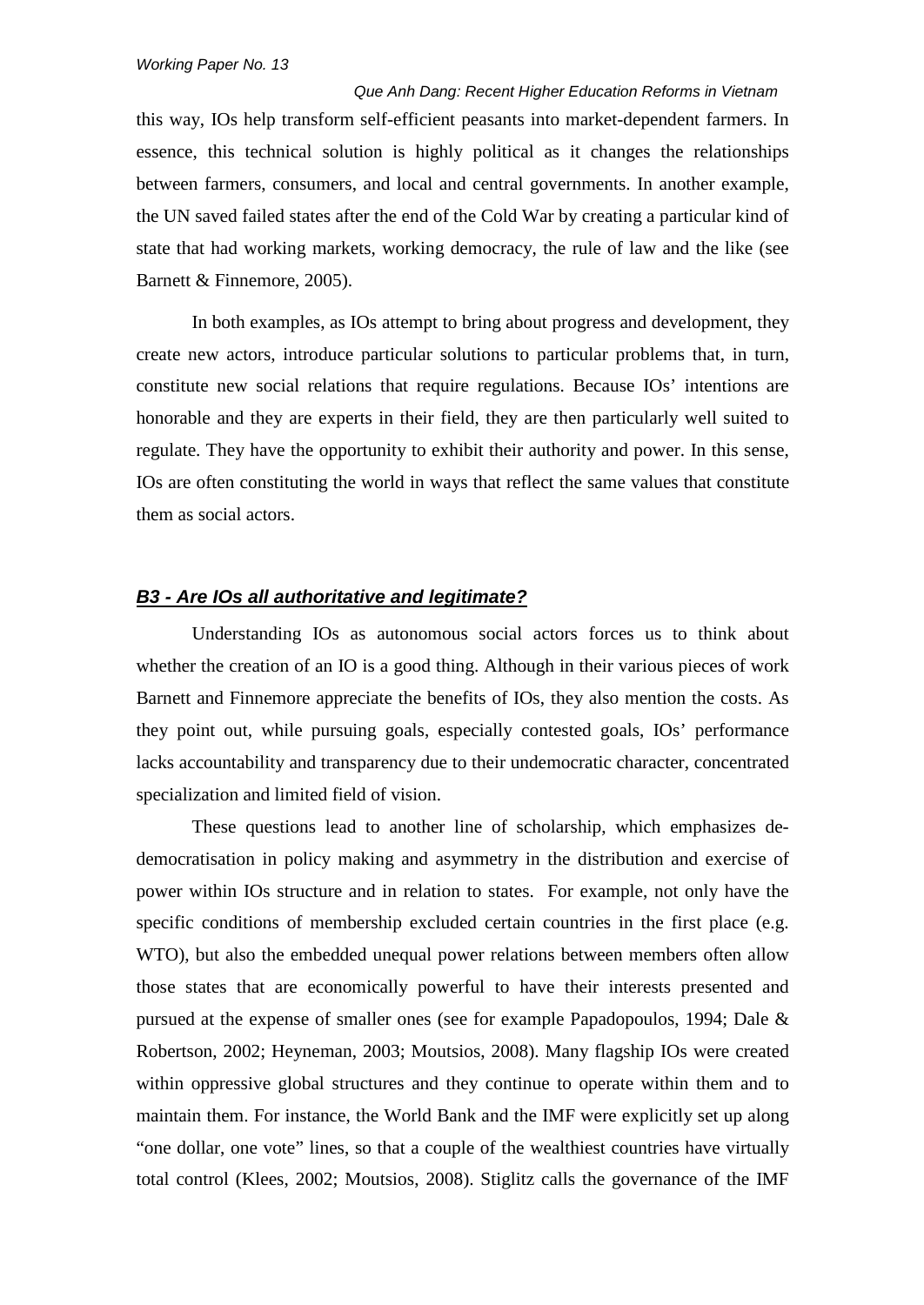*Que Anh Dang: Recent Higher Education Reforms in Vietnam* and the WB so flawed. He points out that "the powerful [countries] do better in closed door proceedings where they can use their economic muscle to achieve their objectives. So too in the international arena" and he terms it "asymmetric liberalization" (Stiglitz, 2008b). From this perspective, the active role of IOs in policy making is regarded with some distrust, since specific ideologies behind their activities may not always be consistent and congruent with nation states' goals (especially the less powerful states). For example, the World Bank's and the IMF's socio-economic policies are unabashedly liberal, promoting privatization and free markets around the globe (Barnett & Finnemore, 2004). These policies might seem legitimate to their staff and many of their most powerful member states, but are not necessarily legitimate to all borrower governments and their populations. Paradoxically, as discussed in the previous section on globalisation, participation in IOs is often regarded as an indicator of integration into the wider world system (McNeely & Cha, 1994). Member states make their voluntary choices to create and join many IOs, especially the flagship IOs, and design or subscribe to their governing structure themselves. This may lead to the active incorporation of ideologies and practices with worldwide connotations. The voluntaristic and contractual characters, whereby member states voluntarily enter into agreements for self-betterment, are a powerful legitimating device for these IOs (Barnett & Finnemore, 2004).

In summary, chapter II has reviewed two bodies of theoretical literature which explains the ways in which the nation state reconstructs education policies. The first explores globalisation and its effects on the nation state's policy making power, the nation state's response to globalisation by creating new IOs and reconstituting existing IOs, and the power-sharing between IOs, states and markets. The available literature supports the argument that the nation state's policy making power is increasingly restricted. The second body of literature focuses more on the workings of IOs, the sources of IOs' power and the ways IOs exert it over nation states. These two bodies of literature provide useful theoretical grounds to understand some aspects of what happens in Vietnamese higher education. The case study in this thesis will give more in-depth analyses and insights into the power relationship between the World Bank and Vietnam. The case study will also explain why the World Bank did not appear to exert its power but instead it seemed merely to diffuse its ideas. These ideas, on the surface, did not appear right to Vietnamese policy makers, but they, eventually, were made to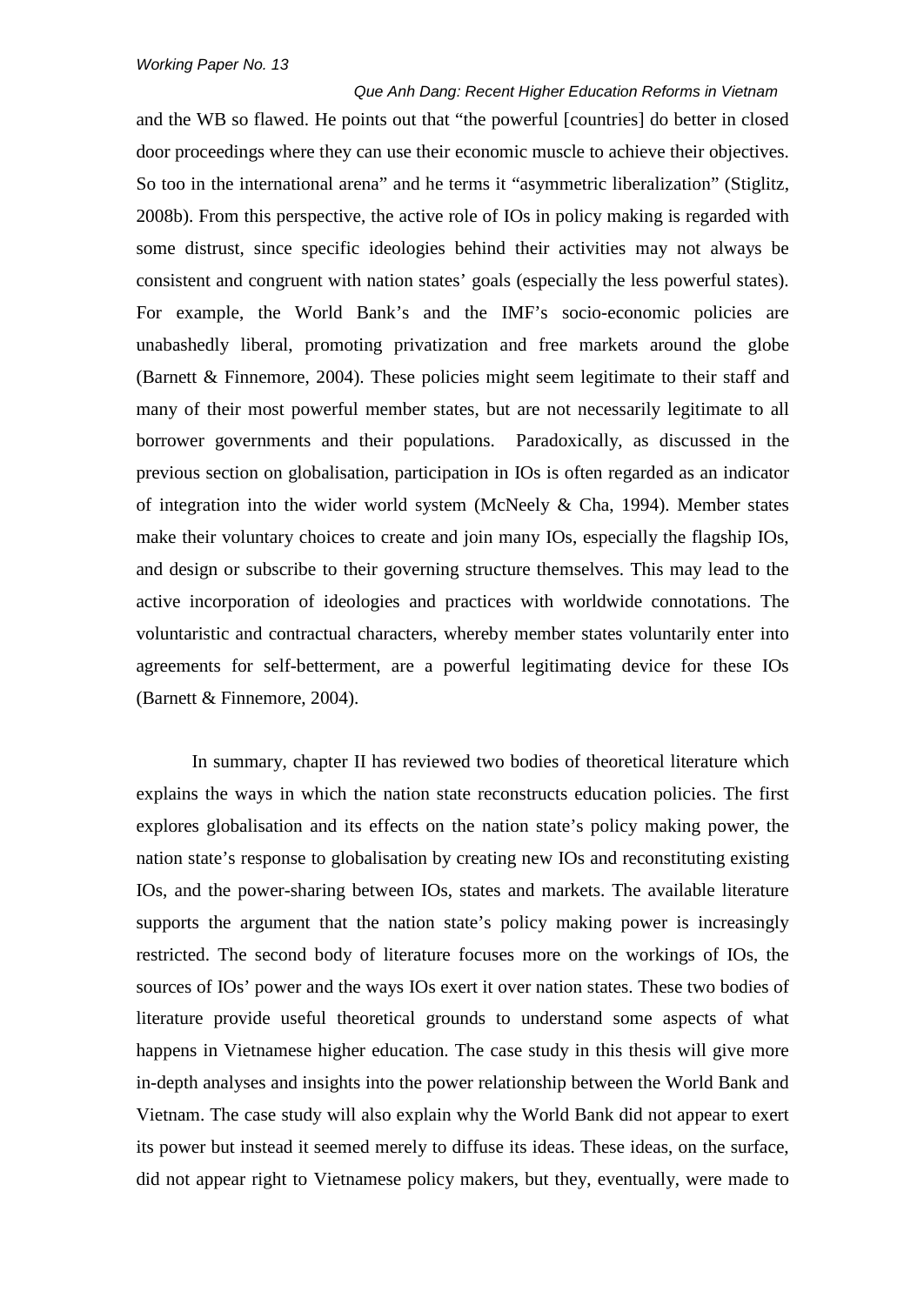*Que Anh Dang: Recent Higher Education Reforms in Vietnam* become the owners and promoters of the ideas. This thesis tries to find out how this has come about. Therefore, the next chapter will explore the World Bank's standpoint about higher education, its core policy ideas about higher education and its rationales for those ideas. Then the chapter to follow will examine in detail the actual interactions and power relations that went on in order to see how these core ideas gained ground in Vietnam.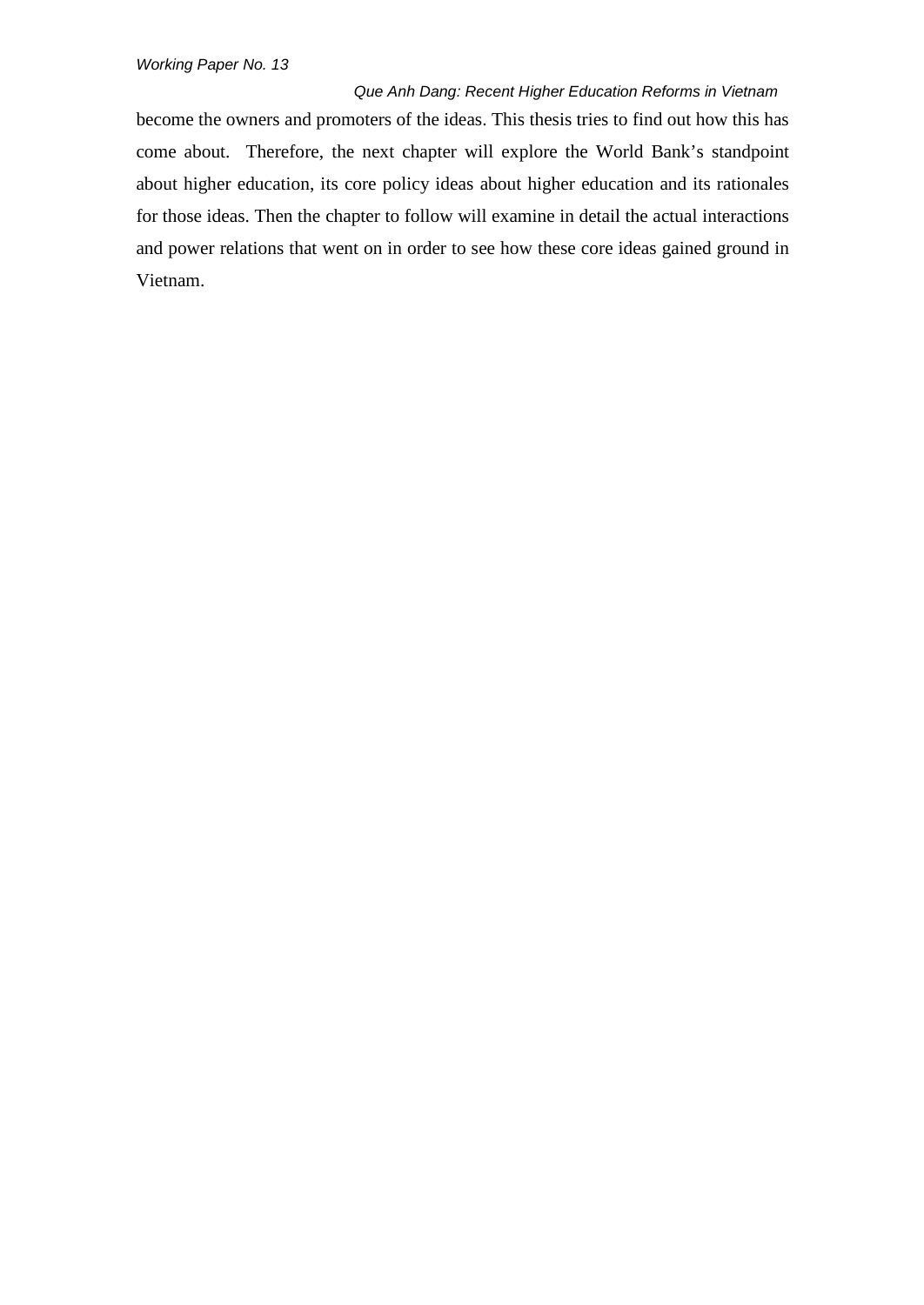# **Chapter III**

## The World Bank and its Higher Education Policy

Since the end of the Cold War and the collapse of the Soviet bloc in the early 1990s, the World Bank has become truly global. Its global reach, as Jones (2006) claims, was achieved just as scholars and policy makers were embracing the idea of globalisation. The scale and scope of the World Bank's lending for education make it stand out.

As Jones (1992:xiv) observes:

*"… the World Bank lies at the centre of the major changes in global education of our time. Its financial power and influence have helped shape the economic and social policies of many governments, including policies that affect education. It has been an influential proponent of the rapid expansion of formal education systems around the world, and has financed much of that expansion. It has been instrumental in forging those policies that see education as a precursor to modernization. It has served as a major purveyor of western ideas about how education and the economy are, or should be, connected. It has assumed a prominent role in educational research and policy analysis, and exercises a degree of leadership among those international organisations committed to education".*

Jones' observations raise a number of issues about how the World Bank operates, radiates its ideas and wields its influence on education across the developing world. His comments also present a particular view of how the World Bank approaches education policy based on the political standpoint, the influence it has over economic and social policies, the scale of its lending, and the technical expertise it possess. The section below will shed some light on the World Bank's new perspectives on higher education and its core policy ideas for higher education lending.

#### *World Bank's Higher Education Policy*

During the first years of the  $21<sup>st</sup>$  century, the World Bank's priorities for education were clustered into two major areas: education for all, and education for the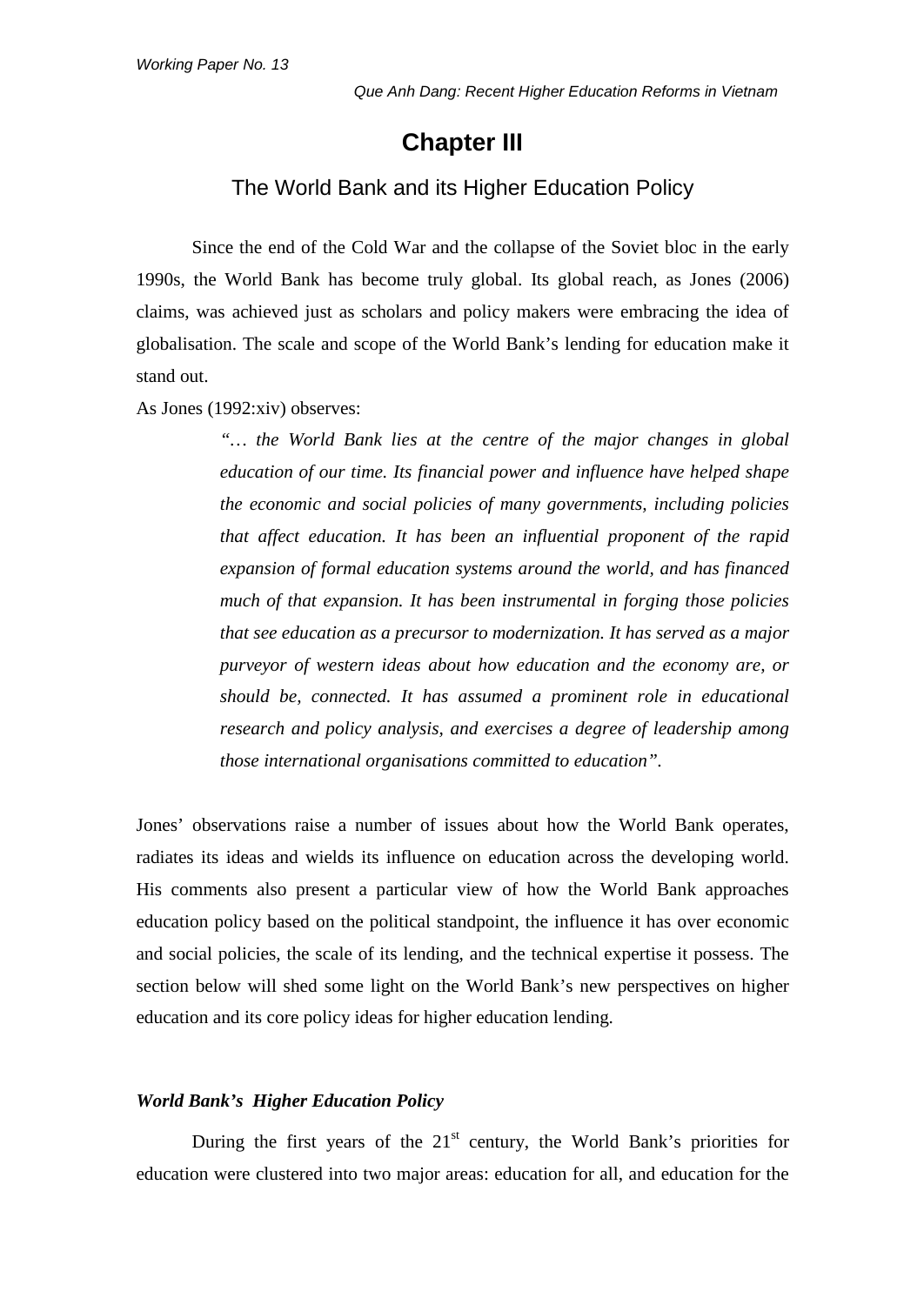*Que Anh Dang: Recent Higher Education Reforms in Vietnam* knowledge society (Jones, 2006). Whereas in previous decades, investment in primary education was made the focal point of the Bank lending, over the last decade the World Bank has been increasingly interested in higher education reflects recent changes in the Bank's policy over the last decade. In 2000, the World Bank and UNESCO published "*Higher Education in Developing Countries: Peril and Promise"*, a report by the independent Task Force on Higher Education and Society. President James D. Wolfensohn enthusiastically endorsed the implications of the report, namely that higher education is important to build capacity and reduce poverty, acknowledging the World Bank's fundamental purposes: development and poverty reduction. The report, made by a bank-sponsored, but independent task force, expressed an unprecedented view of higher education in the World Bank's documents. That is,

*"… since the 1980s, many governments and international donors have assigned higher education a relatively low priority. Narrow – and, in our view, misleading – economic analysis has contributed to the view that public investment in universities and colleges brings meager returns compared to investment in primary and secondary schools, and that higher education magnifies income inequality… As a result, higher education systems in developing countries are under great strain. They are chronically underfunded, but face escalating demand…* 

(WB, 2000, p.12, emphases added)

#### The Task Force report continues

*"… rate of return studies treat educated people as valuable only through their higher earnings and greater tax revenues extracted by society. But educated people clearly have many other effects on society: educated people are well positioned to be economic and social entrepreneurs, having a far-reaching impact on economic and social well being of their communities"*.

(WB, 2000, p.39).

From a research standpoint, this was a shift in the World Bank's traditional economic arguments and a "turnaround" in the World Bank's higher education policy. Wolfensohn admitted that "World Bank research for the past 20 years has been wrong" (quoted in Klees, 2002:461). The report supposedly showed the World Bank had limited understanding of substantial benefits that higher education brings society, and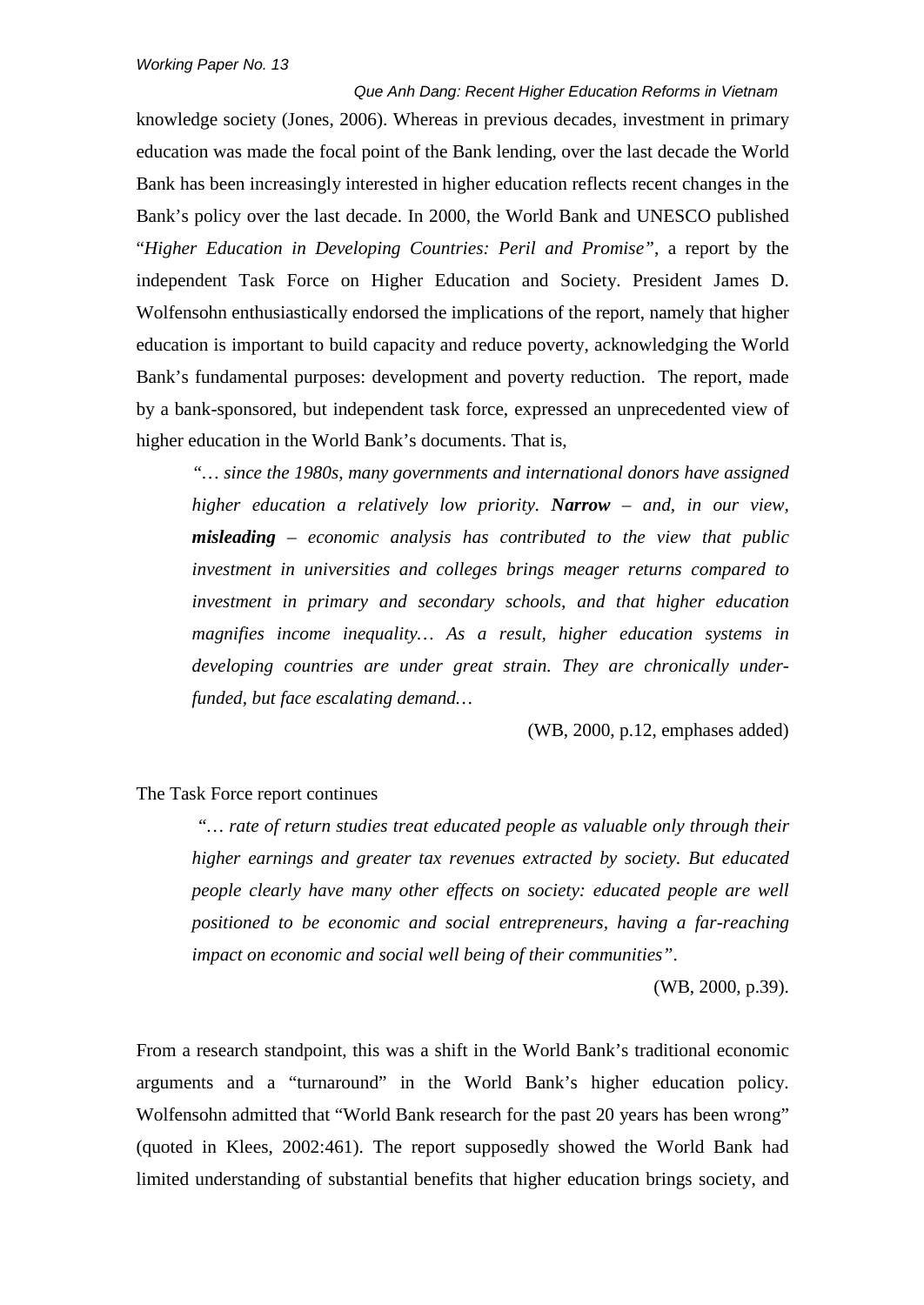*Que Anh Dang: Recent Higher Education Reforms in Vietnam* that the rate of return data which World Bank had been using to sell primary education as a superior investment to higher education had been incorrectly calculated for two decades.

In 2002, the World Bank published another report *"Constructing Knowledge Societies: New Challenges for Tertiary Education"*, which legitimised the World Bank's policy involvement and financial investment in higher education in the developing world. The report showed that the evolving nature of the knowledge economy highlights the rigidities and weaknesses that prevent certain higher education systems from maximizing their potential to build local capacity. Developing countries are at the greatest risk of exclusion from the dynamics of the world economy. This marginalization not only promotes "human capital flight", or "brain drain", from countries that can least afford it (borrowing governments of Vietnam, Nepal, Argentina are the current examples), but it also raises the likelihood that local concerns will be overlooked, ignored, and postponed, such as lack of institutional capacity, and lack of research and innovation that can help a country tap into the growing stock of global knowledge.

The World Bank's political stance is carefully worded and overtly expressed:

*"The capacity for countries to adopt, disseminate, and maximize rapid technological advances is dependent on adequate systems of tertiary education. Improved and accessible tertiary education and effective national innovation systems can help a developing country progress toward sustainable achievements. The World Bank is working to encourage not only better-quality outcomes from tertiary education worldwide, but also to promote more efficient tertiary education institutions that innovate and respond positively to meaningful performance-based allocation of resources and accountability systems. Such improvements can stimulate economic growth and help to stem the outward flow of highly skilled human capital by supporting cultures of quality and productivity".*

#### (World Bank, 2008b)

Thus, the World Bank's new rationales for including higher education in its education portfolio have been straightforward, and all have to do with the production of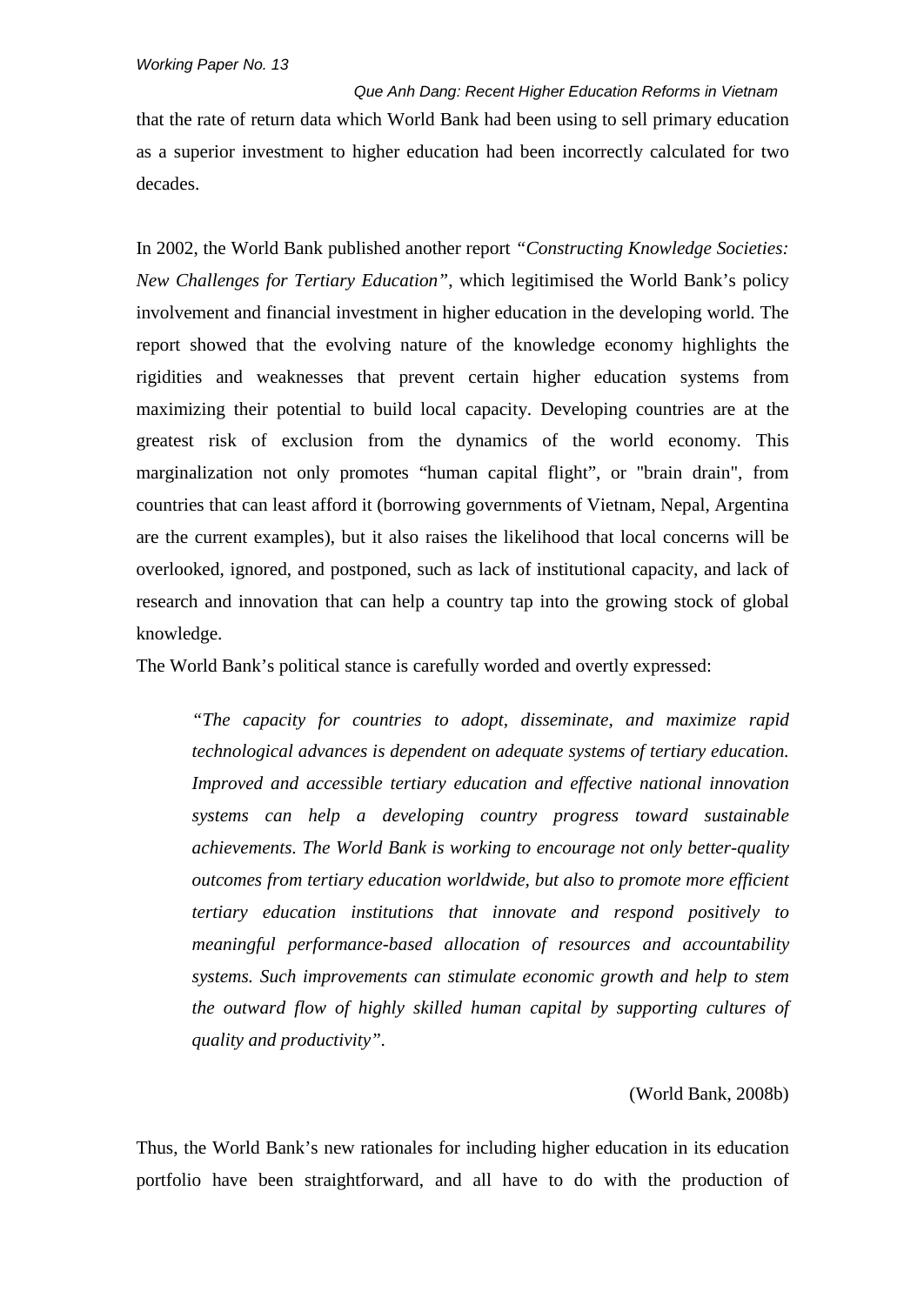*Que Anh Dang: Recent Higher Education Reforms in Vietnam* knowledge and the creation of people with high-level technological, the research and analytical skills required by the labour market and for the increase of national competitiveness.

Having acknowledged greater social benefits of higher education, the World Bank regards it as both a public and private good and importantly as a critical avenue for World Bank lending. The statistics from the World Bank shows that from 1990 to 2008 the World Bank lent over US\$7.43 billion for 327 education projects with tertiary education components in 136 countries. In the ten years from 1998 - 2008, World Bank lending for tertiary education averaged US\$327 million per year<sup>[9](#page-46-0)</sup> (WB, 2008b). At the heart of its policy-based lending implications, the World Bank's over-arching stance favours free and self-regulating markets, revised patterns of governance, the scaling back and re-shaping of the public sector, increasing private provision and integration of national economies into the global market place (Mundy, 2002; WB, 2002; Jones, 2006). More specifically, the core of the World Bank's endeavour is to insist that governments overhaul their policies and practices for the financing of higher education. Hence, the World Bank's higher education policy bound by its general development policy, in essence, consists of three core prescriptions 1) recommending cutbacks in public higher education through introducing user fees, 2) developing a credit market, and 3) decentralizing the management of universities and increasing private provision (Klees, 2002; Mundy, 2002). These recommendations became typical of the "short education policy menu"<sup>[10](#page-46-1)</sup>, which has relied heavily on rate-of-return analysis. The short education policy menu was an ingredient of the overall macro-economic adjustment programme. Sometimes it was nested with a larger list of changes in financial, trade, taxation and industrial policies or in a longer list of regulations designed to protect the poor (see Heyneman, 2003 & Jones, 2006). The implementation of the short policy menu faced difficulties in some borrowing countries, including Vietnam. There are at least three main reasons. First, it goes against a long-established tradition of free education. Education at all levels was free in Vietnam until *Doi moi*. Second, institutional capacity may not adequately support the administration of student

<sup>-&</sup>lt;br>9

<span id="page-46-1"></span><span id="page-46-0"></span> $^{9}$ <http://go.worldbank.org/HBEGA0G2P0> (accessed in August, 2008).<br><sup>10</sup> the "short education policy menu" refers to the set of priorities or a handful of principles that emerged from the rates of return analysis, showing how the use of a single methodology by the WB led to a short list of policy options (Heyneman, 2003: 325-326). This short education policy menu and the Washington Consensus principles as applied to education were stridently and inflexibly promoted by the World Bank regardless of the implementation context in various borrower countries (Jones, 2006:122).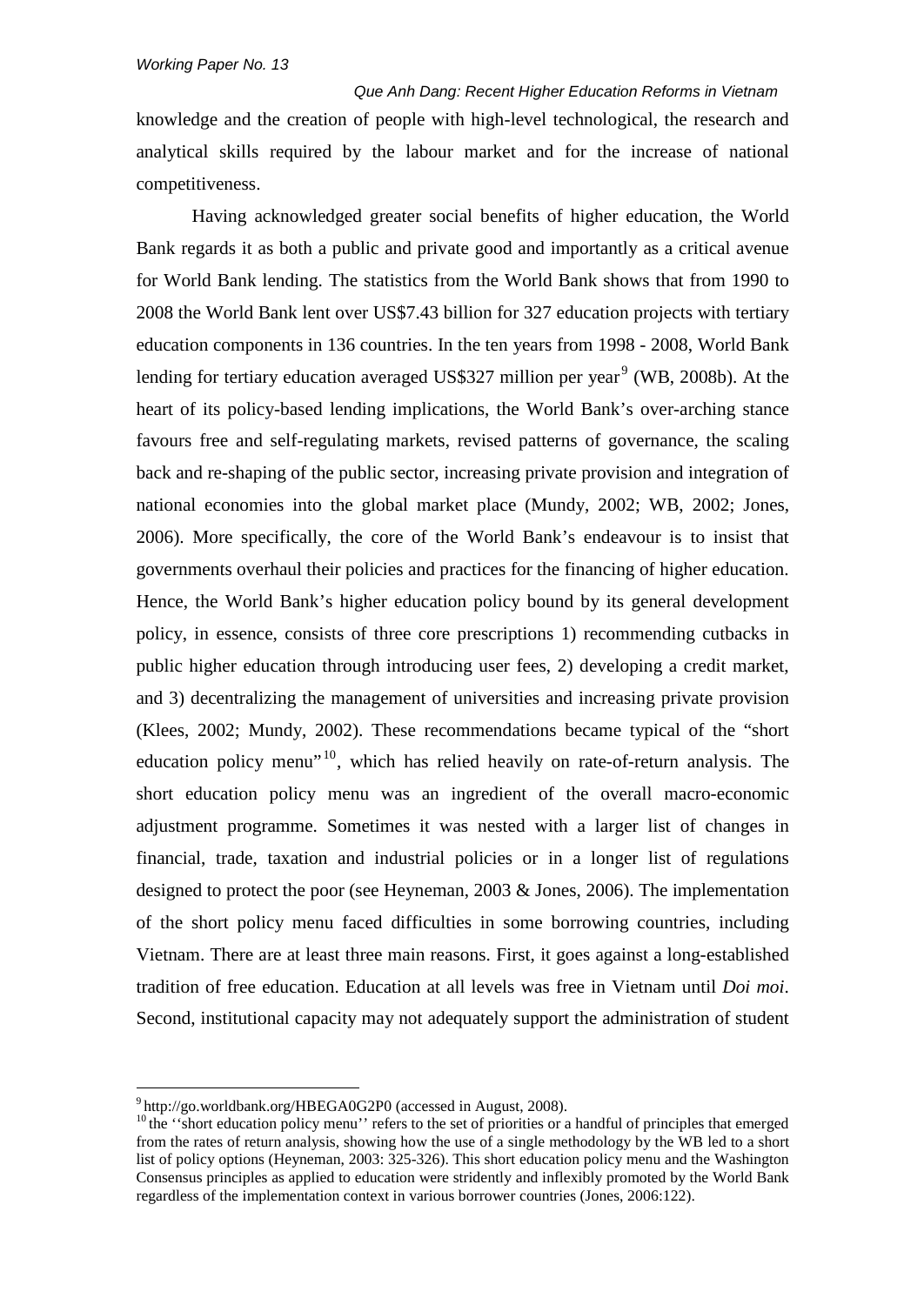*Que Anh Dang: Recent Higher Education Reforms in Vietnam* loan schemes. Third, it conflicts with the political regime, such as encouraging private education in communist socialist country, like Vietnam.

However, this short education policy menu was facilitated by the creation of a new Senior Vice President (SVP) for Policy, Planning and Research within the World Bank. Armeane Choksi was appointed to this position and endowed with the ability to approve loans without the consent of regional operational staff in order to speed its policies and loans (Heyneman, 2003). Choksi was widely regarded within the World Bank as an economic conservative, a keen promoter of neoliberal reforms, who within his Senior Vice President office had the World Bank's rate-of-return champion George Psacharopoulos. This structural change placed the most articulate proponent of the short education policy menu within the Senior Vice President office, and that encouraged the rates of return method as the mechanism for policy planning and loan approval. In one instance it was suggested that no loan should be made for higher education unless a country cancelled legislation against privatization and student fees (see Heyneman, 2003). In a protest note, a senior official of the World Bank objected on the ground that many borrowing countries have such legislation which is often derived from their constitutions (Jones, 2006: 122-162).

This is to say, although the new roles and social benefits of higher education were acknowledged and the World Bank had opened up a new lending avenue, its core policy ideas are still based on the background of its pre-existing set of development policies, which are often referred to as the "Washington Consensus". In the mind of most people around the world, the term, invented by Williamson<sup>[11](#page-47-0)</sup> in 1989, represents a set of neoliberal strategies based upon a "strong faith in unfettered markets and aimed at reducing, or even minimizing, the role of government" (Stiglitz, 2008a:41). The IMF and the World Bank became centres for the propagation and enforcement of "free market fundamentalism' and neoliberal orthodoxy (Harvey, 2005). Indebted countries

<span id="page-47-0"></span> $11$  John Williamson is an economist who coined the term 'Washington Consensus' in a paper written for a conference in 1989. The term describes ten economic policies covering the areas of macroeconomic discipline, microeconomic liberalisation, and opening up the economy (globalisation), which was widely believed by Washington-based institutions at the time, such as the International Monetary Fund, the World Bank, and the U.S. Treasury Department, as a basis for economic reforms in developing countries. The ten areas he identified are the importance of: fiscal discipline (or policies to combat fiscal deficits); public expenditure priorities (focused particularly on the removal of subsidies and other forms of governmental intervention); tax reform; financial liberalisation (toward market determined interest rates); trade liberalisation (replacing licenses with tariffs and reduction of tariffs); removing barriers to foreign direct investment; privatisation; deregulation of impediments to competition; and property rights. The term has been identified with IMF/World Bank policies and with a belief in market fundamentalism. [\(A Short History of the Washington Consensus –](http://www.oxfordscholarship.com/oso/private/content/economicsfinance/9780199534081/p019.html#acprof-9780199534081-chapter-2) Williamson, 2008).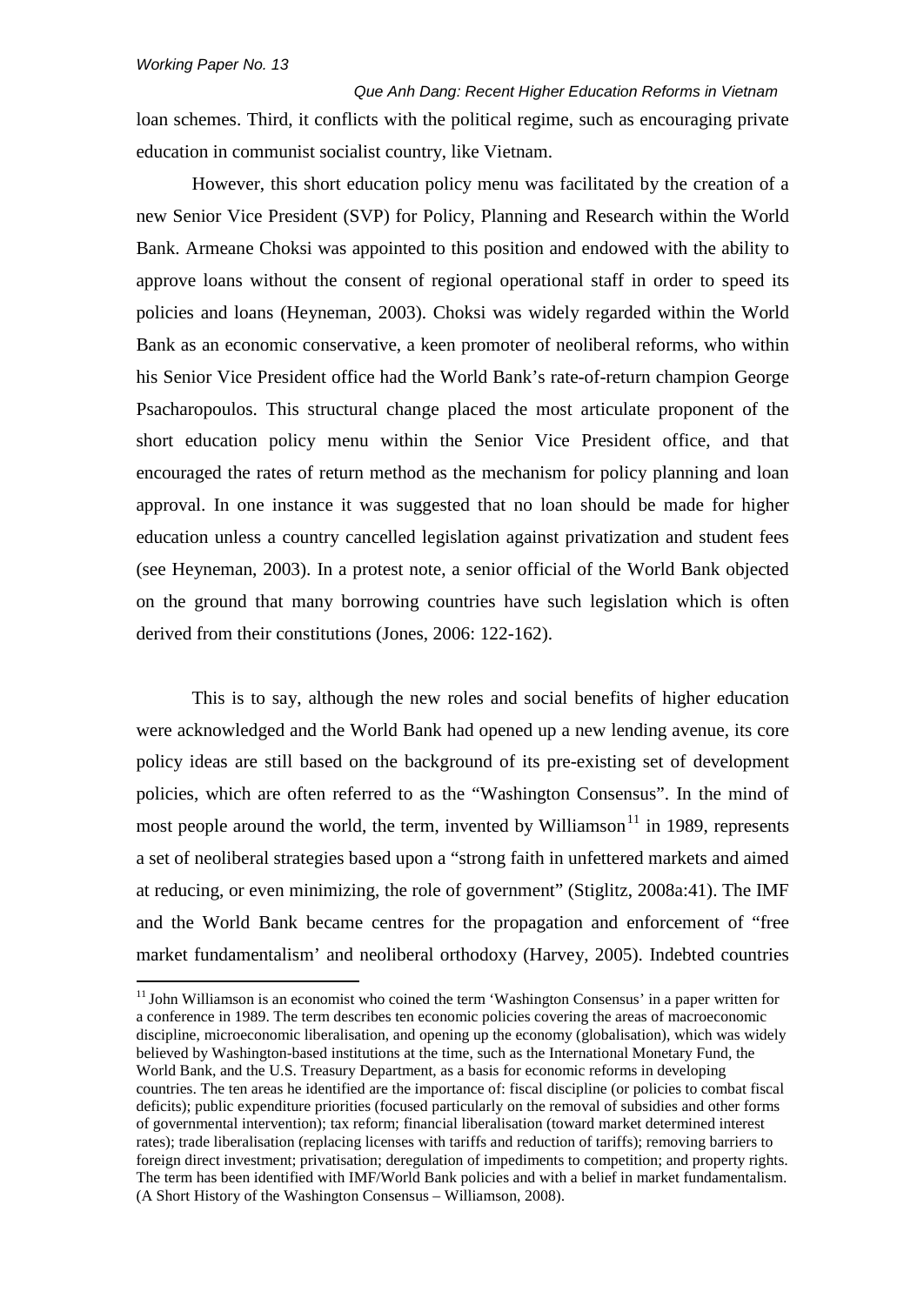*Que Anh Dang: Recent Higher Education Reforms in Vietnam* were required to implement institutional reforms, namely the downsizing of public welfare expenditures even in sectors like education and health, more flexible market laws, and privatization. Thus was the 'structural adjustment programme' that the World Bank invented (ibid. p29).

In sum, this section has presented the World Bank's position, the recent developments in its investment priorities and its core policy ideas for higher education lending. Now let us look at the internal logic behind these ideas and how the World Bank transfers them to borrowing countries while portraying itself as a "Knowledge Bank".

#### *Power of the Knowledge Bank*

Referring back to the discussion in chapter II about how IOs can exercise power, we could see that the World Bank has all three types of power: compulsory power (finance) to direct behaviours, institutional power to shape understanding and guide behaviours at a distance with long term effects; and productive power to constitute problems and create new actors. It is probably difficult to analyse these three types of power separately since they are well blended in the World Bank's activities in regulating and creating the social world around us. Perhaps it is useful to explore what constitutes this power and how the World Bank exerts it over borrowing states.

Although the World Bank is both an intergovernmental organisation and a specialized agency of the United Nations, this fact is often neglected because the World Bank functions with a stark degree of independence. The special characteristic of the World Bank is that it is, first and foremost, a bank (Jones, 1992 & 2004; Klees, 2002). It has the capacity to lend and raise capital in global financial markets, part of which is the loans for national educational reforms in the developing world. Therefore we cannot understand World Bank's education policy independently of its position as a bank which assumes a special role in an integrated world economy. At the end of the Cold War the World Bank switched its lending to transition economies of Eastern and Central Europe and made this its priority region, displacing sub-Saharan Africa with its chronic debts and persistently negative growth rates. Like all banks, it is obliged to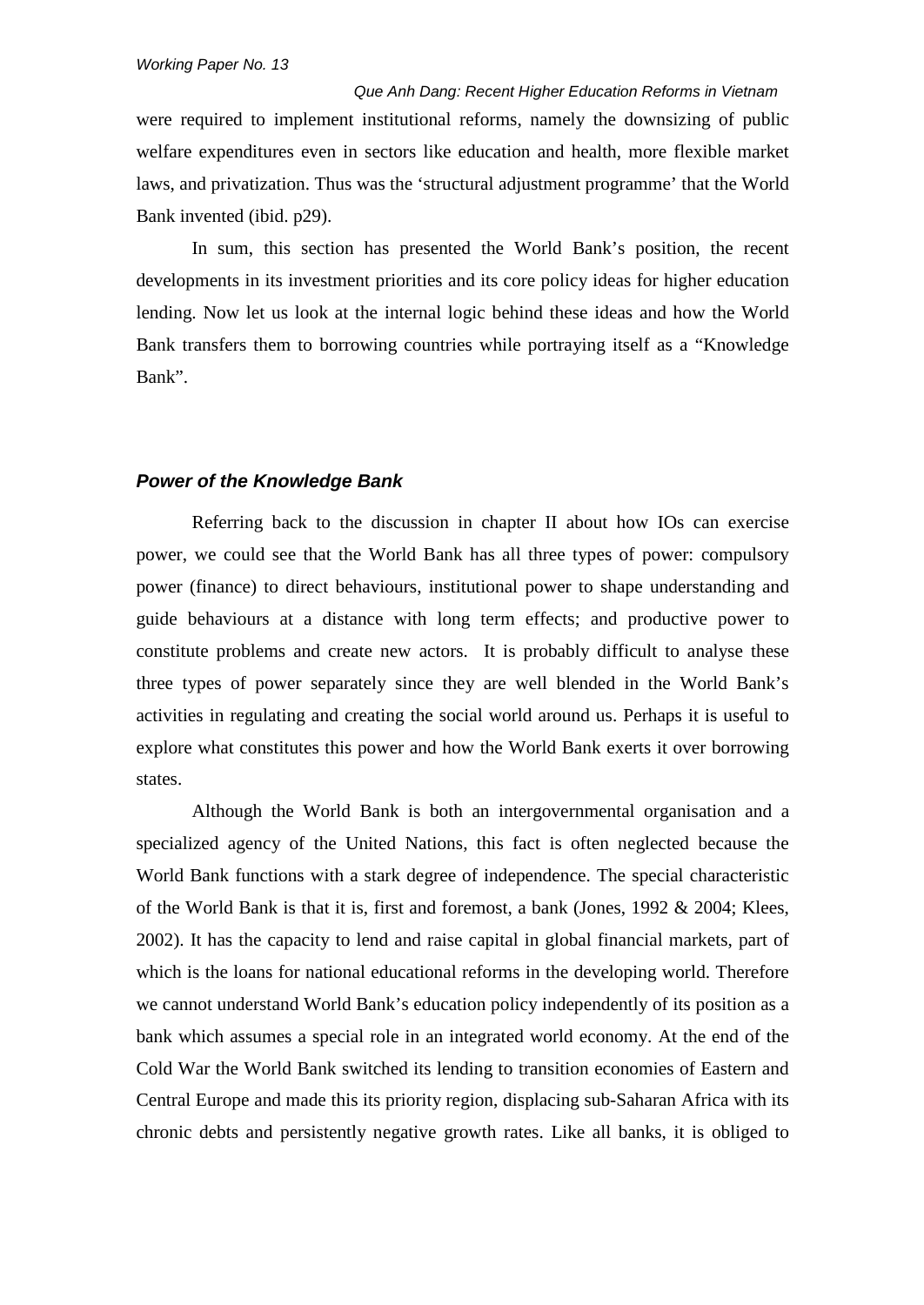*Que Anh Dang: Recent Higher Education Reforms in Vietnam* protect its credibility in the international financial market, and part of that credibility stems from the wisdom of its own investments (Jones, 1992).

IOs exercise their compulsory power in shaping a state's action by spreading, inculcating and enforcing global values and norms. Hence, the World Bank's education loans for developing countries are often bound up with its mission and ideas about how education can relate to development and poverty reduction (Jones, 1992 & 2006). Its understanding of education's role in development is rooted in human capital theory, which embodies an optimistic assumption that education and training can make an individual worker more productive, and that in the aggregate, more productive workers will stimulate and bring about economic development. This understanding helps to orient a state's actions in certain directions and away from others.

Also, the relevance of human capital theory embraced by the World Bank, is manifested through rational cost-benefit analyses of educational expenditures, which convince borrowing governments and also frame the World Bank's policies in terms of its nature as a bank. As Klees (2002) points out, the Bank's investments are made or loans are provided when they are "cost-effective", "efficient" or have a high "rate of return". So, financing of education is not "immune from the discipline imposed by the realities of its existence as a bank" (Jones, 1992). Education is regarded as a "bankable activity" (Jones, 2006), and for the 'development' function of the World Bank's lending, educational rate-of-return, cost-effectiveness analyses over the years have been the powerful rationality not only in shaping education policy but also assessing the impact of lending (Heyneman, 2003).

More than other banks, the World Bank has profiled itself as the "Knowledge Bank" since its president Wolfensohn launched the concept in October 1996 with the argument that "we don't have much money to combat poverty, so don't come to us for money but for the quality of our advice" (Klees, 2002: 466). This is an attempt to portray the Bank as a "dynamic player" in the world of policy ideas and to shore up the Bank's global leadership as a "repository" and "diffuser" of knowledge and experience, and as a promoter of a knowledge economy (Jones, 2004 & 2006). In this important sense, the World Bank exercises its institutional and productive power to guide a state's mindset and action at a distance, but with lingering effects. For example, the World Bank's core policy ideas about higher education, as discussed in the previous section, derive from its knowledge and faith in human capital theory, its rate-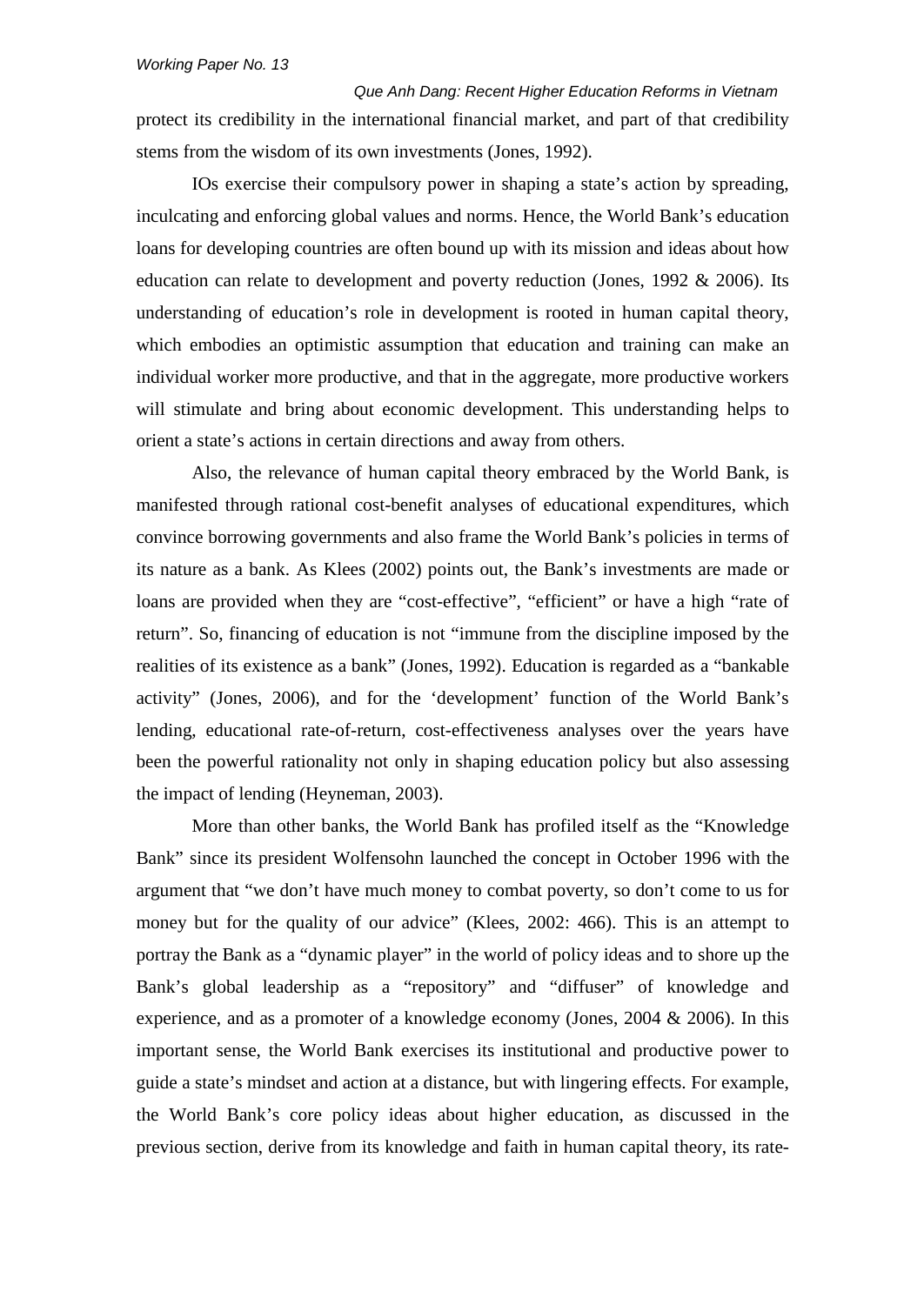*Que Anh Dang: Recent Higher Education Reforms in Vietnam* of-return analysis and trickle down theory, all of which frame its advice to borrowing countries.

According to human capital theory, formulated in the 1960s, education should be seen as a productive investment rather than consumption. Individuals invest in education because it is profitable. Such investments accumulate and raise national as well as personal income levels. It is argued that with the right skills and capacities workers would be able to increase their efficiency and productivity levels, working better in both existing jobs and in new kinds of jobs, so that their higher levels of output would generate economic expansion. Cost-benefit analysis and calculation of rate-of-return become the means of establishing and illustrating the economic benefits of education in terms of higher wages earned by the educated. This *who benefits* and *who pays* form of thinking resulted in the ideal arguments for the World Bank's costsharing policy, which means a shift of at least part of the higher education cost burden from governments to parents and students. This is manifested in the introduction of (or in sharp increases in) tuition fees, user charges for lodging and food, and in the diminution of student grants. This policy was a method for reducing public expenditure in education (Daun, 2002; Bonal, 2004; Jones, 2006). In this line of reasoning, the Word Bank also finds rational grounding in human capital theory to legitimise privatisation and to introduce systems of educational financing based on cost-recovery.

In neoliberal thinking, human capital development goes hand in hand with trickle down effects and it is argued that nothing really needs to be done for the poor. It is assumed that more skilled graduates would make a greater contribution to economic growth, in both public and private sectors, and as a result, generate employment not only for younger generations of graduates but also for low-skilled workers. And if the demand for the labour of the poor increased, their buying power and economic betterment would be enhanced (Mundy, 2002: p. 488). This ''trickle-down'' effect would, therefore, be even sufficiently powerful to alleviate the effects of a reduction in public expenditure in education. This simplistic assumption resembles a parallel view that the benefit of investing in human capital is not merely an expanding economy. More than this, the benefits of economic growth are expected to trickle down to the poor as "a rising tide will lift all boats", and this in turn remains the means of tackling poverty (Jones, 2006; Stiglitz, 2008b). This is the kind of optimistic, normative thinking that links human capital to growth and the trickle down of benefits to the poor. It is of enormous appeal to policy makers because it appears to offer a simple solution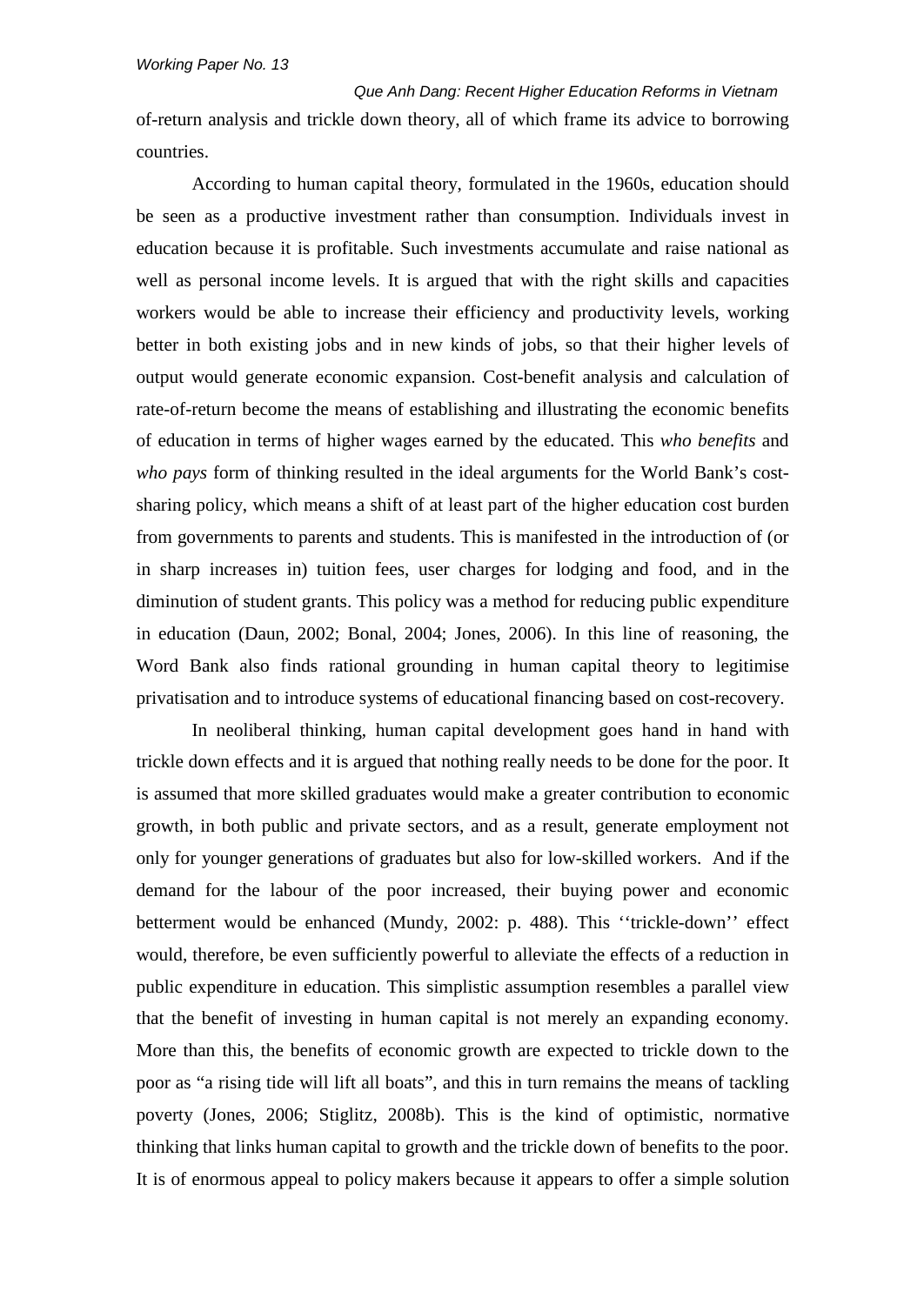*Que Anh Dang: Recent Higher Education Reforms in Vietnam* to complex problems. Therefore, the World Bank promotes and institutionalizes this human capital thinking and trickle down effect as central parts of development strategies and as a core aim of higher education in the borrowing countries.

The World Bank continues to take this conventional approach in education sector, although other development projects and studies sponsored by the World Bank under McNamara's presidency in the 1960s, including the Pearson Report<sup>[12](#page-51-0)</sup> showed that the benefits of economic growth were not trickling down to the poorest. For instance, agricultural lending most often went for large investment projects that would benefit large farmers, not poor small farmers, let alone the millions of landless poor in remote rural areas (Finnemore, 1996). There is little (or no) evidence showing that the trickle-down approach will work with students of higher education when it did not work with farmers. More recently, as Bonal (2004) observes, throughout the 1980s, it was unusual to find any analysis or discussion in the World Bank's documentation regarding the redistributive impact of its structural adjustment programmes (SAP).

Additionally, in terms of the use of the human capital and trickle down effect theories for quantifying educational impact on development, the experience in Russia and the former Soviet Union precipitated a rethinking about its utility. Because of the danger of ethnic strife and its link with civil war, the role of schools began to be seen differently. The economic benefit associated with human capital theory does not really contribute to social cohesion objectives (Heyneman, 2003). In short, human capital and trickle down theories are grounded more in hope than evidence.

Nevertheless, both the trickle down and human capital theories still have undoubtedly served a useful institutional purpose in the World Bank's higher education policy, irrespective of its dated and limited theoretical character. Such policies from the World Bank are still attractive because they are "positive and optimistic in tone, yet sufficiently bland and general in substance" (Jones, 1992: 234). Both human capital and trickle down theories are used in the World Bank's analytic work to orient

<span id="page-51-0"></span><sup>&</sup>lt;sup>12</sup> In August 1968, Former Canadian Prime Minister Lester B. Pearson accepted an invitation from Robert S. McNamara, then President of the World Bank, to form a commission to review the previous 20 years of development assistance, assess the results, and make recommendations for the future. Pearson was a former diplomat and Nobel Peace Prize winner who had played an active role in UN affairs. On September 15, 1969, slightly more than a year after McNamara's invitation, Pearson and seven colleagues on the Commission on International Development—which became known as the Pearson Commission—delivered their report, "Partners in Development", which is often referred to as the Pearson Report. The major contribution of the report is the comprehensive view it takes of development as a complex of domestic and external factors (the volume and terms of aid, the debt burden of developing countries, technical assistance, trade, private investment, population, the structure of aid giving, etc). Source: World Bank archive <http://go.worldbank.org/JYCU8GEWA0> (accessed in July 2008).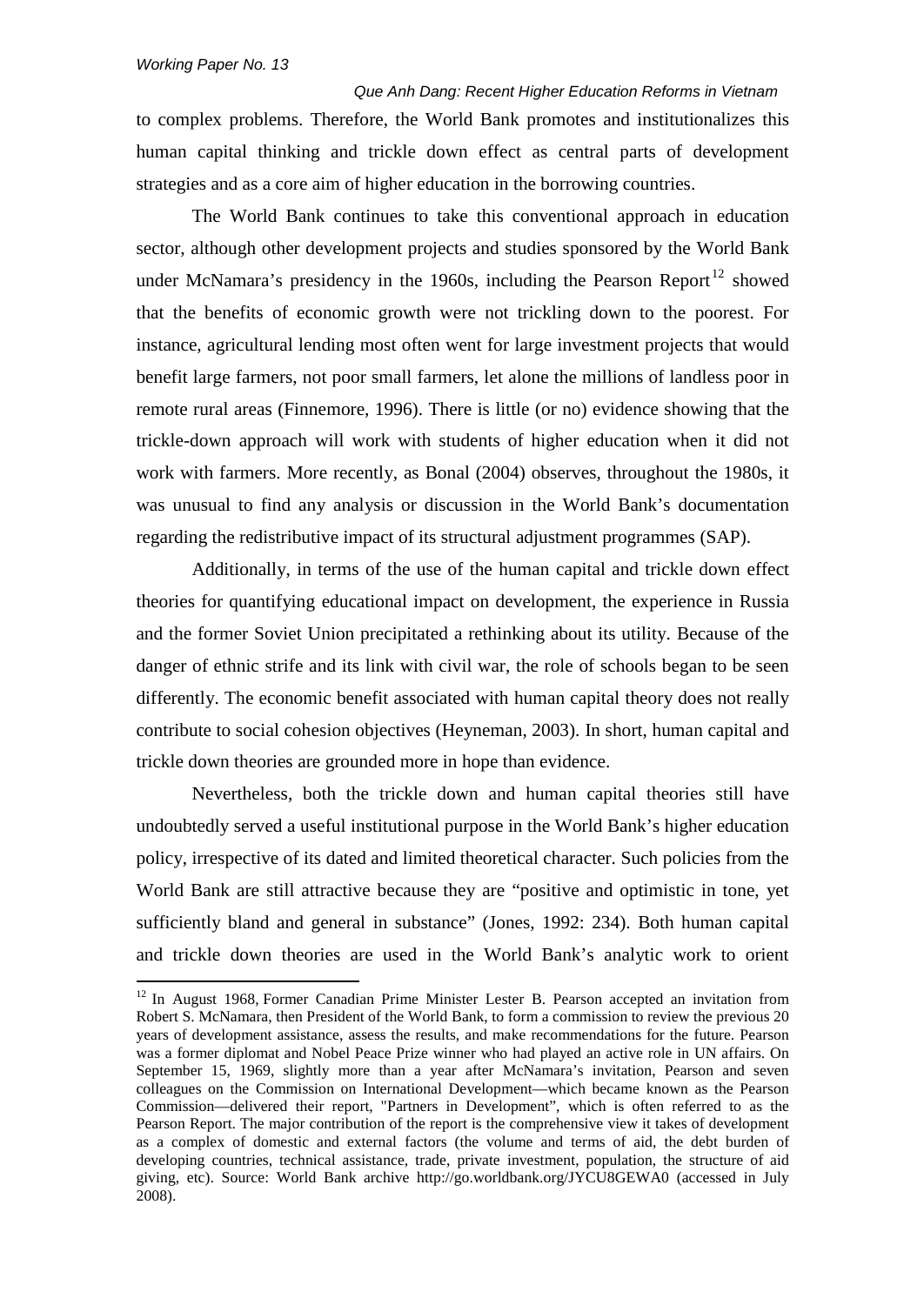*Que Anh Dang: Recent Higher Education Reforms in Vietnam* education policy making in borrowing countries, which are convinced that investment in human capital would make physical capital more productive (Heyneman, 2003; Jones, 2006).

As this chapter noted at the outset, the World Bank's political standpoint favours the market and individualism, rooted in neoliberal thinking. The World Bank's education and development policy ideas derive from human capital theory. The understanding of its changed perspective on higher education, its motivation to invest in higher education in a globalised world and the logic behind its core policy ideas for higher education will help to analyse how the World Bank uses its expert authority to gain influence in shaping reform agendas in borrowing countries. This understanding is particularly essential to analyse the World Bank's prudent approach in introducing its policy ideas in the specific context of Vietnam where the political standpoint of market socialism is very different and where lessons (both positive and negative) from other countries are obvious.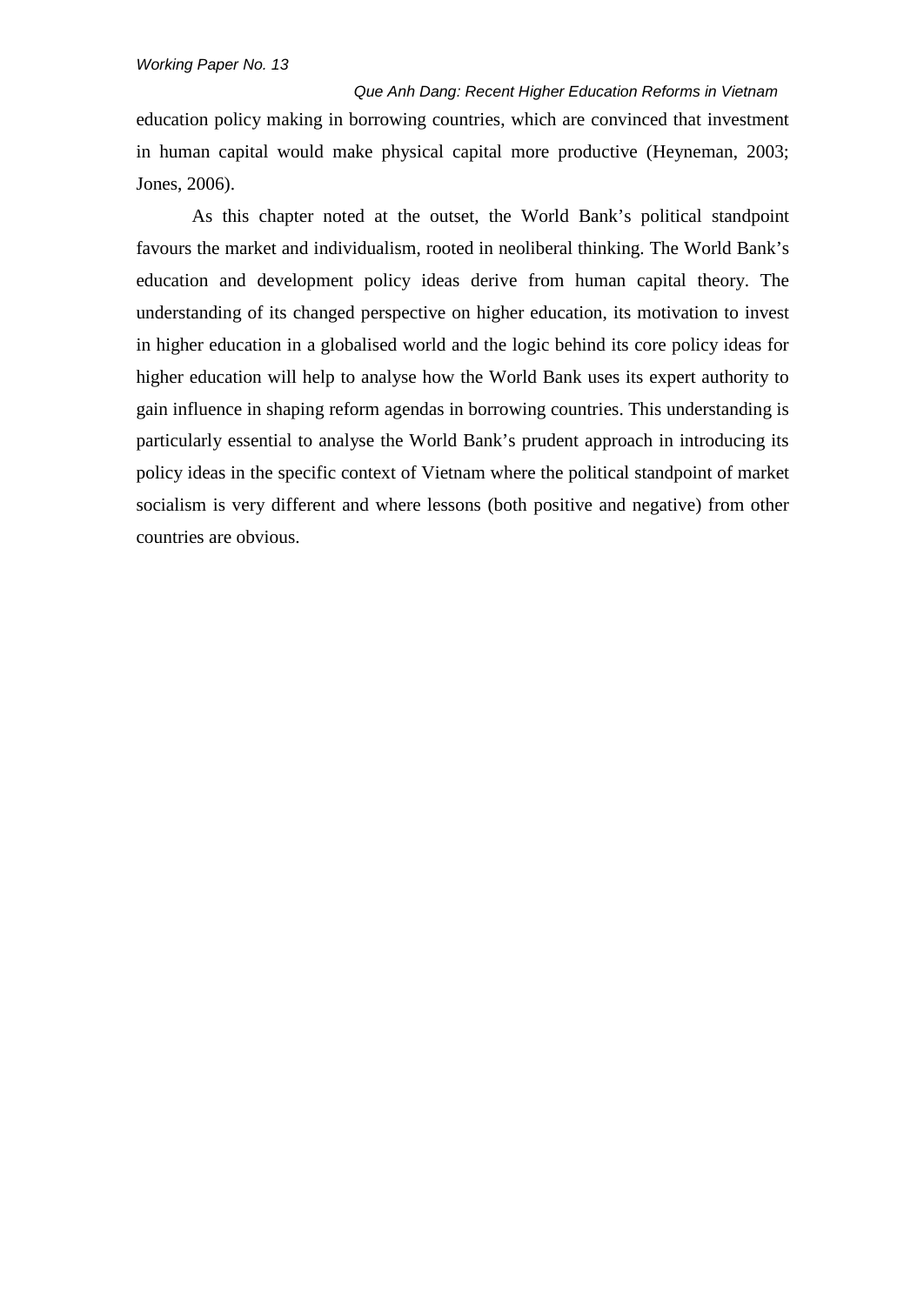# **Chapter IV**

## The World Bank and Vietnamese Higher Education

In order to better understand the power of this special international organisation, some critical questions should be posed about how the World Bank has its policy ideas transferred to and translated into borrowing countries; through what processes does the World Bank exert its power in policy making in a specific local context? This chapter presents the case of Vietnamese higher education and examines the interactions and power relations between the World Bank and Vietnam through the preparation and implementation of the two recent higher education reforms. It is also argued that in the Vietnamese transitional market socialist economy and its political context of one-party communist rule, the World Bank links its lending decisions to the borrowing government's ownership of the reform agendas and wider public consultation. It adopts approaches which make it look like Vietnam is taking initiatives in reforming its own higher education system while the World Bank is only supporting the government to actualize these initiatives. In fact, the World Bank demonstrates its understanding of local dynamics, which gives it the power of a navigator to shape the direction of changes in policy making for the Vietnamese higher education system.

The chapter begins with some background information about the World Bank's involvement in Vietnamese higher education reforms.

#### *The World Bank's Arrival*

After an informal meeting with Vietnam's former Minister<sup>[13](#page-53-0)</sup> of Education at the World Conference "Education for All" in Jomtien, Thailand in 1990, the World Bank sent an education sector reconnaissance mission to Vietnam, followed by activities to quickly prepare a primary education project. An IDA (International Development Association)

<span id="page-53-0"></span><sup>&</sup>lt;sup>13</sup> At this major World Bank-sponsored conference, Vietnam's then Minister of Education, Pham Minh Hac, met the division chief in EA1HR (East Asia Human Resource- the division responsible at the time for human development operations in Korea, Malaysia and Thailand as well as Vietnam and the rest of "Indochina" at the World Bank) and asked why the World Bank was not operationally active in Vietnam. More specifically, Pham Minh Hac challenged World Bank Management to do something to assist postwar Vietnam to strengthen and modernize its education and training system.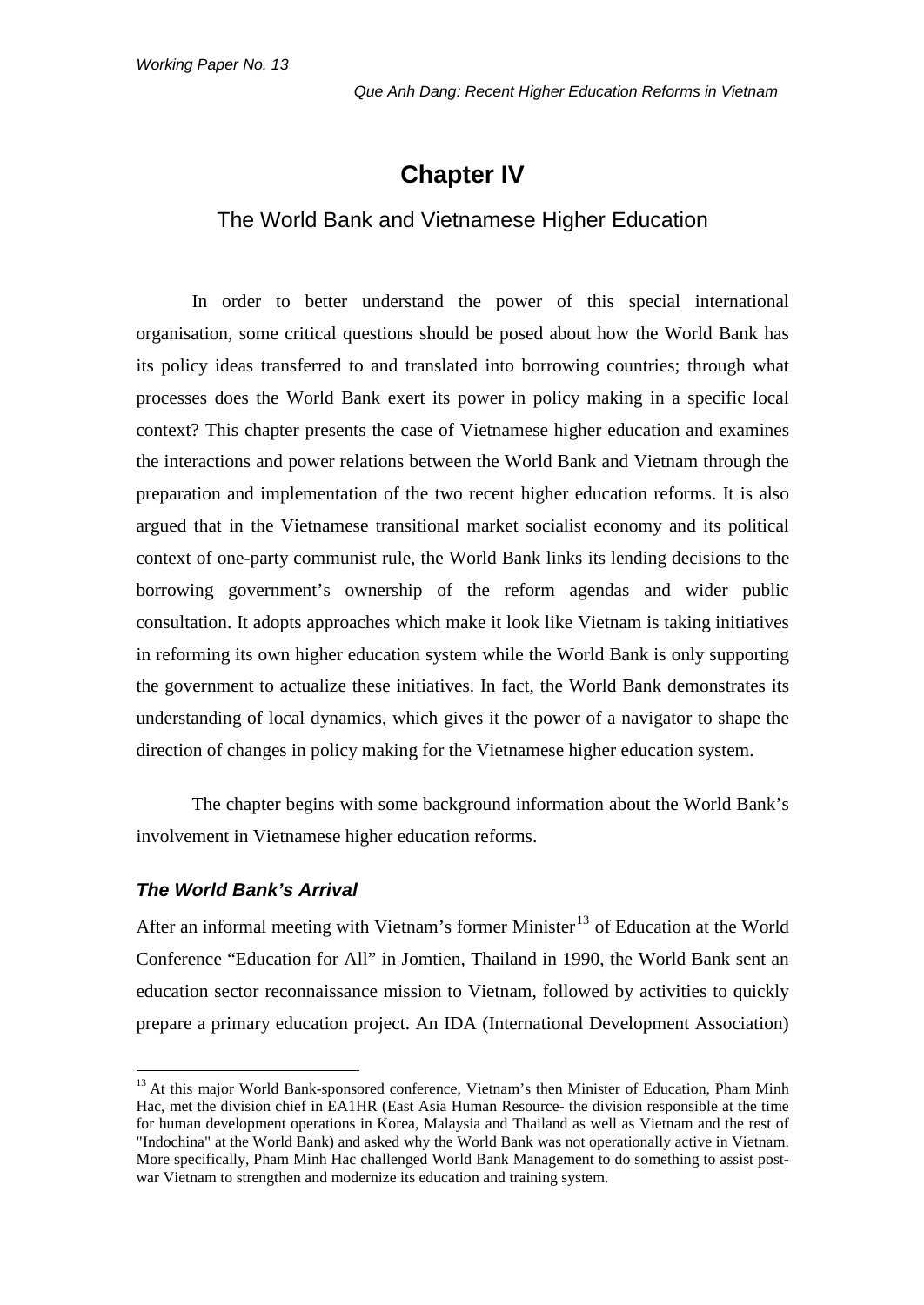*Que Anh Dang: Recent Higher Education Reforms in Vietnam* credit of \$50 million in support of the project, the World Bank's first education lending operation Vietnam<sup>[14](#page-54-0)</sup>, became effective in 1993. After launching the primary education project, the World Bank began work to develop a higher education project. At that time, the government of Vietnam requested the World Bank's support for higher education, particularly for new construction and equipment purchase in order physically to accommodate the foreseeable and increasing demand for higher education. The World Bank was not asked to provide technical support on how to manage the expanding higher education system. However, the preparation of this project proceeded slowly, in part because relevant analytic work had not been done by the World Bank and partly because, as explained in the previous chapter, there were changes in the World Bank's education lending policy in the mid 1990s.

Together with its first main local partner, the Ministry of Planning and Investment, the World Bank then started a comprehensive study assessing the incidence of poverty in 1994, followed by another large scale research on education. This activity, which became known as the Vietnam Education Financing Sector Study (VEFSS), focused on the costs and financing of education and training at all levels with the aim of assessing and advising what percentage of GDP (Gross Domestic Product) the Vietnamese Government should spend on education in order to achieve the ambitious targets for raising educational participation set by the government. These included the achievement of universal primary education by the year 2000, the attainment of universal lower secondary education by 2010, and a 65% increase in university enrolments between 1994 and 2004. The final report of this study was available for discussion with the Vietnamese government and other development agencies, such as the Asia Development Bank (ADB), in 1996.

The results of the study also helped the World Bank to convince the Vietnamese government that a different higher education project design should replace the one that had emerged during the first two years of the project preparation. This

<span id="page-54-0"></span><sup>&</sup>lt;sup>14</sup> Vietnam became a member of:

the International Bank for Reconstruction and Development (IBRD) in 1956

the International Development Association (IDA) in 1960

the International Finance Corporation (IFC) in 1967

the Multilateral Investment Guarantee Agency (MIGA) in 1994

The first two institutions provide loans and credits – the first focuses on 'creditworthy' poor countries and the second –on the poorest member states. These 4 institutions and the International Centre for Settlement of Investment Disputes (ICSID) make up the World Bank. Source: World Bank website <http://go.worldbank.org/Y33OQYNE90> (access July 2008).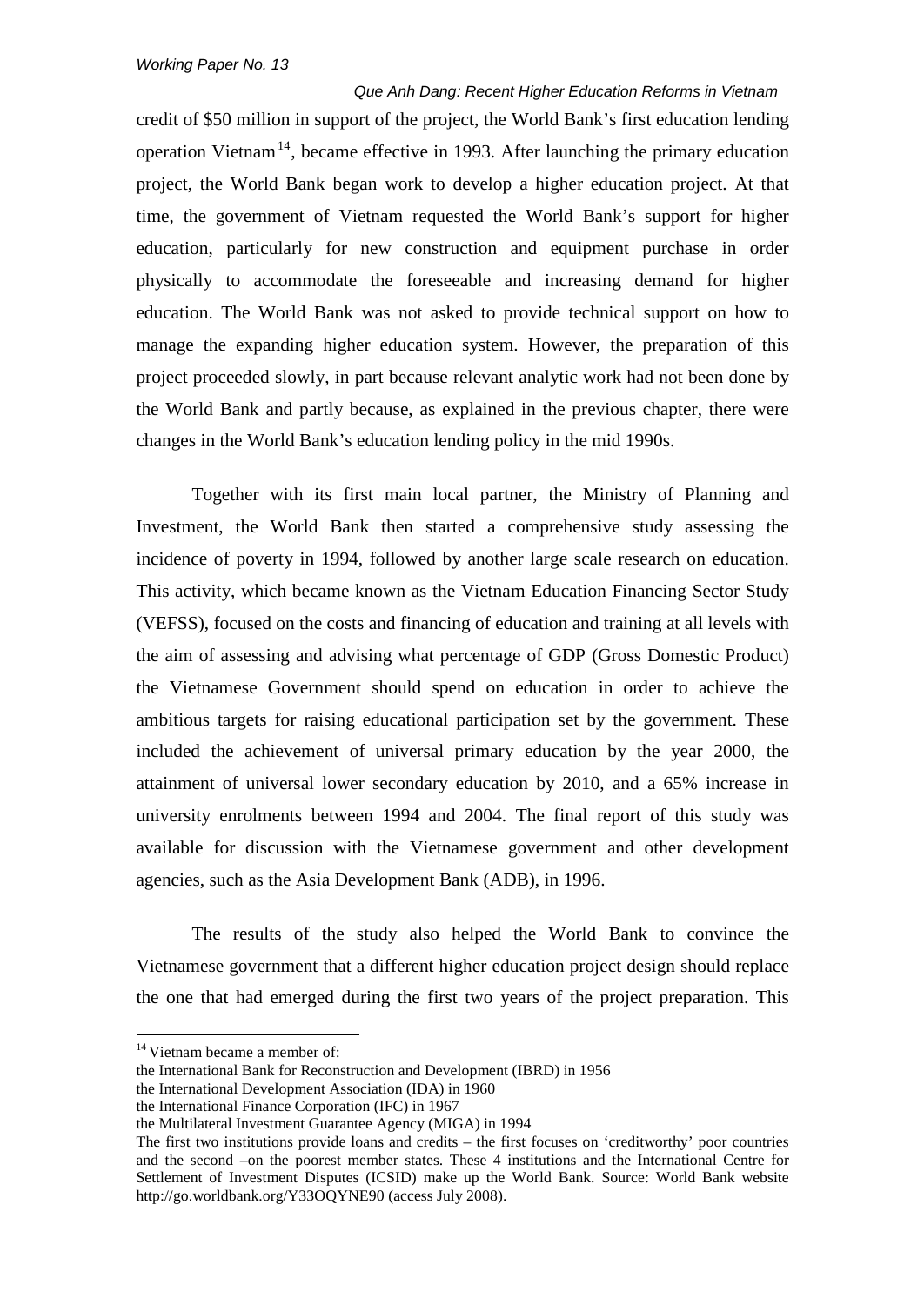*Que Anh Dang: Recent Higher Education Reforms in Vietnam* coincided with the time when the World Bank embarked on a new vision in 1996 – to become a "Knowledge Bank", and higher education became a new focal point in the World Bank's education lending strategies. The argument for changing project focus in Vietnam was that the earlier design was heavily concerned with "bricks and mortar", and it focused on the development of just two national universities, those in the largest cities, Hanoi and Ho Chi Minh City. It provided little support to the rest of the higher education system, consisting of some 100 higher education institutions (HEIs) across all of Vietnam. The Bank was more interested in exercising its power through "sustained nurturing of its knowledge management initiatives" and "spurring the knowledge revolution in developing countries" for poverty reduction and economic growth (Klees, 2002:452- 459).

The re-designed projects were intended to do two things: 1) to build capacity throughout Vietnam's higher education system, both in the central ministry and at the level of individual HEIs; and 2) to provide special funding for quality improvement projects at the institutional level. This meant that project funding would be available on a competitive basis to those HEIs that satisfied certain eligibility criteria and put forward proposals with strong technical merit. This operation became effective in November 1998, when the first 6-year Higher Education Project (HEP1)<sup>[15](#page-55-0)</sup> began, followed by the second 5- year HE Project  $(HEP2)^{16}$  $(HEP2)^{16}$  $(HEP2)^{16}$  from 2007.

#### *Reform Agenda of the World Bank for Vietnamese Higher Education*

The HEP1 stressed the World Bank's strategic development objectives, which are to "assist Vietnam's transition to a market economy and alleviating poverty through human resource development by providing advanced skills for the market economy through higher education reform, and providing cost-efficiency and equity by rationalizing higher education institutions and reallocating resources to general education" (WB, 1998:2). The HEP2 further emphasized the World Bank's vision on Vietnamese higher education. That is, "building a higher education system in Vietnam

<span id="page-55-0"></span><sup>&</sup>lt;sup>15</sup> The first HE project received a credit amount of USD 83.3 million (total project budget: USD103.7 million, including contributions of the Vietnamese governments and universities).

<span id="page-55-1"></span> $16$  The second HE project received a credit amount of USD 59.4 million (total project budget USD 70.5) million including co-financing from Japan, contributions of the Vietnamese governments and universities).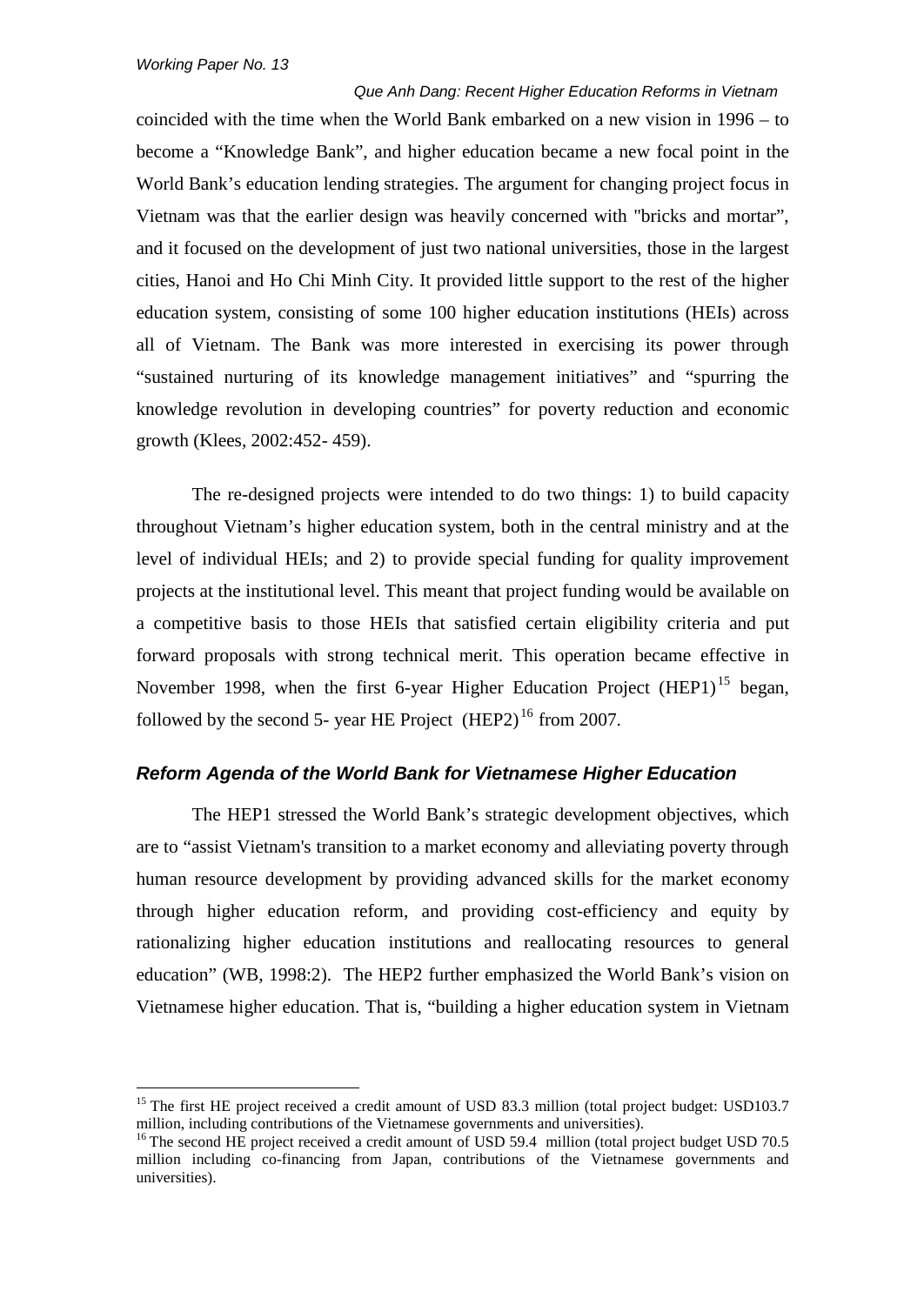*Que Anh Dang: Recent Higher Education Reforms in Vietnam* that is innovative, responsive to the demands of the market and of high quality is essential to the economic growth and development of Vietnam" (WB, 2007b).

In both HEP1 and HEP2 the World Bank states overtly its ideological commitment that it looks at economic development in a comprehensive way and can work with the Vietnamese government on a higher education strategy that is consistent with, and in support of, Vietnam's overall development strategy. The higher education projects, especially the second one, are to achieve specific targeted outcomes, which are "improving labour markets, social analysis and monitoring, and education for the knowledge economy" (WB, 2007b). This is all the more critical at a time when Vietnam, having recently acceded to membership of the World Trade Organisation (WTO), is looking to develop a skilled population, with a strong knowledge base, that will position the country well for expansion and integration into the global economy. It is clear that the World Bank has a willingness to bring its ideology of globalisation in its changed higher education policy into Vietnam. In other words, it undoubtedly seeks to consolidate its own role at the heart of an integrated world economy (Jones, 1997). Apparently, the World Bank has gained its initial acceptance through this political language of envisioning the future of Vietnamese higher education. A language, that sees higher education as a way for Vietnam to integrate in the international arena. The next steps would be to work out what needed to be done to get there. Therefore the following section examines how the World Bank had this visionary scenario materialized in the context of Vietnam's transitional economy. It is argued that the World Bank tries to open up the closed policy making practice which had been in place for decades in the Vietnamese government. In order to do so, the Bank prepares the ground to sow the seeds: it creates a network of influential Vietnamese people, and through this network the World Bank spreads its positions and diffuses its global norms, which carry the World Bank's underlining ideology, such as introducing market elements, including tuition fees, competitive ethos, decentralization of management, and demand-led pressure for better quality and efficiency. The next section presents some examples of the World Bank's approaches and analyse the ways it gained influence.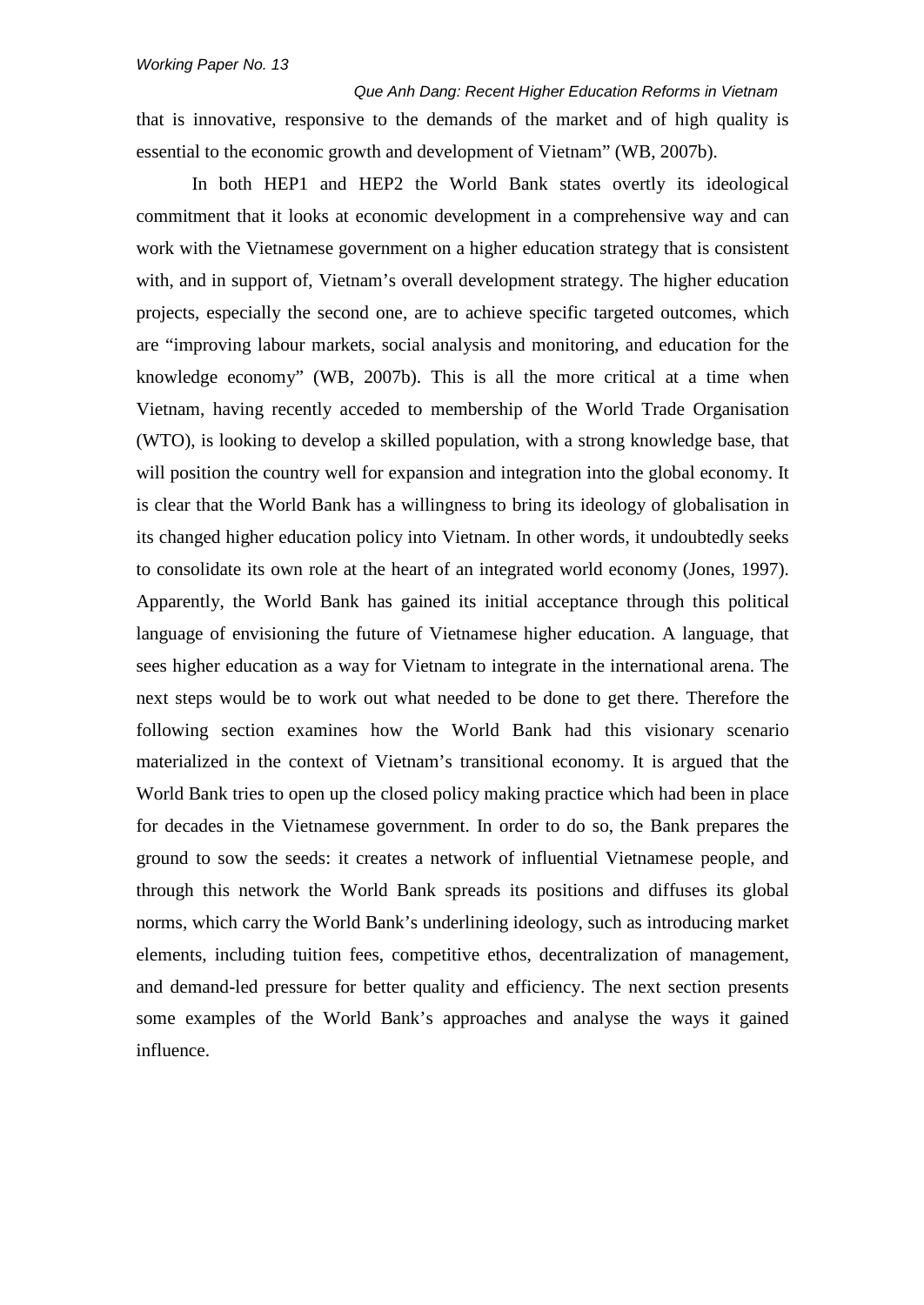# *Que Anh Dang: Recent Higher Education Reforms in Vietnam Example 1- Preparing the Ground: Networking with Influential Organisations*

This example gives insights into how the World Bank exercised its compulsory and institutional power to guide the behaviour of Vietnamese government. The World Bank also selected its partner strategically. The first national partner working with the World Bank in Vietnam in the early 1990s on the Vietnam Education Financing Sector Study (VEFSS) was the Ministry of Planning and Investment, not the Ministry of Education and Training. The legacy of the central planning economy in Vietnam gives the Ministry of Planning and Investment<sup>[17](#page-57-0)</sup> more power especially to deal with projects involving international investors, regardless of which sector of economy they concern. For example, with its overarching planning function, the Ministry had better access to official statistics from various government agencies needed for the above educational study. Four inter-ministry working groups consisting of senior officials and researchers were set up, and each group focused on one key topic, such as education and training statistics; public finance; labour market linkages and private sector development. They gathered statistics at all levels of education, facilitated analysis and provided focal points for the government's interaction and collaboration with the World Bank.

It is noteworthy that the unavailability of relevant information, the inaccessibility to sources of data or other informational problems are common in most developing countries, but they were particularly acute in Vietnam due to the closed government system under the old regime and unsystematic data collection. These problems could lead to failures to analyse situations and formulate policy recommendations. For instance, a study focusing on pedagogical matters conducted jointly by UNESCO and UNDP in cooperation with the Vietnamese government in 1991-1992 failed to address educational costs and sources of financing due to a dearth of relevant information. Having learnt that lesson, the World Bank chose a highly collaborative and participatory approach to carry out VEFSS: all four working groups were managed by a senior level steering committee chaired by the Ministry of Planning and Investment and included members from other government agencies. This strategy

<span id="page-57-0"></span><sup>&</sup>lt;sup>17</sup> The planning system has not been abolished but restructured. The State Planning Committee has changed its name to the Ministry of Planning and Investment in a new market-oriented economy. Some of the important functions include gathering data forecasting trends, suggesting priority areas for development and foreign investment, ensuring coordination between ministries and provinces, planning public investment programmes, etc. which provide "state guidance" in the context of a socialist marketoriented economy (Guo, 2006).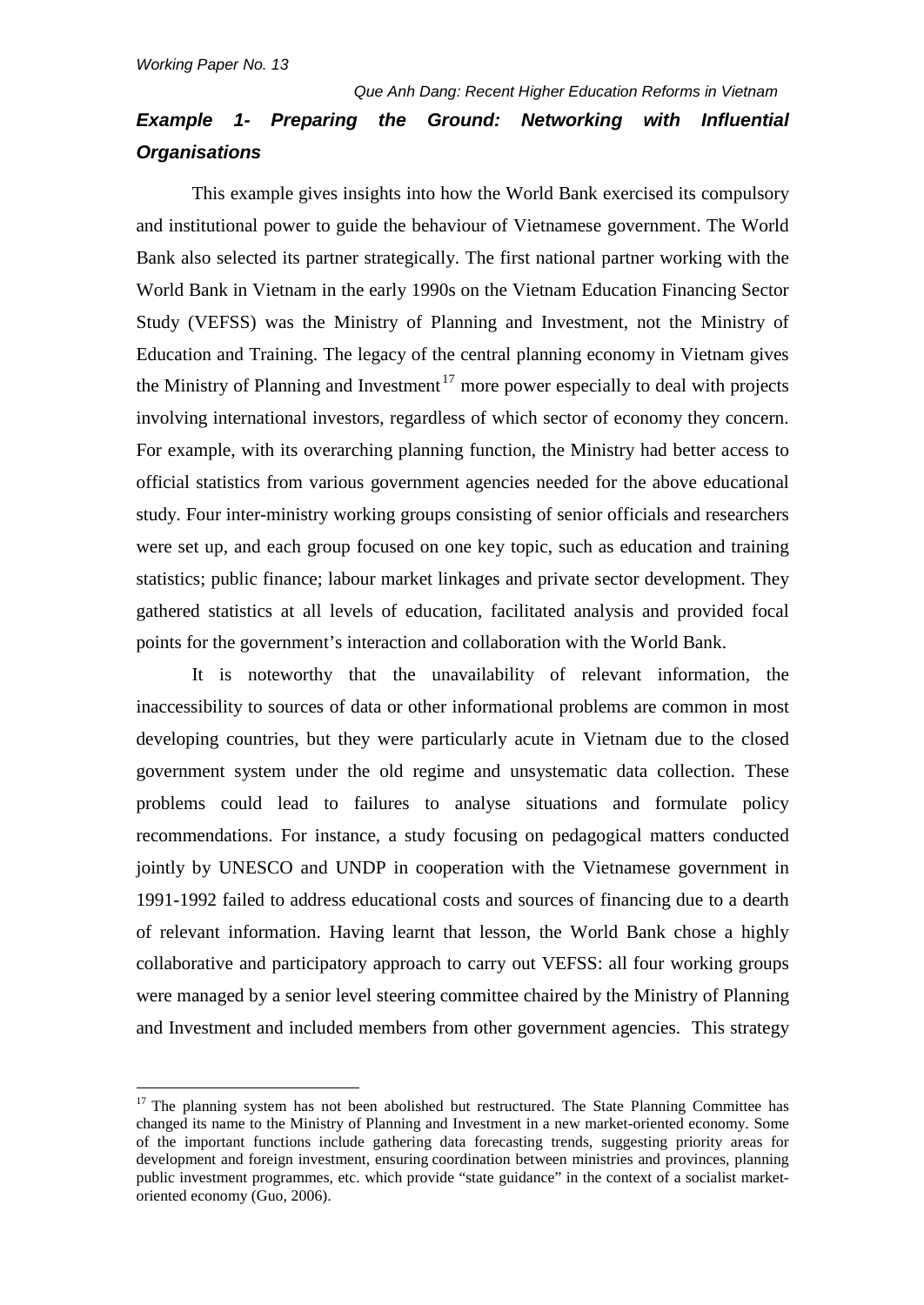*Que Anh Dang: Recent Higher Education Reforms in Vietnam* of the World Bank has significantly solved the information problem and obviously bridged bureaucratic barriers that divided government agencies in Vietnam.

By the same token, the World Bank also implicitly facilitated openness and transparency in policy making, which is characterized by evidence-based research and enlarged participation from ministries other than the ministry of education. The World Bank instilled a sense of local ownership of the findings and policy recommendations that would emerge from the study. However, behind the scenes the World Bank took the 'driving seat' in identifying the purposes of the VEFSS and drafting the terms of reference for the 4 working groups. The World Bank designed the four key topics for research, on which data were analysed and interpreted by four leading economists<sup>[18](#page-58-0)</sup> from the World Bank, who are the main authors of the final report. As analysed in chapter II, they are both "in authority" thanks to the institutional roles they occupy) and "an authority" deriving from their expertise, therefore their authority was strongly intensified. Moreover, by working with the most influential ministry in the centralized regime and by introducing a new working method in the first large-scale and comprehensive study, their influence pervaded cross sectors and government levels.

The final results of the VEFSS report identified a number of the World Bank's "promising policy options" (WB, 1997a). Some addressed quality issues, others were intended to reduce unit costs per student, and still others recommended shift some of the costs from the state budget to private beneficiaries. It is worth noting that George Psacharopoulos, the World Bank's rate-of-return champion, was the designated peer reviewer who commented on the study concept paper and on the drafts of the report. It is evident that the World Bank used its expert authority to classify, and define the problems of Vietnamese education system similar to the way doctors give a diagnosis and a prescription. In other words, once the World Bank could structure the situation and social understandings of Vietnamese education system it could also channel Vietnamese government's policies towards certain outcomes.

<span id="page-58-0"></span><sup>&</sup>lt;sup>18</sup> They were Peter Moock, principal economist, team leader and principal author of the report; Nicholas Presbott, senior human resources economist, who focused on public finance issues; and Harry Patrinos, human resources economist, who focused on labour market issues and Rapti Goonesekere, World Bank consultant, focused on the development of private sector in education and training.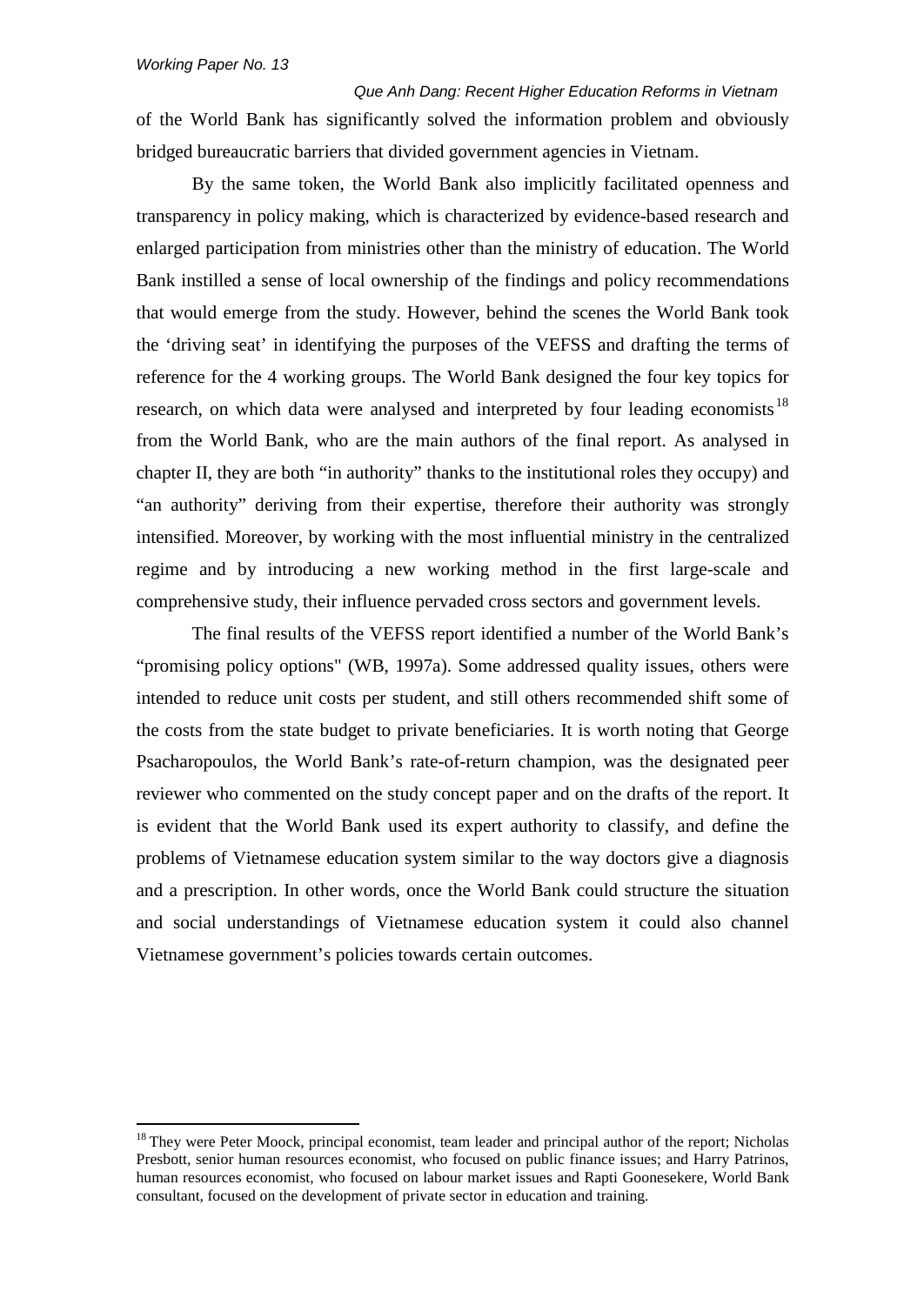# *Que Anh Dang: Recent Higher Education Reforms in Vietnam*

## *Example 2- Networking With Influential Academics*

Not only in the preparation stage as mentioned above, but also during both HEP1 and HEP2 projects the World Bank's working method seemed to rely on the soundness of the local efforts. Therefore the World Bank encouraged local participation in the early stage of policy making, not only involving senior cadres in government ministries, but also academics in various pieces of research. Through its local and international partners the Bank managed to identify a network of elite Vietnamese intellectuals whose perspectives became a significant influence on government policy making. It is noteworthy that together with local academics, a number of overseas Vietnamese academics, who were educated and lived in the West, became involved in these higher education reforms directly or indirectly. In response to the call of the Vietnamese government, many of them voluntarily returned to Vietnam to give free public lectures, published books and worked on an unpaid basis with local academics on various position papers, analysing the policy ideas introduced by the World Bank and their impacts on the social structure of Vietnam. The issues and debates were also communicated to the wider public through the mass media, which was seen as an early form of public consultation in a traditionally command society. It is fair to comment that the World Bank has indeed created a space for Vietnamese academics to take part in policy making processes, in which they would otherwise not be so involved. In other words, new norms in politics started to emerge and to be popularized in the society. Though indirectly, new actors were involved in the policy making process. At the same time, this new phenomenon also created a good environment for the World Bank to test its ideas and see which ideas gained ground.

As part of the *Doi moi* the Vietnamese government had a strategy to attract overseas Vietnamese, especially academics to come back and involve them in many renovation committees. Taking advantage of this strategy the World Bank first project drew on the expertise of a special group of overseas Vietnamese academics, some of whom were contracted as World Bank "international consultants" or "technical advisors", to work with "national consultants" employed by the Vietnamese government on the two HE projects. The main aims of their commissioned research were to identify and analyse problems and challenges faced by the Vietnamese universities in order to prepare applications for the Bank's loans. Appendix 1 provides a list of the academics and the extent to which they were involved directly or indirectly in the World Bank's projects. These data show that they were both indigenous and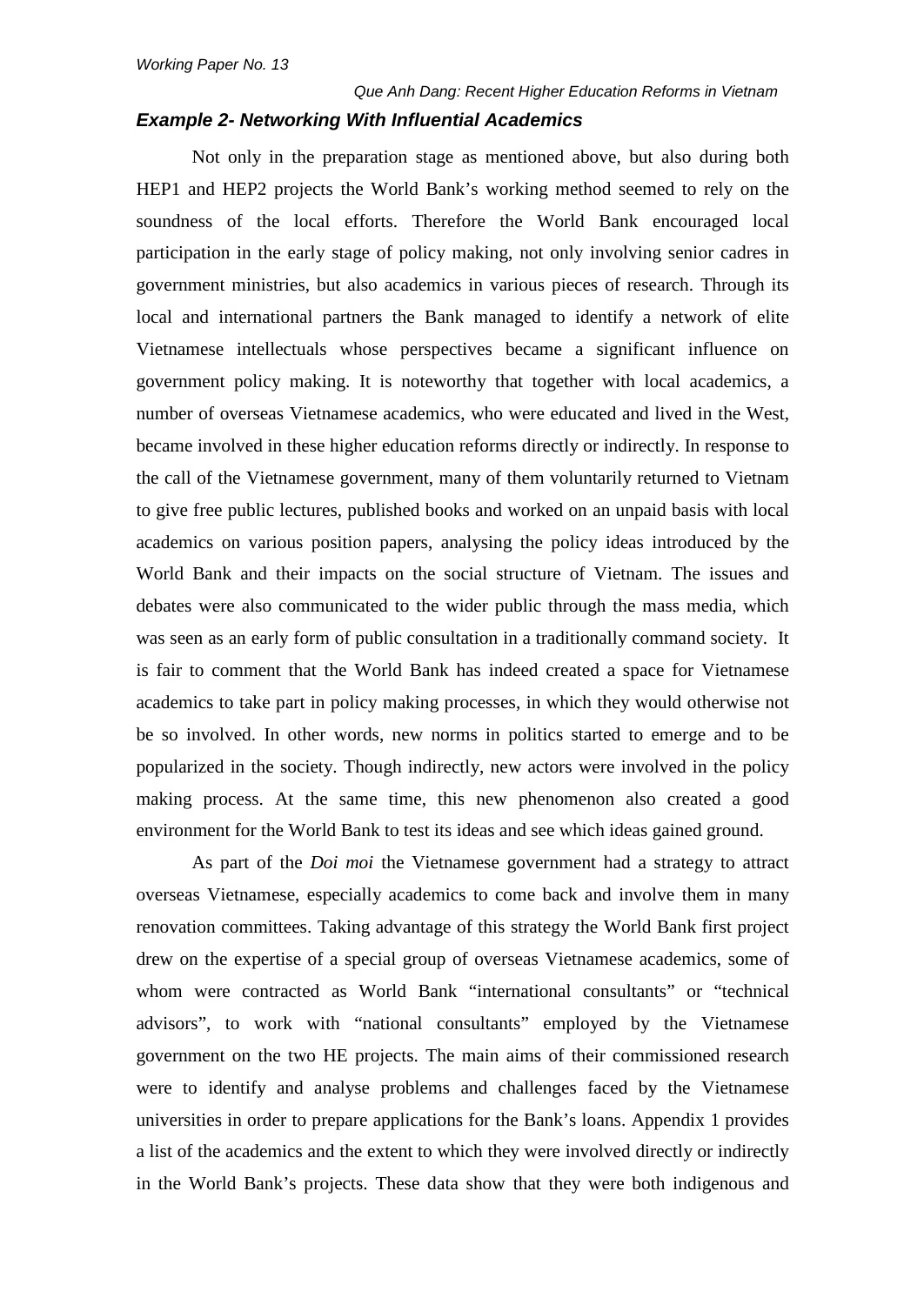#### *Que Anh Dang: Recent Higher Education Reforms in Vietnam*

expatriate Vietnamese. Almost all of them were educated in the West and were highly qualified experts in their professional fields with a thorough understanding of the Vietnamese cultural and societal context. Their perspectives, expressed in their research papers or in public debates in the media, have partly been reflected in the policy documents by both the World Bank and the Vietnamese Ministry of Education and Training. They have indeed contributed to the shaping and re-shaping of goals, strategies and plans for the higher education system. Their involvements and contributions are twofold: first, their expertise made the World Bank more authoritative; second, their understanding of Vietnamese values helped to add some indigenous features to the reform agenda. Perhaps these form the reason for the World Bank to network with them.

It is worth noting the peculiarity of the Vietnamese context that the academic and political perspectives of the indigenous Vietnamese experts had greater legalrational and institutional authority and their voice had more weight because they were members of the communist party. It is not difficult to identify if they were a party member by looking at their current or past positions. For instance, appendix 1 shows that among many Vietnamese influential academics, the US-graduate former director (emeritus professor Lam Quang Thiep) and UK-graduate current deputy director (Dr. Nguyen Thi Le Huong) of Higher Education Department under the Ministry of Education and Training were heavily involved in the reforms. As a general rule in all governmental offices, including universities, a middle-manager, a head (or deputy head) of a department is first and foremost a party member. The Constitution of the Socialist Republic of Vietnam describes the Party as "the force leading the state and society". This means that, at institutional level, a party committee could potentially veto any decisions or have the final say. This fact would help to picture a qualified academic with the party membership as an "influential figure" with whom the World Bank may want to network.

Among the array of efforts to network influential people, a retreat meeting organised during the preparation for the HEP2 is an example of how the World Bank has opened up space for expert voices to be heard and has changed the long-standing perception that education matters are merely decided by the Ministry of Education and Training. The retreat meeting took place in March 2006, nine months after the HEP1 was completed. Key people from different Vietnamese ministries and institutions, and eleven representatives from the World Bank's Hanoi and Washington offices attended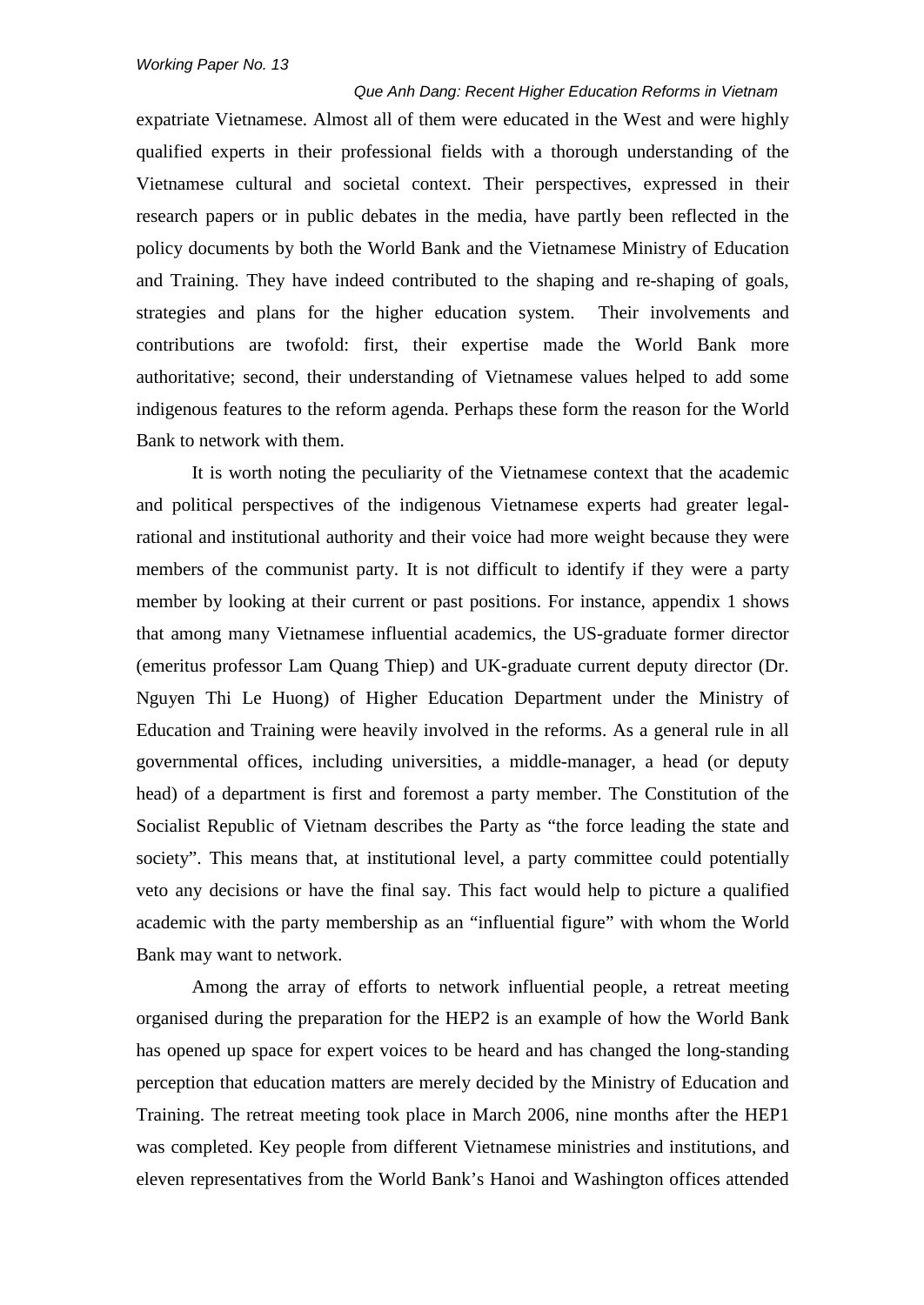*Que Anh Dang: Recent Higher Education Reforms in Vietnam* the retreat to make contributions to the World Bank's Country Assistance Strategy for the period 2006-2010. One participant from the Ministry of Science and Technology, Mr Tran Ngoc  $Ca^{19}$  $Ca^{19}$  $Ca^{19}$ , was surprised to receive an invitation to the retreat. He knew nothing about a second HE project in the pipeline<sup>[20](#page-61-1)</sup>. At that time he was the leader of a project in the Ministry of Science and Technology, (which had a research function and managed all research institutes) to set up Centres of Excellence in research. He soon found out at the retreat that the approach taken by this project coincided with the World Bank's ideas of improving research capacity and quality in universities across the board and of building several world class research-based universities in Vietnam by 2020. One and a half years later, these ideas became the main objectives of the HEP2 which was appraised by the World Bank and officially launched in November 2007. In such ways, the World Bank strategically identified and incorporated indigenous experts and found synergies between their activities and World Bank's agendas.

In addition, Dr. Ca's most recent research, sponsored by a Japanese aid agency, which looked at the contribution of the university system in Vietnam to socio-economic development in general, and universities' R&D relationship with firms - dynamic actors - in the economy in particular, became one of the position papers for the World Bank's comprehensive report "Vietnam: Higher Education and Skills for Growth", which was published in May 2007. The World Bank utilized the findings of Dr. Ca's study to describe the 'systemic error' of the Vietnamese HE system, namely that the role of Vietnamese universities in research was much weaker than in teaching, and their contribution to the socio-economic development of the country was limited to the production of an educated labour force rather than innovation. However, in selected universities, innovation did take place to a certain extent bringing benefits for both the universities and the firms they served. This finding envisioned the future direction of Vietnamese higher education. The finding together with other suggestions from the

<span id="page-61-0"></span><sup>&</sup>lt;sup>19</sup> Tran Ngoc Ca completed his MSc in Science and Technology Policy at Lund University, Sweden in 1991 and from 1992 did his PhD at the University of Edinburgh. He was an associate research fellow at the Japanese-European Technology Studies (JETS) Institute and worked as a consultant to the UN and to the Scottish Enterprise Energy group and the DTI (UK). On returning to Vietnam, Tran Ngoc Ca worked on the Vietnam-Netherlands Research Program (VNRP), where he was responsible for sustainable rural development projects, and in the National Institute for Science and Technology Policy and Strategy Studies (NISTPASS), Ministry of Science and Technology (MOST) where he is currently Deputy Director as well as Director of the Secretariat for the Office of the National Council for Science and Technology Policy. Tran Ngoc Ca took part in the Fulbright post-doctoral scholar exchange programme to UC Davis, UC Berkeley and Stanford University in 2004-2005.

<span id="page-61-1"></span> $10^{20}$  Information received from a personal interview with Mr Tran Ngoc Ca on 2nd June 2008 in Copenhagen and various email exchanges between him and the author of this thesis.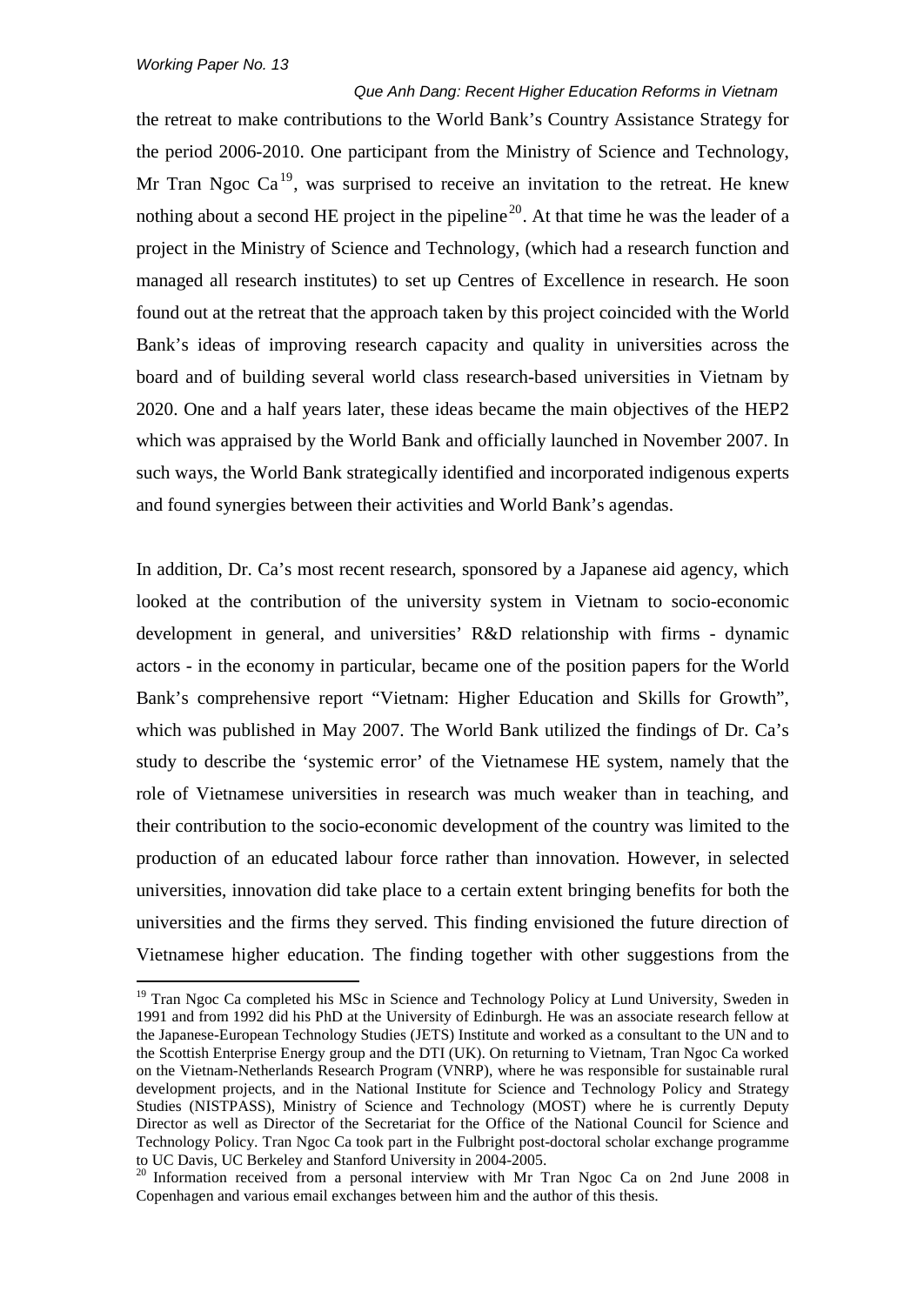*Que Anh Dang: Recent Higher Education Reforms in Vietnam* public debates fitted perfectly well with the World Bank's ideas about increasing competitiveness of Vietnamese universities and building several world class universities in Vietnam. These ideas were turned into the World Bank's proposal for the third HEP. The story about Mr Ca showed that by using information strategically the World Bank can appear to be impartial, making the facts speak for themselves. In short, the power of expertise helps it yield policy prescriptions.

By having Dr. Ca present his project and give his perspectives on the research function of universities, the World Bank successfully addressed the limitations of the old "centrally planned and vertically organized" governance structure, where research and teaching were separated, with research conducted primarily at separate research centres, not at universities, and managed by the Ministry of Science and Technology, not the Ministry of Education and Training. This historical arrangement led to weak coordination between ministries and inefficient use of resources, and explained the low research capacity within universities. By involving Dr. Ca the World Bank in fact created a meeting space for influential voices to be heard and information to be disseminated. This example illustrated how the Bank created its intellectual power and exercised it to recognize local knowledge, instilled local ownership and connected influential perspectives and ideas to shape the direction of national policy making. By inviting or including only certain kinds of participants in its bureaucratic processes, the World Bank promoted those positions as long as they connected with the World Bank's ideas and carried forward the World Bank ideology.

The retreat was just one of many such meetings between the World Bank's officials, ministries and Vietnamese experts. Dr. Ca was one of many such experts, who have great potential to become even more influential as they go up the ladder. Dr. Ca found his existing approach acknowledged by the World Bank and converted in the reform agenda for the country. Some others were academics who were critics of both the communist regime and the World Bank, but used the opportunities opened up by the World Bank to secure some influence over the future of universities. Dr. Le Bach Duong<sup>[21](#page-62-0)</sup> is such an academic who expressed his thoughts with great sadness and genuine care:

<span id="page-62-0"></span><sup>&</sup>lt;sup>21</sup> Dr. Le Bach Duong is the Director of the Institute for Social Development Studies.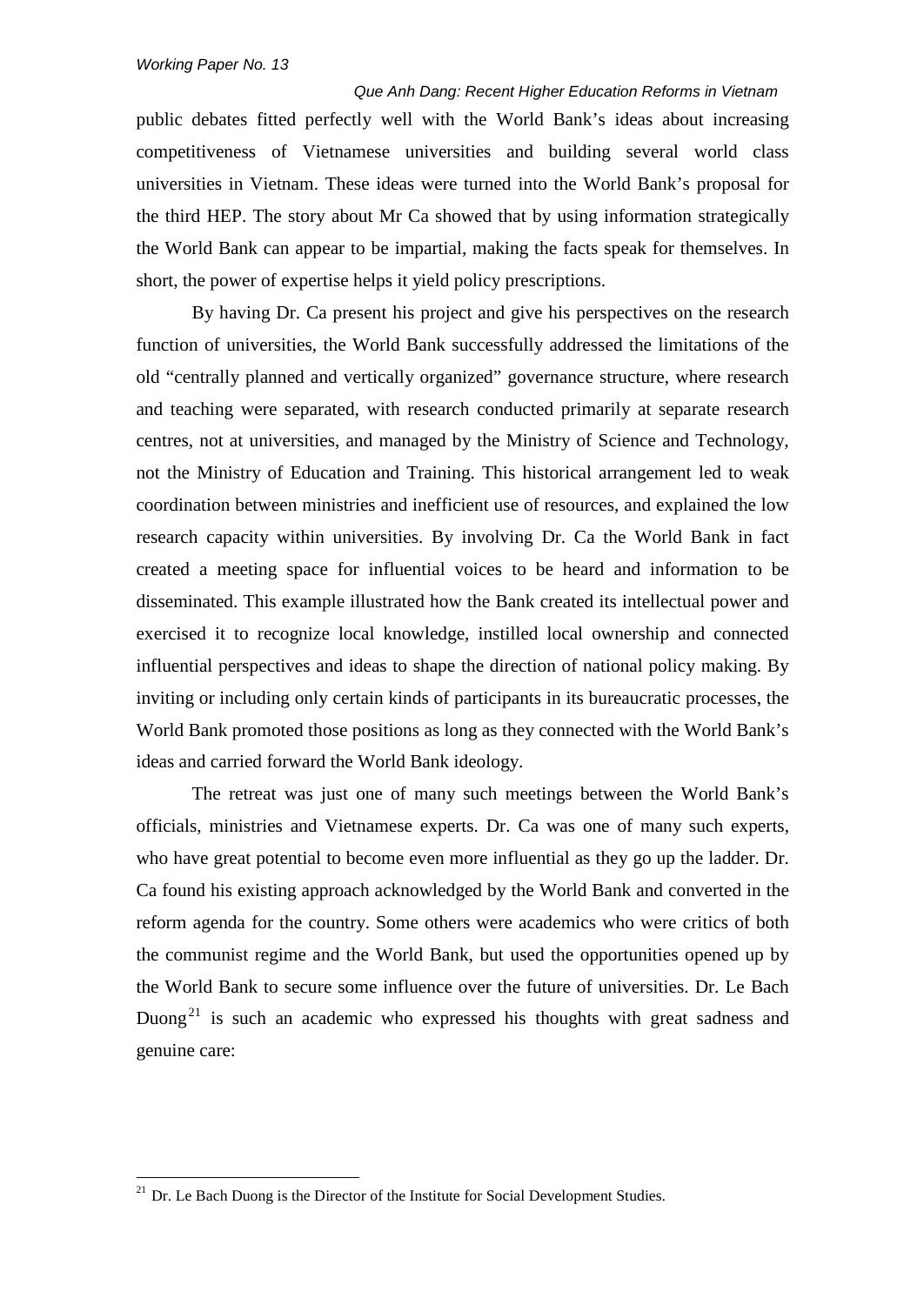*Que Anh Dang: Recent Higher Education Reforms in Vietnam* "*MoET[22](#page-63-0) is a huge bureaucracy with little capacity to reform itself. It maintained for decades a conservative view of education and education development. It is also a corrupted system at all levels. Workshops are often held by MoET where almost exclusively MoET "experts" can attend. They are products of this system, so their perspectives and attitudes remain conservative. Few people from other institutions are appreciated by MoET. Even if they dare to challenge the Ministry, their voices are weak and not respected by the MoET. The World Bank, unfortunately, does not have the will to challenge the Ministry. MoET only picks up certain ideas of the Bank that they see fit with their views, and 'cook' everything to become their ideas - MoETized everything. Hopeless!!!*" [23](#page-63-1)

(Dr. Le Bach Duong's personal communication, May 2008)

A number of Vietnamese including academics would support Dr. Duong's view because it reflects some truth about this bureaucracy, sometimes known as a "monolith" of the command regime and often referred to with a pithy phrase "timber with woodworm". It has central responsibility for nation building, and education and training at all levels from kindergarten to university. Although there has recently been some changes introduced at university level, until today the MoET still holds the exclusive authority over almost all matters ranging from funding, textbooks, curricula, exams, the appointment of staff to quality inspection and infrastructure, etc. Dr. Duong's view implied the real concern and the quest for change. It also contended that the World Bank successfully managed to keep its self-effacement although it introduced changes. For onlookers the MoET appears to be the owner of the ideas radiated by the World Bank. That is precisely, the greater the appearance of depoliticization, the greater the success of policy influence.

A small detail, which is worth mentioning about this retreat meeting is that its translated title in Vietnamese sounded easy on the ear to all invited participants. "Hội thảo đóng góp xây dựng Chiến lược Hỗ trợ Quốc gia của WB về giáo dục & đào tạo giai đoạn 2006 -2010". The English version is "World Bank CAS 2006-2010: Education Program Development Retreat". In Vietnamese it meant that participants were to build up the World Bank's Country Assistance Strategy (CAS). The language uplifted and inspired allegiance. In other words, the local people were to tell the World Bank what to do, not the other way around. Ironically, the World Bank ultimately

<span id="page-63-1"></span><span id="page-63-0"></span><sup>&</sup>lt;sup>22</sup> MoET: Minisitry of Education and Training  $^{23}$  Full quote from email with Dr. Le Bach Duong on 6 May 2008.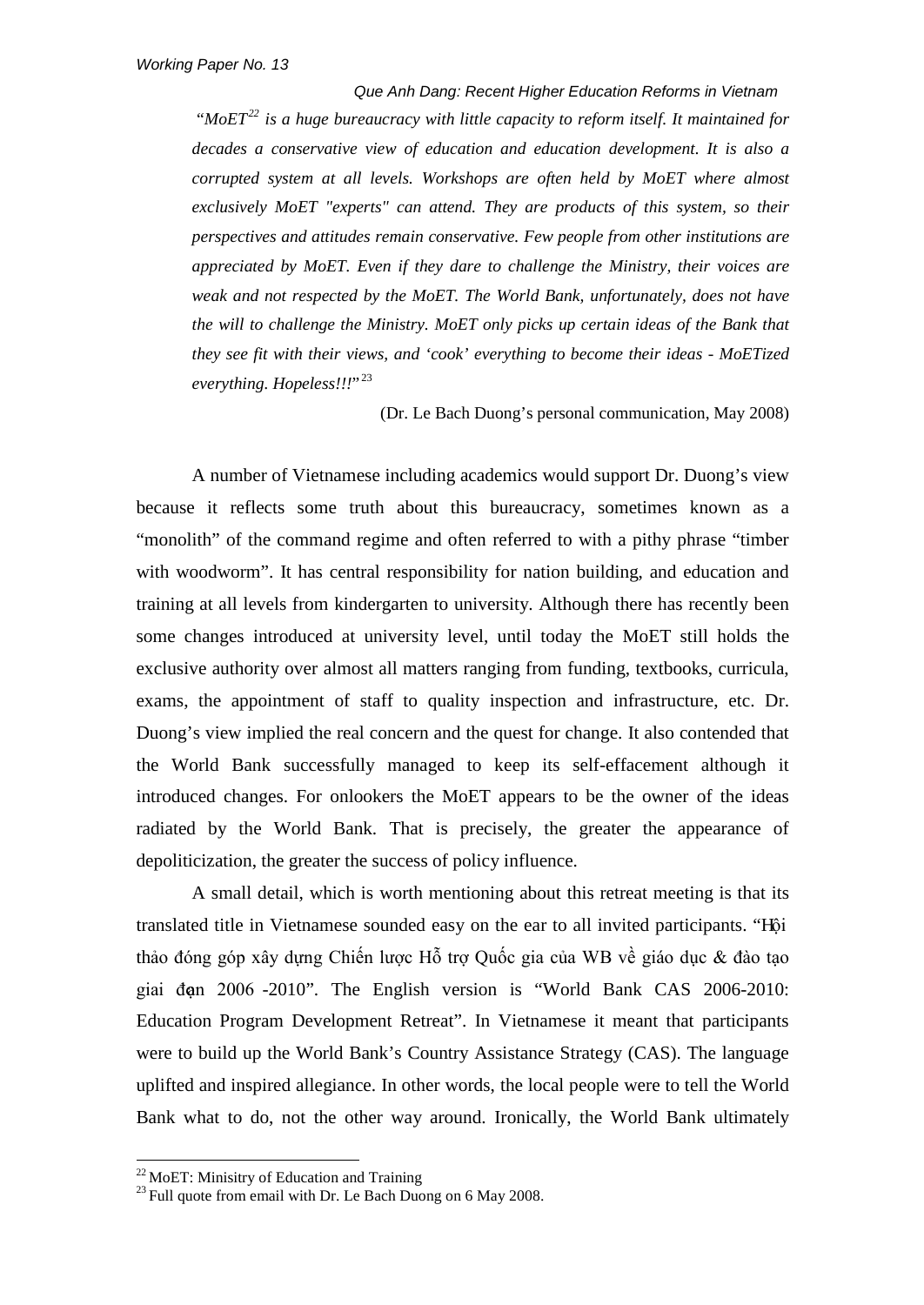*Que Anh Dang: Recent Higher Education Reforms in Vietnam* decided on the content of the CAS. The World Bank presents itself as "listening more carefully to its clients", and as not exercising power, but as serving clients (Barnett & Finnemore, 1999; Jones, 2004: 198).

This section of the thesis has described and analysed the processes through which the World Bank interacted with Vietnam in order to prepare the ground for sowing the seeds of its policy ideas before each HE project started. The next section elaborates on what policy ideas have been implemented in HEP1 and HEP2 and how these ideas were transferred into and accepted by the Vietnamese system.

#### *Example 3 - Financial Reform: Competitive Funding Mechanism*

Increasing autonomy and responsiveness of universities was one of the HEP1 objectives. The World Bank's philosophy was that new way of financing university's activities was an effective policy measure to achieve this objective. This episode explains what the new funding mechanism was and how it was introduced.

Until the start of HEP1 in 1998, institutional policy and financing for higher education institutions in Vietnam were decided centrally, based mainly upon planned targets for student enrolments. Government funding of HE had been predetermined, direct, financial support. The main strategic policy option of HEP1 was the establishment of a new funding mechanism, which was designed by the World Bank in the Project Appraisal Document 1998 as "a sustainable, output-oriented, competitive, flexible financing mechanism, where the use of funds is not predetermined several years in advance". In short, a sum of special funding extracted from the loan was made available on a competitive basis to universities which satisfied certain eligibility criteria. The Bank argued that this policy instrument was legitimate in two ways. First, the output orientation was viewed as a leverage for creating a performance and quality monitoring mechanism. Second, the move to more flexible and competitive funding became feasible through the introduction of "quality improvement grants - QIGs" to eligible universities on top of the regular baseline funding. The eligibility criteria included "satisfactory academic and financial performance" and participation in "performance monitoring and institutional strategic planning" (WB, 1998).

In essence, universities were to compete for investment funds through a proposal or grant application plus a commitment of 5% of the project costs. Although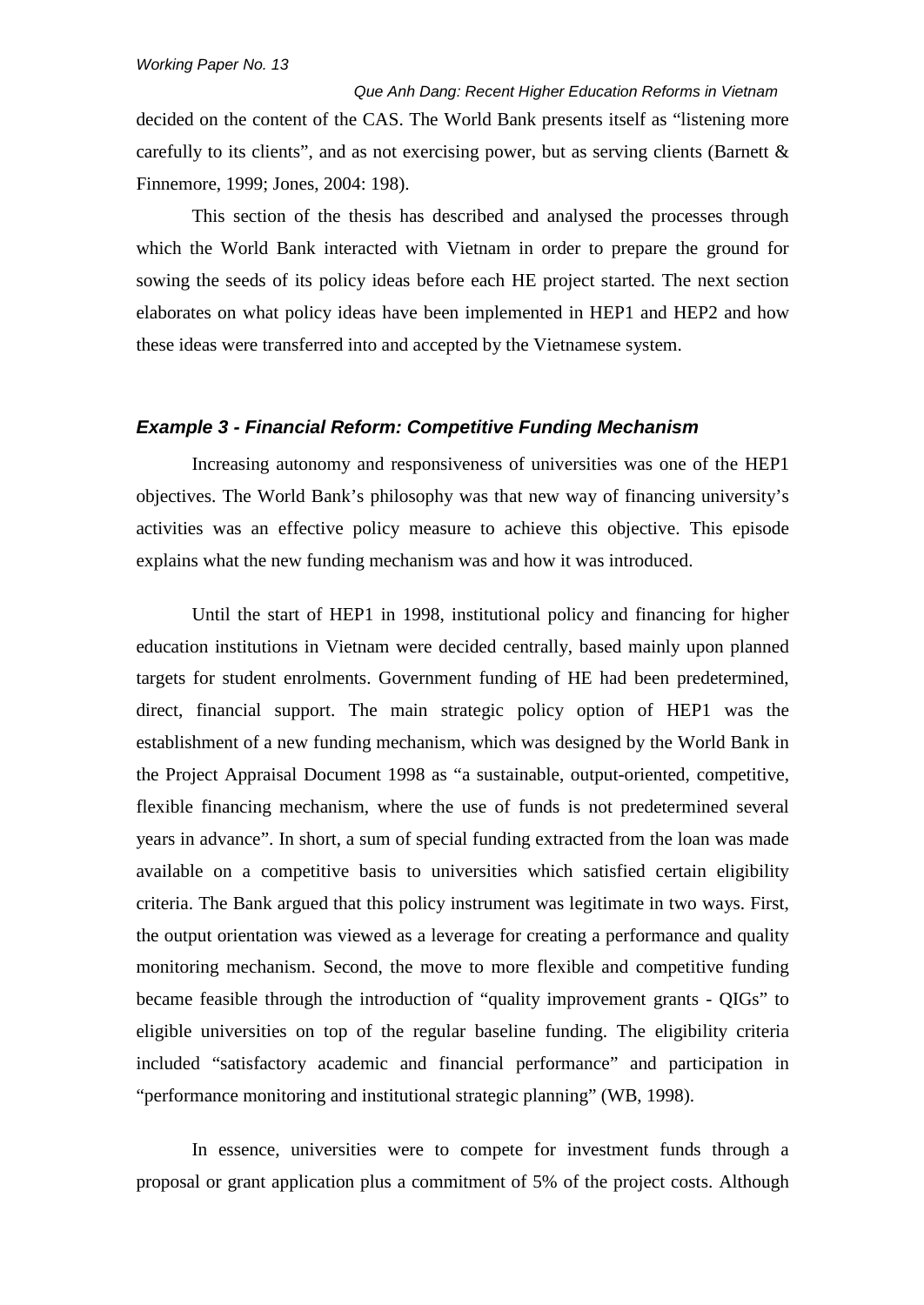*Que Anh Dang: Recent Higher Education Reforms in Vietnam* the wording of the Bank was carefully chosen when describing its initiative as "financial restructuring of higher education on the basis of universities' own improvement strategy and choice", a new way of thinking emerged among Vietnamese universities. Naturally, resources were to be concentrated on the best proposals coming from "key universities". Proposal writing became a "secret" tradable consultancy service, especially for less experienced universities. There seemed not to be any publicly available evaluation on how capacity at institutional level has been improved, but it is evident that a new dynamic with a market flavour was becoming widespread in the academic community. The large scope of the project, as mentioned earlier, over 100 HEIs, including non-public universities, has in fact resulted in greater competition among universities. Eventually, only 36 universities received funds under HEP1 (WB, 2007b: 6)

If their proposals were selected for funding, these universities entered a kind of "contractual relationship" with the government (e.g. Ministry of Education, Ministry of Finance) and became subject to performance monitoring and "scrutiny mechanisms" (Wright & Ørberg, 2008). The funding mechanism introduced was indeed a radical change in a transition economy like Vietnam especially as the centralized administrative mechanism and budget subsidy system have been in place for decades.

What are the peculiarities of the transitional context in Vietnam? Do they hinder the development of this new funding mechanism? It is necessary to note that while the old subsidy mechanisms together with the old consciousness and old methods of acting were being abandoned, they have not been given up completely. New mechanisms together with new consciousness and new behaviours were being formed. In this context, there was no trade off between the allocation of public funds to HEIs through regular channels and through the additional "quality improvement grants - QIGs" introduced by the World Bank. However, this new funding mechanism was appealing because of its honourable objectives and it was backed up by the World Bank's financial analysis based on the projected increases in government HE recurrent budget due to macro-economic growth in Vietnam and universities' projected revenues from tuition fees, cost-savings and R&D activities as shown in table 1 and table 2 below. The World Bank expressed an optimistic view on the sustainability of the new funding scheme and implied that the government of Vietnam could maintain it after the closure of the credits.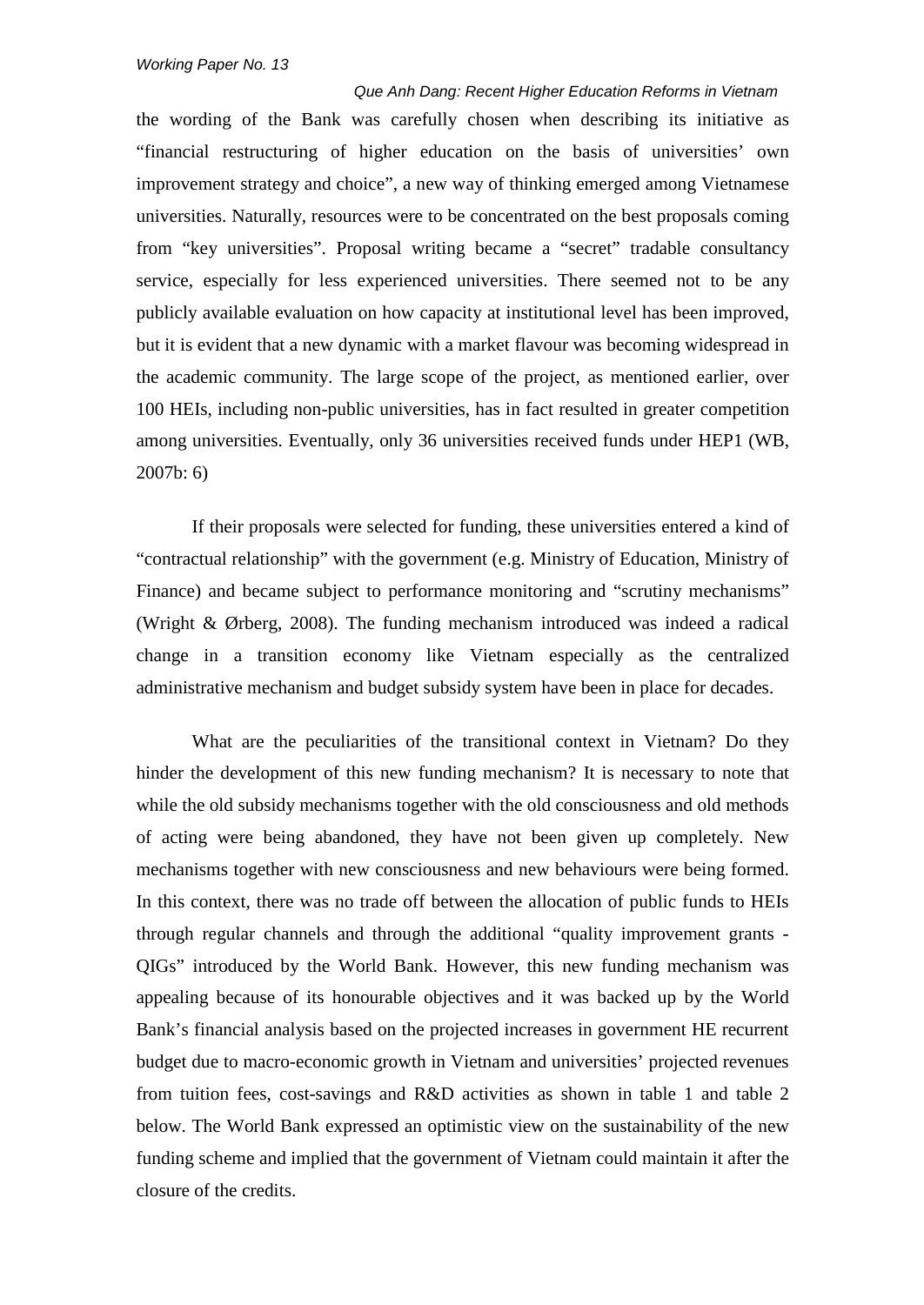# *Que Anh Dang: Recent Higher Education Reforms in Vietnam* **Table 1:** Impact of HEP1 on Government HE Recurrent Budget and Sustainability of QIG scheme, in US\$ million.

|                                                                   | <b>Project Implementation Period</b> |       |           |           |           |       | <b>Initial Post Implementation</b><br>Period* |       |       |       |  |
|-------------------------------------------------------------------|--------------------------------------|-------|-----------|-----------|-----------|-------|-----------------------------------------------|-------|-------|-------|--|
|                                                                   | 98-99                                | 99-00 | $00 - 01$ | $01 - 02$ | $02 - 03$ | 03-04 | 2004                                          | 2005  | 2006  | 2007  |  |
| 1. Projected government<br>HE recurrent budget<br>without HEP1    | 73.4                                 | 78.0  | 84.2      | 90.5      | 96.5      | 103.0 | 109.8                                         | 117.1 | 125.0 | 133.3 |  |
| 2. recurrent<br>revenues/cost-savings<br>due to project, of which | 0.5                                  | 1.3   | 2.5       | 4.5       | 7.1       | 9.6   | 12.7                                          | 13.4  | 14.5  | 15.4  |  |
| a) increase in student fees<br>due to project                     | 0.5                                  | 1.3   | 2.3       | 4.3       | 6.5       | 9.0   | 11.8                                          | 12.5  | 13.4  | 14.3  |  |
| b) cost-savings from<br>efficiency gains                          | 0.0                                  | 0.0   | 0.2       | 0.2       | 0.6       | 0.6   | 0.9                                           | 0.9   | 1.1   | 1.1   |  |

Source: The World Bank Project Appraisal, 1998, annex 5, p1.

Note: \* it is assumed that government will continue to operate the quality improvement grant (QIG) scheme after the project closes.

|    |                                                  | <b>Project Implementation Period</b> |          |          |      |      | Post project |       |       |
|----|--------------------------------------------------|--------------------------------------|----------|----------|------|------|--------------|-------|-------|
|    |                                                  | 2007                                 | 2008     | 2009     | 2010 | 2011 | 2012         | 2013  | 2014  |
| А. | Recurrent budget for HE                          | 200                                  | 239      | 273      | 310  | 334  | 359          | 386   | 414   |
| В. | Recurrent revenues for R&D<br>from other sources | 0                                    | $\Omega$ | $\Omega$ | 0    | 0    | 1.100        | 0.733 | 0.367 |

Source: Adapted from the World Bank Project Appraisal, 2007b, p79.

## *Institutional Power: Orient Action for Lasting Effects*

It is important to note that the HEP1 funds were only equal to 10% of the state's total public expenditure on higher education during the life of the project (WB, 1998). Although the World Bank may see the introduction of the performance-based funding mechanism as a technical solution, the consequence of this solution was deeply political because it upended social relations between and within universities and the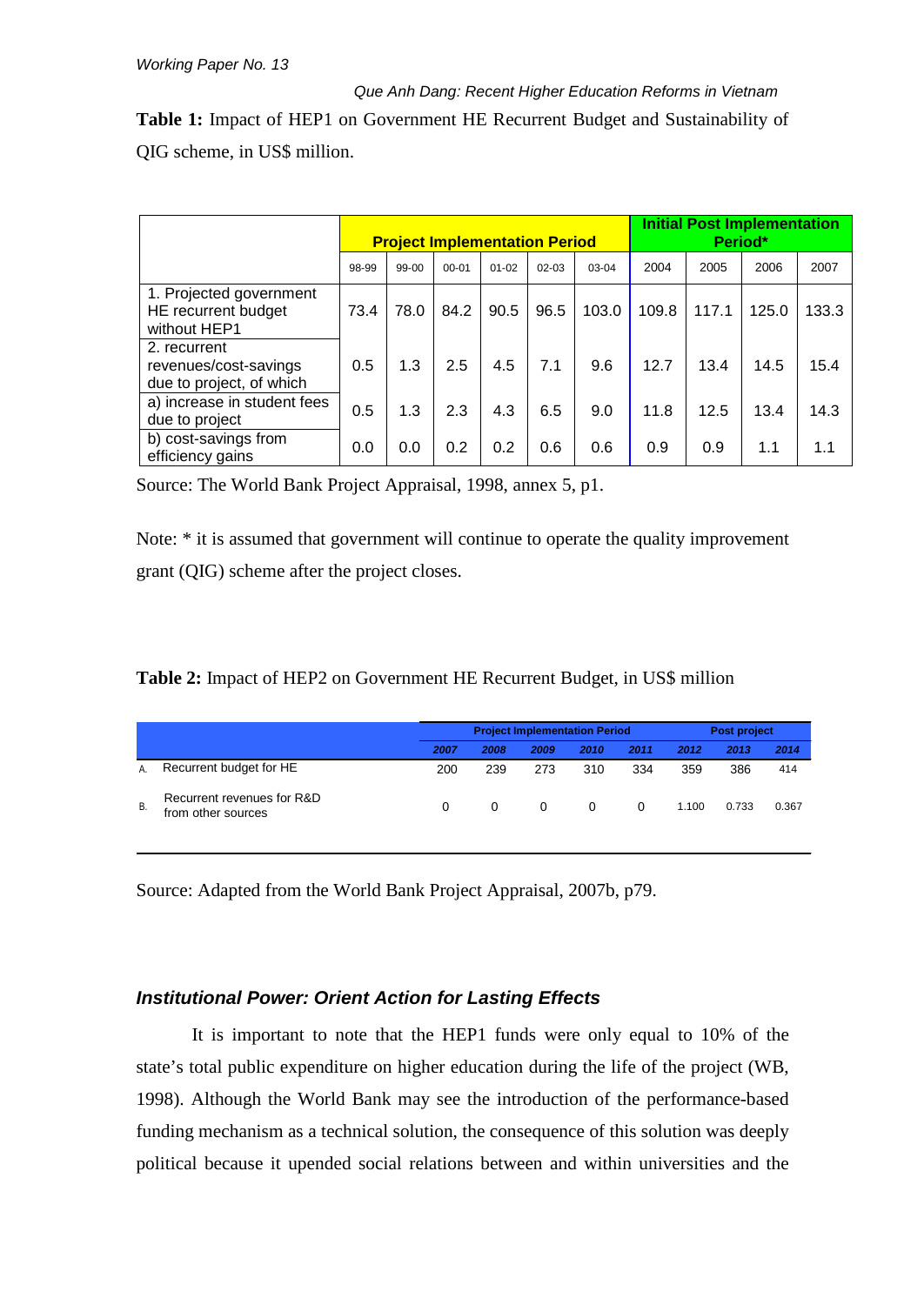*Que Anh Dang: Recent Higher Education Reforms in Vietnam* state apparatus (e.g. Ministry of Education, Ministry of Finance, Ministry of Planning and Investment). With relatively small funds, through various rather detailed operational manuals, describing the technical ways to select proposals and administer the new funding mechanism, the World Bank has achieved not only a competitive ethos among universities, but also has created early conditions for a market in HE which could regulate this competition.

In other words, the World Bank diffused its policy ideas through sharing technological know-how, through guiding practical activities and designing administrative procedures. Barnett and Finnemore (2004) call this a form of "legitimate modern authority", which invests in legalities, procedures, and rules and thus is rendered technocratic and neutral. Through this process of interaction with Vietnam, the World Bank's policy ideas were transferred and gradually accepted in a socialist communist society because "… the policy appears to be mere instruments for promoting efficiency and effectiveness. This masking of the political under the cloak of neutrality is a key feature of modern power" (Shore & Wright, 1997:8). Shore and Wright draw on the work of Foucault, to name this phenomenon "political technologies", which "advance by taking what is essentially a political problem, removing it from the realm of political discourse, and recasting it in the neutral language of science" (Dreyfus and Rabinow, 1982, quoted in Shore & Wright, 1997). Central to this process is the use of expert knowledge in the design of institutional procedures (Shore & Wright, 1997:8-9).

#### *Productive Power: Create Arm-Length Authorities to Implement Solutions*

The World Bank has not only designed institutional procedures to regulate the new funding practice, but also created new actors and new social relations associated with this new practice. Although the main agency responsible for the credit agreements was the Ministry of Education and Training (MoET), the World Bank has created a special executive agency beside the MoET for the preparation and implementation of both HEP1 and HEP2. In the HEP1, the agency was called the Project Coordination Unit<sup>[24](#page-67-0)</sup> (PCU) and was responsible for the overall coordination of all concerned parties. In fact this PCU functioned as a well-staffed liaison office of the World Bank, which was in charge of all project accounting, the project implementation and of providing

<span id="page-67-0"></span><sup>&</sup>lt;sup>24</sup> The PCU had a high-level National Director, National Manager, Programme Officers, Training Officers, Finance Officers, Procurement Officers.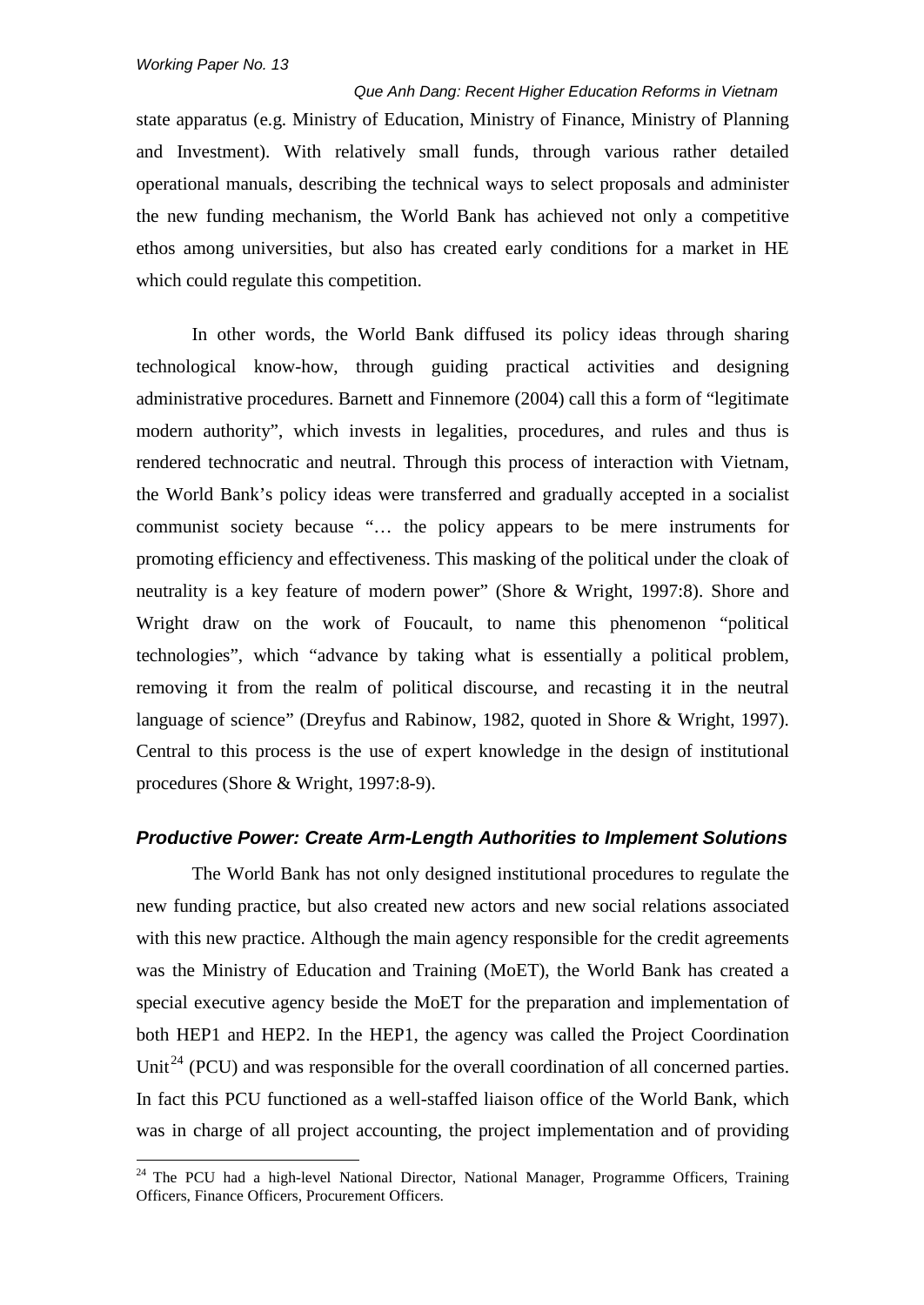*Que Anh Dang: Recent Higher Education Reforms in Vietnam* advisory services to universities, following the procedures stated in operational manuals designed by the World Bank. In the HEP2, this agency was named Project Management Unit (PMU). Together with the change of name this PMU was assigned more and better qualified staff members and greater authority. The World Bank also placed special emphasis on enhancing the PMU's coordination, monitoring and supervising functions. This model of management was cascaded down to university level. Each fund-recipient university established a TMU (TRIG<sup>[25](#page-68-0)</sup> Management Unit) with qualified staff, which was to be maintained throughout their sub-project implementation. The World Bank has, in fact, created another network of qualified people who actualize the World Bank's ideas on a daily basis (whether they know it or not!).

It is noteworthy that all of these establishments were described in detail and included in the loan conditions and covenants of both HEP1 and HEP2. By designing this 'sub-bureaucracy' system as its arm-length authorities, the World Bank created a nest of conduits, which carry its global values and ideas where it wants. Through this extended personnel the World Bank exerts its influence over the entire higher education system from central level (ministry) to institutional level (university). The HEP2 organisational chart in table 3 below shows that alongside hierarchical relationships many new contractual relationships appear between different executive agencies, including various departments under the MoET, universities, private firms, PMU, TMU, etc. It is noticeable that a communist state apparatus which was organized in a bureaucratic hierarchy, began to operate in lateral and contractual relations. This implies that the World Bank's neoliberal thinking found its way into the Ministry and a "hard authoritarian" management style has been turned into "soft corporatist manner" (Masina, 2006), which aligns with market principles. Subsequently, a new form of governance has started to take shape and increasingly gained acceptance in the academic community.

<span id="page-68-0"></span><sup>&</sup>lt;sup>25</sup> TRIG: Teaching and Research Innovation Grant.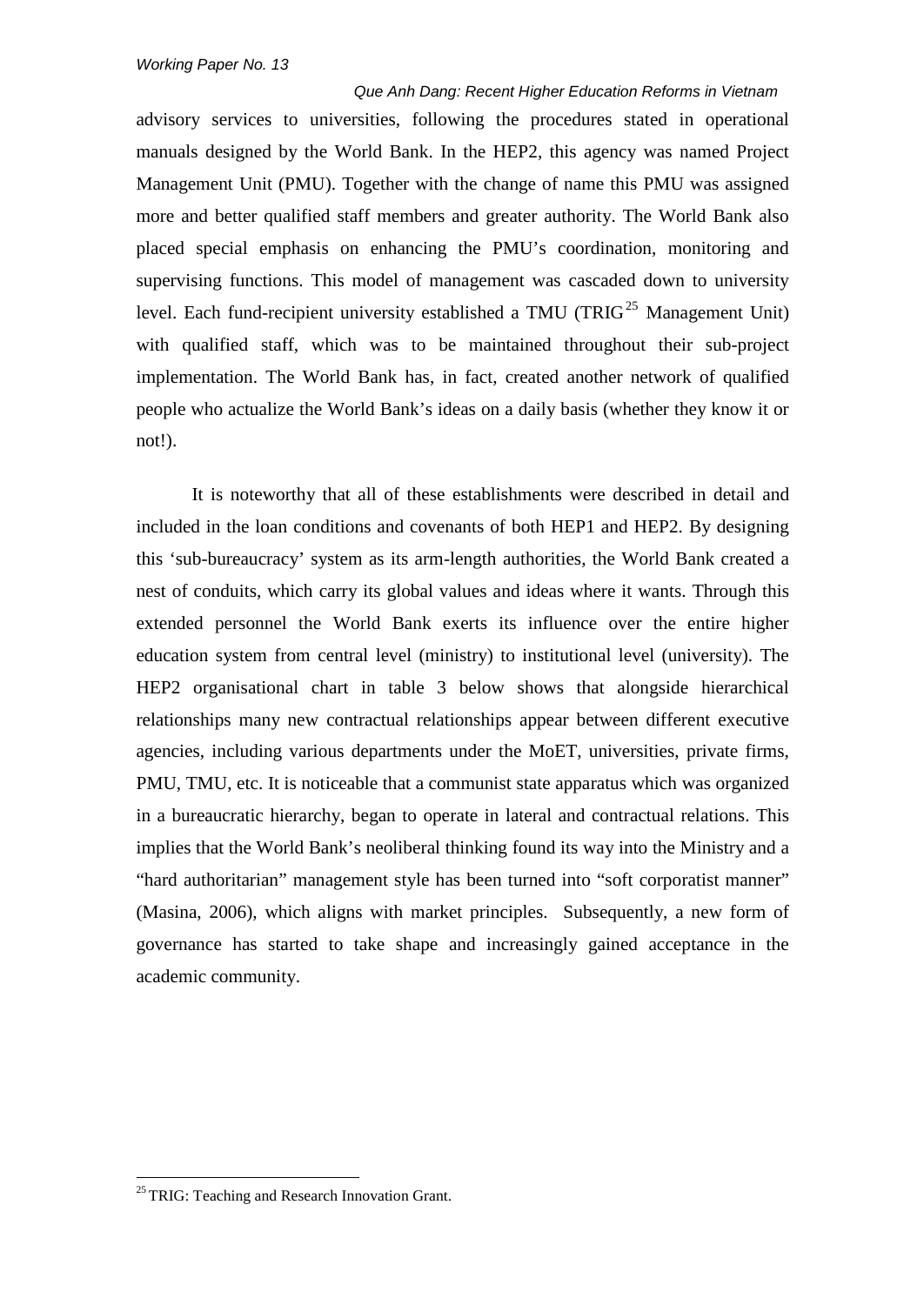*Que Anh Dang: Recent Higher Education Reforms in Vietnam*

## **Table 3: HEP2 Organisational Chart – New Contractual Relationships**

Source: WB, 2007b, p44.

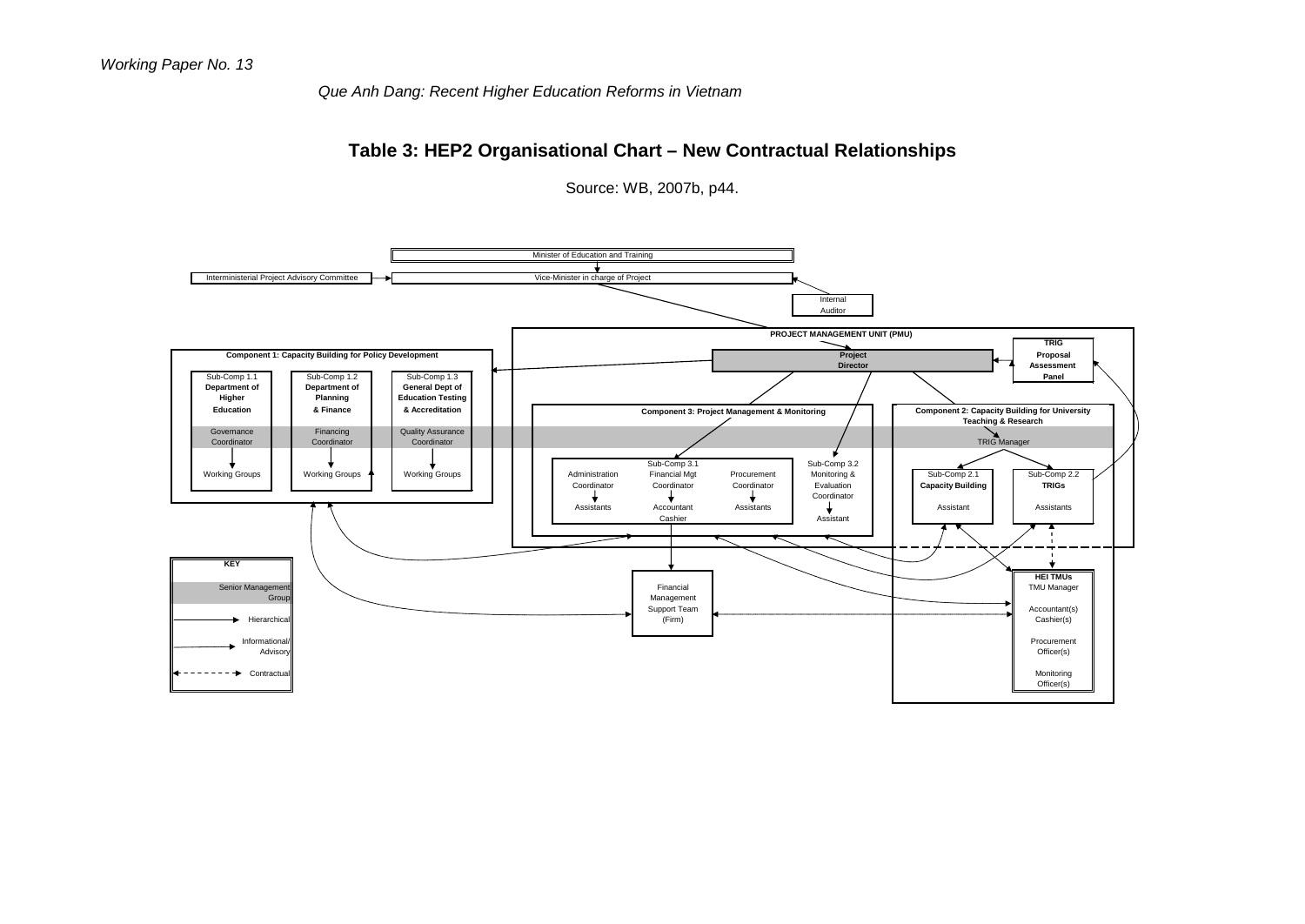#### *Policy Influence: Resistance and Consensus*

After three years of preparation and six years of implementation, the World Bank counted the success of the Quality Improvement Grants (QIG) scheme under HEP1 as a significant contribution to higher education reform in three ways. *First*, the scheme increased effective institutional autonomy by providing discretionary revenue in the form of a competitive funding mechanism that enabled universities to engage in institutional strategic planning as opposed to central planning by the MoET. *Second*, there was greater public accountability both at institutional and central levels: universities were required systematically to collect and disclose information on their performance; the ministry established and institutionalized national standards for quality assurance; and by fulfilling the requirements of their own funding proposals, universities took part in both self-evaluation and external evaluation. *Third,* there was a more systematic and unified view amongst ministries of the importance of higher education policy development. In fact the policies that designed activities carried out under HEP1, underpinned the Higher Education Renovation Agenda (HERA), which was introduced by the MOET in November 2005, five months after the first credit term closed. The HERA was a forward-looking strategy for the development of higher education and research in the period between 2006 and 2020. One of the main objectives was to improve the governance of HE. This implied, in particular, giving greater autonomy to individual universities and introducing measures in order to create a climate of competition between and within universities that promoted improvement. This also meant that 13 Vietnamese ministries<sup>[26](#page-70-0)</sup> would cease to have direct management rights in higher education. It remains unclear what change will take place regarding the paramount role of the communist party committee at each HEI.

Given the present political climate in Vietnam, the World Bank and now the HERA adopted the optimal strategy of making public universities more demanddriven and responsive to a market economy. The new terms and language such as

<span id="page-70-0"></span><sup>&</sup>lt;sup>26</sup> Many universities are also under the line-management of other Ministries than the MoET. E.g. the Ministry of Health for education in medicine and pharmacy.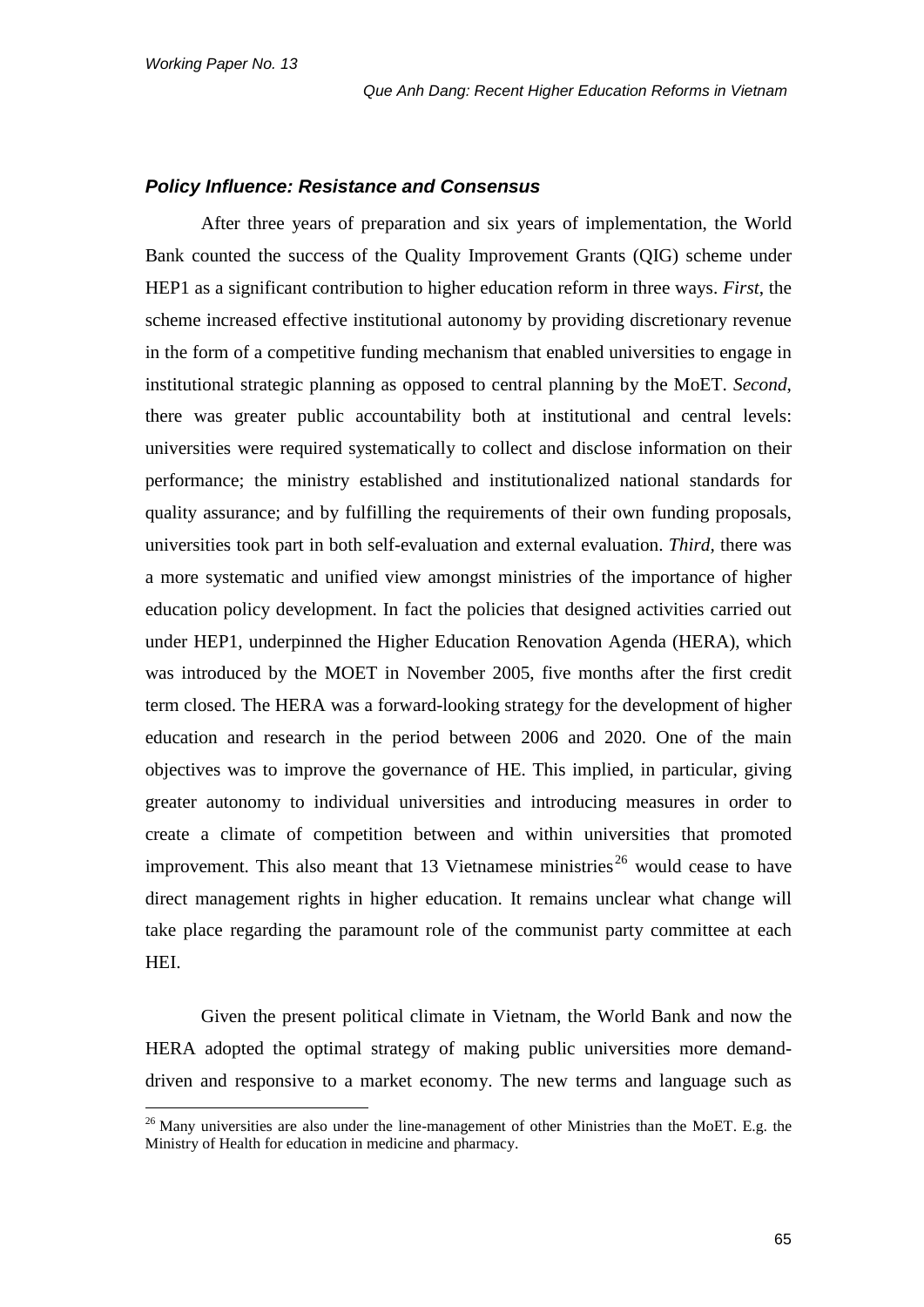"efficiency", "public accountability", "autonomy", "revenue", "quality assurance" introduced in the World Bank's documents and adopted in the HERA as shared discourses, became more familiar to the academic community and to the general public. This was also seen as an evidence of improved "law drafting capacity" of the MoET. In other words, the World Bank's neoliberal ideas, which on the surface were antithetical, found their way into the socialist, communist society. As Shore and Wright (1997) contend, consensus in policy about problems and solutions enforces closure on alternative ways of thinking and acting. The tighter the referential web, the stronger the consensus, and the more difficult it becomes to speak up about what goes wrong.

However, the QIG scheme has also presented many problems. Along with universities and academics that enthusiastically supported the competitive funding scheme, there was resistance from other universities. The competitive ethos itself sits uneasily alongside other academia values. Also practical issues, such as the fact that it took long time to carry out three successive rounds of grants<sup>[27](#page-71-0)</sup>, slow disbursement of funds plus various types of corruption along the process, have put off other universities.

Two noticeable changes in the HEP2 funding scheme were: 1) private universities (non-public) are excluded from the scheme; 2) less competition among universities: only 17 "experienced" universities were designated to be given the limited resources this time (US\$ 70.5 million as compared to US\$103.7 million under the HEP1). These changes could be seen as a result of a negotiation process between the Vietnamese and the World Bank or as tailored policies by the World Bank to the local social and political context. From the World Bank's perspective, the arguments for all these changes were to implement the HEP2 more speedily, to fulfil its objectives more effectively, therefore speed up the pace of disbursement. This was because the responsibility of World Bank country lending staff was to ensure that

<span id="page-71-0"></span><sup>&</sup>lt;sup>27</sup> Round A: initial grant of US\$ 0.5 million max. Round B: second grant of US\$ 0.75 million max. Round C: third and all subsequent awards to a university, the cumulative total will not exceed US\$800 per full-time student.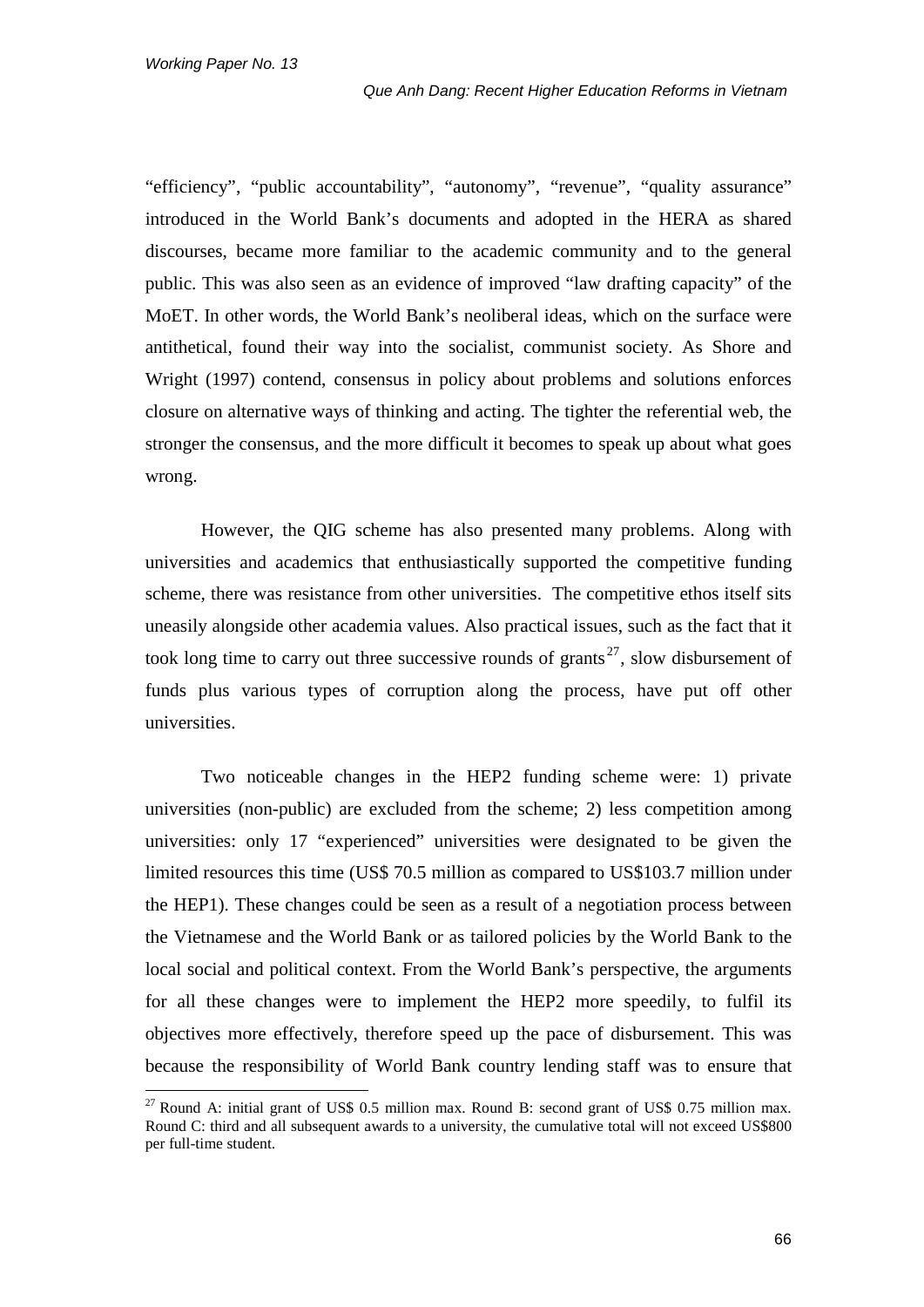there are always potential projects in the pipeline. Indeed, there was a third HEP for Vietnam under discussion. Paradoxically, the World Bank, on the one hand, recommends governments to cut public funds, but on the other hand, it wants to increase its lending. The World Bank loans were additional funds for the public coffers.

There were some signals of resistance against the World Bank's competitive funding mechanism. It was evident that less competition amongst universities was favoured over more competition. Therefore, the HEP2 funding scheme was less competitive than HEP1. In the HEP2, the Vietnamese government deliberately designated 22 universities, of which 5 are "equity" universities located in disadvantaged areas. They are rated "high risk" for the World Bank procurement, but they reflect 'equity for ethnic minorities' in the World Bank's doctrine. This was also to tackle the fourth problem related to equity of Vietnamese higher education as defined by the World Bank. The other 17 major and experienced universities are either the largest or elite universities located in cities and developed regions in Vietnam. The World Bank was optimistic about these universities being able to attract fee-paying students from well-off city-based families. In other words, these 17 universities would guarantee the success of the World Bank's financing policy and there should be no reason for the Vietnamese government not cascading these 'role models' on a wider scale in the system in the future.

Phillip Jones describes the process of policy influence as a process "… frequently about how ideas are communicated, how conflicting ideas play out in contest and how conflicts, if not definitely settled, are put on rest for a time. The policy process is thus partly about the quality of ideas, partly about persuasion and partly about the exercise of power. It is in part rational, in part consensual and in part brutal." (Jones, 2006:167).

This section analysed the outcomes resulted from the variety of interactions between the World Bank and Vietnam. The World Bank used different methods of transferring for its different ideas. In this case, the ethos of competitiveness was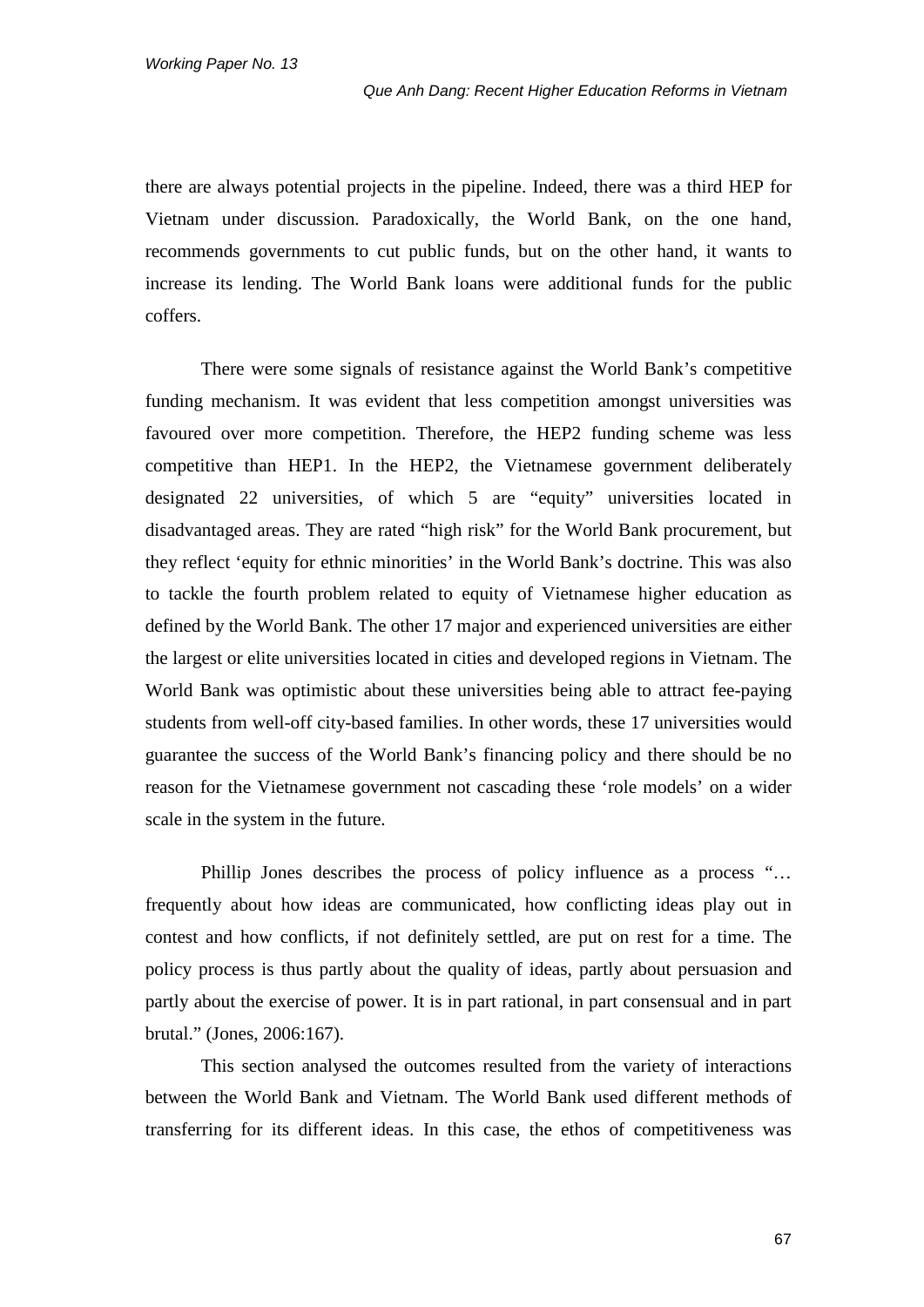widely spread under the HEP1 in order to achieve the World Bank philosophy. It has done this efficiently with little cost and within relatively short time. Although there was resistance along this policy influence process, the World Bank's ideas were blended with the Vietnamese government's HE reform strategies – the HERA and the design of the HEP2 in the form of shared discourses and common language. This showed the consensus between the two antithetical standpoints. Ironically, this was considered as a success of Vietnam in its reform endeavour, rather than of the World Bank. The next section gives an example of how this consensus was promoted in practice.

#### *Example 4 - New Pricing Policy or "Socialization"*

As mentioned in previous parts, one of the World Bank's policies in its "short menu policy" was to introduce and increase tuition fees. To avoid backlash against this neoliberal agenda in a transitional socialist communist country, the World Bank sought to promote this idea indirectly by steering change processes that were already occurring in the context of socio-economic changes in Vietnam.

During the 1990s the *"Doi moi"* policy had significant impact on the economy. Agriculture was privatized, property rights were introduced, government budget deficits were cut, price controls and controls on foreign trade were eased. Alongside these, key elements of change in higher education were also planned including the introduction of tuition fees, encouragement of links with business through contracting research services, consolidating state research institutes with universities, development of large national multidisciplinary universities through merging institutions, the expansion of a community college system, and noticeably the establishment of semi-public and non-public higher education institutions (Sauvageau, 1996 quoted in Pham & Fry, 2004; WB, 2007a,d). These new types of institutions were not entirely private, but operated partly according to market principles. The assets of *semi-public* institutions were to be owned by the state, but their operations were to be funded entirely from tuition fee income and the sale of a range of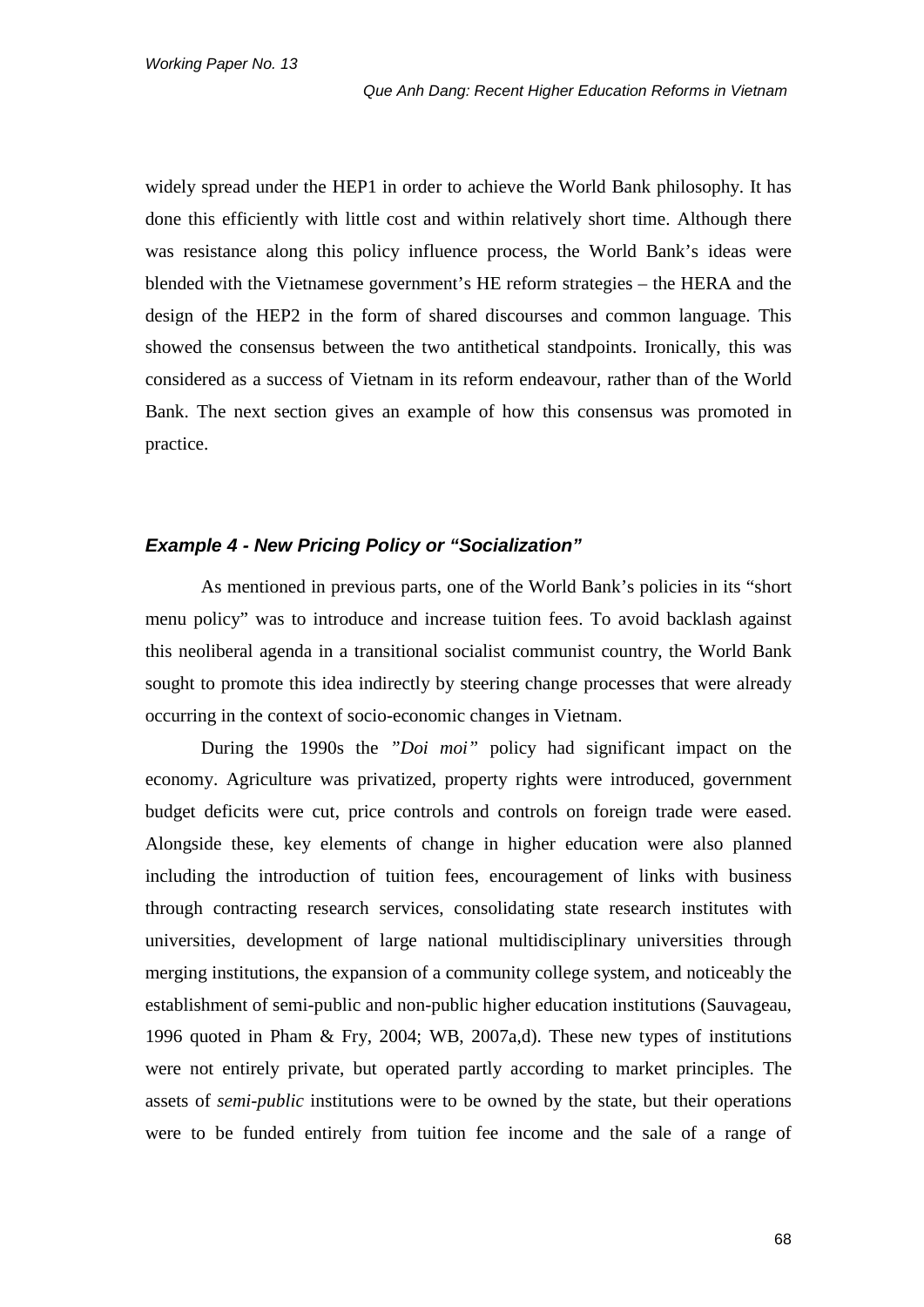educational services. *Non-public* institutions often included people-funded institutions, which were owned and established at the local level by community and professional associations that were not owned by the state. These institutions, however, were very few and could be non-profit or for-profit. Also within public universities there are semi-public classes or extended classes (hê mơ rông, hê B), where students with scores close to the university entry requirements could pay higher tuition fees to follow the same courses as those who met the requirements. In reality these new and unclearly-defined forms of higher education institutions have led to a blurred boundary between public and private provision. Subsequently, this has created a proving ground for new policy ideas.

From an economist's standpoint, Sujan Guo (2006a) calls this model of operations "market socialism" – a "third way" for economic development or "a cross between capitalism and socialism", which would "combine the basic socialist principle of public ownership with the basic principle of market economy" (Guo, 2006a: 171-172). This was, to a large extent, in line with the goal of "Doi moi", which was not to create a free market economy but a "regulated and socialist-oriented market economy".

From a sociologist's standpoint, London (2006) terms this model of development "a market Leninist welfare regime", in which bureaucratic-authoritarian institutions gave room for emerging economic institutions of a state-dominated market economy. In terms of social provision policies, this welfare regime combines a basic floor of education services through a free primary school education with a "pay-asyou-go" scheme by promoting a "cost-sharing" model at most other levels of education, especially higher education, where an increasing number of semi-public and people-founded institutions fits in. The data on the percentage of school cohorts in table 4 below show that almost all education at primary level is public but the higher the level of study the more non-public education<sup>[28](#page-74-0)</sup>.

<span id="page-74-0"></span><sup>&</sup>lt;sup>28</sup> The Vice Minister of Education, Mr Pham Vu Luan, reported at the national conference on 19 December 2007 reviewing achievements of 2-year implementation of socialisation strategy in education. Source: VietNamNet 20.12.2007 (Xã hội hóa giáo dục mới đạt kết quả "tìm tòi").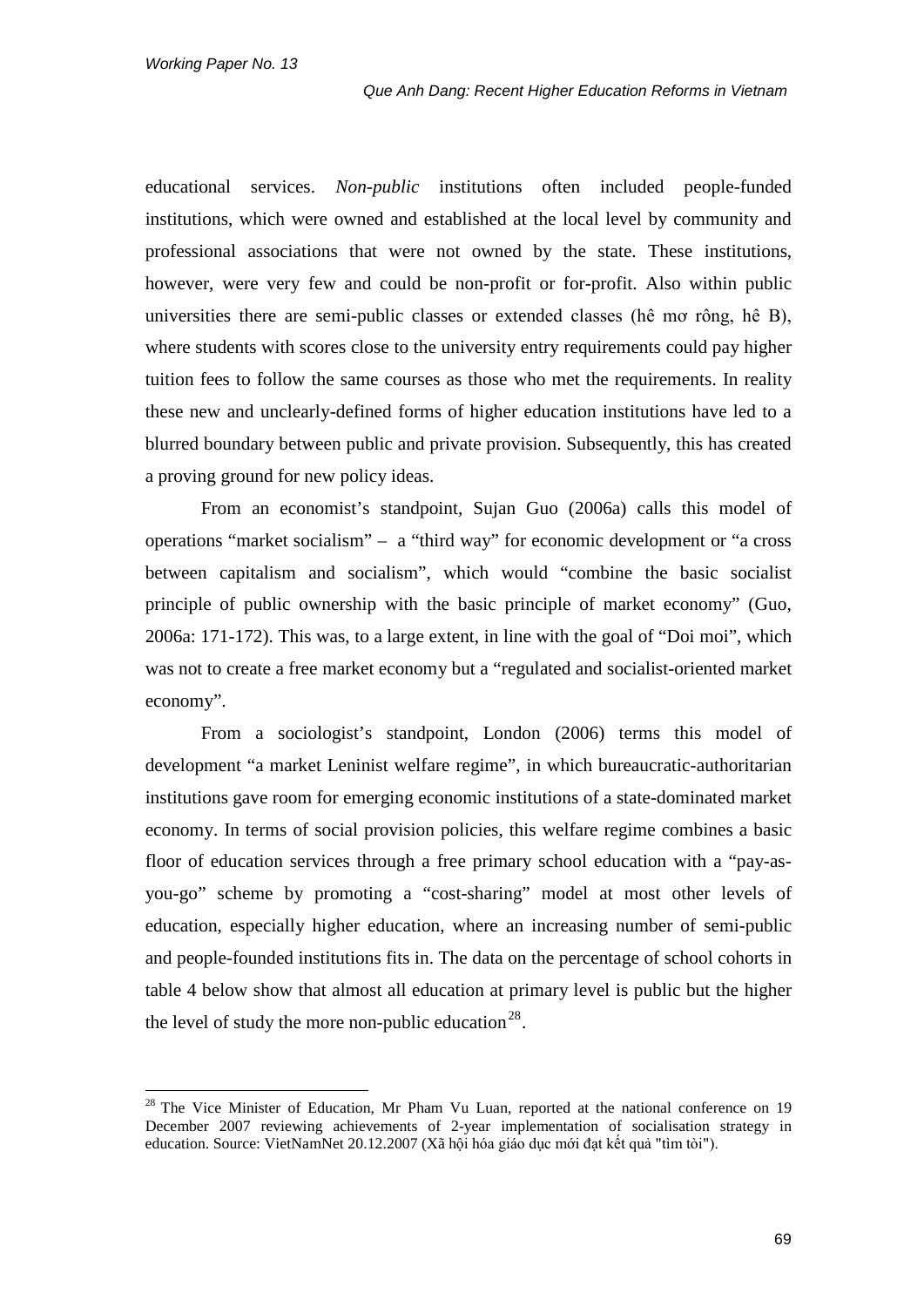

**Table 4 Vietnam's non-public school cohorts in 2006**

In the HERA, the Ministry of Education and Training set a target of 40% of students attending non-public higher education by 2020. In policy terms, this change has been associated with the Vietnamese government's strategy of "socialisation" (xa hoi hoa). The term "xa hoi hoa" appeared in Vietnam in the early 2000s and has triggered intense public debate about its meaning and implications. As a political doctrine, "socialisation" emphasized the need for all segments of society to contribute to the provision of education, in order to solve "Vietnamese problems in Vietnamese context" (Nguyen Loc,  $2007^{29}$  $2007^{29}$  $2007^{29}$ ). The education law 2005 states that

*"… to develop education and to build a learning society are the responsibilities of the state and of the whole population … It is the responsibility of all organisations, families and citizens to take care of education, to cooperate with schools in realizing the goals of education, and to build a sound and safe educational environment."* 

(article 12 – Socialisation of the cause of education).

Source: VietNamNet 20.12.2007- "Socialisation of education is at exploratory step" (Xã hội hóa giáo dục mới đạt kết quả "tìm tòi").

<span id="page-75-0"></span><sup>&</sup>lt;sup>29</sup> Dr. Nguyen Loc is the Deputy Director of Vietnam Institute for Educational Sciences. Bui Trong Lieu is an overseas Vietnamese, he is an Emeritus Professor at Paris V. University. Series of articles on socialisation by these two academics on VietnamNet

<http://vietnamnet.vn/giaoduc/vande/2007/07/721181/> in July 2007, accessed in November 2008.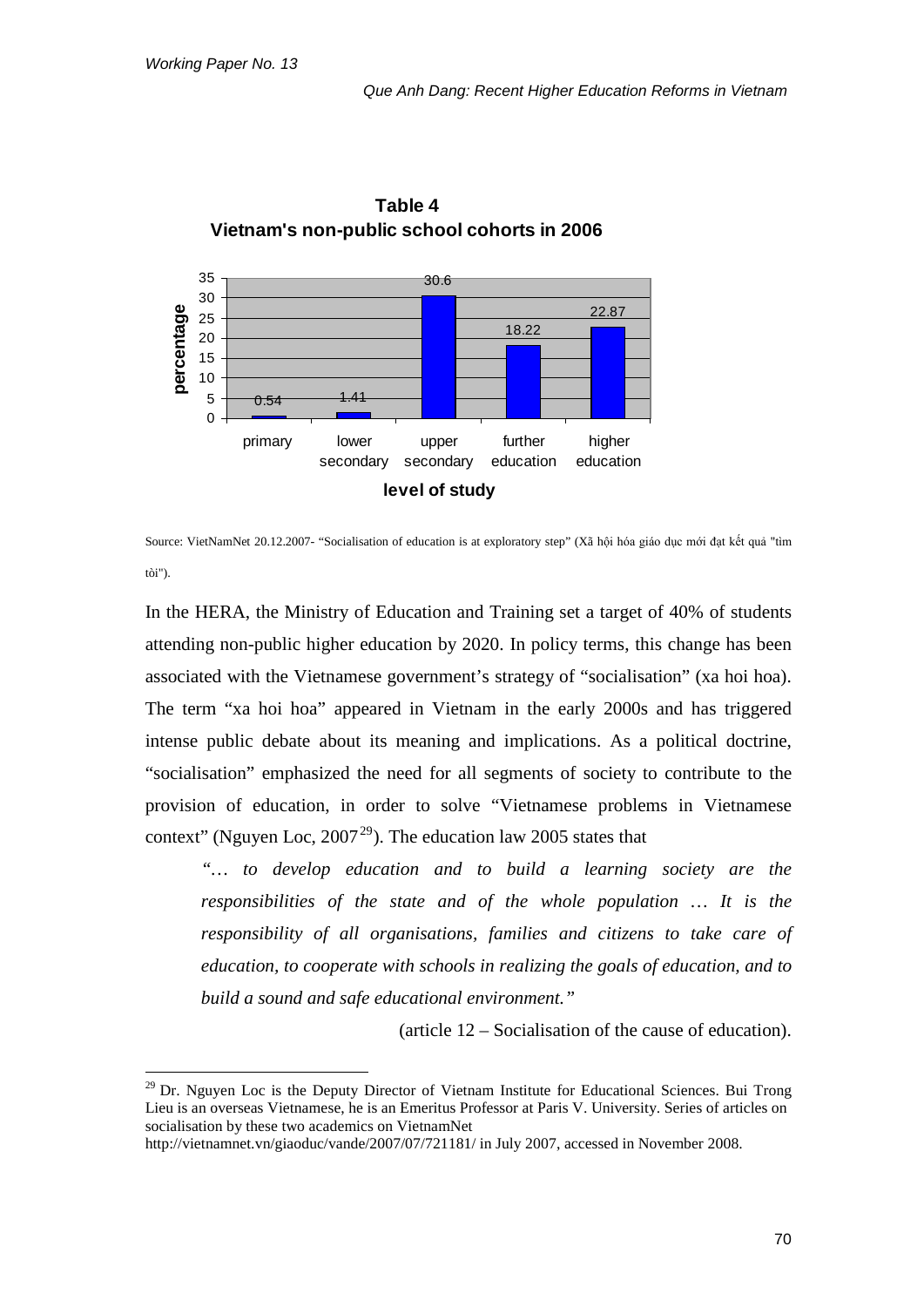Thus, it sounded more like a note of "communalism" or "collectivism" and of the state relinquishing its monopoly on education. However, in essence, its effect was to shift an increasing share of the costs of education from state to households and, to permit and promote non-public education provision. In practice, this was a blueprint for a dualist education system. In public institutions, on top of increased tuition fees, a range of voluntary and compulsory "contributions" were introduced, such as those for school upkeep and renovation. In semi-public and people-founded institutions, which were to be partially subsidized by the state, students still had to pay three to four times more than students attending public institutions (London, 2006). One could read everyday stories about poor farmers selling their future harvests in order to pay tuition fees for their children, and about students giving up their dreams to go to universities due to unaffordable fees. Once the public came to understand what "socialisation" means, they resisted and rejected it. Consequently, the plan to double the tuition fees for tertiary education was not included in the agendas of the Nation Assembly in 2007 and 2008. In this sense, "socialisation" in Vietnam carried a meaning precisely opposite to that widely understood in the west. For instance, in the west "socialised medicine" would mean that the government provides free medicine to its people (Bui Trong Lieu  $2007^{30}$  $2007^{30}$  $2007^{30}$ ). Some observers commented that "socialisation" in Vietnam served as "camouflage" for a "soft" landing of neoliberal ideology, characterised by privatisation and withdrawal of the state from social provision (Harvey, 2005).

Against this background the World Bank further promoted its policy idea, which progressively aligned the Vietnamese higher education sector with liberal economic reform. Given this fertile ground, the World Bank chose an evidence-based policy recommendation approach to exercise its expert power. Its doctrine, rooted in human capital theory and rate of return analysis, and its mantra "education, poverty reduction and development" enabled it to gain the ground.

<span id="page-76-0"></span><sup>&</sup>lt;sup>30</sup> Bui Trong Lieu is an overseas Vietnamese, he is an Emeritus Professor at Paris V. University. Series of articles on socialisation by him and other authors on VietnamNet <http://vietnamnet.vn/giaoduc/vande/2007/07/721181/> in July 2007, accessed in November 2008.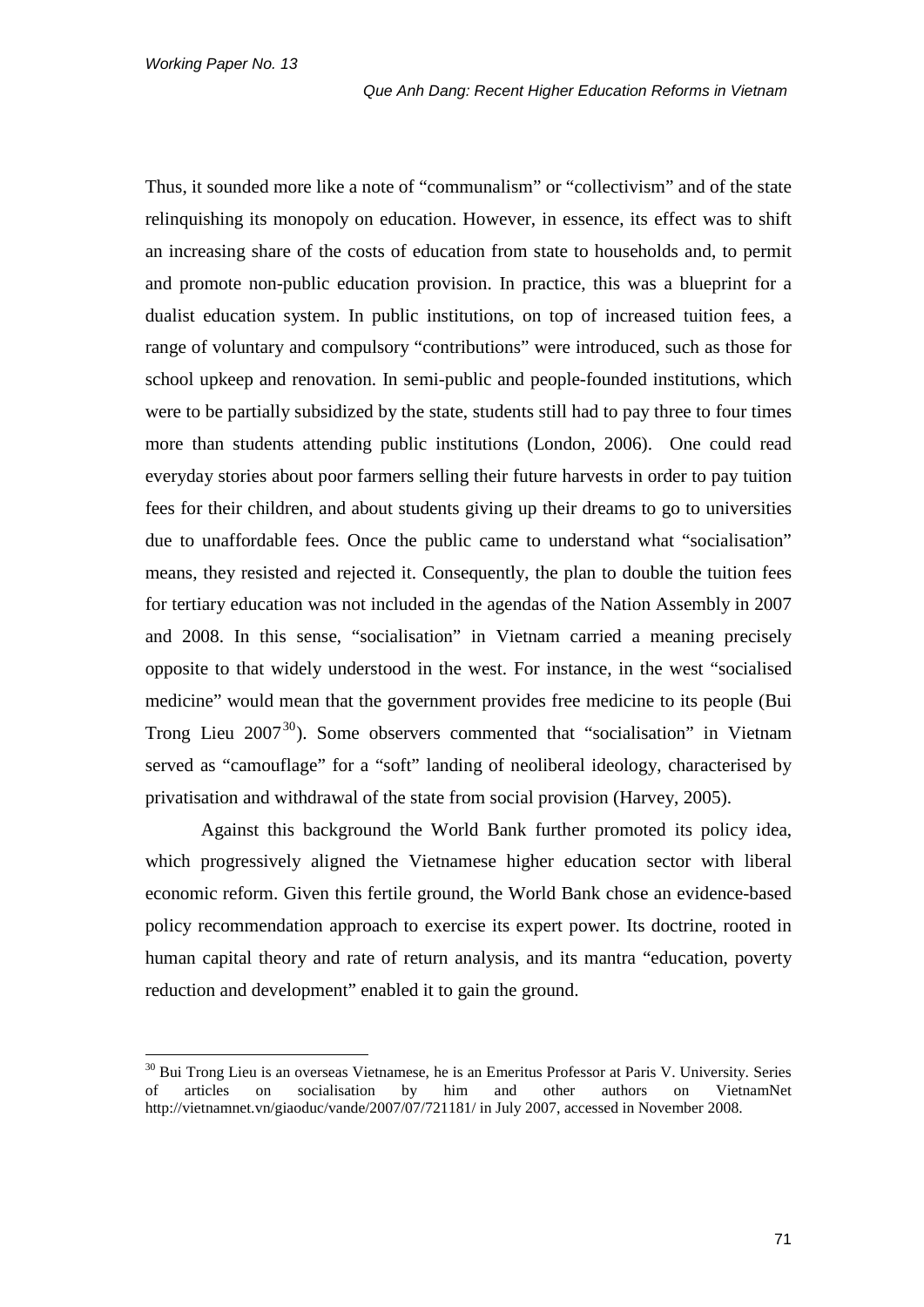# **Human Capital Theory and Rate of Return Analysis as Rationales for Introducing Fees**

The conventional view saw education as a natural and simple way of helping people out of their poverty. It was common sense, that education was a dependable means of escaping poverty. Such a view suggested that the poor could lift themselves out of poverty if they had access to education. This simplistic view was based on an assumption that education produced people with better skills. This made them more employable and productive, and their increased productivity would stimulate economic growth and provide greater personal returns in the form of higher wages. This was the kind of optimistic thinking behind human capital perspectives. In the context of a transition economy like Vietnam, this view also created great hope for families and individuals, and served as leverage in orienting their investments.

In her recent study of the impact of wage changes on returns to education in Vietnam, Amy Liu (2006) from the Australian National University has concluded that during Vietnam's transition into a market-oriented economy the relative demand for those with tertiary education increased sharply and earnings of tertiary graduates significantly increased in comparison with workers with below-primary education. Lately, the labour market demand and wage structure in Vietnam have changed in such a way as to favour better-educated people. This became an important factor in explaining changes in wage differentials and in creating individuals' and families' hope in gaining a higher level of education attainment.

In a similar vein, the World Bank's first study "Vietnam Education Financing Sector Study (VEFSS)" in 1994 showed that, the private rate of return to HE was consistently almost twice that of the social rate of return. This was the way the World Bank compared the immediate costs and the subsequent benefits of investment in education. The *private* rate of return reflected the benefits and direct cost of schooling to individuals, the *social* rate of return reflected benefits and the full cost to society, including any public subsidies. The benefits included the higher earnings that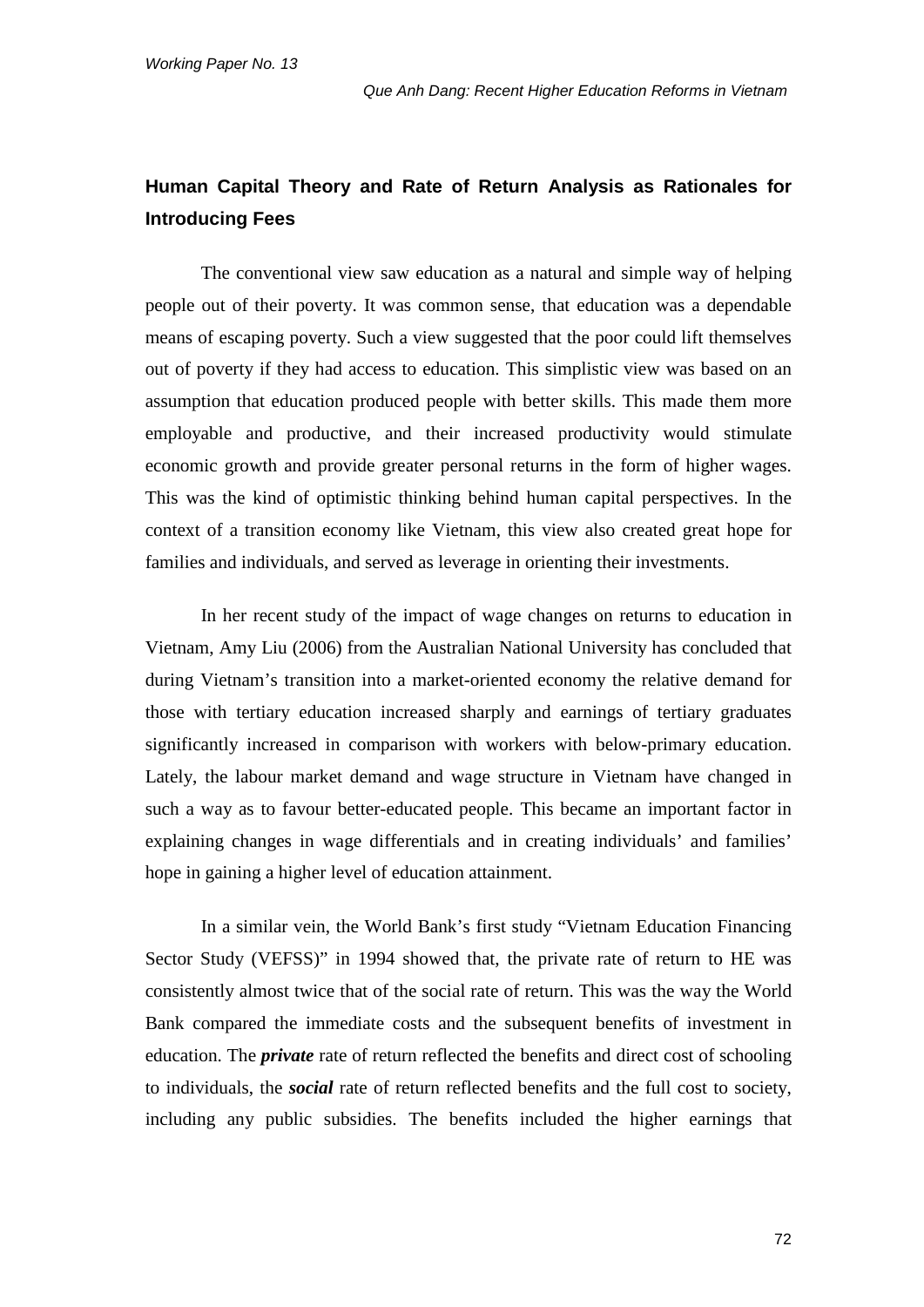individuals expected to earn as a result of taking an education. The private rate of return was based on after-tax income, whereas the social rate of return was based on pre-tax income.

Later, the result of the World Bank's second and more comprehensive study in 1998 led by Peter Moock<sup>[31](#page-78-0)</sup>, the then chief economist at the World Bank office in Vietnam, also showed that private rates of return to primary and university education averaged 13% and 11%, but only 4% to 5% at secondary and vocational levels. The report further emphasized that evidence from other transition economies suggested that these returns are likely to increase as labour market reforms take full effect. Specifically, the critical factor in this view was to permit labour market to determine priorities and appropriate balances between economic and development objectives, as governed by the wages employers were willing to pay to graduates. The research results also supported the hypothesis that returns for younger Vietnamese workers are considerably higher than for older workers (14% compared with 4%). Since the rate of return to higher education continues to be high, households (students) were expected to be willing to invest in education. Tuition fees were therefore to be legitimized.

Alongside with the increased tuition fees in higher education in the mid 1990s, the public became aware of a sudden availability of a range of student support schemes which were designed to improve the fee-paying capacity of students. Perhaps one of the most significant changes was that the subsidies and scholarship grants provided by the government in the past were replaced with student loans provided by banks and other commercial organisations. Appendix 4 gives an example of how the Industrial and Commercial Bank of Vietnam administered a loan programme for college and university students. A trial programme was launched in 1994 and covered only four universities, and in 1996 it was extended to 20 universities. In 1997, when the HEP1 began, the programme was made permanent. It is important to note that the bank only provided loans to students who had already completed the first year of their

<span id="page-78-0"></span><sup>&</sup>lt;sup>31</sup> Peter Moock was in the World Bank core team designing both HEP1 and HEP2. He was the team leader and principal author of the report on the Vietnam Education Financing Sector Study (VEFSS) in 1995 prior to the HEP1.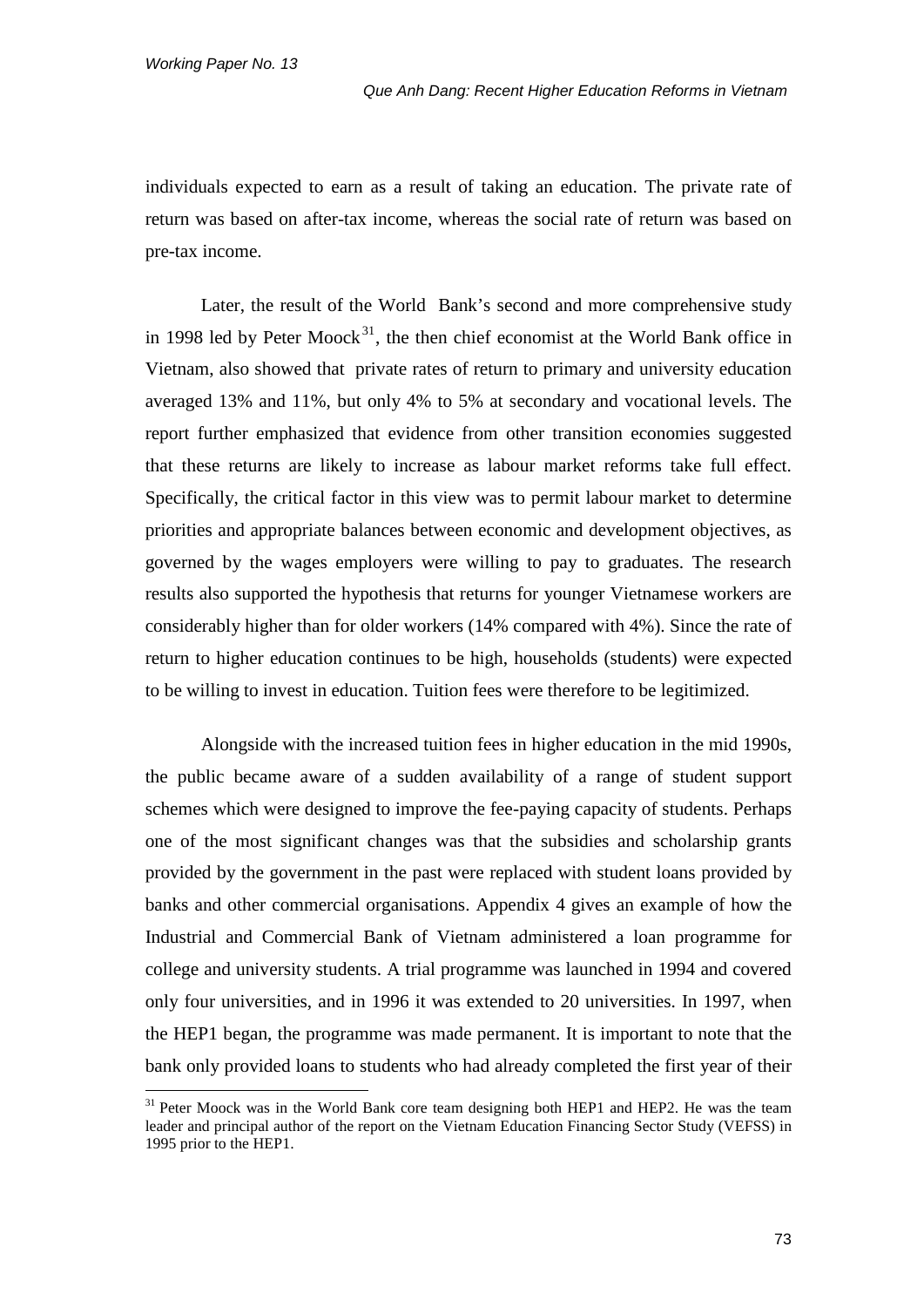study and who had achieved high grades. Their loan applications must be endorsed by the local People's Committees, which were expected to assist the bank to trace borrowers who default. Under such conditions, loans obviously did not alleviate borrowing constraints that inflict the poor and needy students. In other words, the World Bank's policy prescription did not really solve the equity problem of Vietnamese higher education. In the wave of loan schemes, although they were poorly managed due to limited institutional capacity, a new generation of Vietnamese students entered debts in the form of loan contracts or human capital contracts  $32$ (Varghese, 2006). It was evident that these new contractual relations were gaining significance and were capable of acting as a guide to human action by bringing it into the domain of the market.

Dissemination of such knowledge that resulted from these studies together with the World Bank 2007 report "Vietnam: Higher Education and Skills for Growth" clearly contributed to shaping a policy position and direction for change among Vietnam's policy makers, raised hope, changed attitudes in individuals and families, consequently gained public awareness and acceptance. In this sense, it is possible to see that "economics are *only* the method", but "the *real* object is to change the soul" (Thatcher, quoted in Harvey, 2005: 23, emphases added). The examples of "socialization" and student loan schemes revealed that the World Bank sought to promote certain ideas and steer certain change processes that began to occur in the Vietnamese transitional context, and shored them up by providing scientific evidence and affirming new conceptualisation. Over time this conceptual apparatus would become so embedded in common sense as to be taken for granted and not open to question.

<span id="page-79-0"></span><sup>&</sup>lt;sup>32</sup> A human capital contract is a contract in which students agree to pay a percentage of their income for a specific period after graduation in exchange for funds to finance their education. An essential characteristic of human capital contracts is that investors determine the percentage of future income that students have to commit, which vary depending on the type of learning undertaken and the investor's judgment about the borrower's likely future earnings. This type of contract started to occur in IT industry in Vietnam, often with groups rather than individual students, and investors are mainly foreign firms (e.g. Intel, Insurance companies) (See WB, 2003; Varghese, 2006)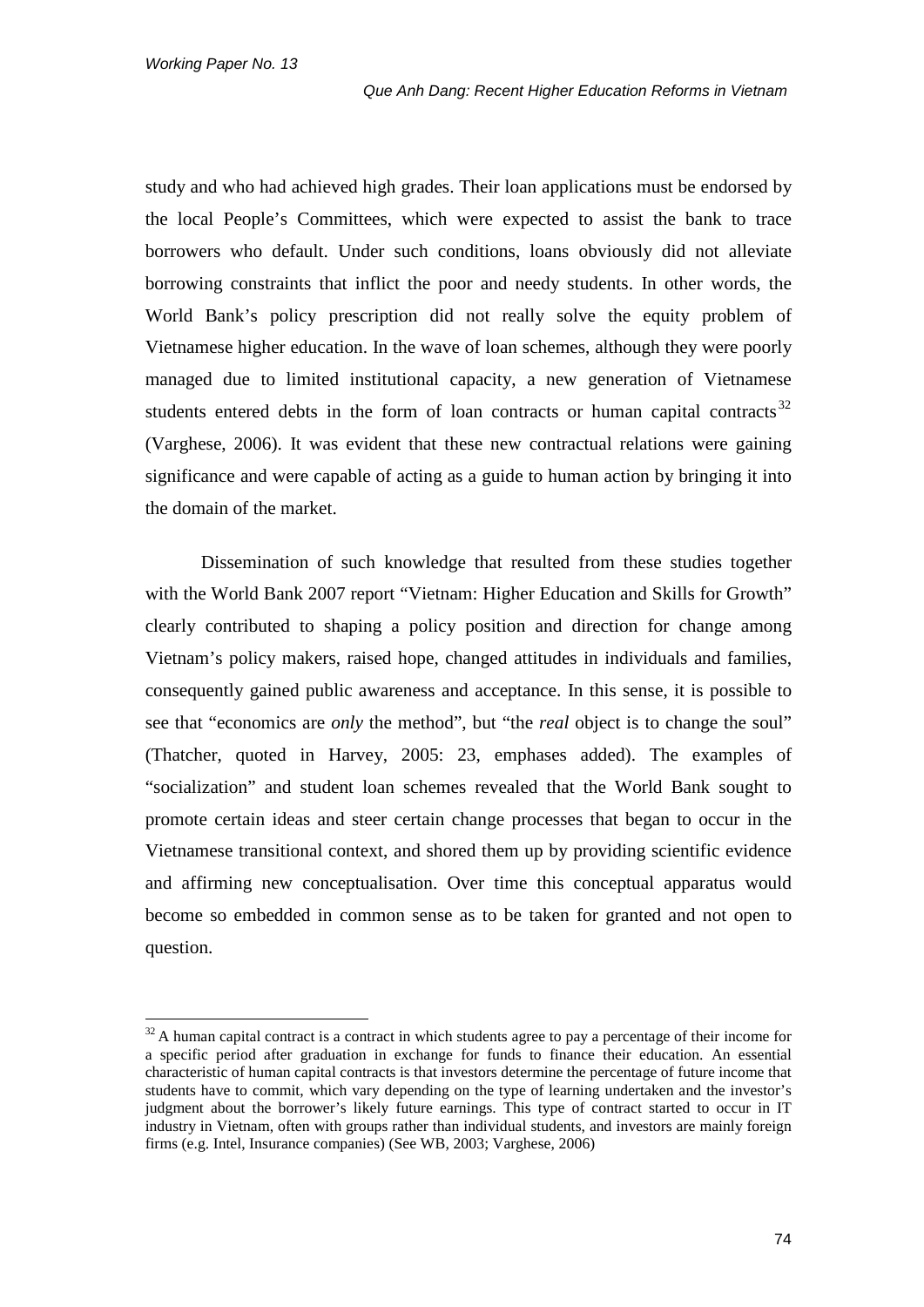In summary, the legitimate authority stemming from its scientific knowledge, gave the World Bank the power to convey its policy implications, especially at a time, when the Vietnamese government is under pressure to reassess its pricing policy. The World Bank's arguments on high private rates of return to higher education in the form of wages, and that education should be regarded as private goods, helped to bolster the "socialization" strategy of the Vietnamese government. Indeed, the technologies of information creation and capacities to accumulate, analyse, and use databases enabled the World Bank to guide policy making

However, the Bank chose to be quiet about the limitations of its doctrine based solely on its economic analysis. In a recent longitudinal research on higher education, Phillip Brown et al. (2007) argued that human capital theory does not offer a universal explanation of the relationship between education, jobs and rewards, and we are witnessing the rise of high skilled, low waged graduates. The British top economists and sociologists also asserted that "… education is not the prime motor for upward mobility… Worse still, as a greater number of people gain more qualifications, the less socially mobile the country has become." (Toynbee,  $2008<sup>33</sup>$  $2008<sup>33</sup>$  $2008<sup>33</sup>$ ). There was a trend showing that more graduates led to stronger competition within one subject area to find a job because the education students receive may make them employable but does not guarantee that they will be offered a job which suits their education. In many cases, jobs which were done sufficiently by school leavers, now are being done by university graduates. Other analysts also argued that even in advanced economies, Fordist mass manufacturing as well as low skill labour intensive production exist alongside high skill production techniques. In reality, high skill production only occurs in a few sectors, Fordist and post-Fordist modes of production continue to flourish in advanced economies as they are based on the expansion of low skilled, low cost jobs which give a certain competitive advantage (see Naidoo, 2007). If this is the case in advanced economies, according to the argument, developing countries may well adopt a low skills development strategy as it could meet the demand of pervasive

<span id="page-80-0"></span><sup>&</sup>lt;sup>33</sup> Polly Toynbee, "The education boom has proved a curse for the poor", Guardian, 5 July 2008. Polly Toynbee was named political journalist of the year 2008 in the Public Affairs News Awards.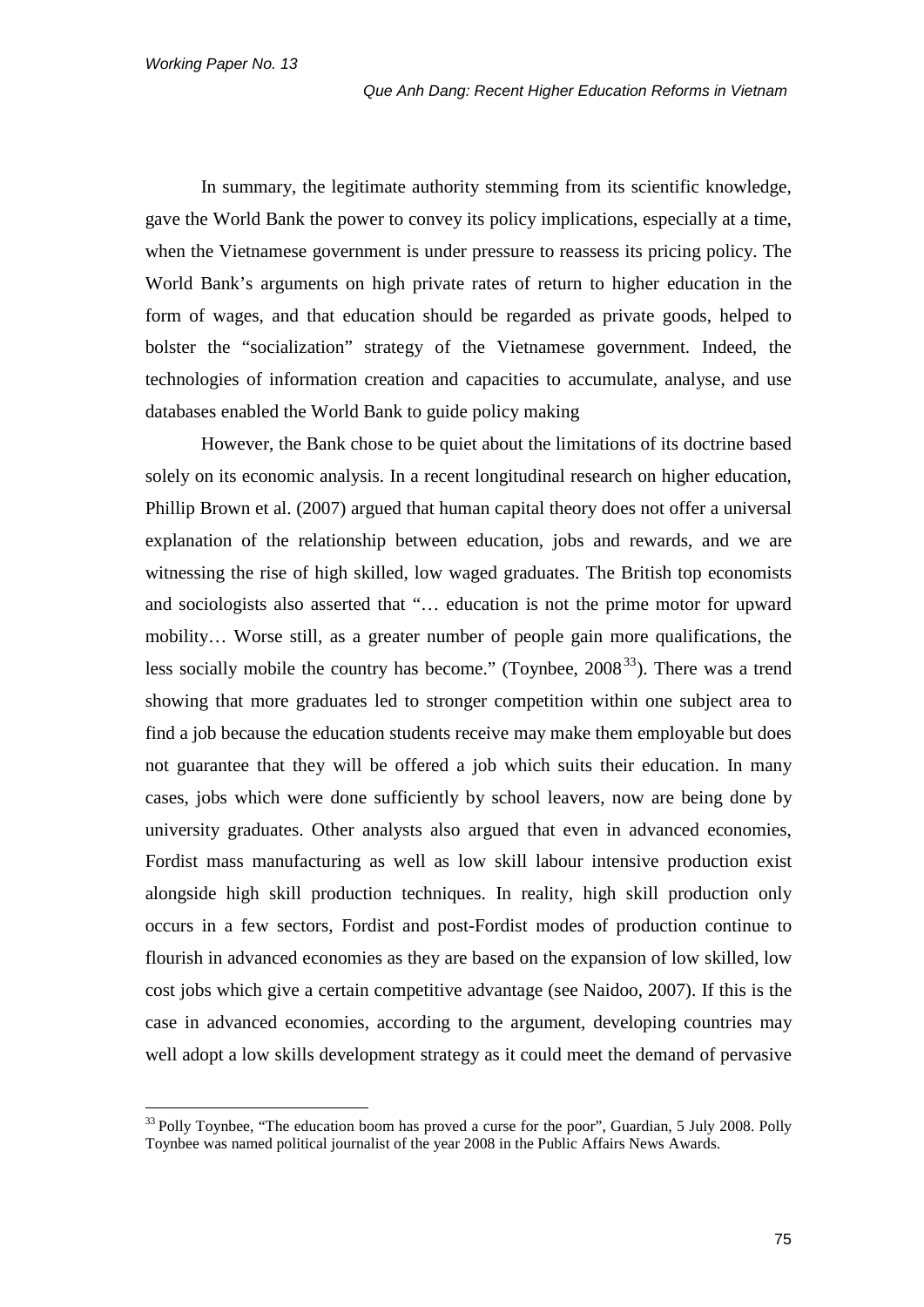labour intensive industries and help reduce mass unemployment (Ashton, 2004 in Naidoo, 2007). In fact, the statistics show that Vietnamese workers with higher education accounted for only about 5.1 percent of overall workers in 2004, although the numbers have increased by more than 200% between 1998 and 2004 from 0.82 millions to 2.17 millions (WB,  $2007a$ )<sup>[34](#page-81-0)</sup>. Some 75% of workers with higher education were employed in a few sectors, such as education and training, services and public administration, while Vietnam's employment structure reflects the largest share in agriculture. Hence, the relevance and effectiveness of the World Bank policy prescriptions are questionable.

Table 5: Vietnam's Employment Structure 1996-2005

|                                   | 1996   | 2000   | 2005   |
|-----------------------------------|--------|--------|--------|
| Agriculture, Forestry and Fishery | 68.96% | 62.61% | 56.79% |
| Industry and Construction         | 10.88% | 13.10% | 17.88% |
| <b>Services</b>                   | 20.16% | 24.28% | 25.34% |

Source: World Bank 2007a: 98

By and large the World Bank has exercised its power to compel changes by distilling and disseminating the knowledge it wants to promulgate. By doing so, the World Bank has instilled its ideology in Vietnamese policy makers. Therefore, it is argued that whether the Bank is a "Knowledge Bank", or only an "Opinion Bank"- it is a predominant producer and powerful arbiter of what counts as knowledge (Klees, 2002).

# *Example 5 - From "No Name" to "World Class University" – A Shortcut to Quality Higher Education*

The previous sections have discussed how competitive ethos was created among Vietnamese universities in the domestic arena. This section looks at another

<span id="page-81-0"></span><sup>&</sup>lt;sup>34</sup> The figures were presented by the World Bank staff, Emanuela di Gropello, the main author of the report "Vietnam: Higher Education Skills for Growth", at the "Higher Education Conference, Malaysia, December 2007 as a positive trend of increase.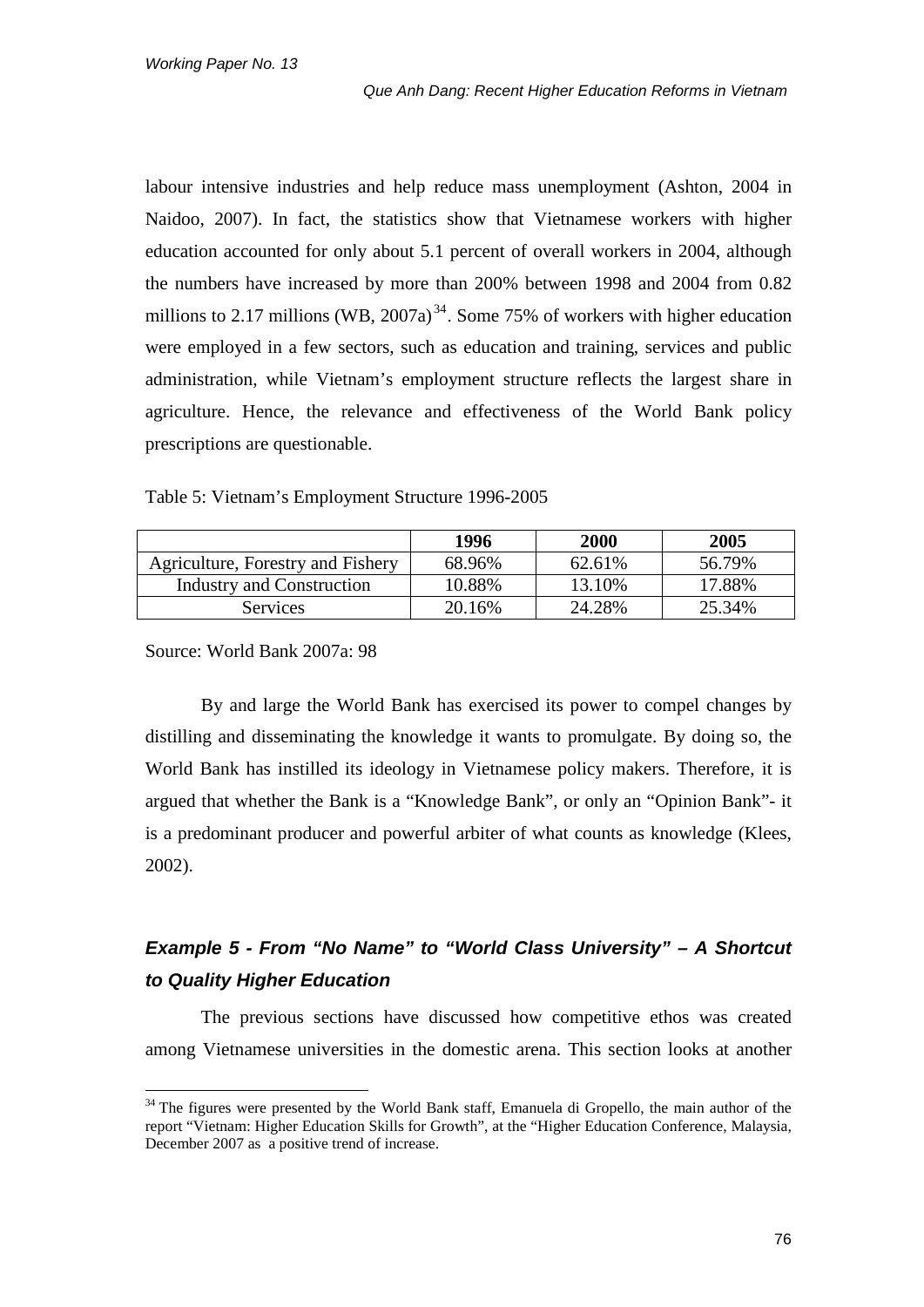novel idea to boost competitiveness of Vietnamese universities in the international arena by establishing several world class universities. This was part of the marketfundamentalism ideology embraced by the World Bank. However, it did not introduce the idea directly but through invitations to conferences and intellectual stimulations. This section shows how the World Bank policy filtered through to Vietnam's thinking and questions whether the World Bank was all authoritative, legitimate and autonomous or it still operated within an oppressive structure and carried agent's role.

The study by the World Bank prior to the HEP2 "Vietnam: Higher Education and Skills for Growth" proposed that the government of Vietnam should create a supporting governance and financing framework by pursuing a reform agenda in stages. The initial stages aimed at strengthening the framework for a competitive higher education system through the "Quality Improvement Grants" and "Teaching and Research Innovation Grants" schemes implemented in the HEP1 and HEP2 respectively. According to the World Bank, this financial reform helped universities improve the relevance of their decision making for the country's emerging social and economic needs. The next stage was set to focus on further investment in building a first class higher education system. At the core of this road mapping exercise, the World Bank recommended that improving higher education responsiveness and competitiveness required a more flexible and diverse or multi-tiered system including a few world-class universities and HEIs operating under different ownership models (WB, 2008a).

The competitive ethos together with the concept of quality assurance introduced by the World Bank during the HEP1 and HEP2 has grown and spread throughout the system, and has opened up a terrain for comparing and ranking Vietnamese universities nationally and internationally. Some observers commented that it is necessary to improve quality of teaching and research, but questioned why national ranking is necessary. It is argued that universities need to satisfy a public demand for transparency and ranking serves a useful role by highlighting key aspects of academic achievements, which give parents and prospective students (i.e. customers) and also private investors more information. In the wider context, ranking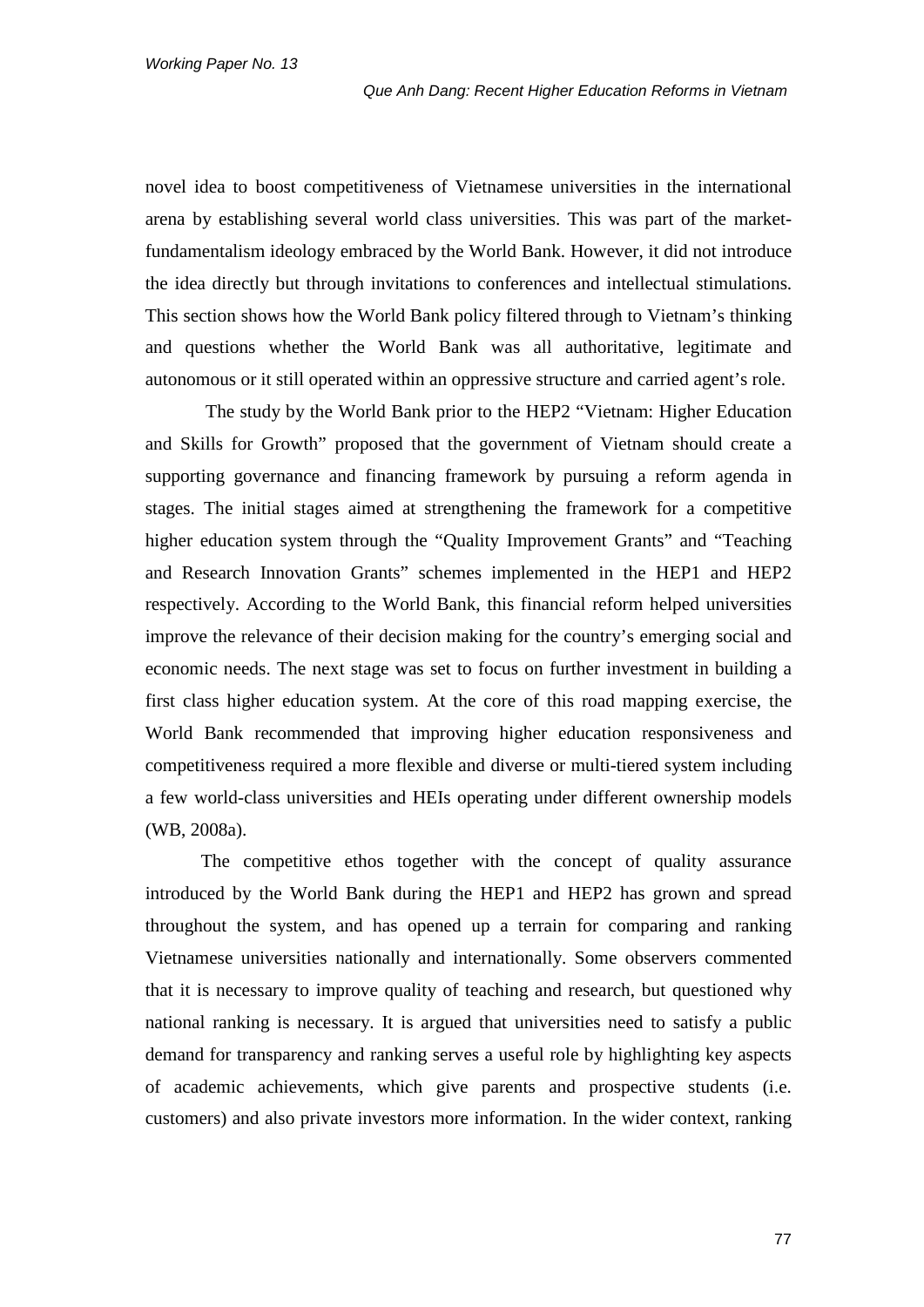culture starts to pervade in almost all industries, such as banks, hotels, airlines etc. Noticeably, at the National Conference on Improving Higher Education Quality in January 2008, the Vice Minister argued that

*"… though we could question the credibility of any ranking system, they can still help us see where our universities stand in the world higher education picture. The Ministry aims to have one of the world's 'top' 200 universities by the year 2020 and several in the list of top 500 universities.*" (Lasanowski, 2008).

This argument was, undoubtedly, in favour of a "name and shame" technique viewing it as the drive for improvement. A breakthrough plan, which grew out of this debate, was to establish several world-class universities as "role model" universities in order to position Vietnamese higher education in the region and in the world by 2020 and beyond. This long term vision was adopted by the government and supported by the World Bank. As part of the on-going HE reform agenda, since 2004 there has been much effort from the government, academic communities as well as the wider public on a master plan to build several world-class universities in Vietnam. This master plan was expected to contribute to the attempt to develop research universities and increase competitiveness of Vietnamese higher education.

During that time, the World Bank organized and sponsored a number of conferences in the region to promote various World Bank-financed higher education reforms and to create a space for policy learning and best practices sharing, including quality insurance and rankings. Certain ideas and set of beliefs gained power as they were widely and repeatedly disseminated and treated as common knowledge. Can Vietnam stay out of this norm when trying to integrate in the international arena? Appendix 4 lists a series of regional conferences where Vietnam was either a host or an active participant. These conferences covered a wide range of themes, such as capacity building role of tertiary education in developing countries, investment in HE and its effects on development, university autonomy, Jiaotong university rankings, cross border higher education. Noticeably, at the World Bank-sponsored regional conference on strategic choices for higher education reform in Malaysia in December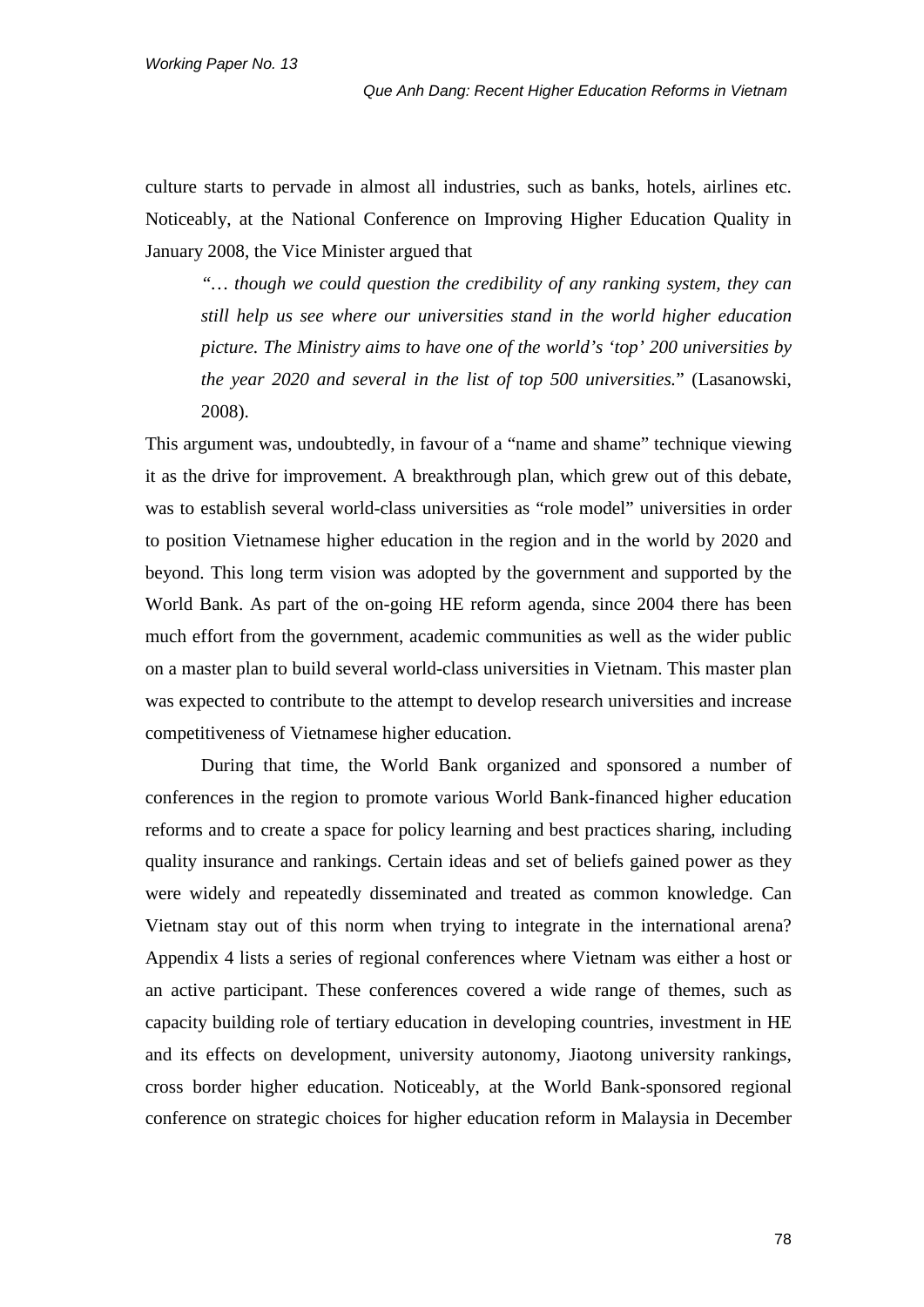2007, the Vietnamese Minister of Education (also Deputy Prime Minister) was invited to share the country's experience of higher education and growth strategy. Participation in such events helped Vietnam get itself into international networks, where Vietnamese politicians interacted with other countries<sup>[35](#page-84-0)</sup> and the idea on rankings was further stimulated.

The debate about world class universities went on, but little was known about what was communicated through the World Bank and what was planned by the country's leaders at the highest level. All of a sudden, seeking assistance and support from leading American universities to establish world-class universities in Vietnam was announced as one of the key activities of the first official visit by Vietnam's then Prime Minister, Mr Phan Van Khai, to the US on the occasion of the 10<sup>th</sup> anniversary of Vietnam-US normalized relationship in June 2005 when the HEP2 was under way.

In response to the request from the government of Vietnam, a proposal on the establishment of a world-class university was presented to the Vietnamese Prime Minister by Harvard University. The director of the Vietnam Programme at the university, Thomas Vallely- a founder of the Vietnam Fullbright programme and the Vietnam Education Foundation (VEF)<sup>[36](#page-84-1)</sup>, offered to be the special advisor for Vietnam in this endeavour. The proposal highlighted the weaknesses of the Vietnamese higher education system and positioned it in the regional and global context. The proposal suggested policy options, key principles for success and also recommended strategic steps mapping the establishment of a world class university in Vietnam. As the group of Harvard experts saw, there were three options for Vietnam: 1) upgrade one or two existing universities and build on their strengths, 2) establish a branch or a satellite unit of high-ranking international universities, 3) build a completely new university.

A special Task Force was established following a decree issued in July 2006 by the Prime Minister, to draw up a strategic action plan for the establishment of a

<span id="page-84-0"></span> <sup>35</sup> Countries in East Asia (Cambodia, Fiji, Indonesia, Lao, Malaysia, Mongolia, Philippines, Thailand, Timor-Leste, and Vietnam) and South Asia (Afghanistan, Bangladesh, Bhutan, India, Nepal, Pakistan, and Sri Lanka).

<span id="page-84-1"></span> $36$  VEF is an independent federal agency created by the U.S. Congress and funded annually by the U.S. Government. Its mission is to strengthen the U.S.-Vietnam bilateral relationship through educational exchanges in science and technology. In essence, this programme is a form of the US government's compensation for the Vietnam War.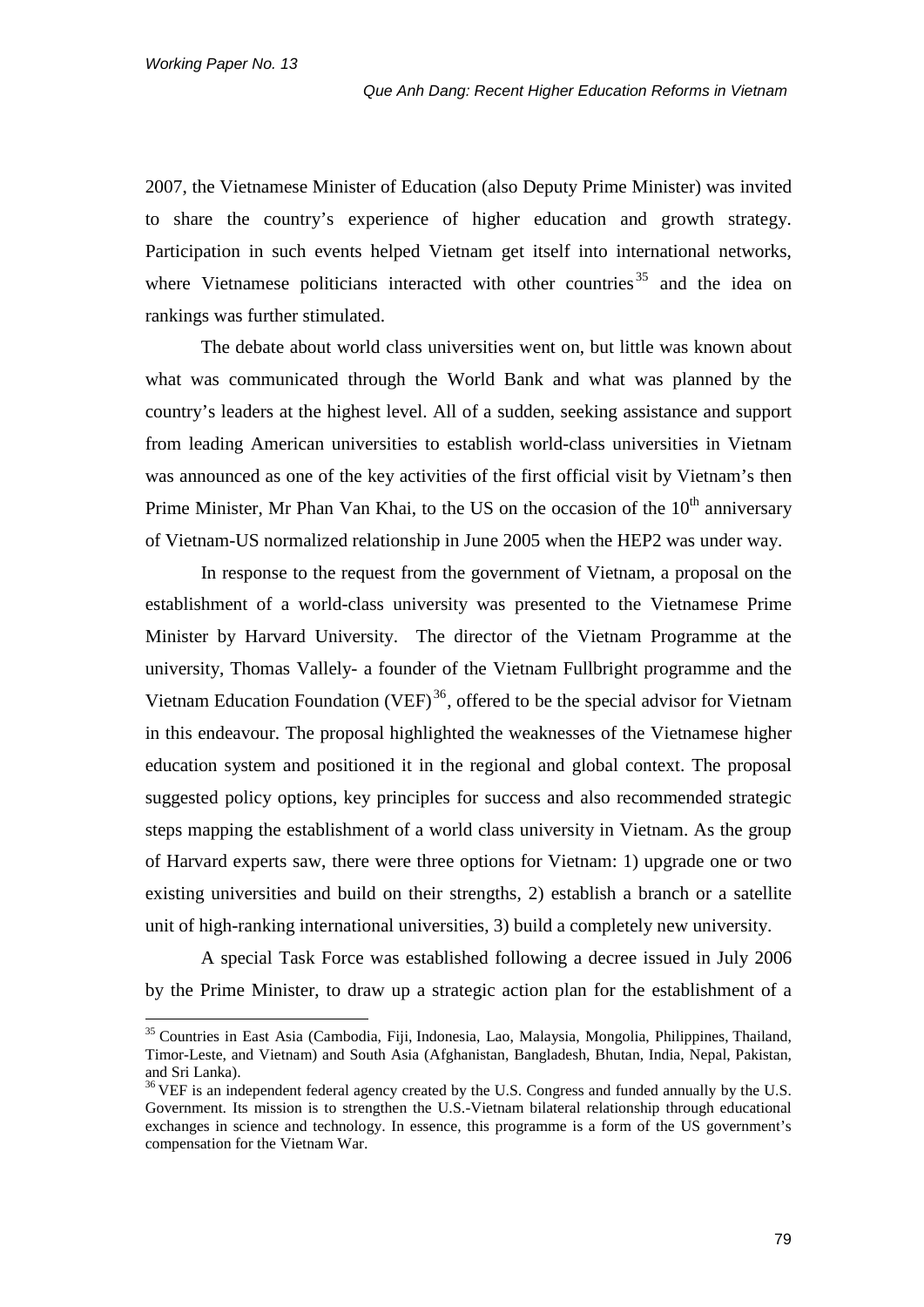world class university. The former Minister of Planning and Investment, who signed the investment license for the Vietnam's first wholly foreign-owned university in Vietnam  $(RMIT)^{37}$  $(RMIT)^{37}$  $(RMIT)^{37}$ , was appointed as the leader of the Task Force. In an interview by VietnamNet, a leading news agency, he admitted that he is a "non-worshipper" (without in-depth expertise in higher education), but is a leading proponent of a world class university in Vietnam. He went on to affirm overtly that

"… *we have requested the US universities for help because they are the number ONE in science and technology. If we want a 'short cut' we need their help, not financial aid, but in terms of expert knowledge, experience and advice."* [38](#page-85-1)

Ten months later, in response to the Youth newspaper's question of why Vietnam needed to build a world class university, the Task Force leader affirmed that

*"… this question is now out of the question since this has been decided by the government. This will be a Vietnamese university with a novel governance mechanism in our own higher education system, not a joint-venture with foreign universities."*[39](#page-85-2)

The 'novel governance' referred to the introduction of new concepts, such as a 'university council' and 'board of governors' with external stakeholders and a hired rector or special advisor for rector, who could be an expatriate.

In December 2006, the international conference in Hanoi on "WTO entry and Vietnam Higher Education Reform" sponsored by the World Bank and other major development agencies, further stimulated the debates on world class universities. The conference brought together leading higher education scholars and experts from the

<span id="page-85-1"></span><span id="page-85-0"></span><sup>&</sup>lt;sup>37</sup> RMIT is the Australia's Royal Melbourne Institute of Technology.<br><sup>38</sup> VietnamNet interview with Mr Tran Xuan Gia on 4 October 2005, after the Prime Minister's visit to the US <http://www.vietnamnet.vn/dhqt/2005/10/496389/>- accessed in September 2008, the author's own translation.

<span id="page-85-2"></span> $39$  Youth Newspaper interview with Mr Tran Xuan Gia on 7 July 2006, after the Prime Minister signed the decree on establishment of world class universities in Vietnam. <http://www.tuoitre.com.vn/Tianyon/Index.aspx?ArticleID=149411&ChannelID=13> , accessed in September 2008, the author's own translation.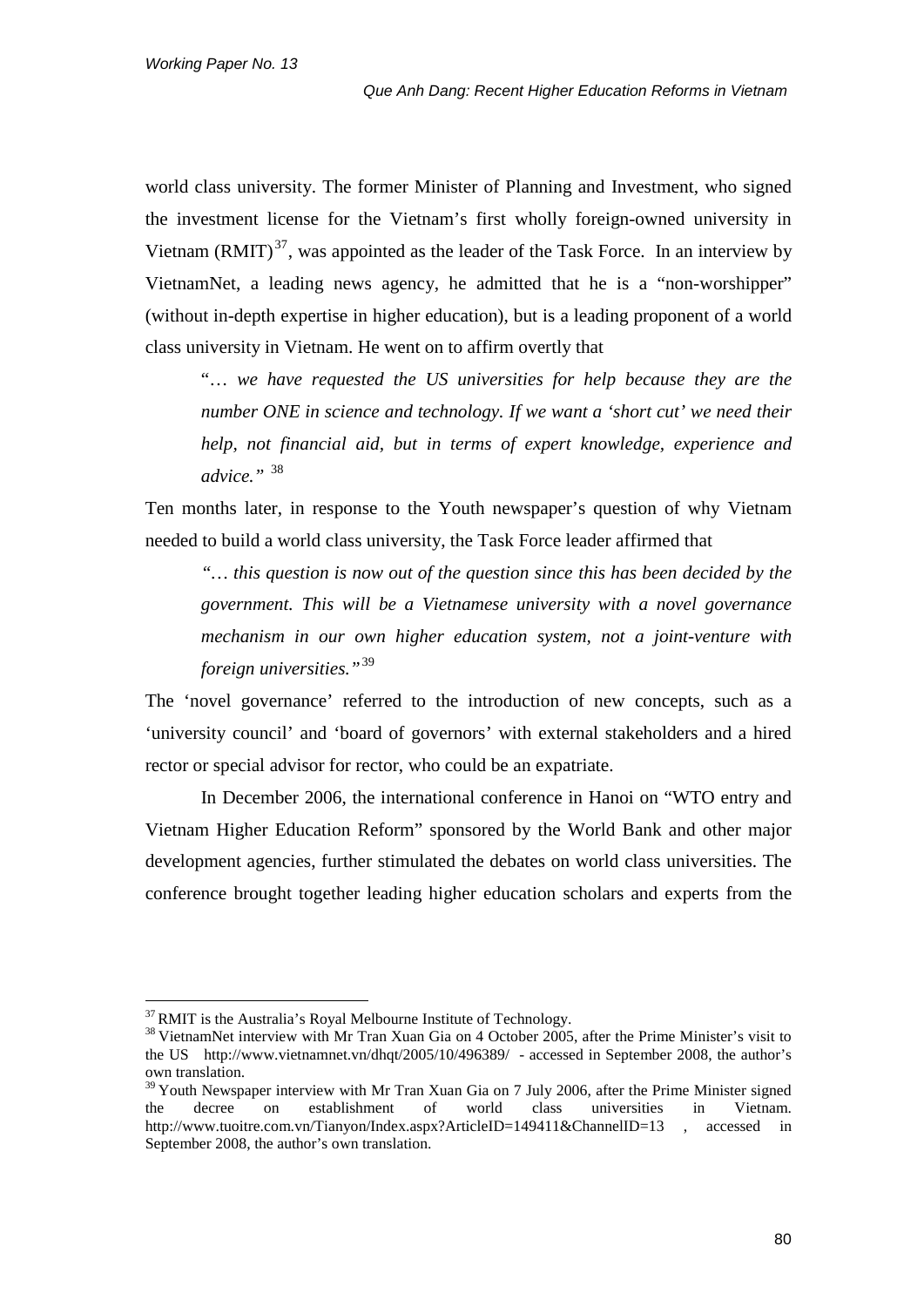western world, such as the UK, Canada, USA, and China<sup>[40](#page-86-0)</sup> to address the issues and implications of increased competition and trade in higher education services.

Another key figure in the Task Force was the General Director of Higher Education Department, the MOET, who compared world class universities to "locomotives" orienting and driving Vietnamese higher education. In response to a VietnamNet interview on the strategic plan and financial resources for this historic project, she confirmed that

"*We need a multi-tiered[41](#page-86-1) higher education system, in which the identified 14 key research-oriented universities [42](#page-86-2) and several world class universities will be the 'locomotives'.* W*e are working on a pre-feasibility study, which will be submitted to the government to request for a new loan from the World Bank." [43](#page-86-3)*

And as a result, a proposal for the third credit agreement between the World Bank and Vietnam was in the pipeline. The new programme called "developing advanced institutions for higher order capacity"<sup>[44](#page-86-4)</sup> aimed to build on and consolidate the main components and results of the HEP2. The expected outcomes of this programme was primary and secondary legislation on the structure of the higher education sector, the mission, organisation and functions of different types of HEIs and eventually a university law.

In early 2008, a concept version of this third programme document drafted by the World Bank outlined a series of key policy measures in the four main areas, including Governance, Financing, Quality Assurance and Public Finance Management. These four features of reform which value university activities in purely

<span id="page-86-0"></span> <sup>40</sup> Keynotes speakers were Jane Knight (Canada), Ka Ho Mok (UK, China), Mark Ashwill (USA), Varghese (France).

<span id="page-86-1"></span><sup>&</sup>lt;sup>41</sup> 'Multi-tiered' refers to different types of universities (research-based, applied-science, vocation-based universities) of diverse ownership forms (public, private, foreign owned, joint-venture, etc.).  $42$  These 14 key universities were identified as eligible for funding in HEP2. See previous chapter of this

<span id="page-86-2"></span>thesis.

<span id="page-86-3"></span><sup>43</sup> VietnamNet interview with Ms. Tran Thi Ha on 29 September 2005, after the Prime Minister's visit to the US. The author's own translation. Accessed in September 2008. <http://vietnamnet.vn/giaoduc/2005/09/494485/>

<span id="page-86-4"></span><sup>&</sup>lt;sup>44</sup> This is the working title of the World Bank's draft project proposal in February 2008.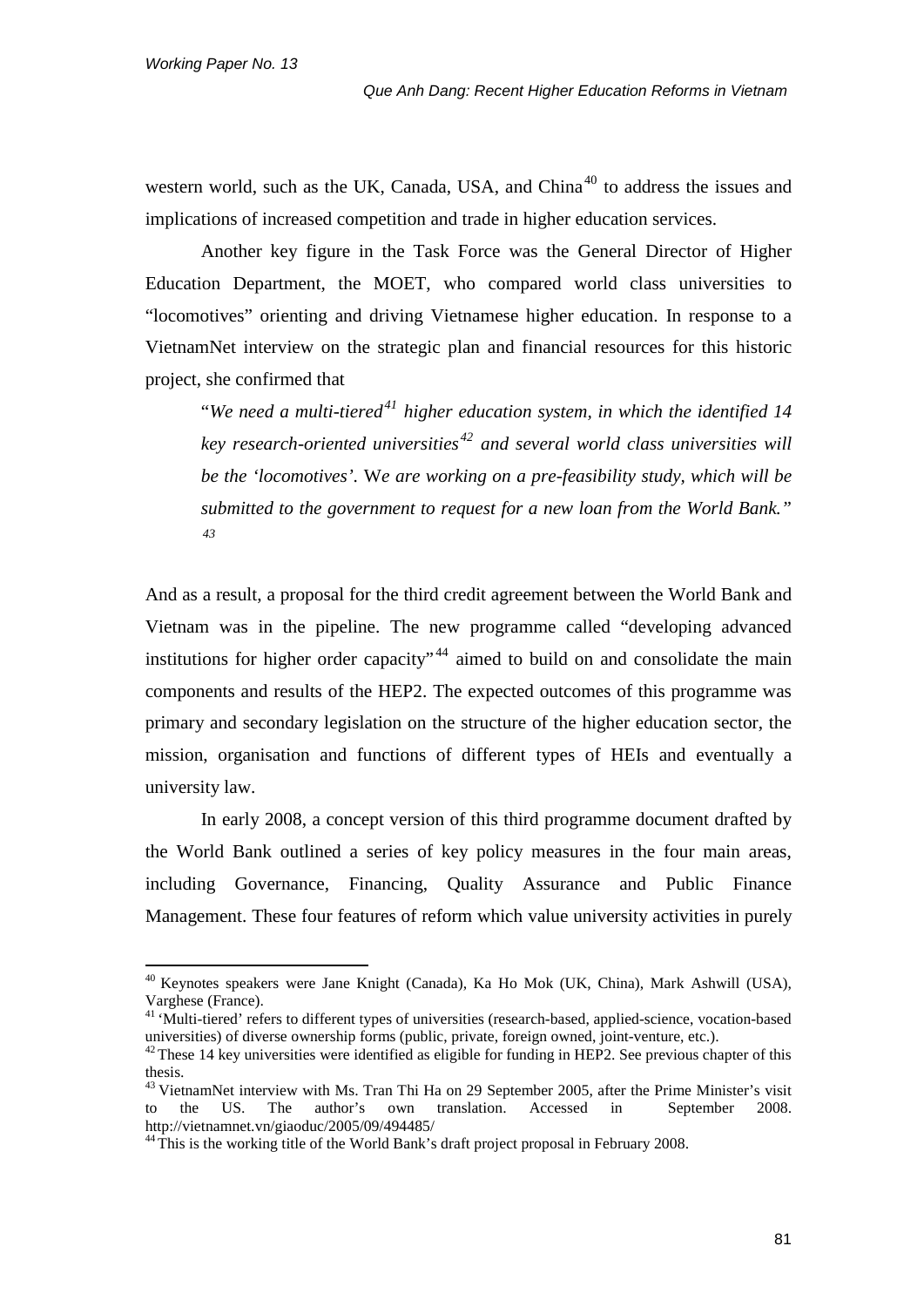economic terms, according to the World Bank, served as a necessary infrastructure for building a world class university. This signalled "Vietnam's WTO commitment" by opening up the sector to international competition (WB, 2008a) and an attempt to overhaul the country's higher education. It is noteworthy that while stimulating the idea of competitiveness the World Bank was cautious in its approach when it came to the issue of a liberal market for education in Vietnam. In a peer review note on the above-mentioned concept paper, the World Bank's higher education specialist, Lauritz Holm-Nielsen, reminded his colleagues in the Hanoi office that the "Global Agreement on Trade in Services (GATS) has not been ratified, many countries have reservations and this market [Vietnam] for education and services is not completely liberalized yet". He went on to recommend his colleagues to handle the issue "with a more gentle touch" because "it is not necessary to push the liberalization agenda beyond reality and it will backfire if the Bank pushes too hard"<sup>[45](#page-87-0)</sup>.

Among many unanswered questions about world class universities perhaps the most burning one was: "Is there a shortcut to a world class quality in education when it is still hard to identify Vietnamese "world class teachers" and "world class students" who would be running such a world class entity? There is still little evidence that the finance-driven and the competitiveness-driven reforms in the HEP1 and HEP2 have much effect on the quality of universities.

So, how was the policy idea shaped? Perhaps the Vice Minister of Education, the Former Minister of Planning and Investment and the General Director of Higher Education in the World Class University Task Force said it all, and made themselves the owners and promoters of the idea, which was originally tested out by the World Bank in the competitiveness-driven reform agenda. It seemed that the solutions proposed by this powerful international organisation have been for the Vietnamese government to create a fertile ground and the necessary market conditions for foreign higher education institutions and private investors to operate. Rather than directing or

<span id="page-87-0"></span><sup>&</sup>lt;sup>45</sup> Peer review comments made on 11 February 2008 obtained through personal correspondence from Lauritz B. Holm-Nielsen. He was a designated peer reviewer of HEP1 and also a reviewer of the concept paper for the third higher education project. Lauritz Holm-Nielsen served as lead higher education specialist for the World Bank from 1993 to 2005, before he became the rector of Aarhus University, Denmark.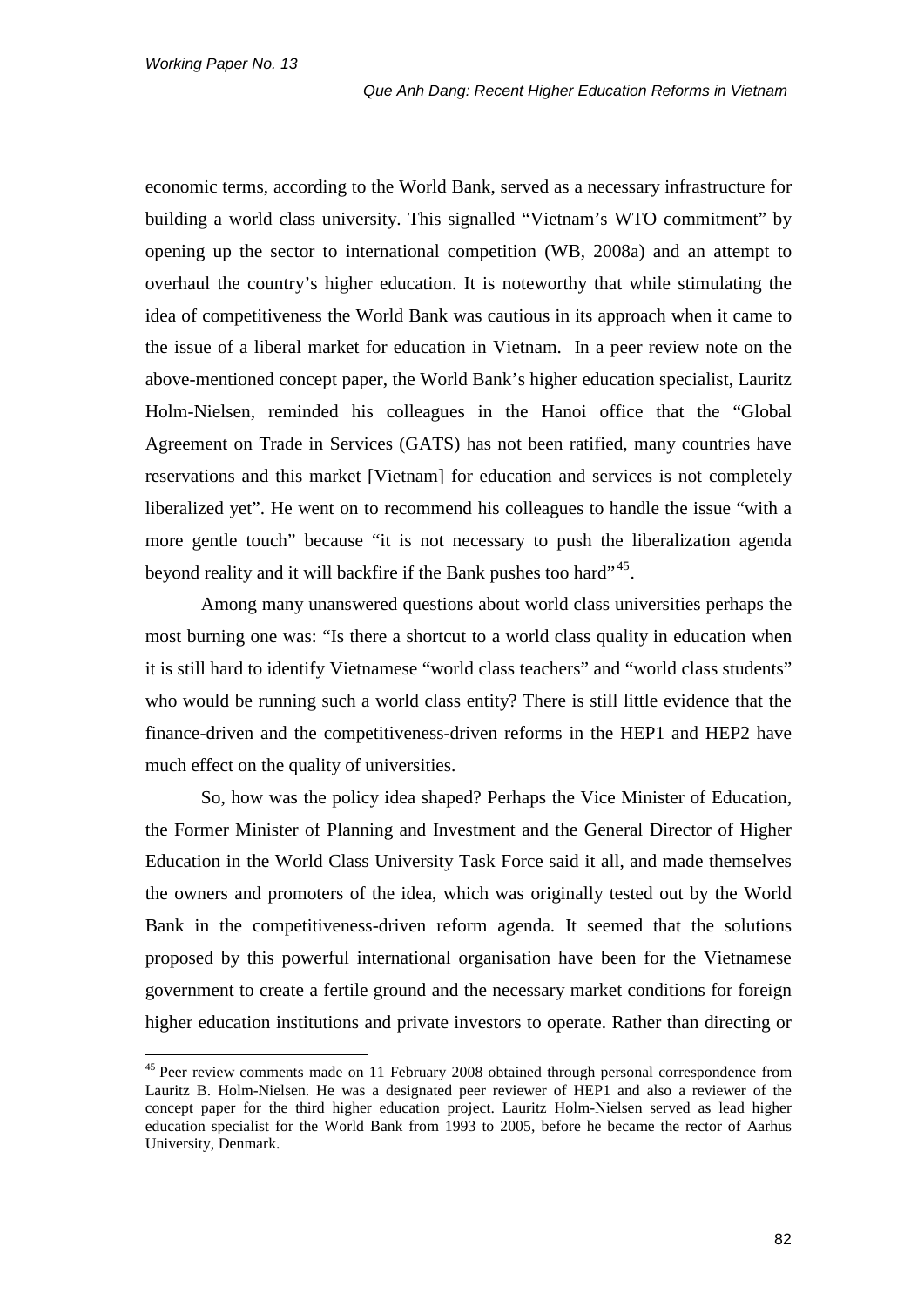providing public services, the government of Vietnam was expected to act as a facilitator for global market integration. The implementation of the project is under way, there will certainly be more developments to be observed and analysed in the years to come.

In summary, this chapter illustrated that the competitive ethos was further promoted in Vietnamese academia as part of the World Bank's neoliberal reform agenda. Noticeably, the idea about boosting competitiveness of Vietnamese universities in international arena has been instilled into Vietnamese policy makers. Through conferences and intellectual stimulations, the World Bank policy filtered through Vietnamese leaders' thinking. They then became the owners and promoters of the idea to build world class universities in Vietnam with the support from leading US universities. Although there was no evidence of a link between the World Bank's education loans and the US education export, the fact that the US were deliberately chosen to be involved in Vietnam's national education master plan made people question whether the World Bank was all authoritative and autonomous from its home country or if it still operated within an oppressive structure and carried agent's role.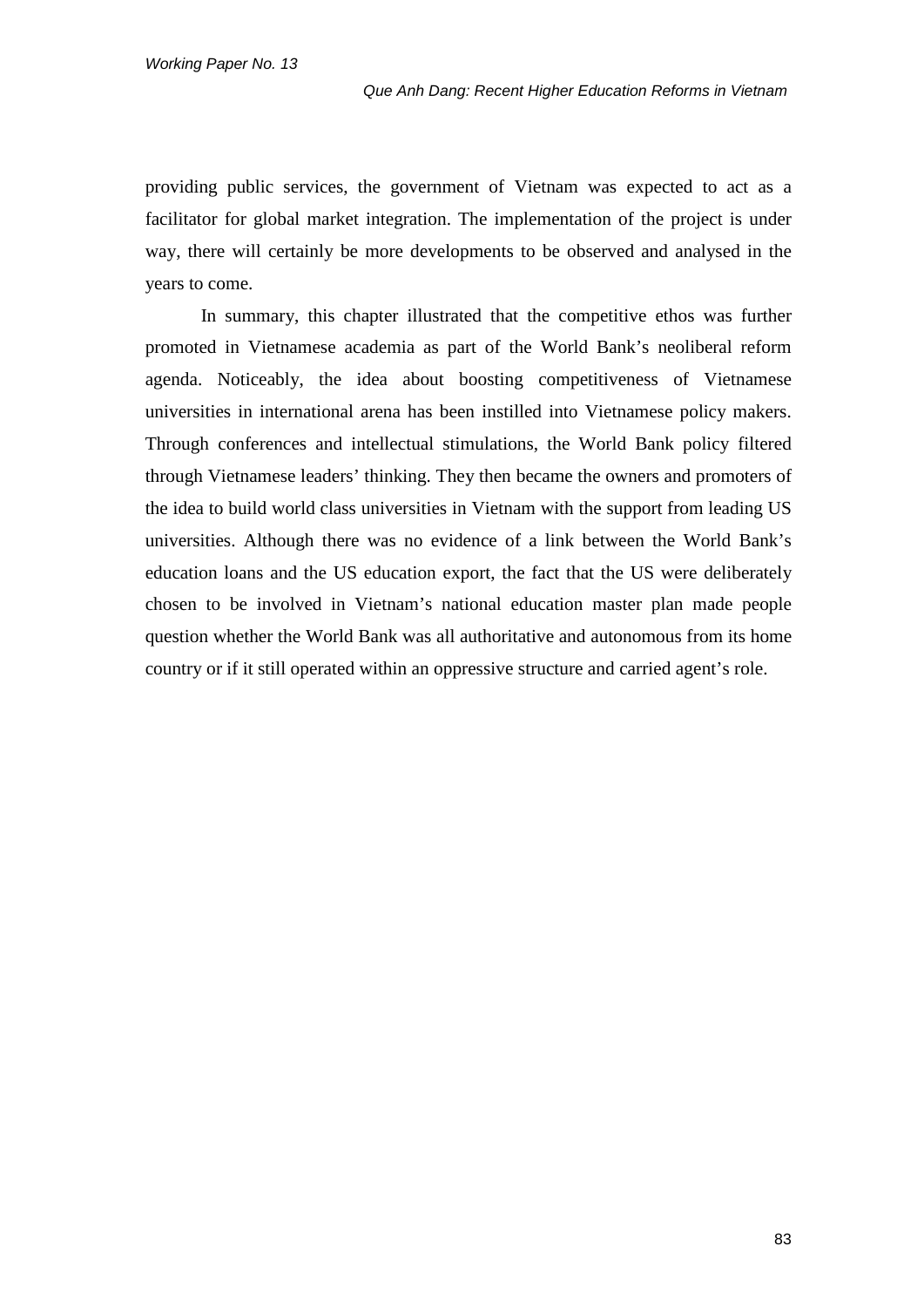# **Chapter V**

### Conclusions and Reflections

This thesis has explored the role of international organisations in educational policy making in developing countries with a special focus on the World Bank's considerable role in higher education reforms in Vietnam. More specifically, the major aim of this thesis, as noted at the outset, was to address the central question: How does the World Bank exert its expert influence and exercise its financial power in shaping policies and designing higher education systems in Vietnam? The thesis used Vietnam's recent higher education reforms as a case study to further examine the World Bank's processes of transferring ideas and influencing policy. The thesis has also attempted to delineate a theoretical framework for analysis that could help with looking at the power relationships between the World Bank and borrowing countries from different perspectives.

The study began with the debates about whether nation states lost some of their capacity to make national education policies independently due to the economic and technological globalisation and whether international organisations and market diminished state power. The debates showed that globalisation not only weakened state power but also created new political structures and new modes of policy making, which enhanced the role of international organisations. As such, globalisation created broadly similar patterns of challenge for states that shape their possible responses in similar ways (Dale, 1999; Leuze et al., 2007). However, international organisations do not replace nation states but create an additional structure of authority and sovereignty besides and beyond the state (Dale and Robertson, 2007). Nevertheless, the literature on globalisation and its effects did not show how international organisations work to exert their power, to influence state and to transform state policy making processes. In particular, how a special international organisation like the World Bank exerts both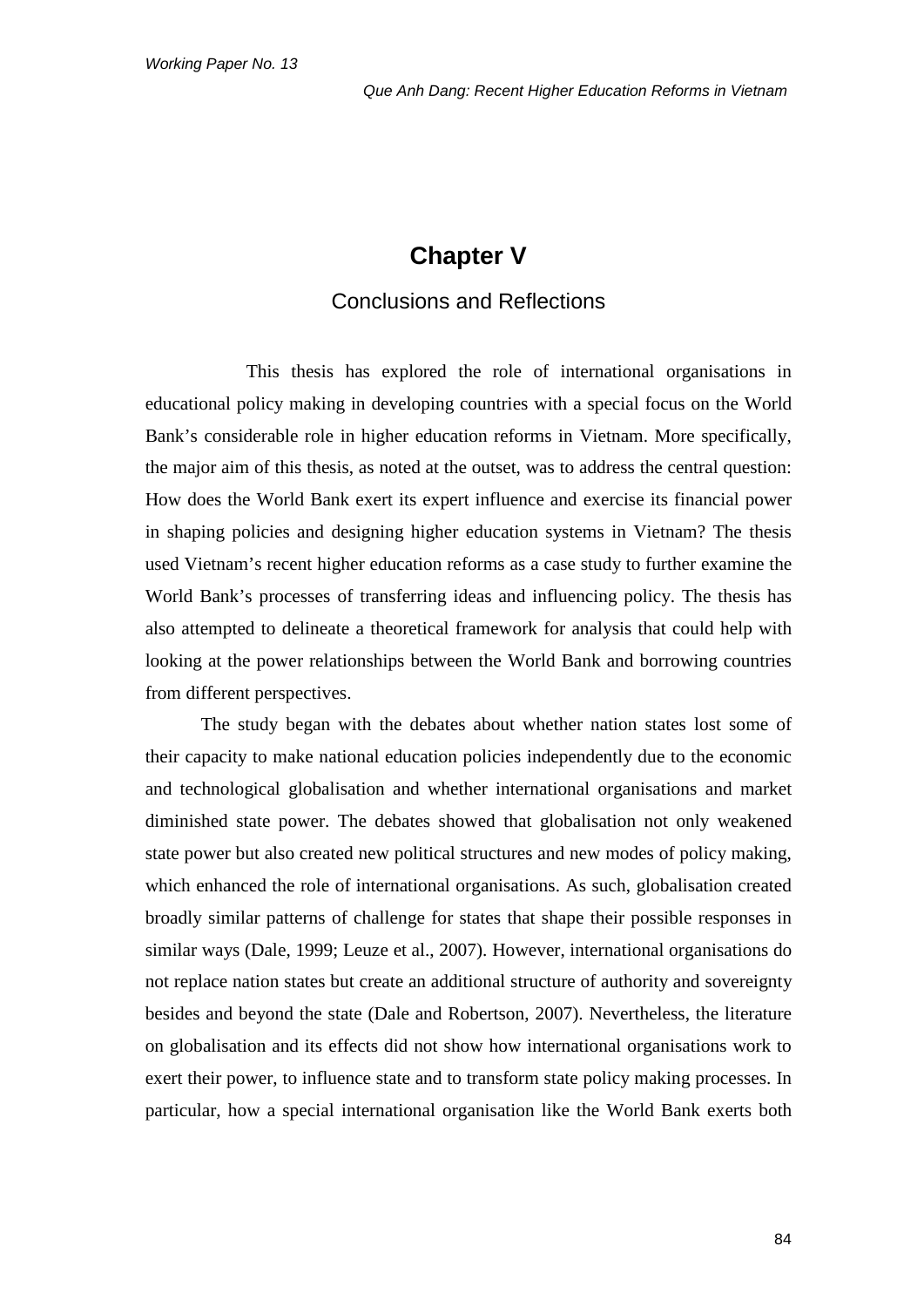financial and expertise power over borrowing countries. The thesis highlighted how, with its rather unique history of anti-colonialism and recent experimentation with socialist market economy, Vietnam represented a particularly interesting and extreme case in which to examine the development and transformation of a national higher education system through the World Bank policy-based lending programmes. In the wake of globalisation, the subsequent changes in Vietnam, such as economic growth, greater opportunities, better flow of new ideas, information and resources, were experienced as positive signs of integration into international arenas, or improved state's power rather than a sign of reducing state's power. Unlike what was shown in the literature on globalisation, the case of Vietnam was not about the World Bank coming in and limiting power of the state, nor the Vietnamese government giving up their power by becoming a member of the World Bank. The World Bank did not present a package of uniform solutions, rather it did kite-flying exercises to find out what Vietnamese politicians were interested in. The market did not come in directly with its forces, rather it was to be created. Therefore, this thesis analysed the detailed workings of the World Bank, the sources of its power and its interactions with Vietnam to find out how the World Bank influenced the country, which has an antithetical political standpoint. The five examples in chapter IV provided clear evidence that the World Bank has influenced and, to a certain extent, transformed Vietnamese higher education policies.

The examples about networking with influential organisations and academics illustrated how the World Bank accumulated and used expert authority to classify and define the problems of Vietnamese higher education. In other words, the World Bank exercised its compulsory power to select and include certain kind of participants strategically, and exerted its productive power to constitute problems and associated practices. Through various studies and reports, the World Bank identified, classified and defined problems of Vietnamese education system, also implicitly facilitated openness and transparency in policy making and bridged bureaucratic barriers that divided government agencies in Vietnam. Put differently, the World Bank altered the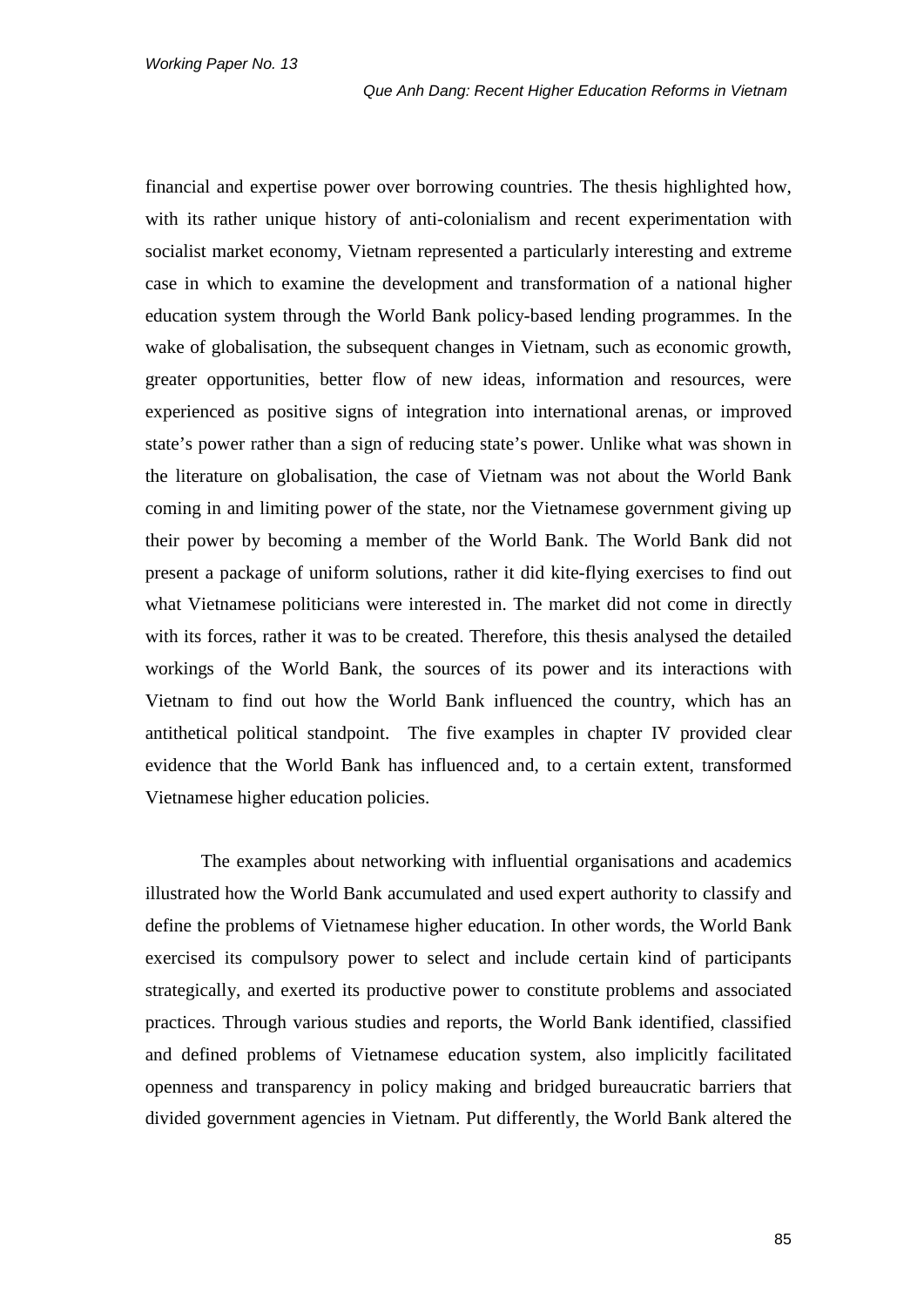Vietnamese behaviour and channelled it towards global practices and norms. By taking advantages of the government's policy towards expatriate Vietnamese and expertise of Vietnamese academics, the World Bank promoted indigenous people's positions which were connected to the World Bank ideas and carried forward its neoliberal ideology. The examples about pricing policy further illustrated how the World Bank worked through the Vietnamese concept of socialization and used its human capital and trickle down theories to bolster the Vietnamese government in their policy making and implementation.

The example about the new performance-based funding scheme carried the main point of this study, namely the "institutional power" and "political technologies" of the World Bank to create a competitive ethos which was set to pervade the Vietnamese academic community. With a relatively small amount of funds, through its design of institutional procedures and arm-length sub-bureaucracies, the World Bank transformed the governing mechanism in Vietnamese higher education. Although this new competitive funding mechanism powered by contractual relationships, was in its early stages, there was a clear trend that it would replace the current authoritarian and centralized management. This new governance mechanism, competitive ethos and new ideology, which considered market and competitiveness as useful policy tools to distribute resources and improve quality, also underpinned the national master plan on establishing world class universities. In short, while the World Bank's strategies deliberately conceal its political origins and purposes, through the examples and analyses in this thesis it is possible to recognise the ways that its working processes undermine its politics.

The recent HE reforms in Vietnam presented an extreme case about how the World Bank achieved its power and policy influence through its technocratic and selfeffacing approaches, which were underpinned by neo-liberal thinking (Heyneman, 2003) or market-based economic philosophy (Stiglitz, 2008b) standing in contrast to the Vietnamese government's regulated socialist market approach in the political context of one-party communist rule. The dilemmas of HE reforms in Vietnam were intensified by two conflicting trends: preserving and enforcing central power on the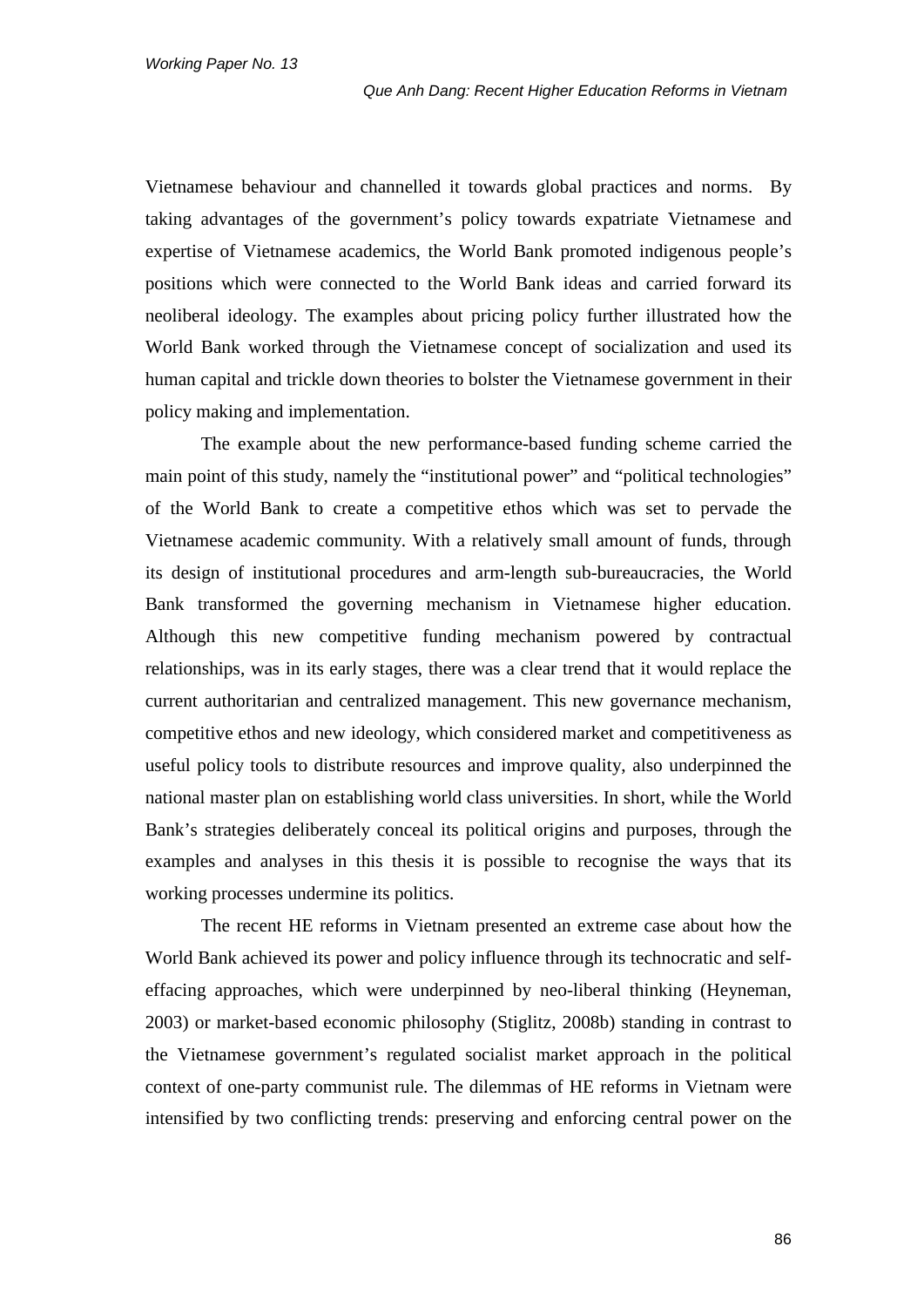one hand and accepting the influencing power of market-driven ideas, practices and values on the other (Doan, 2004). There were some particular features visible in the policy negotiation analysed in this thesis, such as in what way and to what extent "quality improvement grants", "teaching and research improvement grants" schemes, the concept of "socialisation" and "world class university" were to be promoted in the education sector in this transitional socialist regime. These technical know-how solutions were used by the World Bank to introduce the apparently quite different neoliberal concepts of liberalisation, privatisation and competition. On the other hand, these terms, or more precisely policy measures, sounded easy on the ear to the Vietnamese politicians who by all means would want to refrain from engaging with an incompatible ideology.

Central to the discussion of the way that the World Bank worked was an emphasis on the role of ideas, knowledge, expertise, discourse, agenda setting, all of which are mechanisms of power and indeed a very productive and effective means of intervention in education policy making. The World Bank established policy models actively but implicitly, as exemplified in this study, networking, meetings, conferences, dialogues with Vietnamese academics and policy makers led to wide dissemination and acceptance of its policy ideas. The analyses in chapter IV showed that the World Bank's mainstream neoliberal positions, which were concealed behind more presentable packaging a decade ago, became more overt lately through processes of idea diffusion and power exertion. Hence, it is important to view the World Bank as part of a complex set of social forces and patterns which change over time in Vietnam.

As the "Bank of Knowledge" commits itself to generating research-derived justifications for its policy stances, the World Bank gained greater acceptance in borrowing countries. This strength is frequently derived from borrower countries' perceptions of the World Bank's expert authority and power. Many other studies have pointed out that although the World Bank makes an effort to incorporate knowledge from its partners, including borrowing country governments, indigenous people, other aid agencies, NGOs, such as its South-South international coalition, and the Global Development Network, with the motto "home-grown solutions for home-grown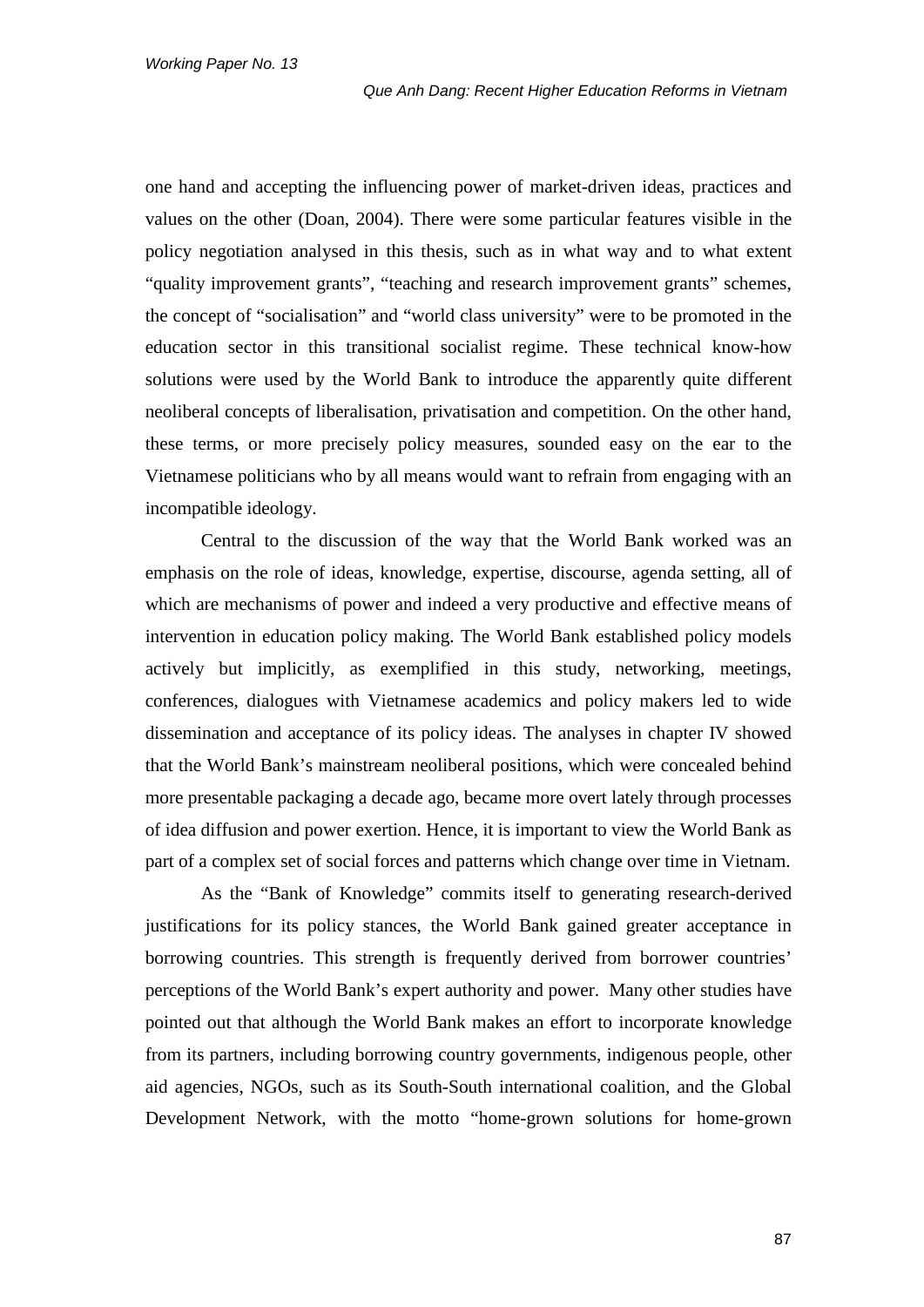problems"<sup>[46](#page-93-0)</sup>, it still distils and disseminates the knowledge it wants to promulgate. In this thesis, the example about high private rate of return as justification for introducing tuition fees in Vietnam showed that the World Bank chose to promote only certain kind of knowledge, which supported its policy. Also it is important to note that its preference for human capital theory, trickle-down arguments, manpower forecasting, and the rate-of-return techniques determined the tendency for the World Bank to collect certain kinds of data and conduct certain analyses that formulate certain policy recommendations, which instilled its ideology in Vietnamese policy makers.

Rather than imposing views through specific loan negotiations, the World Bank's approach is to lead borrowing country decision makers to its preferred way of thinking (Jones,  $2004 \& 2006$ ), that was the conceptualization of education in narrow economic terms (Dale and Robertson, 2007). For instance, higher education should be perceived as a private good and costs should therefore be borne by households and higher education should be treated as a means for economic progress.

*"… higher education has never been as important to the developing world as it is now. It cannot guarantee rapid economic development but sustained progress is impossible without it." (World Bank, 2000: 19)*

Accompanying this process of redefining higher education are the apolitical, technical solutions offered to the developing world by the World Bank:

"*You have to have centers of excellence and learning and training if you are going to advance the issue of poverty and development in developing countries ... the key ... is higher education, not just on the technological side, but to create people with enough wisdom to be able to use it."*

(James D. Wolfensohn, at the launch of the Task Force Report on 1<sup>st</sup> March, 2000; WB, 2002:76)

<span id="page-93-0"></span><sup>&</sup>lt;sup>46</sup> Global Development Network: South-South connections [\(www.gdnet.org\)](http://www.gdnet.org/) – accessed in July 2008.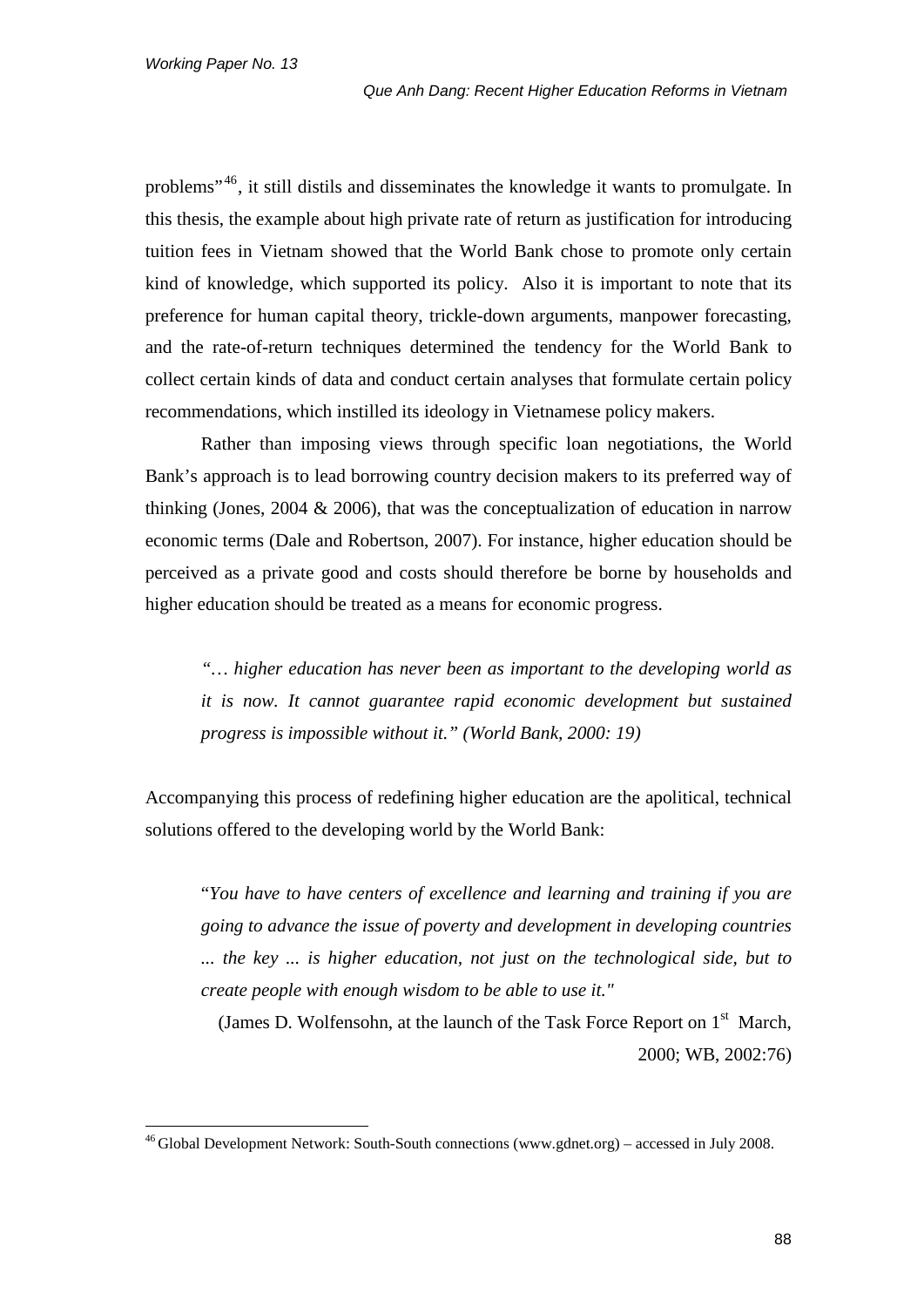Vietnam's higher education reforms since 1993 have witnessed that the World Bank first sprinkled ideas and watched which ones took root; indigenous people were then made the owners and promoters of those ideas. The World Bank's mode of operating was not to come in as colonial powers in the history of Vietnam, but to improve a new education system on top of an indigenous system with the view to fully submitting higher education to the pursuit of economic progress. Certain levels of inequality, that may inevitably arise along the way were well understood as something that would need to be tolerated. In spite of the carefully chosen mode and language of presentation, and the degree of policy influence, in essence, there has been a shift in Vietnamese higher education policy, which can be characterized by the growing impact of market mechanisms, increased pressure for efficiency and effectiveness, decentralization of finance and administration, and privatisation.

Since 1995 Vietnam has received the equivalent of \$484 million in total official development assistance (ODA) for the education sector. Of this amount, loans accounted for 52 percent. The foreign loans (mostly from the World Bank) were included in total state budget spending on the education sector, accounting for 15.6 percent of total education budget in 2002. Vietnam has to pay interest rates of 0.45 to 1 percent per year for the foreign loans<sup>[47](#page-94-0)</sup> and is faced with decades of debt repayment.

The World Bank always insists that its role is advisory and Vietnam very much needs to take ownership of its strategies and policies. However, in reality it is apparent that the Bank plays a decisive role in shaping the outlook and policy options for all three higher education reforms (the HEP1, HEP2 and the upcoming HEP3) as well as in sectors other than education. One might question: what difference or transformation has the World Bank made? How is this difference or transformation to be regarded? Would it be based on indicators of material well-being, human capital development, economic growth as stated in the aims and objectives of the HEP1 and HEP2 or in terms of social values (e.g. in Confucian tradition) and learning opportunities created for all groups of population? Should the measure of Vietnam's

<span id="page-94-0"></span> <sup>47</sup> <http://worldbank.org/html/prddr/trans/mayjune2002/pgs26-27.htm> . Accessed in September 2008.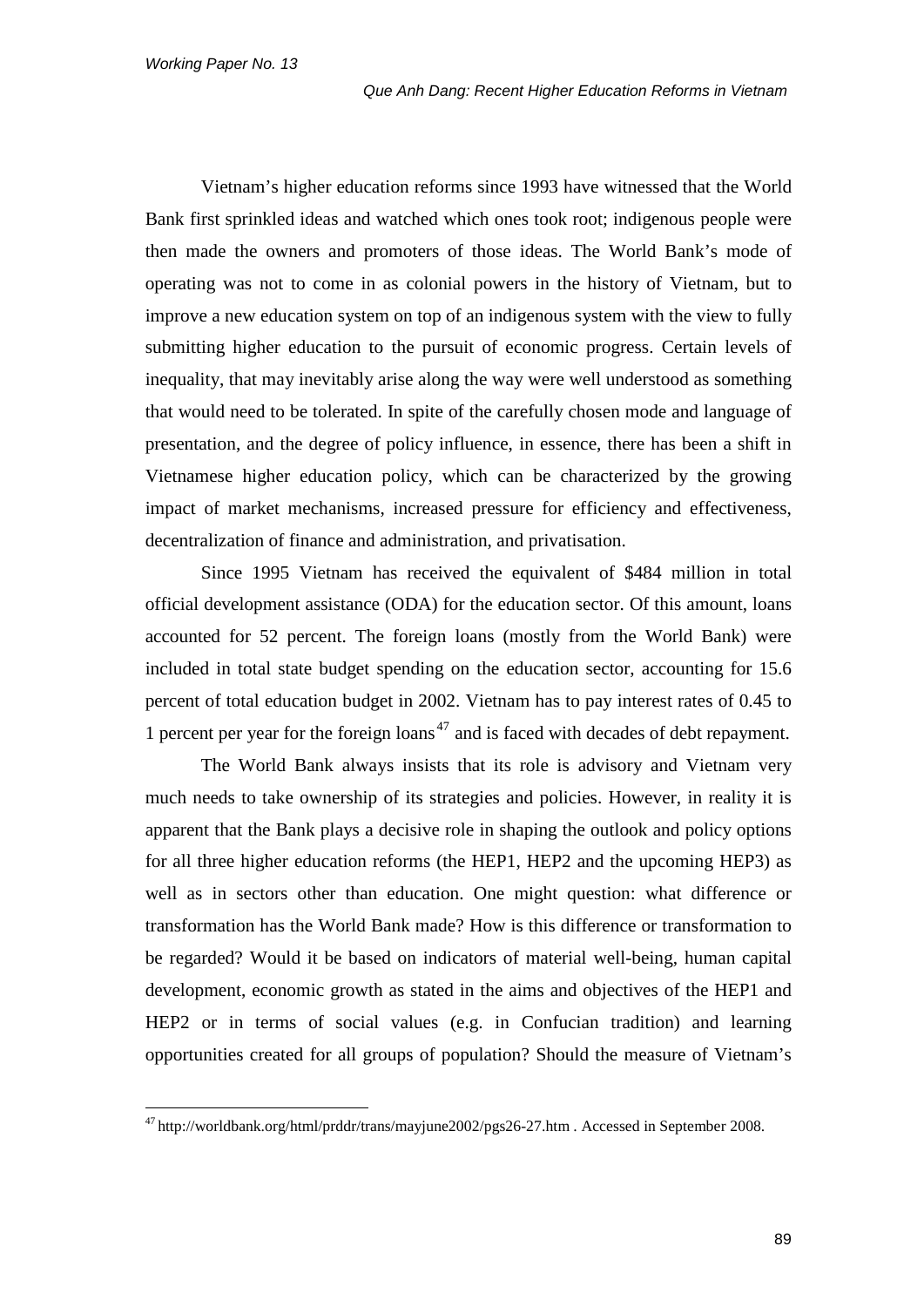success in its changing education policies be the degree to which the country "opened up" to embrace the Bank's neoliberal thinking and policy recommendations? Or should the success or failure be determined by the degree to which Vietnam can perform a balancing act, negotiating between a range of competing pressures and interests in a complex domestic and international environment? Perhaps the Vietnamese of future generations, who pay back the loans, will have a better opportunity to consider these questions and judge if the loans and the indebtedness have been worthwhile?

This thesis examined in detail the workings of the World Bank, the sources of its power and pointed out that the World Bank did not appear to exert its power over the nation state but instead it seemed merely to defuse its ideas and help borrowing governments to legitimize their policies by using expert authority. In other words, the World Bank chose the working methods that seem to enhance state power by making borrowing governments and indigenous people to own their reforms, to materialize their national development objectives. While acknowledging the rationality of the World Bank expert authority and power mentioned in the literature, the study raised the question on contested knowledge, which challenges the degree of its expert authority over time and effects its power relation with nation state in the long run.

Although the World Bank is proving successful in its aspiration to shape important elements of global opinion, there are clear limits in place as to the World Bank's expert authority, given the policy-driven nature of its research, as shown in chapter IV, and the lack of penetrating, critical, open-ended inquiry. Therefore, its core policy ideas are still based on its conventional short policy menu with intellectual grounding in human capital theory and rate-of-return analysis to champion poverty and austerity, and a reduced role of government in the provision of education. The World Bank achieved successes but also experienced failure in its policy-based lending. Many observers comment that countries need to be free to deviate from the uniform neoliberal model and to follow variable pathways which suit their developmental trajectories. Also in recent years developing countries have found private banks and regional development banks to be less demanding sources of capital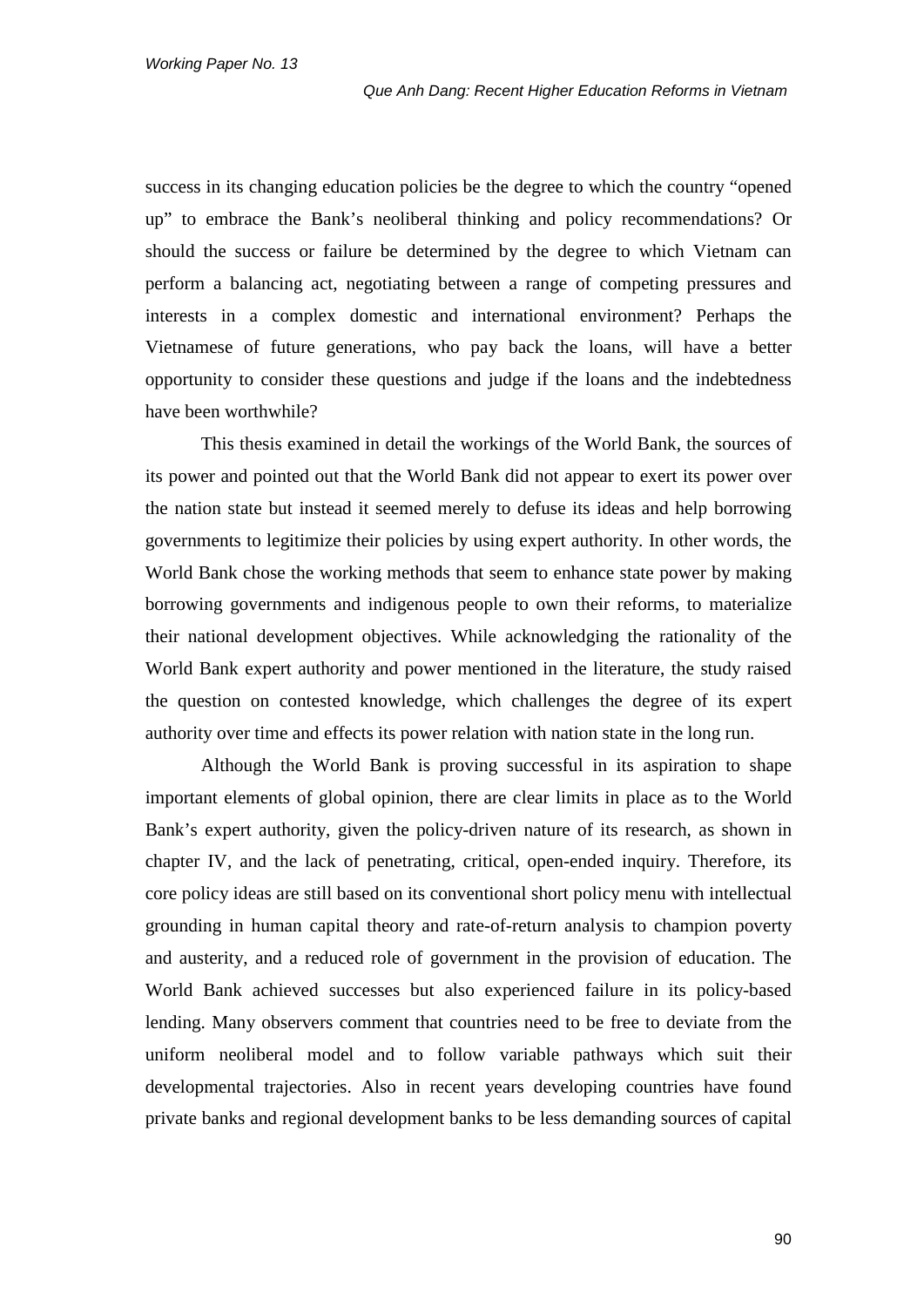than the World Bank. Would the power of the World Bank be lessened? Could developing countries build a defence mechanism to resist power from the World Bank through greater engagement and collaboration amongst themselves? This leads to debatable questions of why countries still borrow from the World Bank even if other sources of capital are just as readily available. What makes the World Bank's power persist? Broadly, the answer is two-fold. *First*, the status of the World Bank and its sister, the International Monetary Fund (IMF), is such that their joint assessments of country economic health are enormously influential in determining the 'creditworthiness' or 'credibility' of borrowing countries (Jones, 2006; Moutsios, 2008). Other international partners are, to a very considerable degree, often guided by the World Bank's assessment of the soundness of developing countries' policies and their economic performance. The World Bank-published country reports also determine the shape and extent of other bilateral and multilateral aid agencies, because the soundness of the local environment is a deciding factor for the donors and investors alike. *Second*, as part of its lending operations, the World Bank provides considerable technical assistance to the borrowing countries. This technical assistance has been of significant importance in the design of borrowers' development strategies and particular projects.

In the meantime, the World Bank's scale of lending, its global reach, its expert imprint and its policy influence will continue to confirm its position as the strongest international organisation in education. Given changes within the World Bank over educational policies and priorities and given its capability as a think-tank and catalyst of ideas, it will certainly be interesting to see how this powerful international organisation, with its expanded networks of influence, deals with further challenges of globalisation when working to track and to ameliorate educational problems in order to make the world a better place.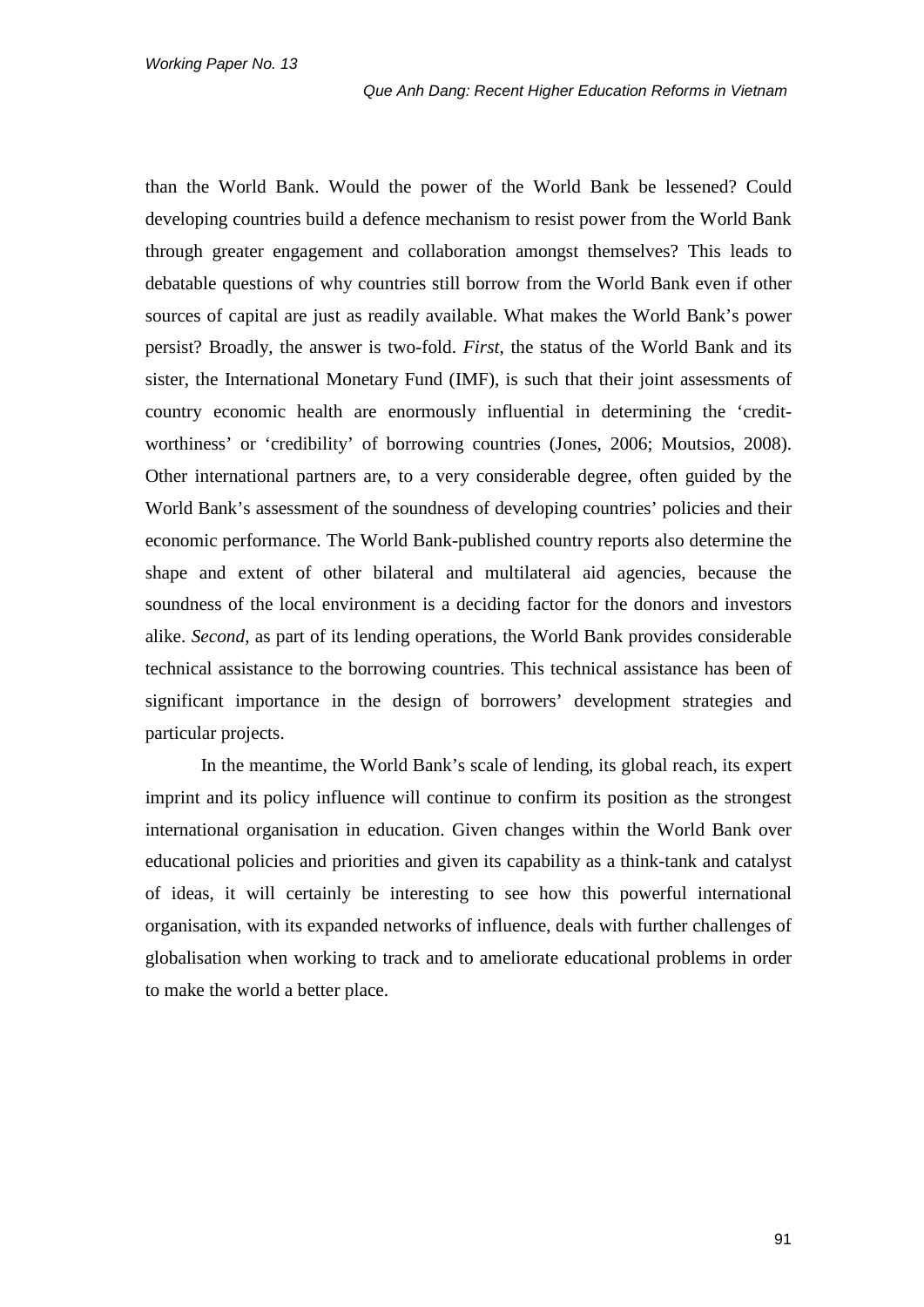### **APPENDEXES**

# Appendix 1: Network with Vietnamese Influential Academics

Name and Involvements in Vietnam's HE Reforms Organisation **Ta Ngoc Chau** One of the major contributors to the research and final Vietnam Education Financing Sector Study (VEFSS) report drafting in 1997. Provided training on statistical methods for staff in the MOET Senior Researcher, International Institute of Educational Planning, Paris. **Nguyen X. Nguyen** Mr. Nguyen wrote background papers based on the Higher Education Institutional Finance Survey (HEIFS), part of VFSS, and provided training on institutional cost analysis for the MOET staff. Economist, graduated from George Mason University, USA. **Mr Pham Thanh Nghi** Graduated from the University of New England in Australia. He contributed a background paper on policies and regulations for non-public education in 1996 for VFSS The MOET's National Institute for Educational Development **Prof. Lam Quang Thiep** Scholar at State University of New York at Buffalo. The country-leading professor of higher education at Hanoi National University Number of publications, position papers cited by the World Bank and the MOET Former Director of the Higher Education Department, the MOET (1988 - 1998). **Dr. Nguyen Thi Le Huong** UK graduate "Current Update of HE in Southeast Asia: the case of Vietnam", position paper for the World Bank and the MOET. Deputy Director of the Higher Education Department, the **MOET Dr. Nguyen Nguyet Nga** UK, USA graduate Position paper for the World Bank: "Trends in the Education Sector from 1993-1998" Senior researcher at the World Bank, Hanoi.

#### **Prof. Ho Tu Bao**

Professor in the School of Knowledge Science of Japan Advanced Institute of Science and Technology (JAIST) and researcher in Institute of Information Technology, Vietnamese Academy of Science and Technology (VAST)

M.S. and Ph.D. degrees in Computer Science from Pierre and Marie Curie University, Paris (1984, 1987), and Habilitation à diriger de recherche from Paris Dauphine University (1998)

Japan Advanced Institute of Science and Technology (JAIST), Japan.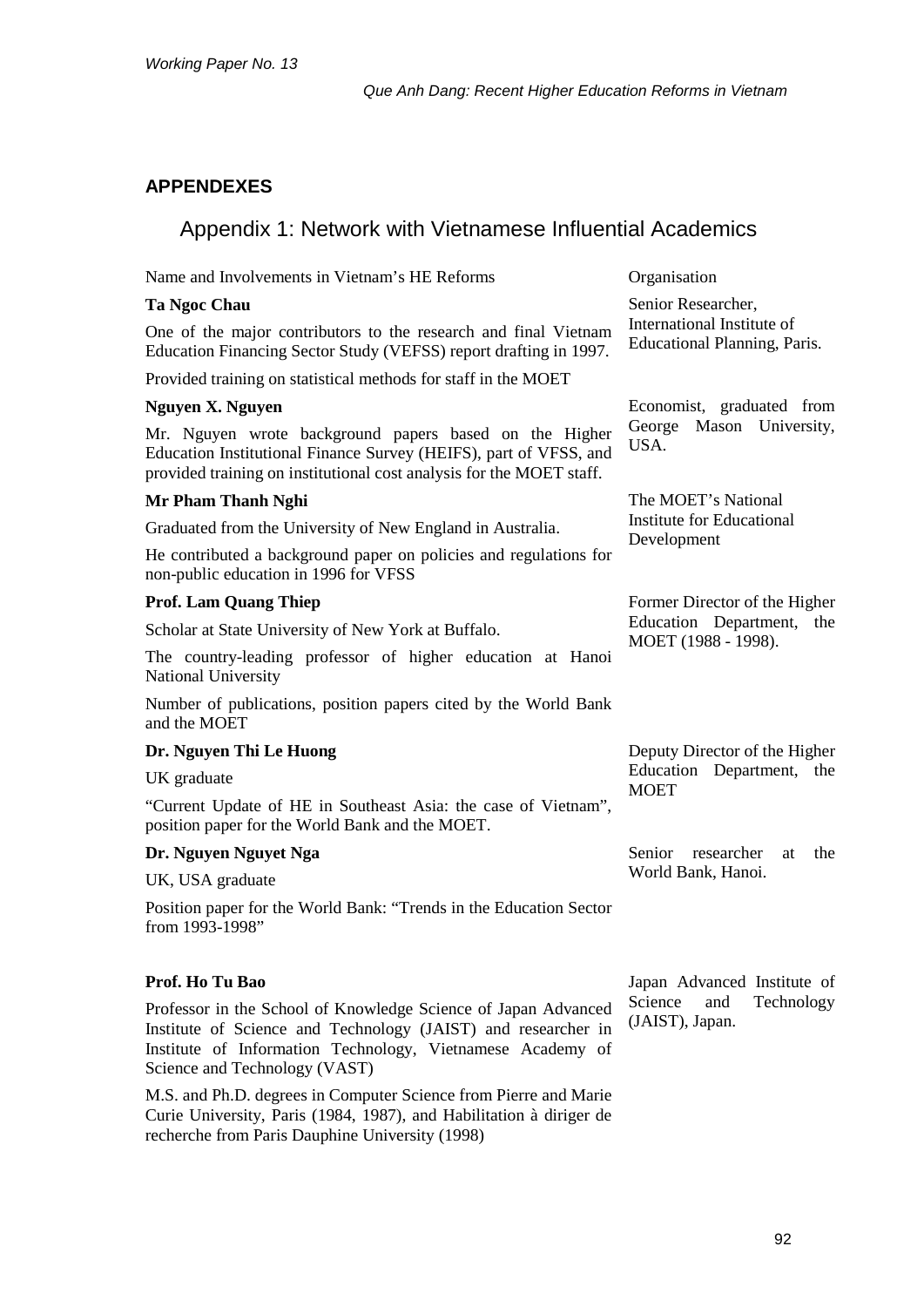One of the authors of the Proposal: "To Engage Overseas Vietnamese Academics in Establishing and Operating World Class Universities in Vietnam" to the Government of Vietnam in 2005

Source: "Current Educational Issues: Perspectives and Solutions"- 2007, Tri Thuc Publishing House, Hanoi, Vietnam

#### **Prof. Tran Nam Binh**

One of the authors of the Proposal: "To Engage Overseas Vietnamese Academics in Establishing and Operating World Class Universities in Vietnam" to the Government of Vietnam in 2005.

New South Wales, Australia.

University of Wright State

University of Waseda, Tokyo,

University of Compiègne,

United Nations Statistics

Japan.

France

Division

#### **Prof. Tran Huu Dung**

One of the authors of the Proposal: "To Engage Overseas Vietnamese Academics in Establishing and Operating World Class Universities in Vietnam" to the Government of Vietnam in 2005 Dayton, Ohio, USA.

#### **Prof. Tran Van Tho**

One of the authors of the Proposal: "To Engage Overseas Vietnamese Academics in Establishing and Operating World Class Universities in Vietnam" to the Government of Vietnam in 2005

#### **Prof. Ha Duong Tuong**

One of the authors of the Proposal: "To Engage Overseas Vietnamese Academics in Establishing and Operating World Class Universities in Vietnam" to the Government of Vietnam in 2005

#### **Vu Quang Viet**

Senior Consultant

One of the authors of the Proposal: "To Engage Overseas Vietnamese Academics in Establishing and Operating World Class Universities in Vietnam" to the Government of Vietnam in 2005

| <b>Prof. Le Van Cuong</b>                                                                                                                                                                           | University Paris 1, France                                      |
|-----------------------------------------------------------------------------------------------------------------------------------------------------------------------------------------------------|-----------------------------------------------------------------|
| <b>Prof. Nguyen Dang Hung</b>                                                                                                                                                                       | University of Liège, Belgium                                    |
| <b>Emeritus Prof. Bui Trong Lieu</b>                                                                                                                                                                | University Paris V, France                                      |
| <b>Prof. Ton That Nguyen Thiem</b>                                                                                                                                                                  | United Business<br>Institute.                                   |
| <b>Prof. Le Dung Trang</b>                                                                                                                                                                          | Brussels, Belgium, Atlanta &<br>Boston, USA.                    |
| overseas Vietnamese academics are the authors of<br>These<br><i>"Recommendations on Reforming and Modernising Vietnamese</i> "<br><b>Education System</b> " sent to the Central Communist Party and | International<br>Centre<br>for<br>Theoretical Physics, Trieste, |
| Government Leaders on 5 July 2004                                                                                                                                                                   | Italy                                                           |

.

Source: "Current Educational Issues: Perspectives and Solutions"- 2007, Tri Thuc Publishing House, Hanoi, Vietnam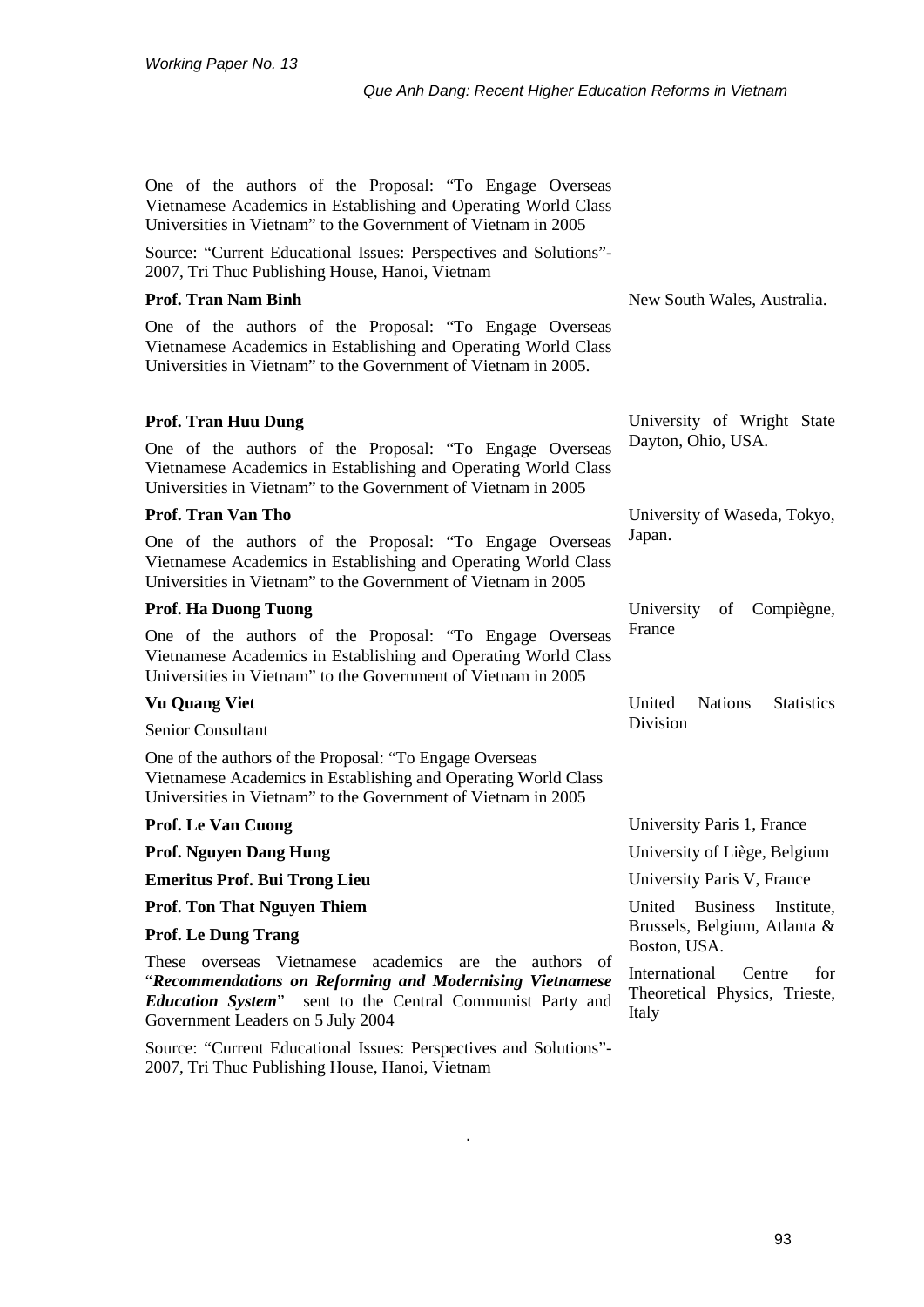### Appendix 2a: HEP2 Credit Conditions and Covenants *Source: WB, 2007b, p.11-12*

#### **6. Credit Conditions and Covenants**

#### *Effectiveness Conditions:*

The PMU has been established and its key staff appointed: (i) Project Director; (ii) Sub-Component 1.1. [Governance] Coordinator; (iii) Sub-Component 1.2 [Financing] Coordinator; (iv) Sub-Component 1.3 [Quality Assurance] Coordinator; (iv) TRIG Manager; (v) Procurement Coordinator; (vi) Financial Management Coordinator; Accountant and Cashier (vii) Monitoring Evaluation (M&E) Coordinator; (viii) Administration Coordinator; and (ix) Internal Auditor, having qualifications and experience acceptable to the Bank; PMU has adopted a Project Operations Manual (including Procurement Manual, Financial Management Manual, TRIG Manual and Implementation Plan) acceptable to the Bank; the PMU has established a computerized accounting system satisfactory to the Bank in accordance with the provisions of the Financial Management Manual; and the MOET has issued an investment decision approving at least twelve TRIG sub-project proposals and signed TRIG Agreements with at least six universities whose TRIG sub-project proposals have been approved.

#### *Legal Covenants:*

- Maintain the PMU, with qualified staff, throughout project implementation;
- Constitute the Project Director, Governance Coordinator, Financing Coordinator, Quality Assurance Coordinator and TRIG Manager as a Senior Management Group, responsible for integrating and coordinating policy development and project activities;
- Establish an inter-ministerial Project Advisory Committee by November 30, 2007 and maintain throughout project implementation, to provide guidance in project implementation (see Annex 6 for membership);
- Establish TMU (TRIG Management Unit) at TRIG-recipient universities, with qualified staff, and maintain throughout TRIG sub-project implementation;
- Submit annual work program (including financing plan and budget) not later than November 30 of each year, commencing in 2007;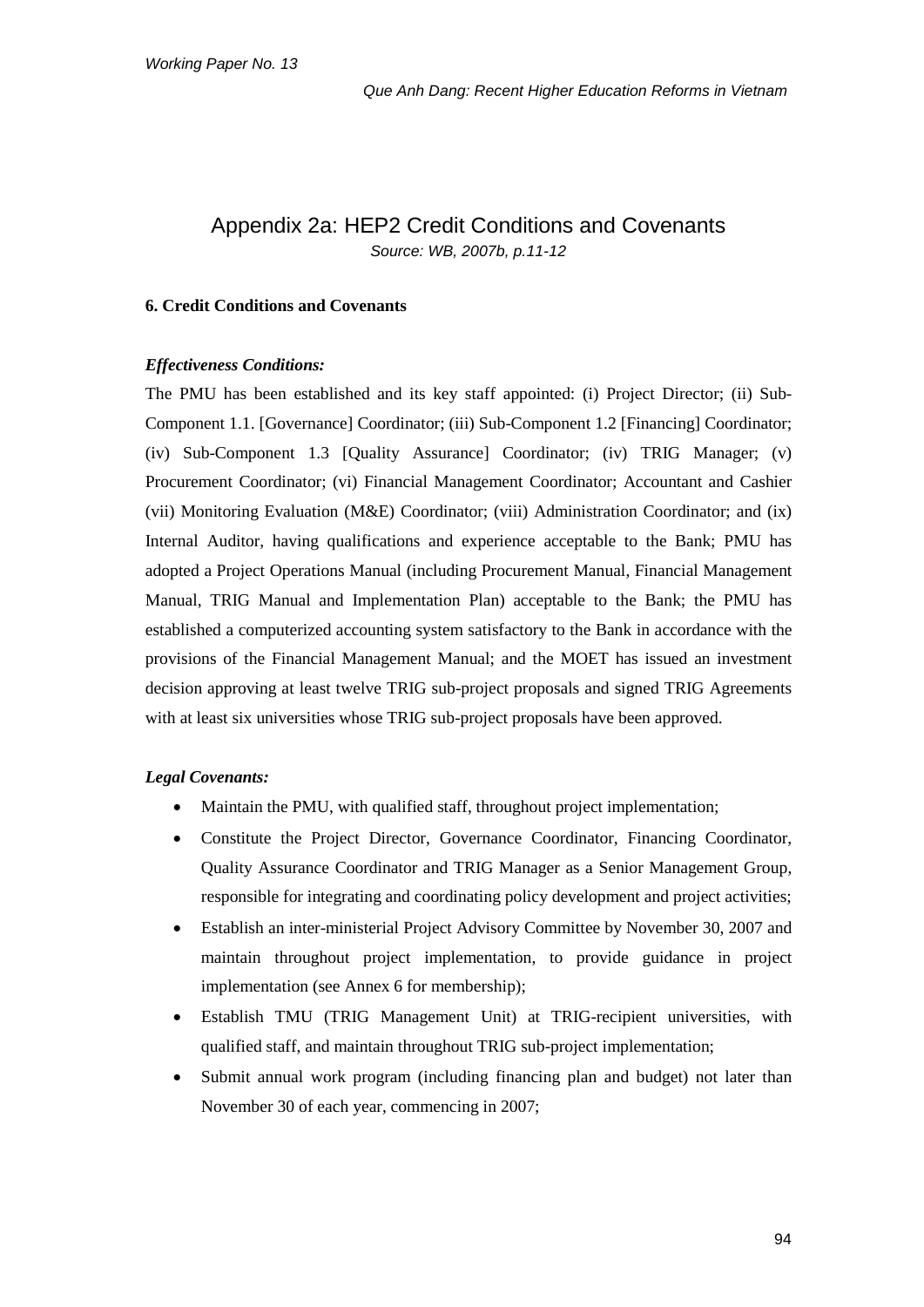- Submit a semi-annual progress report (including M&E results) not later than 45 days after the end of the period covered by the report;
- Maintain the financial management system and submit Interim Financial Reports (IFRs) semi-annually, no later than 45 days after the end of each semester;
- Prepare financial statements and submit annual audit report prepared by independent auditors no later than six months after the end of each fiscal year;
- Hire at least two procurement consultants to the PMU by November 30, 2007 to assist with procurement tasks under the supervision of the PMU's Procurement Coordinator;
- Hire a financial management firm by January 31, 2008 to assist with and support the financial management tasks under the supervision of the PMU's Financial Management Coordinator;
- Hire an independent M&E firm by March 31, 2008 to conduct evaluation study;
- Carry out the following actions in each TRIG-recipient university before the first disbursement is made for that university's TRIG: (i) sign TRIG Agreement by December 31, 2008; (ii) appoint at least one accountant and one cashier to the TMU; (iii) appoint at least one procurement officer to each TMU; (iv) agree with the Bank on the format of the IFRs to be used by universities for their TRIGs; and (v) set up a computerized accounting system in each TMU.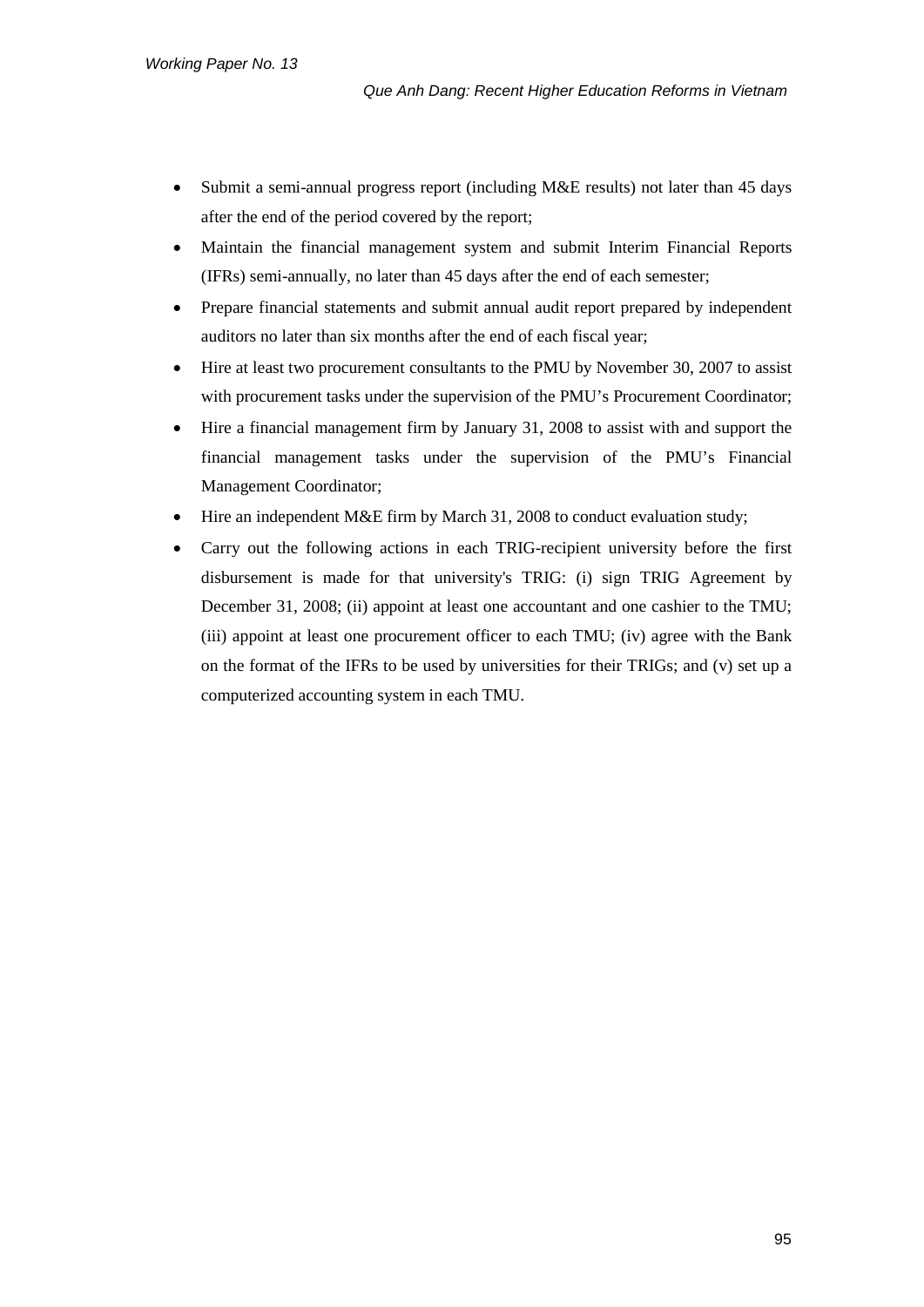### Appendix 2b: HEP1 Main Loan Conditions *Source: WB, 1998, p12-13*

#### **G: Main Loan Conditions**

#### *1. Effectiveness Conditions:*

**Prior to effectiveness,** the government will confirm that for the structures and staffing needed for implementation, it has issued invitations to recruit external key technical assistance to support the PCU. Key external assistance posts include: (i) Senior advisor in project management and implementation; (ii) Senior Finance Advisor; and (iii) Procurement Advisor.

#### *2. Other [classify according to covenant types used in the Legal Agreements.]:*

**Prior to negotiations,** the government confirmed that for:

(a) the structures and staffing needed for implementation, it has created -- and adequately staffed -- the Project Coordination Unit (PCU) and its procurement advisory service. Key fulltime national positions include the Manager of the Project Coordination Unit, the Finance Officer, and the Procurement/Purchasing Officer;

(b) the program of quality improvement grants to higher education institutions, it has furnished the finalized operational manual for the award and administration of university Quality Improvement Grants (QIGs) in a form and substance acceptable to the Association; and

(c) national counterpart funds: it has made provision for adequate counterpart financing and that these funds are readily available for the initial start-up of the project.

During negotiations, the government confirmed that for:

(i) Monitoring & reporting on project implementation and impact:

- it will provide the Association with regular quarterly progress reports (by January 31, April 30, July 31 and October 31 each year) documenting implementation progress of all aspects of the project and listing problems and issues requiring resolutions as soon as these become apparent.
- it will furnish to the Association by October 31 each year an annual work program for implementation for the next twelve month period, together with an annual training program.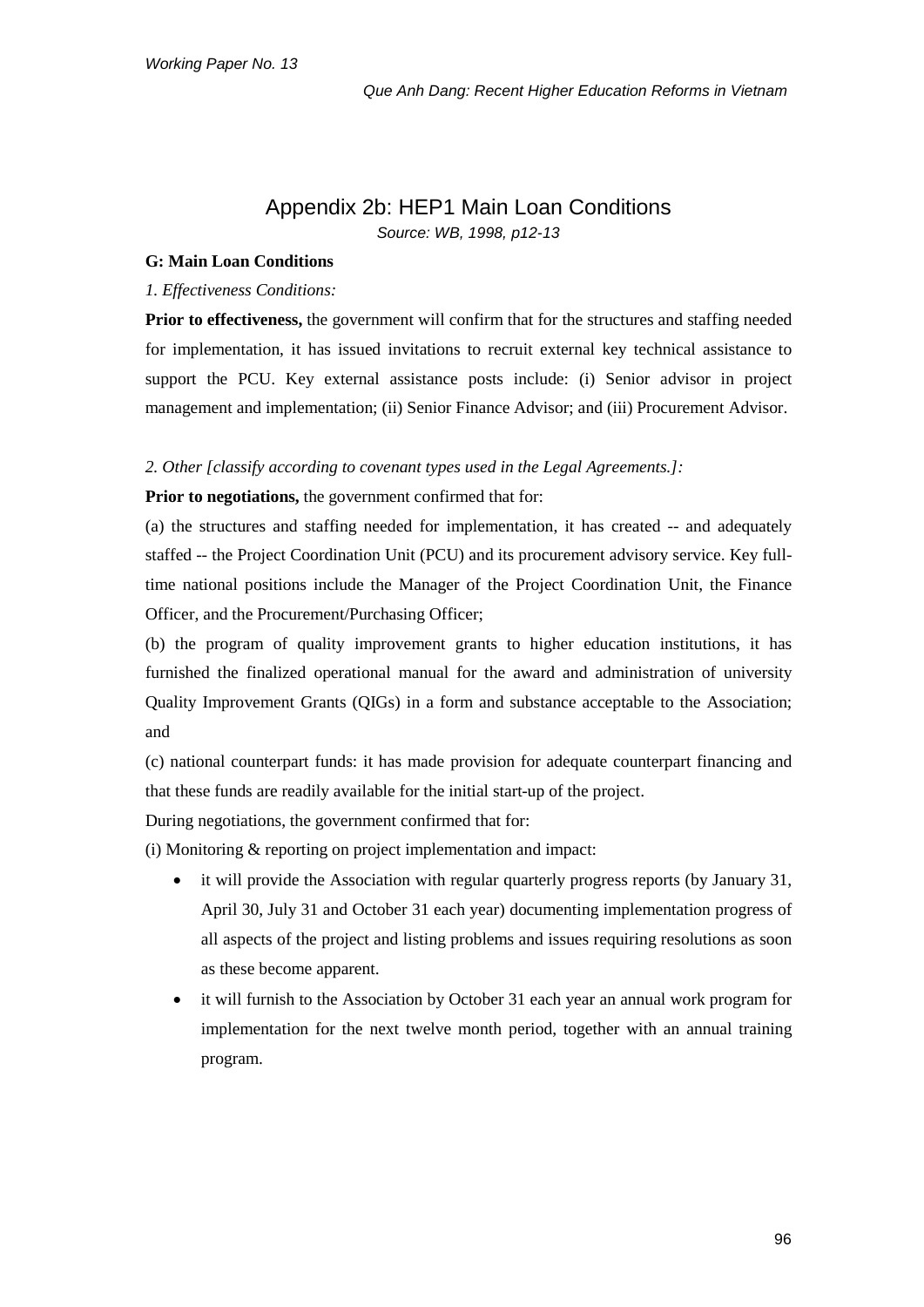- it will hold, jointly with the Association, reviews of implementation of the project by December 30 each year, commencing in December 1999 and will also hold a midterm review of project implementation on or before December 1, 2001.
- it will monitor the agreed list of key performance indicators that relate to project objectives and will include a report on these indicators as part of the regular progress reports shared with the Association.
- it will prepare and submit to the Association an Implementation Completion Report within six months of the closing date.
- (ii) Monitoring & reporting on university performance:
	- it will carry out annual monitoring of the performance of all universities and higher education institutions through an annual survey, and that the results from this annual survey will be disseminated to all higher education institutions and will be shared with the Association as part of the regular reporting on the project by July 31 of each year.

(iii) The program of quality improvement grants to higher education institutions:

- it will include inside the structure charged with quality assurance assessments and accreditation of the higher education institutions a unit responsible for assessing the eligibility and conformity of, ranking the applications for, and making recommendation on the award of Quality Improvement Grants to universities and higher education institutions.
- activities related to the program of Quality Improvement Grants for universities will be carried out in accordance with policies and operation guidelines, procedures, criteria and conditions acceptable to the Bank, as laid down in the QIG operational manual.
- it will ensure that technical audits of the QIG program are undertaken by an independent body, starting on or before November 30, 1999 in accordance with terms of reference and in a manner acceptable to the Association, to review activities funded by QIGs on a sample basis, and that copies of the technical audit would be furnished to the Association for comment as part of the annual reports on project implementation not later than January 31 of each year.
- by January 31 each year, it will provide the IDA with a comprehensive report on QIG operations (applications, rankings, recommendations for awards, actual awards, and implementation of previous awards).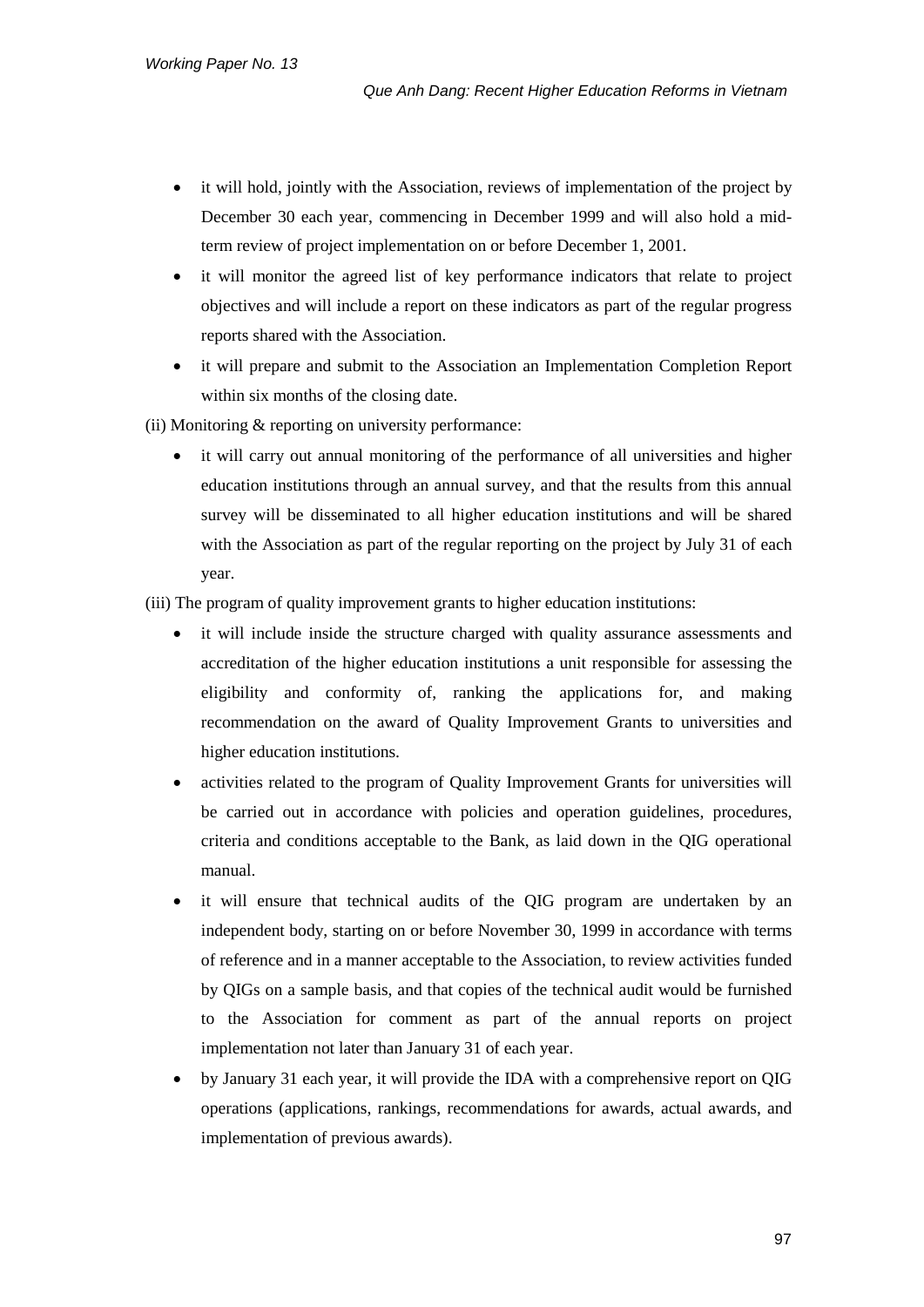(iv) Project financing and accounting:

- *Counterpart funding:* that: a). both government and the universities will provide the required counterpart funds in a timely and cost-effective manner; b). it will finance 100% of the incremental salaries of all national staff needed to work on and carry out the project activities; and c. the universities will finance the incremental staff salaries needed to operate the university based planning units and the career advisory services located in each of the higher education institutions.
- *Accounts and auditing:* that: a) it will keep separate project accounts, including details of the use of all Quality Improvement Grants awarded to universities, will ensure that an annual audit is made of the project expenditures and accounts, the project special account and State-owened enterprises (SOEs) by independent external auditors; and b) Government will agree that it will report on the project finances and provide the Association with the external auditors opinion within six months of the end of each government fiscal year.

(v) HE Policy development:

it will develop a national policy for the higher education sub-sector, with provisions on: (i) pricing policy in HE; (ii) changes in institutional autonomy and accountability; and (iii) quality assurance and performance monitoring of all higher education institutions; at the same time as the report required for the mid-term review, give the Association, for its review and comment, such a higher education policy document; and adopt such a policy according to a timetable acceptable to the IDA.

As a condition of disbursement of grants (category 2, a, b, and c), the government will confirm that it has appointed the Manager of the Proposal Assessment Unit charged with administering the processing of QIG applications.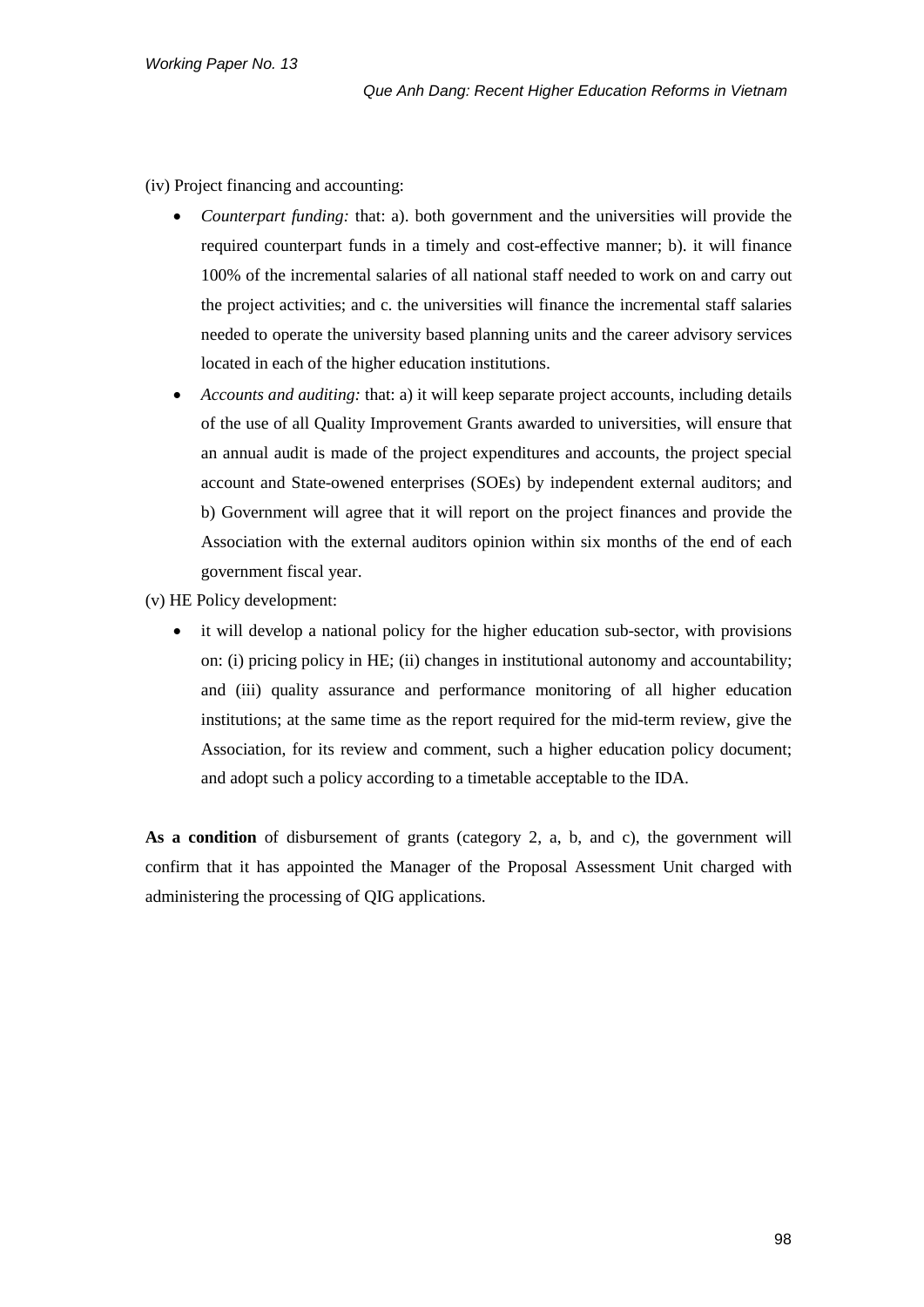### Appendix 3: Student Loan Programmes in Vietnam

In 1994, Vietnam launched a loan programme for college and university students. Administered by the Industrial and Commercial Bank of Vietnam (Incombank), the programme covered four Hanoi universities: the Agricultural University, Polytechnic University, National Economic University, and Pedagogic University. In 1995-1996, the loan scheme was extended to 20 universities and by 1996, 2,359 students had received loans, totalling VND 2.7 billion (\$2 million in 1996 prices).

In 1997, Vietnamese Government made the loan programme permanent, and only allowed students who had already completed the first year of their study having achieved high grades. Students could borrow at the most VND 1.2 million (\$419) for the 10-month academic year, and must find a co-signer to secure their loans. Loan applications must be endorsed by the local People's Committee, which is expected to assist Incombank to trace borrowers who default. Loans are expected to be repaid within ten years (15 years in some cases) from the date of loan approval.

The interest rate is 1 percent per month (more than 12 percent a year) - a significantly subsidised rate compared to the market-going rate of 20 percent per annum.

In the 10 years following the institution of the loan programme, some difficulties have already arisen: first, the supply of loans fall short of the demand, so loans cannot fully alleviate borrowing constraints that inflict the poor.

Second, because finance markets are incomplete, verification of student income is highly difficult, so sometimes, relatively well-off students crowd out needy students. Third, undeveloped information sharing makes it hard for Incombank to collect payments in a timely manner. Finally, while relative incomes of college graduates are high, income levels have not risen at expected levels, and this is contributing to higher than expected default rates.

*Source: Johnstone (2004) in World Bank "Vietnam Higher Education Skills for Growth" (2007a:92)*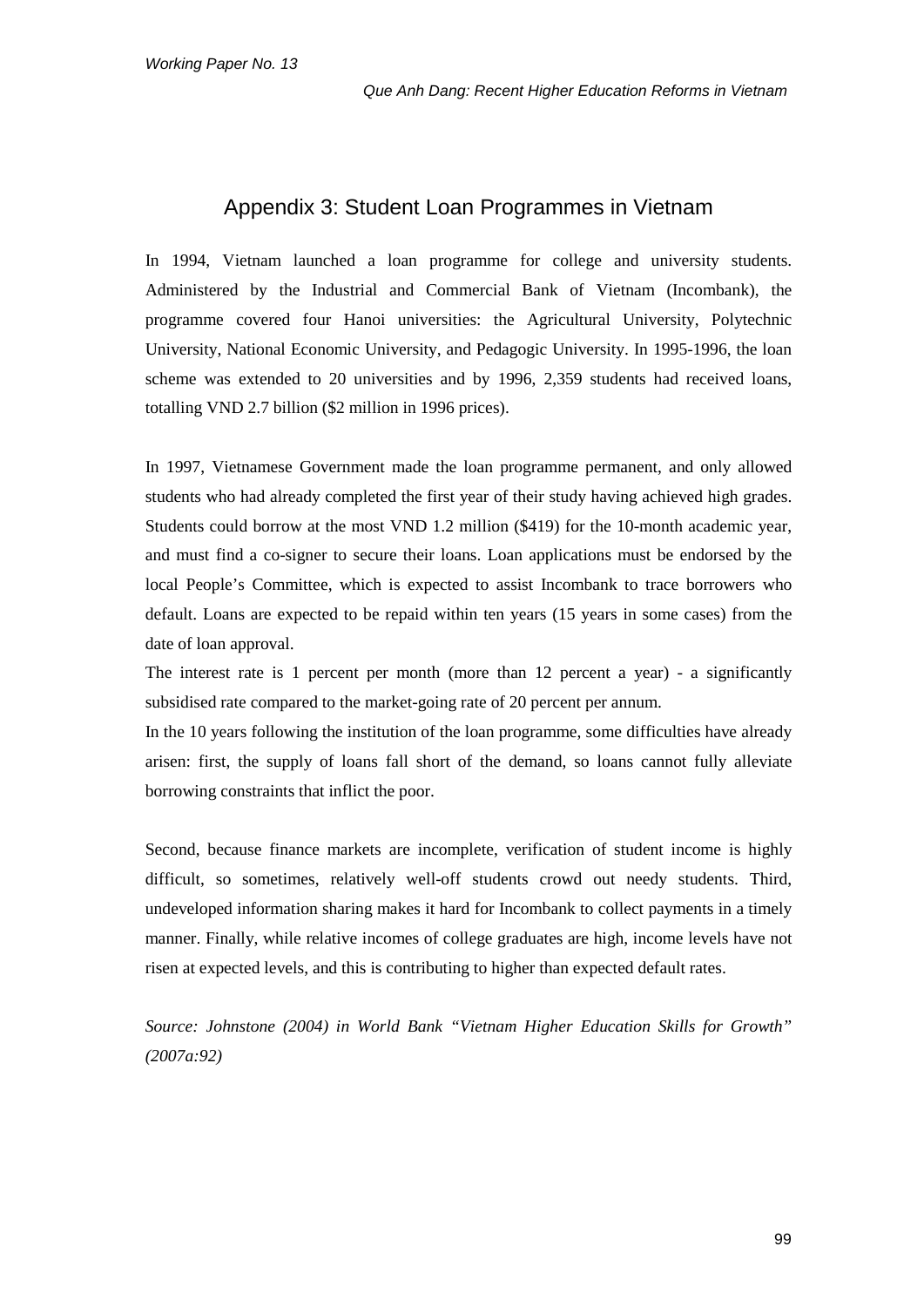# Appendix 4: The WB-Sponsored Conferences on Higher Education in East Asia (2005-2008)

*Source: World Bank office in Hanoi*

| Feb 27 - | World Bank Institute: East Asia Course on Education and Competitiveness |
|----------|-------------------------------------------------------------------------|
| Mar 2    | Trends in Governance and Financing Reforms                              |
| Bangkok  |                                                                         |

#### **2007**

| Dec 3-5<br>Kuala                | <b>Regional Higher Education Conference "Strategic Choices for Higher</b><br><b>Education Reform"</b>                                                                                                                                                                                                                                                                                                                                       |
|---------------------------------|---------------------------------------------------------------------------------------------------------------------------------------------------------------------------------------------------------------------------------------------------------------------------------------------------------------------------------------------------------------------------------------------------------------------------------------------|
| Lumpur,<br>Malaysia             | The main objective of this conference was to share information on promising<br>experiences with higher education reform across the Asian and Pacific Islands and<br>South Asian countries that emphasized ways of ensuring the quality of higher<br>education outcomes, but also the importance of improving system and<br>institutional governance and finance.<br>Vietnam's Minister of Education gave a presentation at this conference. |
| Nov 1-2<br>Shanghai,<br>China   | Second International Conference on World-Class Universities, Shanghai Jiao<br>Tong University                                                                                                                                                                                                                                                                                                                                               |
| Oct 29-30<br>Shanghai,<br>China | Third Meeting of the International Expert Group on Rankings, Shanghai Jiao<br>Tong University                                                                                                                                                                                                                                                                                                                                               |
| Jun 11-12<br>Bangkok            | <b>Seminar on Higher Education Strategies</b><br>Jointly organized by the Thai Commission on Higher Education and the World<br>Bank.                                                                                                                                                                                                                                                                                                        |
| Jun 6-8<br>Beijing              | <b>Seminar on the Financing of Post-Basic Education</b><br>Jointly organized by the China Institute for Education Finance Research (Peking<br>University) and the World Bank.                                                                                                                                                                                                                                                               |
| Jan 16-17<br>Beijing,<br>China  | <b>Regional Bank Conference on Development Economics (RBCDE)</b><br>The aim of the 2007 RBCDE was to share experience and lessons of the<br>investment in higher education and its effects on development. The main topics<br>included Migration and Brain Drain; Financing Higher Education; Private-Public<br>Cooperation; Technological Innovation and Labour Market                                                                     |
| 2006                            |                                                                                                                                                                                                                                                                                                                                                                                                                                             |
|                                 | Dec 11-13 Conference on Cross-Border Higher Education                                                                                                                                                                                                                                                                                                                                                                                       |

Hanoi, organized by the Ministry of Education and UNESCO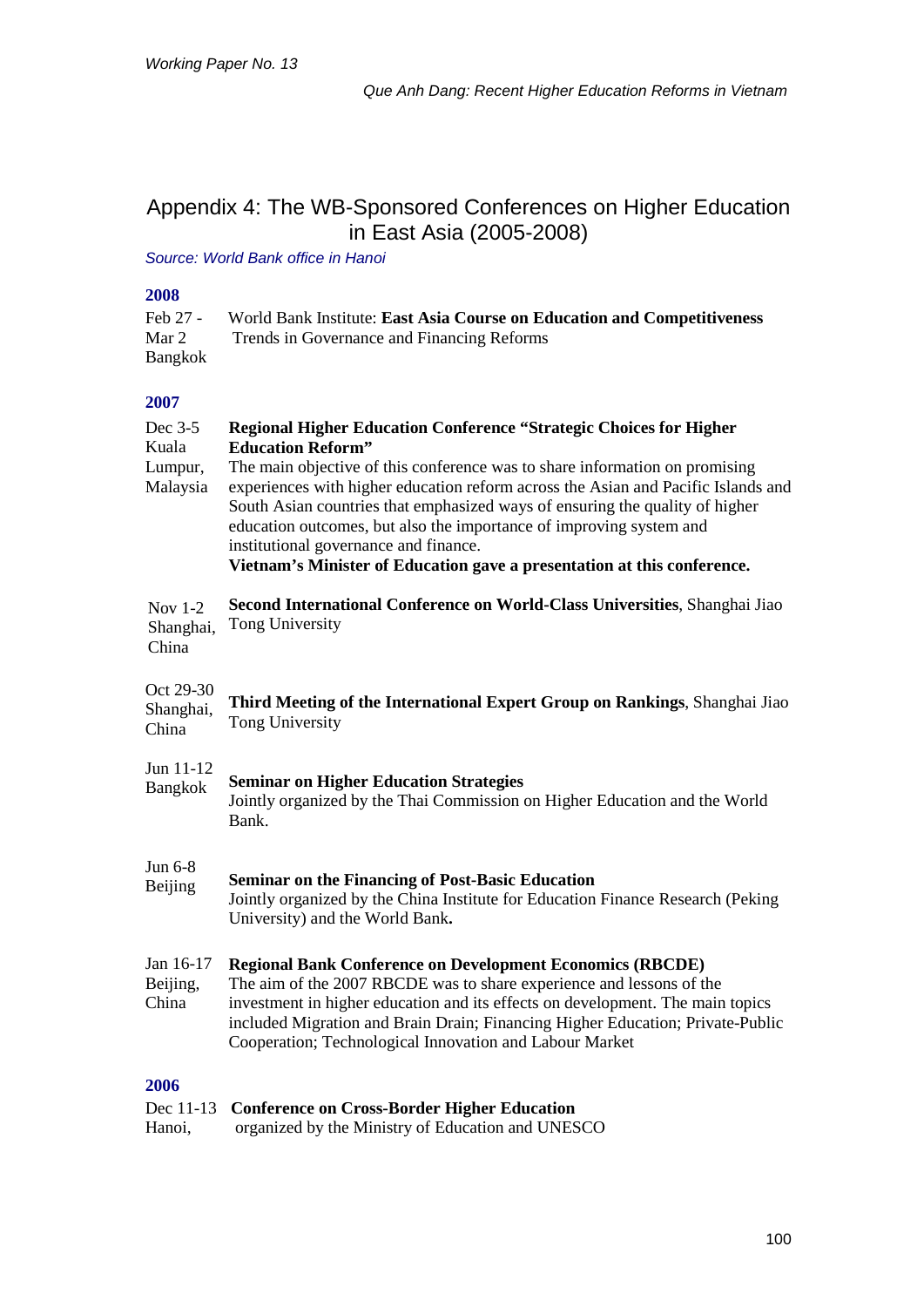#### Vietnam

| Dec $8-10$      | <b>University Autonomy: IAU-IAUP Presidents' Symposium</b>               |
|-----------------|--------------------------------------------------------------------------|
| Chiang-         | organised by the International Association of Universities (IAU) and the |
| Mai.            | International Association of University Presidents (IAUP)                |
| <b>Thailand</b> |                                                                          |

#### **2005**

May 21 Cambodia **Capacity Building Role of Tertiary Education in Developing Countries** 

Apr 27 Bangkok, Thailand **International Symposium on Higher Education Reform**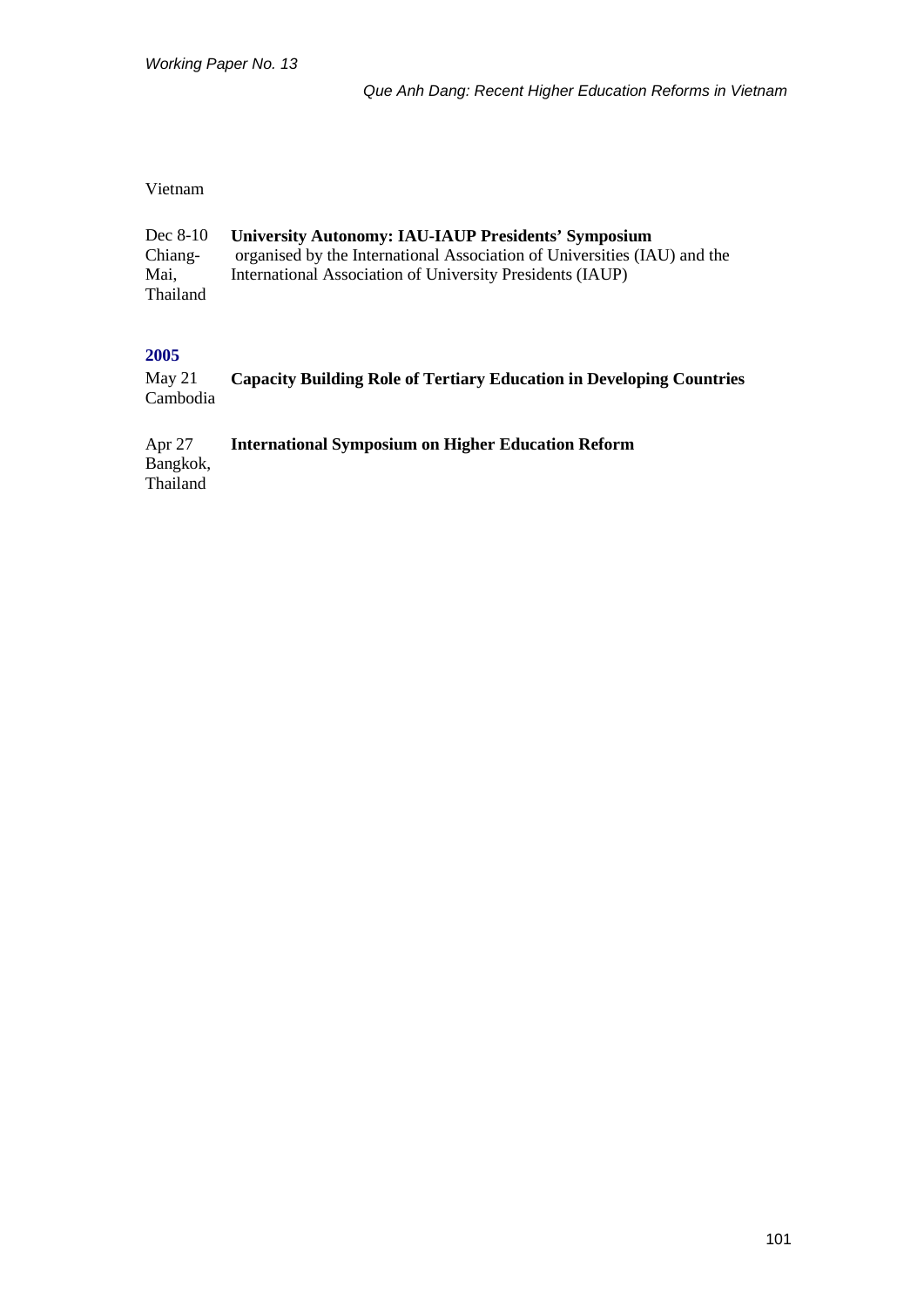# **BIBLIOGRAPHY**

Apple, M. (2000), Between Neoliberalism and Noeconservatism: Education and Conservatism in a Global Context. In Burbules, N.C., & Torres, C.A. (Eds.), *Globalisation and Education: Critical Perspectives*. New York: Routledge.

ASEM "Education and Training for Tomorrow: Common Perspectives in Asia and Europe" Berlin, 5-6 May 2008. ASEM information board [www.aseminfoboard.org,](http://www.aseminfoboard.org/) (last accessed in May 2008).

Banya, K (2005). Globalisation and Higher Education Policy Changes. In Joseph Zajda (Ed.) *International Handbook on Globalisation, Education and Policy Research: Global Pedagogies and Policies.* Dordrecht: Springer.

Bard, A. & Söderqvist, J., (2002), *Netocracy: the New Power Elite and Life after Capitalism*. London: Reuters.

Barnett, M. & Finnemore, M. (1999), The Politics, Power, and Pathologies of International Organisations. *International organisation*, Vol. 53, No. 4, pp. 699-732.

Barnett, M. & Finnemore, M. (2004), *Rules for the World: International Organisations in Global Politics*. New York : Cornell University Press.

Barnett, M. & Finnemore, M. (2005), The Power of Liberal International Organisations. In Barnett. M & Duvall, R. (Eds.), *Power in Global Governance*. Cambridge: Cambridge University Press.

Beck, U. (2005), *Power in the Global Age*. Cambridge: Polity Press

Bezanson, K., Annerstedt, J., Chung, K., Hopper, D., Oldham, G. and Sagasti, F. (1999). *Viet Nam at the Crossroads: The Role of Science and Technology*. Ottawa: International Development Research Centre (IDRC).

Bonal, X. (2004), Is the World Bank education policy adequate for fighting poverty? Some evidence from Latin America. *International Journal of Educational Development*, Vol. 24, pp. 649–666

Brown, P., Lauder, H. & Ashton, D. (2007), Towards a high skills economy: Higher education and the new realities of global capitalism. In Epstein, D., Boden, R., Deem, R., Rizvi, F. and Wright, S. (Eds.) *World Year Book of Education 2008. Geographies of Knowledge, Geometries of Power: Framing the Future of Higher Education*. London: Routledge.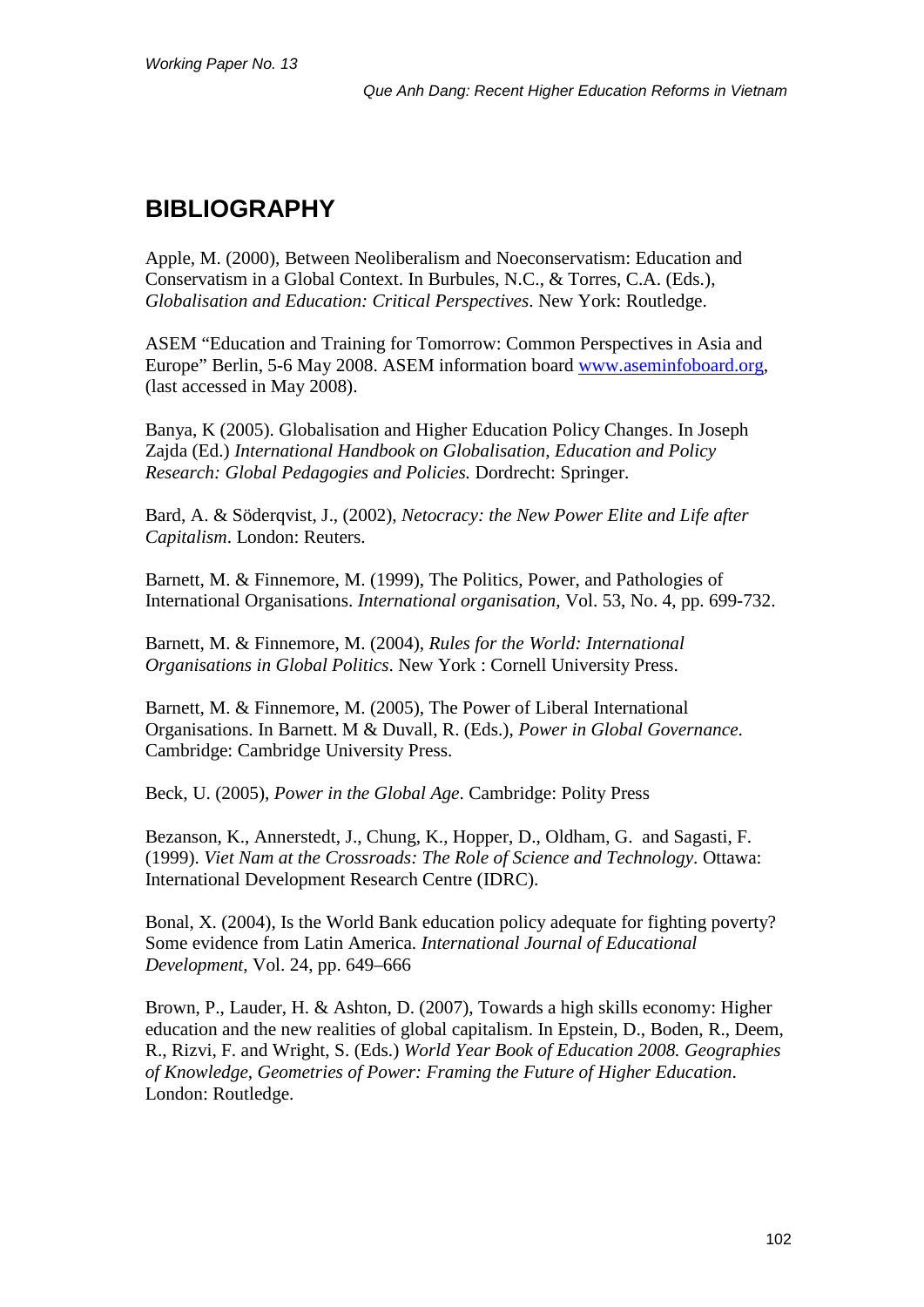Burbules, N.C., & Torres, C.A. (2000), *Globalisation and Education: Critical perspectives*. New York: Routledge.

Carnoy, M. & Castells, M. (1999) 'Globalisation, the Knowledge Society, and the Network State: Poulantzas at the Millennium'. Paper presented at the University of Athens's International Conference on Nicos Poulantzas, September 30 – October 2, 1999.

Carnoy, M. (2002), Latin America: the New Dependency and Educational Reform. In Holger, D. (Ed.), *Educational Restructuring in the context of Globalisation and National Policy*. New York: RoutledgeFalmer.

Dale, R (1999), Specifying globalisation effects on national policy: a focus on the mechanisms. *Education Policy*, Vol.14, No.1, pp 1-17.

Dale, R. & Robertson, S. (2002), The Varying Effects of Regional Organisations as Subjects of Globalisation of Education. *Comparative Education Review*, Vol. 46, No.1, pp. 10 -36.

Dale, R. (2005), Globalisation, Knowledge Economy and Comparative Education. *Comparative Education*, Vol. 41, No.2, pp. 117-149.

Dale, R. & Robertson, S. (2007), New Arenas of Eduction Governane – Reflections and Directions. In Martens, K., Rusconi, A. & Leuze, K. (Eds.) *New Arenas of Education Governance: The Impact of International Organisations and Markets on Educational Policy Making*. Palgrave Macmillan.

Daun, H. (2002), Chapter 2 "Shifts in Nation State, Social Theory and Education Research. In Daun (Ed.), *Education Restructuring in the context of Globalisation and National Policy*. New York: RoutledgeFalmer.

Doan Hue Dung (2004), Centralism- Dilema of education reform in Vietnam. In McCargo, D. (Ed.). *Rethinking Vietnam* (in series: Rethinking Southeast Asia). London: RoutledgeCurzon.

Encyclopedia (2002), Volume 3, *World education encyclopedia: a survey of educational systems worldwide.* Rebecca Marlow-Ferguson (Ed.), Detroit: Gale Group.

Finnemore, M. (1993), International Organisations as teachers of norms: the United Nations Educational, Scientific, and Cultural Organisation and Science Policy, *International Organisation*, Vol. 47, No. 4, pp. 565–597.

Finnemore, M. (1996), *National Interests in International Society*. Cornell University Press.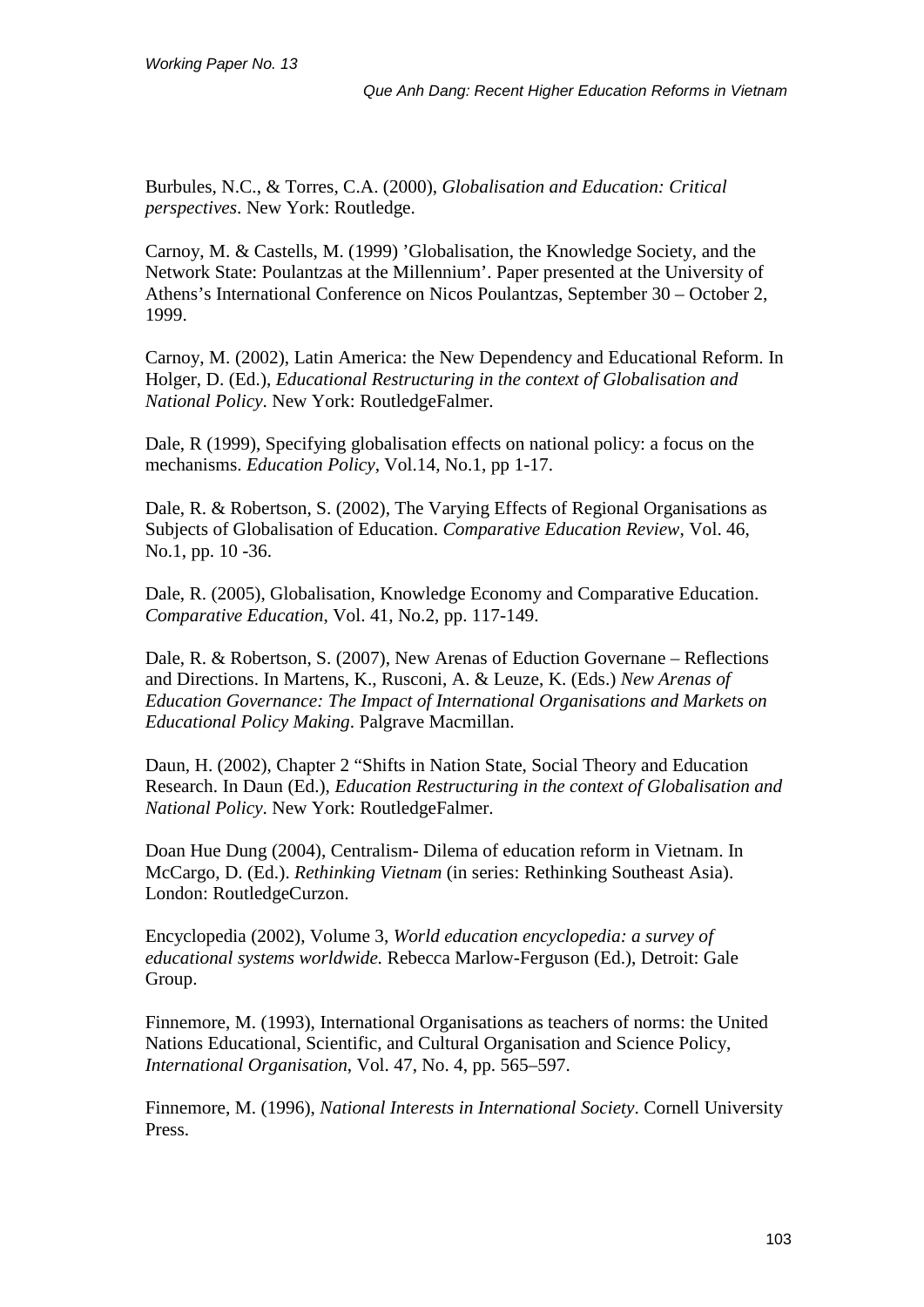Ginsburg, M., Espinoza, O., Popa, S. & Terano, M. (2005). Globalisation and Higher Education in Chile and Romania: the role of the IMF, WB and WTO. In Joseph Zajda (Ed.) I*nternational Handbook on Globalisation, Education and Policy research: global pedagogies and policies*. Dordrecht: Springer.

Guo, Sujan (2006a), The Nature of Asian Transition from Communism. In Guo (ed.), *The Political Economy of Asian Transition from Communism*. UK: Ashgate Publishing Limited.

Guo, Sujan (2006b), Redesigning Market Socialism: A future for Socialism. In Guo (ed.), *The Political Economy of Asian Transition from Communism*. UK: Ashgate Publishing Limited.

Harvey, D. (2005), *A Brief History of Neoliberalism*. Oxford University Press.

Hayden, M. (2005a). *The Legislative and Regulatory Environment of Higher Education in Vietnam*. Washington, DC: The World Bank.

Hayden, M (2005b). *The Legislative and Regulatory Environment of Higher Education in Selected Transition Economies*. Washington, DC: The World Bank.

Hayden, M. (2006), *Harmonizing the Regulatory Framework of Higher Education Institutions in Vietnam and Overcoming Current Organisational and Institutional Barriers to their Academic and Economic Development*. Washington, DC: The World Bank.

Hayden, M. & Lam, Quang Thiep (2006), A 2020 Vision for Vietnam. *International Higher Education*, No. 44, pp. 11-13.

Hayden, M. & Lam, Quang Thiep (2007), Institutional Autonomy for Higher Education in Vietnam. *Higher Education Research and Development*, Vol.26, No.1, pp. 73-85.

Henry, M., Lingard, B., & Rizvi, F., Taylor, S. (2001). *The OECD, Globalisation, and Education Policy*. Oxford: Pergamon.

Heyneman S.P (2003). The History and Problems in the Making of Education Policy at the World Bank 1960-2000. *International Journal of Educational Development*, Vol. 23, No. 3, pp. 315-337.

Jakobi, A. (2007), Converging Agendas in Education Policy – Lifelong Learning in the World Bank and in the International Labour Organisation. In Martens, K., Rusconi, A. & Leuze, K. (Eds.) *New Arenas of Education Governance: The Impact of*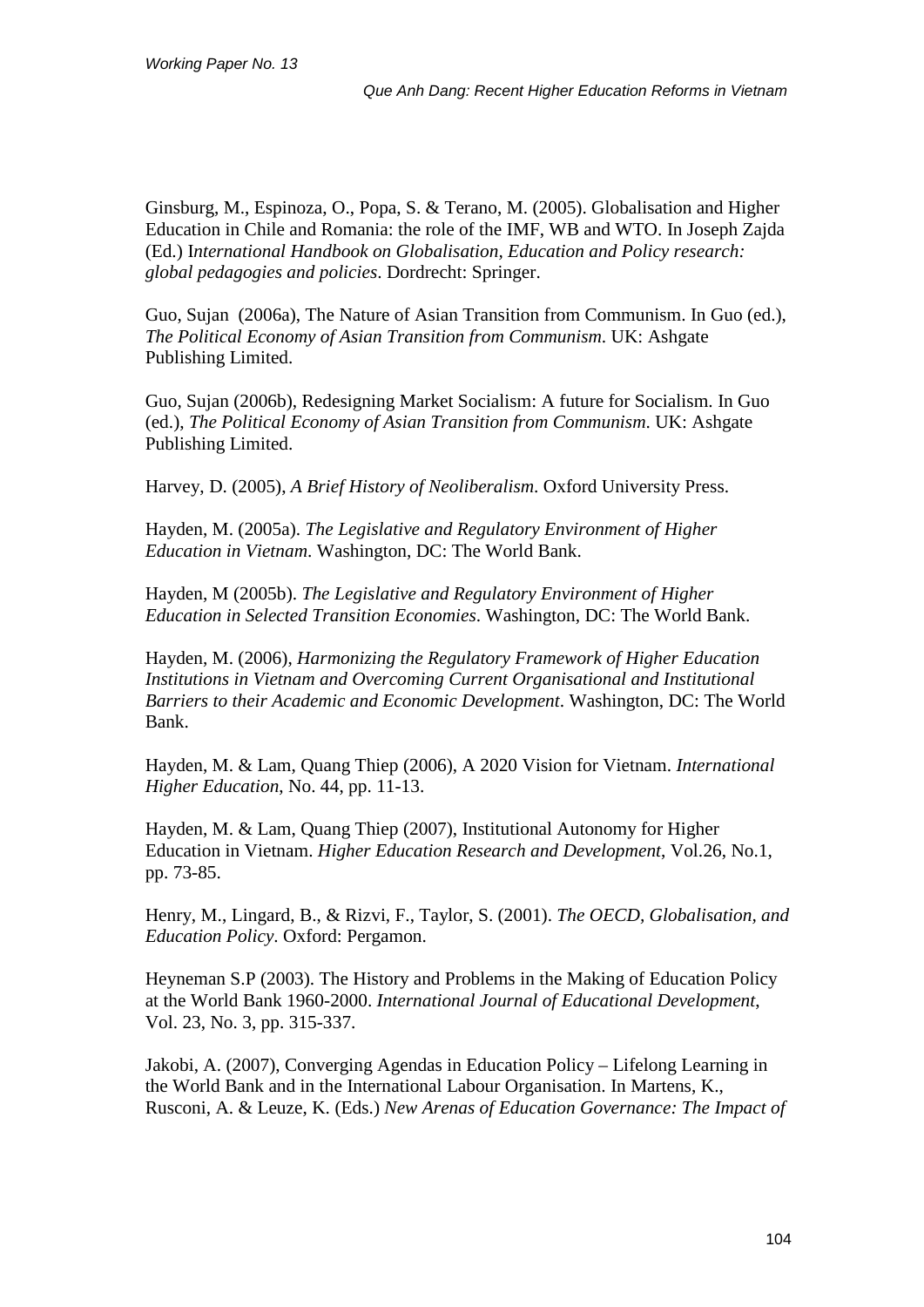*International Organisations and Markets on Educational Policy Making*. Palgrave Macmillan.

Jones, P. (1992), *World Bank Financing of Education: Lending, Learning and Development*. London: Routledge.

Jones, P. (1997), On World Bank Education Financing, *Comparative Education*, Vol. 33, No. 1, pp 117-129.

Jones, P. (2004), Taking the Credit: Financing and Policy Linkages in the Education Portfolio of the World Bank. In Steiner-Khamsi, G. (Ed.), *The Global Politics of Educational Borrowing and Lending*. New York: Teachers College Press, Columbia University.

[Jones, P.](javascript:continueSearch() (2006), *Education, Poverty and the World Bank*. Rotterdam : SensePublishers.

Klees, S. (2002), World Bank Education Policy: new Rhetoric, old Ideology. *International Journal of Educational Development*, Vol. 22, pp. 451-474.

Lam, Quang Thiep (2005), *An overview of Higher education in Vietnam: Current Situation and Issues*. Technical paper 2.1 prepared specifically for the HEP2, Volume II: Volume II – Reforms for Higher Education Sector Policy and Governance, World Bank Vietnam.

Landolt, L. (2004), (Mis)Constructing the Third World? Constructivist analysis of norm diffusion. *Third World Quarterly*, Vol. 25, No.3, pp. 579-591.

Lasanowski, V. (2008), "Are the Pieces of Puzzle Falling into Place? – Vietnam reconfirms its long-term strategic higher education ambitions". [http://www.wes.org/ewenr/08jan/feature.htm](http://www.wes.org/ewenr/08jan/feature.htm%20%20access%20February%202008) - access in February 2008. This is feature summary of the National Conference on Improving Higher Education Quality, organized by MOET on 5 January 2008.

Leuze, K., Martens, K. & Rusconi, A. (2007), Introduction. In Martens, K., Rusconi, A. & Leuze, K. (Eds.) *New Arenas of Education Governance: The Impact of International Organisations and Markets on Educational Policy Making*. Palgrave Macmillan.

Liu, A. (2006), Changing Wage Structure and Education in Vietnam, 1992-1998: the Role of Demand. *Economics of Transition*, Vol.14, No 4, pp.681-706.

London, J. (2006), Vietnam: The Political Economy of Education in a "Socialist" Periphery. *Asia Pacific Journal of Education*, Vol. 26, No.1, pp 1-20.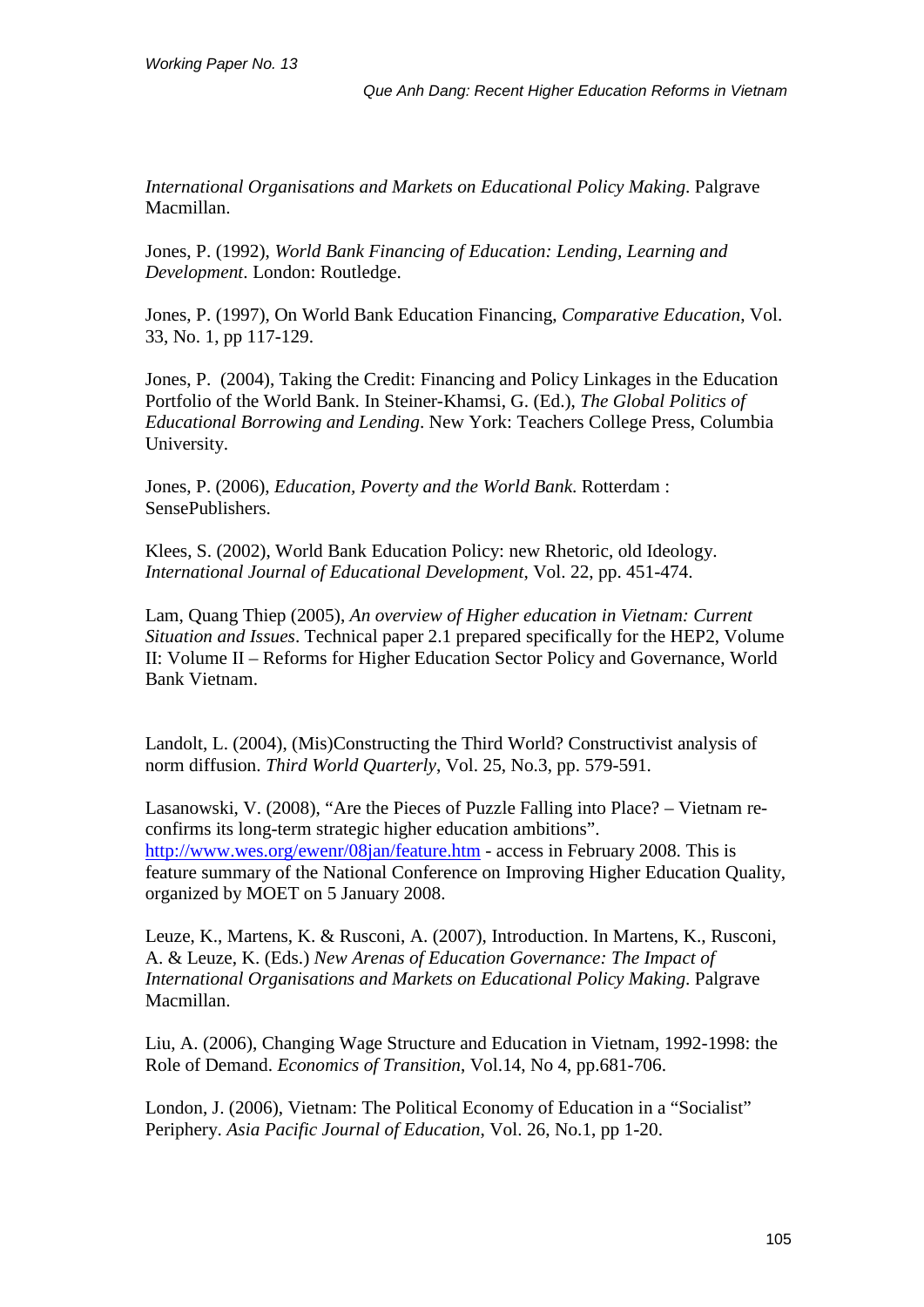Marginson, S. (1999), After Globalisation: Emerging Politics of Education. *Journal for Education Policy*, Vol. 14, No. 1, pp.19- 31.

Martens, K. (2007), How to Become an Influential Actor – The "Comparative Turn" in OECD Education Policy. In Martens, K., Rusconi, A. & Leuze, K. (Eds.) *New Arenas of Education Governance: The Impact of International Organisations and Markets on Educational Policy Making*. Palgrave Macmillan.

Masina, P. (2006), *Vietnam's Development Strategies*. New York : Routledge, 2006.

McCargo, D. (2004), *Rethinking Vietnam*. London: RoutledgeCurzon

McNeely, C. and Cha, Y. (1994), Worldwide Education Convergence Through International Organisations: Avenues for Research. *Education Policy Analysis Archives*, Vol.2, No. 14, ISSN 1068-2341.

MOET (2005), Vietnam Higher Education Renovation Agenda period 2006-2020. (MOET- Ministry of Education and Training)

Moock, P.; Patrinos, H. & Venkataraman, M. (1998), Education and Earnings in a Transition Economy: The Case of Vietnam. World Bank Washington DC working paper.

Moutsios, S. (2008), International Organisations and Transnational Education Policy. (forthcoming in *Compare,* Vol. 39, No. 4, pp. 469–481)

Mundy, K. (2002), Retrospect and Prospect: Education in a reforming World Bank. *International Journal of Educational Development*, Vol 22. pp. 483-508.

Mundy, K. (2007), Educational Multilateralism – Origins and Indicators for Global Governance. In Martens, K., Rusconi, A. & Leuze, K. (Eds.) *New Arenas of Education Governance: The Impact of International Organisations and Markets on Educational Policy Making*. Palgrave Macmillan.

Naidoo, R. (2007), Higher education: A Powerhouse for Development in a Neo-liberal Age? In Epstein, D., Boden, R., Deem, R., Rizvi, F & Wright, S. (Eds.), *World Yearbook of Education 2008, Geographies of Knowledge, Geometries of Power: Framing the future of Higher Education*. Routledge.

Ngo, D. D. (2006), *Vietnam. Higher Education in South-East Asia. Asia-Pacific Programme of Educational Innovation for Development*, United Nations Educational, Scientific and Cultural Organisation. Bangkok: UNESCO Bangkok.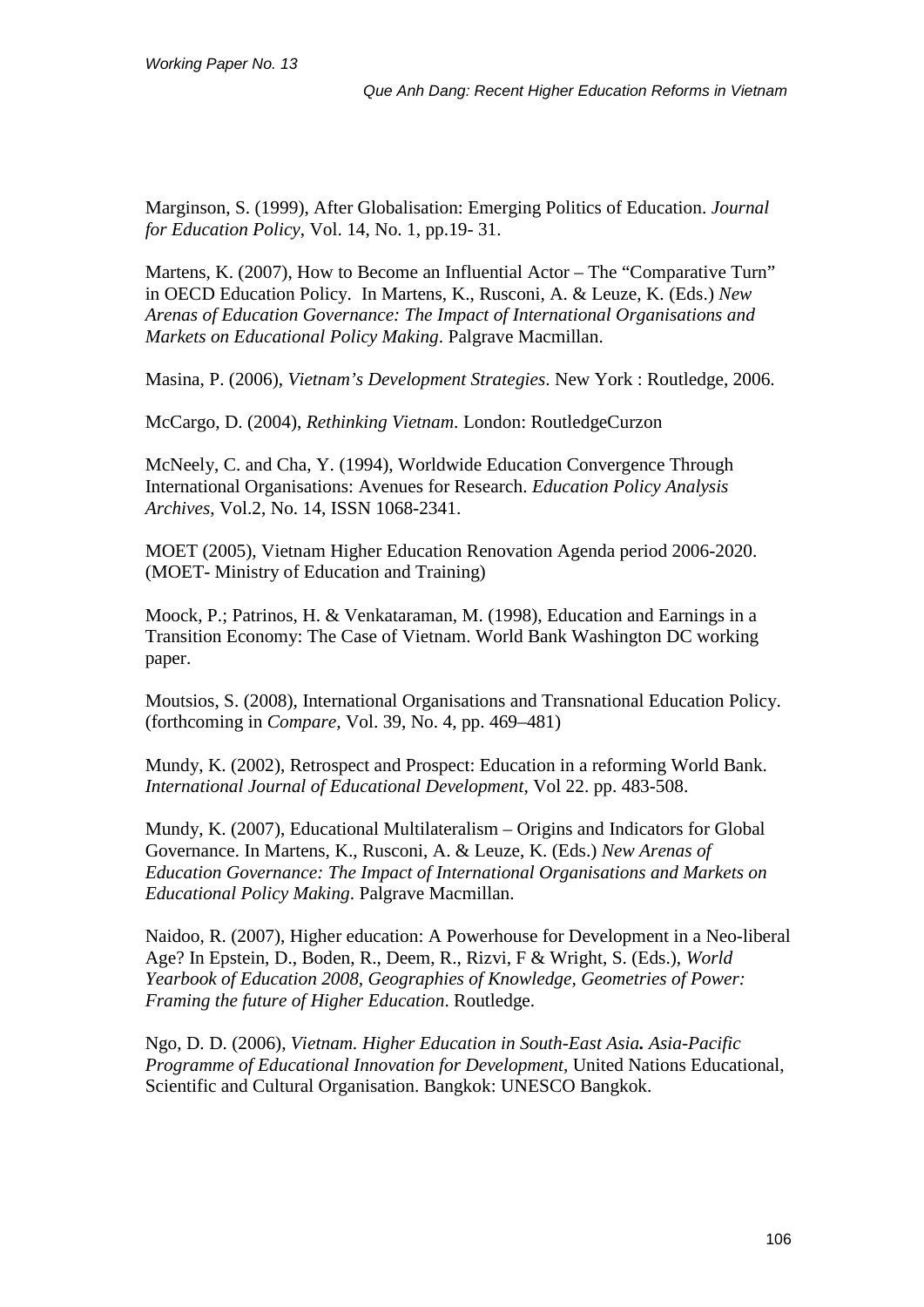Nguyen, T.C.; Nguyen, M.L.; Le H.T.; Boothroyd, P. and Singer, S.M (2000), Social Policy. In Boothroyd, P. & Pham, Xuan Nam (Eds.), *Socioeconomic Renovation in Vietnam: The Origin, Evolution, and Impact of Doi Moi*. Ottawa: International Development Research Centre (IDRC).

Novoa, A. and Lawn, M. (Eds.) (2002), *Fabricating Europe: The Formation of an Education Space*. Dordecht: Kluwer Academic Publishers.

Paloni, A. & Zanardi, M. (2006), *The IMF, World Bank and Policy Reform*. London: Routledge.

Papadopoulos, G. (1994), *Education 1960-1990: The OECD Perspective*. Paris: OECD.

Pham, L.H. & Fry, G. W (2004), Universities in Vietnam: Legacies, Challenges, and Prospects (pp 301-322). In Altbach P.G. & Umakoshi T (Eds.), *Asian Universities: Historical Perspectives and Contemporary Challenges*. The John Hopkins University Press.

Phuong Mai Nguyen (2006), Culturally Appropriate Pedagogy: the case of group learning in a Confucian Heritage culture context. *Intercultural Education*, Vol. 17, No.1, pp 1-19.

Robertson, S. (2005), Re-imagining and Rescripting the Future of Education: Global Knowledge Economy discourses and the Challenges to Education Systems. *Comparative Education*, Vol. 41, No.2, pp.151-170.

Sabour, M. (2005), Impact of globalisation on the mission of the university. In Joseph Zajda (Ed.), *International Handbook on Globalisation, Education and Policy research: global pedagogies and policies*. Dordrecht: Springer.

Sheridan, G. (2006), Pre-feasibility Report. Technical Assistance for Preparation of the Vietnam Higher Education Project No.2.

Shore, C. and Wright, S. (1997), *Anthropology of Policy: Critical Perspectives on Governance and Power*. London: Routledge.

Sklair, L. (2001), *Transnational Capitalist Class*. London: Blackwell.

Stiglitz, J. (2008a), Is there a Post-Washington Consensus consensus? In Serra, N. & Stiglitz, J. (Eds.), *The Washington Consensus Reconsidered: Towards a New Global Governance*. Oxford University Press.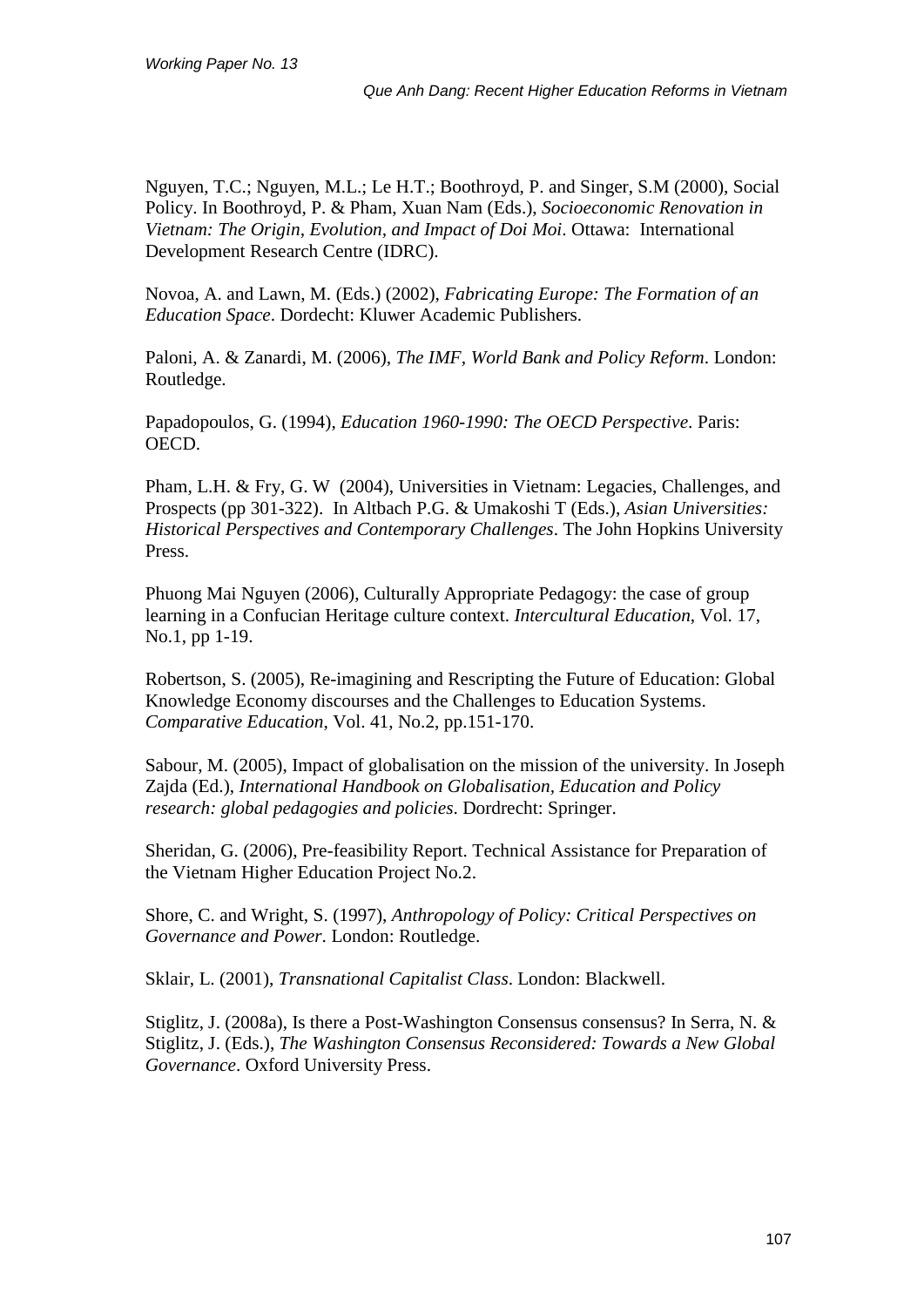Stiglitz, J. (2008b), The Future of Global Governance. In Serra, N. & Stiglitz, J. (Eds.), *The Washington Consensus Reconsidered: Towards a New Global Governance*. Oxford University Press.

Tran, Binh Nam (2003), Education reform and economic development in Vietnam. In Pham, Chi Do & Tran, Binh Nam (Eds.) *The Vietnamese Economy: Awakening the Dormant Dragon*. London: Routledge Curzon.

Varghese. N.V (2006), GATS and National Regulatory Policies in Higher Education: Guidelines for Developing Country. The paper was part of the proceedings of the International Forum on "WTO entry ad Vietnam Higher Education Reform", Hanoi December 2006.

Vawda, A.; Moock, P.; Gittinger, J.; Patrinos, H. (2003), Economic Analysis of World Bank Education Projects and Project Outcomes. *International Journal of Educational Development*, Vol. 23, pp. 645-660.

Welch, A. (2001), Globalisation, Post-modernity and the State: comparative education facing the third millennium. *Comparative education*, Vol. 37, No. 4, pp. 475-492.

Williamson, J. (2008). A Short History of the Washington Consensus. In Serra, N. & Stiglitz, J. (Eds.), *The Washington Consensus Reconsidered: Towards a New Global Governance*. Oxford University Press.

Wright, S. and Ørberg, J. W. (2008), 'Autonomy and control: Danish university reform in the context of modern governance', *Learning and Teaching: The International Journal of Higher Education in the Social Sciences (LATISS)* vol.1 no 1.

## **World Bank documents:**

World Bank (1997), Country study: Vietnam Education Financing. The World Bank Washington DC.

World Bank (1998), Project Appraisal Document, WB Report No: 17235-VN. 28 July 1998.

World Bank (2000), Higher Education in Developing Countries: Peril and Promise. Washington DC.

World Bank (2002), Constructing Knowledge Societies: New Challenges for Tertiary Education. Washington DC.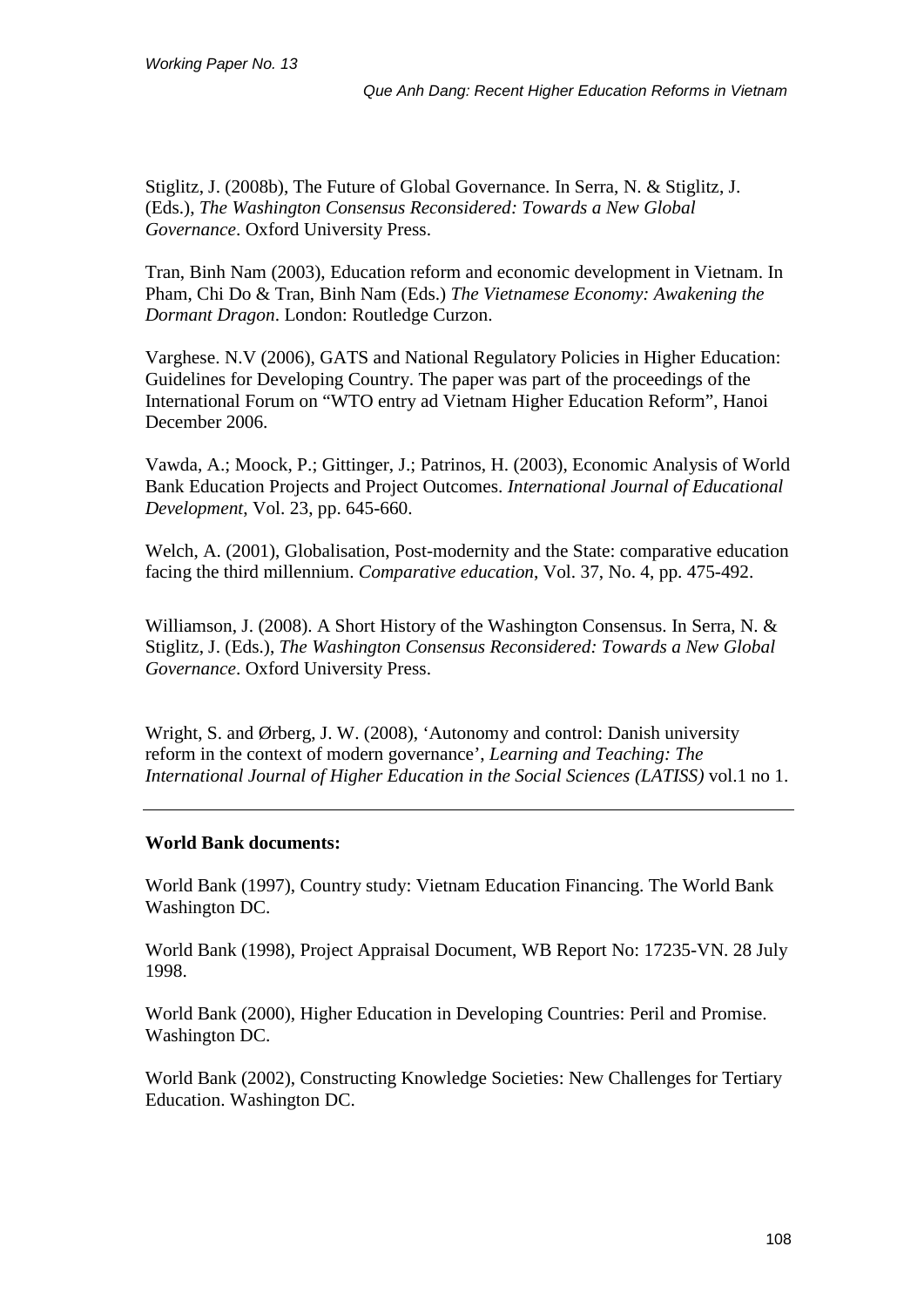World Bank (2003), Lifelong Learning in the Global Knowledge Economy: Challenges for Developing Countries. Washington DC.

World Bank (2007a), "Vietnam: Higher Education and Skills for Growth". Human Development Department, East Asia and Pacific Region. 4 May 2007

World Bank (2007b), Project Appraisal Document, WB Report No. 38399 – VN. 16 May 2007.

World Bank (2007c), Integrated Safeguards Datasheet (appraisal stage), 27 February 2007.

World Bank (2007d), Project Information Document (PID- appraisal stage), 4 April 2007.

World Bank (2008a), Proposal to the Government of Vietnam (GOV). Programme document to the Socialist Republic of Vietnam for a "Developing advanced institutions for higher order capacity" programme, 5 February 2008.

World Bank (2008b), Tertiary education, [www.worldbank.org](http://www.worldbank.org/) (accessed in June 2008)